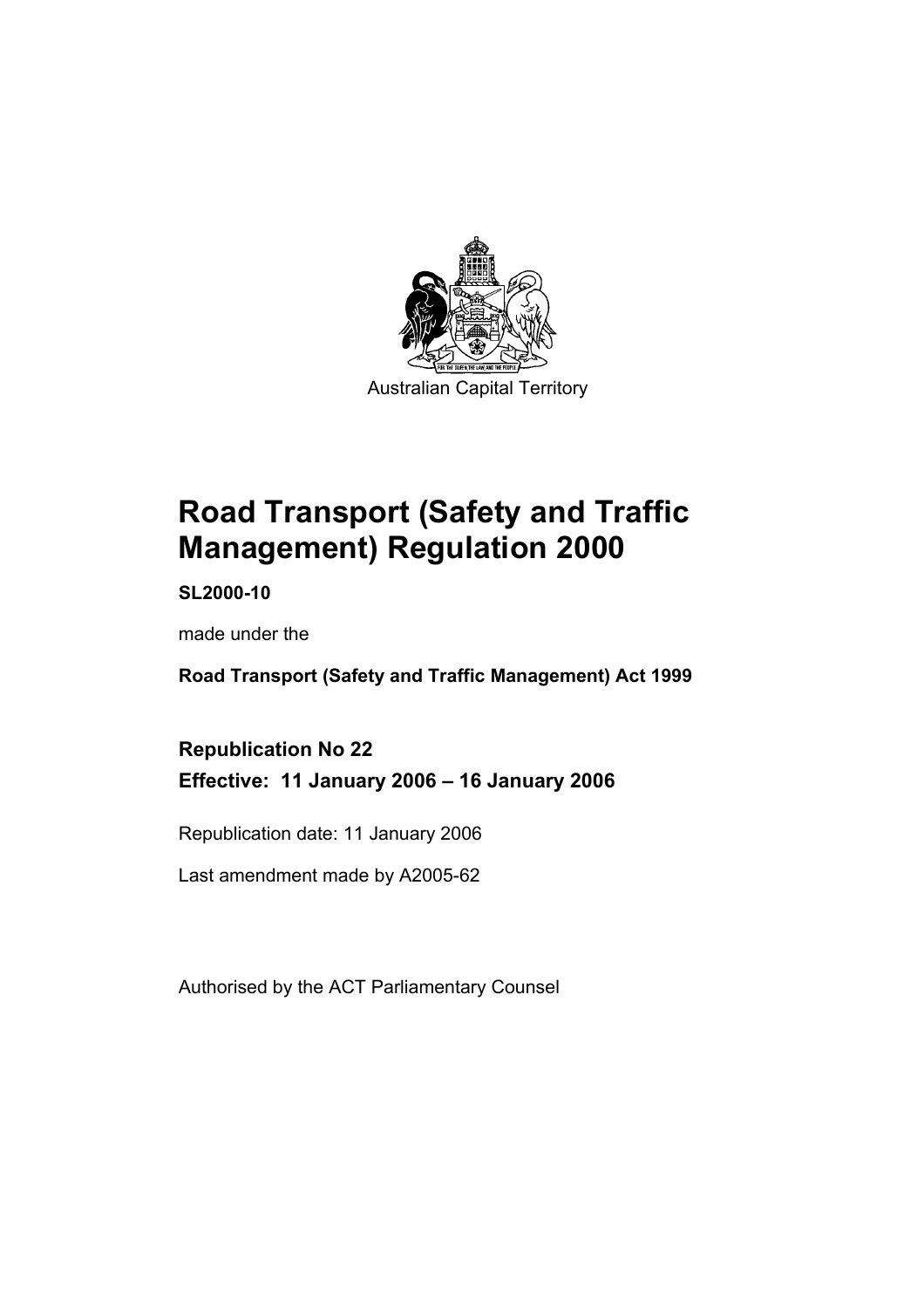#### **About this republication**

#### **The republished law**

This is a republication of the *Road Transport (Safety and Traffic Management) Regulation 2000*, made under the *Road Transport (Safety and Traffic Management) Act 1999* (including any amendment made under the *Legislation Act 2001*, part 11.3 (Editorial changes)) as in force on 11 January 2006*.* It also includes any amendment, repeal or expiry affecting the republished law to 11 January 2006.

The legislation history and amendment history of the republished law are set out in endnotes 3 and 4.

#### **Kinds of republications**

The Parliamentary Counsel's Office prepares 2 kinds of republications of ACT laws (see the ACT legislation register at www.legislation.act.gov.au):

- authorised republications to which the *Legislation Act 2001* applies
- unauthorised republications.

The status of this republication appears on the bottom of each page.

#### **Editorial changes**

The *Legislation Act 2001*, part 11.3 authorises the Parliamentary Counsel to make editorial amendments and other changes of a formal nature when preparing a law for republication. Editorial changes do not change the effect of the law, but have effect as if they had been made by an Act commencing on the republication date (see *Legislation Act 2001*, s 115 and s 117). The changes are made if the Parliamentary Counsel considers they are desirable to bring the law into line, or more closely into line, with current legislative drafting practice.

This republication includes amendments made under part 11.3 (see endnote 1).

#### **Uncommenced provisions and amendments**

If a provision of the republished law has not commenced or is affected by an uncommenced amendment, the symbol  $\mathbf{U}$  appears immediately before the provision heading. The text of the uncommenced provision or amendment appears only in the last endnote.

#### **Modifications**

If a provision of the republished law is affected by a current modification, the symbol  $\mathbf{M}$ appears immediately before the provision heading. The text of the modifying provision appears in the endnotes. For the legal status of modifications, see *Legislation Act 2001*, section 95.

#### **Penalties**

The value of a penalty unit for an offence against this republished law at the republication date is—

- (a) if the person charged is an individual—\$100; or
- (b) if the person charged is a corporation—\$500.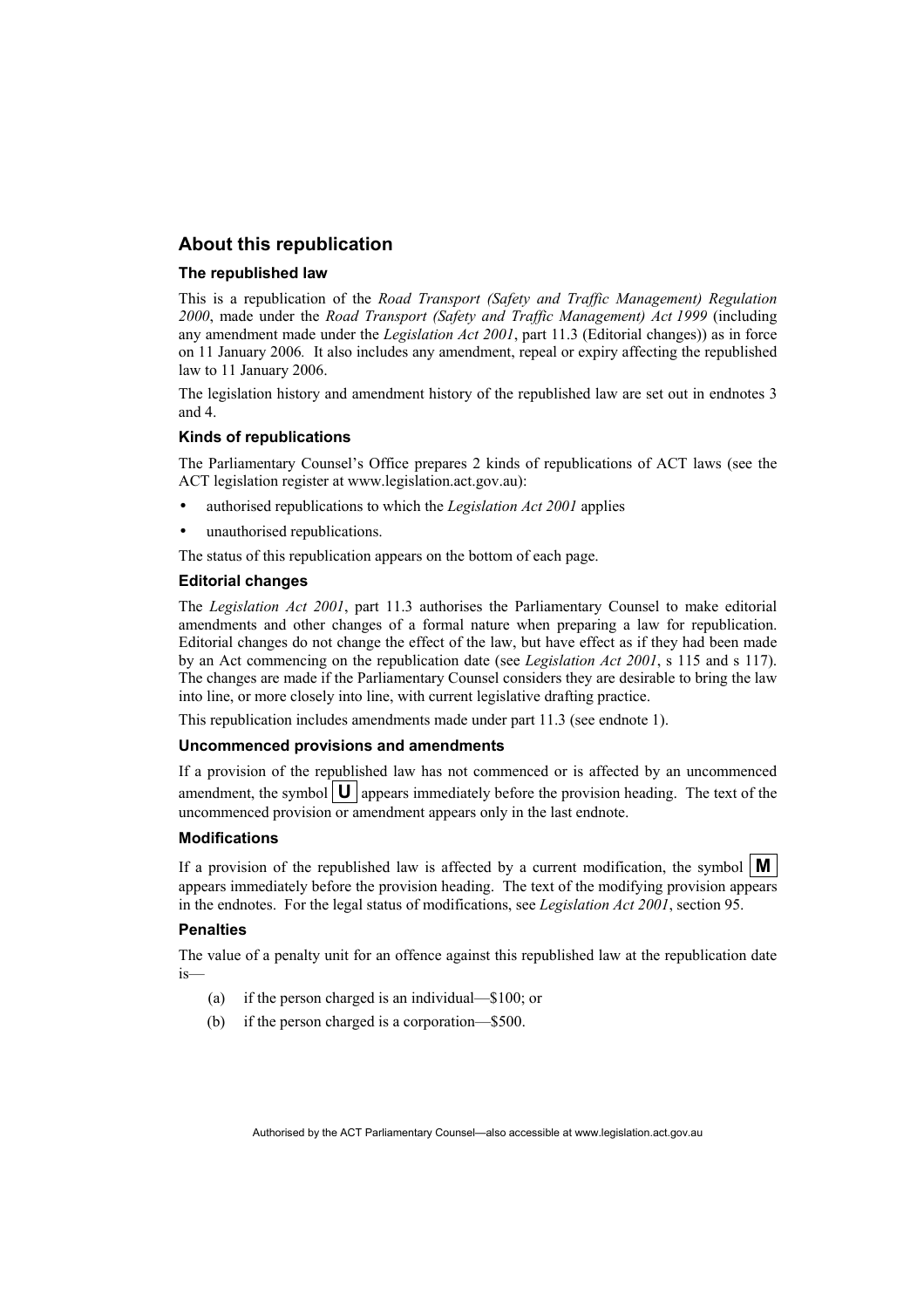

# **Road Transport (Safety and Traffic Management) Regulation 2000**

made under the

**Road Transport (Safety and Traffic Management) Act 1999** 

## **Contents**

Page

| <b>Chapter 1</b>            | <b>Preliminary</b>                                                |            |
|-----------------------------|-------------------------------------------------------------------|------------|
|                             | Name of regulation                                                | 2          |
| 2                           | Dictionary                                                        | 2          |
| 3                           | Dictionary—application to Australian Road Rules                   | 2          |
| 3A                          | Road includes road related area                                   | 2          |
| 3B                          | Meaning of <i>park</i> and <i>stop</i>                            | 3          |
| 4                           | <b>Notes</b>                                                      | 3          |
| 4A                          | Offences against regulation-application of Criminal Code etc      | 3          |
| 4B                          | Offences against regulation are strict liability offences         | 4          |
| R <sub>22</sub><br>11/01/06 | Road Transport (Safety and Traffic Management)<br>Regulation 2000 | contents 1 |
|                             | Effective: 11/01/06-16/01/06                                      |            |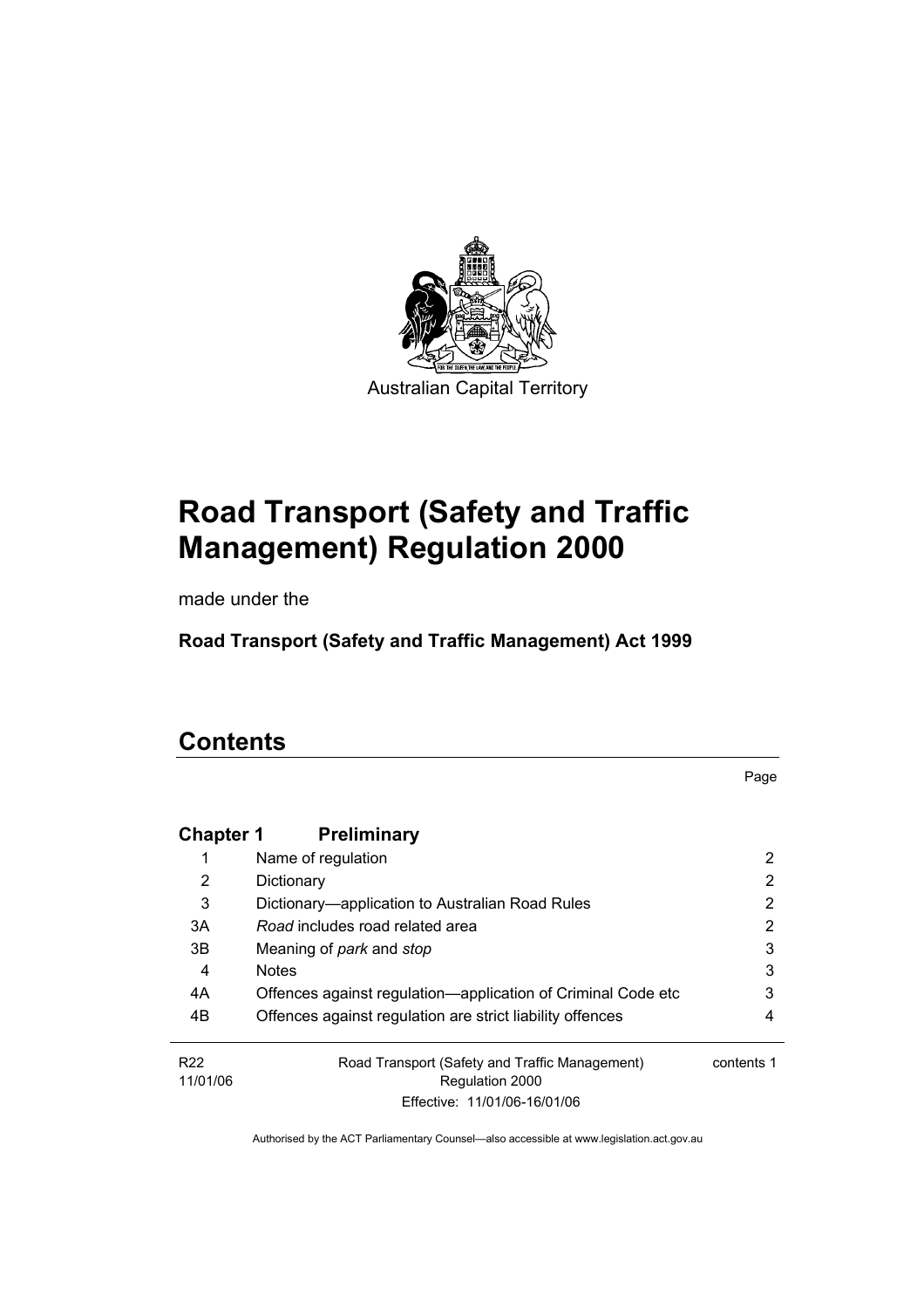| 4C               | General defence of accident or reasonable effort                                     | Page<br>4 |
|------------------|--------------------------------------------------------------------------------------|-----------|
| <b>Chapter 2</b> | <b>Australian Road Rules</b>                                                         |           |
| <b>Part 2.1</b>  | <b>Incorporation into ACT law</b>                                                    |           |
| 5                | What are the Australian Road Rules                                                   | 5         |
| 6                | Incorporation of Australian Road Rules into ACT law                                  | 5         |
| <b>Part 2.2</b>  | How the Australian Road Rules are incorporated                                       |           |
| Division 2.2.1   | General                                                                              |           |
| 7                | References to another law of this jurisdiction etc                                   | 9         |
| Division 2.2.2   | Other provisions for the Australian Road Rules                                       |           |
| 8                | ARR r 10 (2)-penalties for offences                                                  | 9         |
| 9                | ARR r 95-emergency stopping lane only signs                                          | 10        |
| 10               | ARR r 104-no truck signs                                                             | 10        |
| 11               | ARR r 151 (3) (b)—riding a motorbike or bicycle alongside more than 1<br>other rider | 10        |
| 12               | ARR r 158 (2) (c)—other vehicles permitted to travel in bus lanes                    | 10        |
| 12A              | ARR r 170 (1)—driver not to stop in intersection unless permitted                    | 11        |
| 13               | ARR r 179 (1) (c)—stopping in a loading zone—goods and permit<br>vehicles            | 11        |
| 13A              | ARR r 179 (1) (c) and (2) (c)—stopping in loading zone—taxis                         | 11        |
| 14               | ARR r 199 (2)-stopping near postbox                                                  | 12        |
| 15               | ARR $r$ 206 (2) (b), (c)—time extension for people with disabilities permit          | 13        |
| 16               | ARR r 207 (2) (a)—fees for parking in pay parking spaces                             | 13        |
| 16A              | ARR r 213 (5)—making a motor vehicle secure—exception                                | 13        |
| 17               | ARR r 215 (4)-lights required to be fitted to a vehicle                              | 14        |
| 18               | ARR r 216 (3)—towing a vehicle at night or in hazardous weather<br>conditions        | 14        |
| 19               | ARR r 220 (3)—using lights on vehicles that are stopped                              | 14        |
| 20               | ARR r 221 (f)—using hazard warning lights on buses carrying children                 | 14        |
| 21               | ARR r 222—using warning lights on buses carrying children                            | 15        |
| 22               | ARR r 225—use of radar detectors                                                     | 15        |
|                  |                                                                                      |           |

2 Road Transport (Safety and Traffic Management) Regulation 2000 Effective: 11/01/06-16/01/06

R22 11/01/06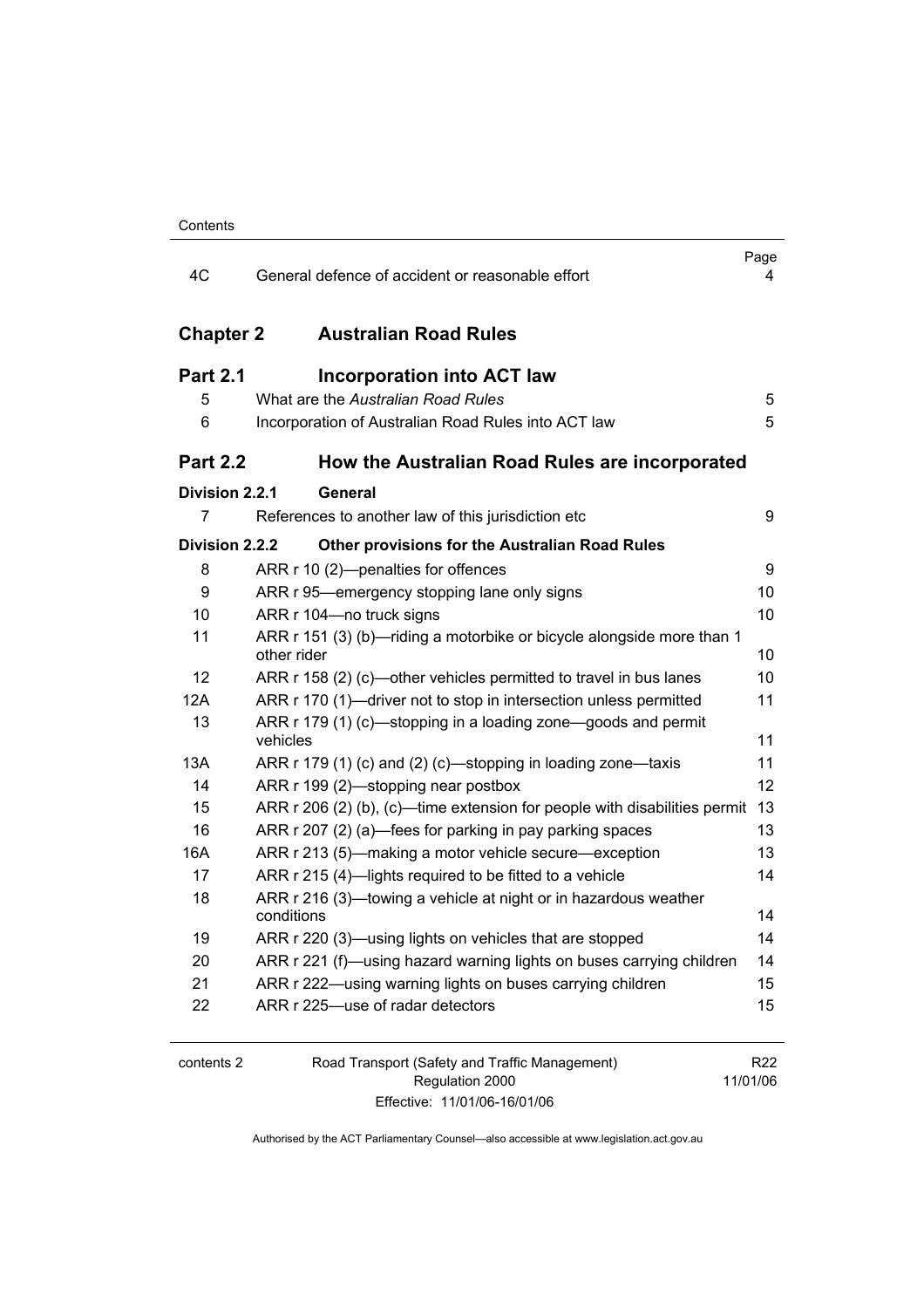| 22A             |                                                   | ARR r 236 (6)—hitchhiking, roadside commerce etc permitted          | Page<br>15 |
|-----------------|---------------------------------------------------|---------------------------------------------------------------------|------------|
| 23              | on certain roads                                  | ARR r 240 (2)—wheeled recreational devices and toys not to be used  | 16         |
| 23B             | old                                               | ARR r 266 (3) (b)—wearing of seatbelts by passengers under 16 years | 16         |
| 24              |                                                   | ARR r 266 (7)—wearing of seatbelts by passengers under 16 years old | 17         |
| 25              |                                                   | ARR r 267 (3)—certificates of exemption from wearing seatbelts      | 17         |
| 26              |                                                   | ARR r 270 (3)-wearing motorbike helmets                             | 18         |
| 27              |                                                   | ARR r 271 (6)-riding on motorbikes                                  | 18         |
| 27A             |                                                   | ARR r 280 (2) (a)—other vehicles to which B light rules apply       | 18         |
| 28              |                                                   | ARR r 287 (3) (e), (4)—duties of participants in crashes            | 19         |
| 29              |                                                   | ARR r 289 (1) (g)-driving on nature strip                           | 19         |
| 30              |                                                   | ARR r 298-driving with a person in or on trailer                    | 20         |
| 31              | ARR r 310 (3), (4)-exemption for road workers etc |                                                                     | 21         |
| 32              |                                                   | ARR r 313-postal workers                                            | 21         |
| 33              |                                                   | ARR dict-definitions for dictionary                                 | 22         |
| <b>Part 2.3</b> |                                                   | <b>Additional ACT road rules</b>                                    |            |
| Division 2.3.1  |                                                   | Noise and other nuisances                                           |            |
| 37              |                                                   | Making unnecessary engine noise                                     | 25         |
| 38              |                                                   | Emission of waste oil or grease                                     | 25         |
| Division 2.3.2  |                                                   | Driver and passenger safety                                         |            |
| 39              |                                                   | Safety of persons on trailers                                       | 26         |
| 40              |                                                   | Passengers in sidecars to be seated                                 | 27         |
| Division 2.3.3  |                                                   | <b>Trailers and towing</b>                                          |            |
| 41              |                                                   | Number of vehicles that may be drawn                                | 28         |
| 42              |                                                   |                                                                     |            |
|                 |                                                   | Towing by vehicles under 4.5t                                       | 29         |
| Division 2.3.4  |                                                   | <b>Lights on vehicles</b>                                           |            |
| 43              |                                                   | Lights on motor vehicles generally                                  | 31         |
| Division 2.3.5  |                                                   | <b>Metered parking</b>                                              |            |
| 44              |                                                   | Metered parking—parking in spaces                                   | 32         |
| 44A             |                                                   | Metered parking-parking fees                                        | 33         |

| R <sub>22</sub> | Road Transport (Safety and Traffic Management) | contents 3 |
|-----------------|------------------------------------------------|------------|
| 11/01/06        | Regulation 2000                                |            |
|                 | Effective: 11/01/06-16/01/06                   |            |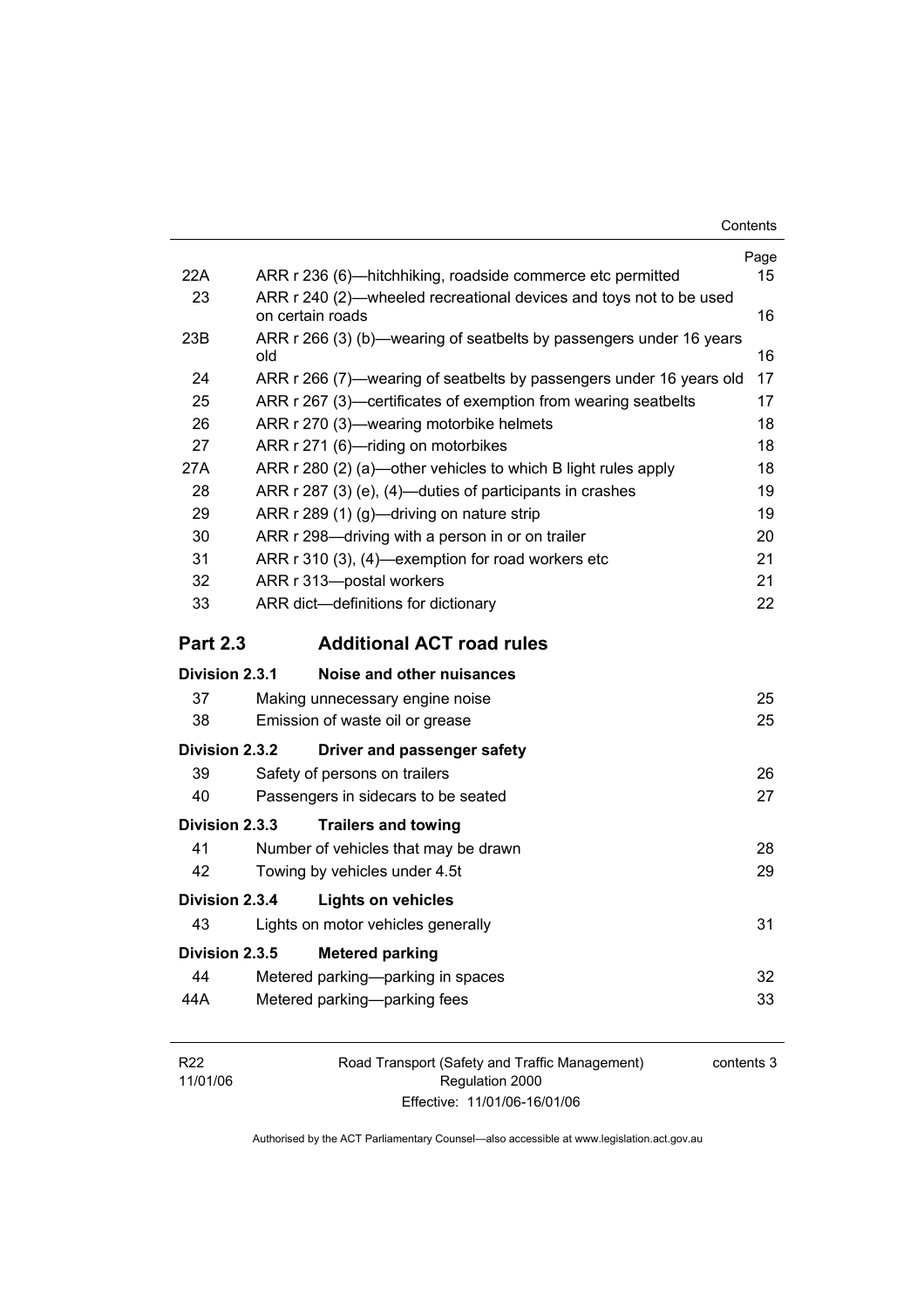|                 |                                                                                                         | Page            |
|-----------------|---------------------------------------------------------------------------------------------------------|-----------------|
| 44B             | Metered parking—maximum length of stay                                                                  | 33              |
| 45              | Metered parking—exceptions to s 44A and s 44B                                                           | 34              |
| 46              | Temporary closure of metered parking spaces                                                             | 35              |
| 47              | Misuse of parking meters                                                                                | 35              |
| 48              | Interfering with parking meters etc                                                                     | 36              |
| Division 2.3.6  | <b>Ticket parking</b>                                                                                   |                 |
| 49              | Ticket parking-parking in spaces                                                                        | 36              |
| 49A             | Ticket parking-display of tickets                                                                       | 37              |
| 49B             | Ticket parking—maximum length of stay                                                                   | 39              |
| 50              | Ticket parking—exceptions to s 49A and s 49B                                                            | 39              |
| 51              | Temporary closure of ticket parking spaces and areas                                                    | 40              |
| 52              | Use of false or damaged parking tickets etc                                                             | 41              |
| 53              | Misuse of parking ticket machines                                                                       | 42              |
| 54              | Interfering with parking ticket machines etc                                                            | 42              |
| 55              | Interfering with parking tickets                                                                        | 42              |
| Division 2.3.7  | Other ACT road rules about stopping and parking                                                         |                 |
| 56              | Unauthorised use of parking permits and mobility parking scheme                                         |                 |
|                 | authorities                                                                                             | 43              |
| 56A             | Interfering with parking permits and mobility parking scheme authorities                                | 44              |
| 57A             | Stopping public buses in bus zones and at bus stops                                                     | 44              |
| 58              | Stopping in an emergency etc or to comply with another law                                              | 45              |
| Division 2.3.8  | <b>Other ACT road rules</b>                                                                             |                 |
| 59              | Carrying dangerous substances                                                                           | 47              |
| 60              | Interrupting funeral processions etc                                                                    | 47              |
| 61              | Driving on roads closed to traffic                                                                      | 48              |
| 62              | Use of wheeled recreational devices and wheeled toys on roads                                           | 48              |
| <b>Part 2.4</b> | <b>Other provisions</b>                                                                                 |                 |
| 63              | Devices that are prescribed traffic control devices—Act, dict, def<br>prescribed traffic control device | 49              |
| 64              | Preventing prescribed traffic control devices being clearly visible                                     | 49              |
| 65              | Use of do not overtake turning vehicle sign                                                             | 50              |
| 66              | Approvals etc by road transport authority                                                               | 50              |
| contents 4      | Road Transport (Safety and Traffic Management)                                                          | R <sub>22</sub> |
|                 | Regulation 2000                                                                                         | 11/01/06        |
|                 | Effective: 11/01/06-16/01/06                                                                            |                 |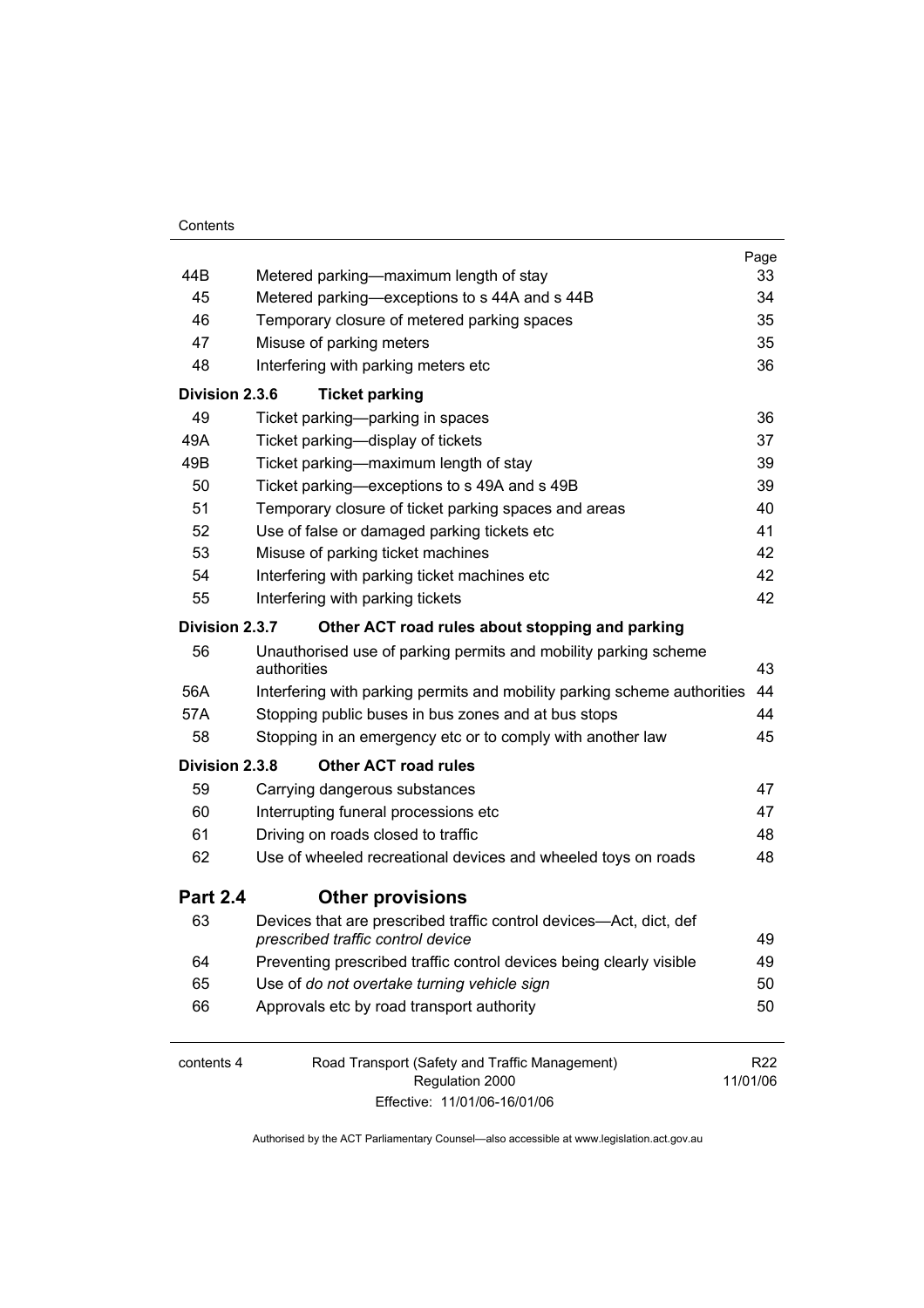|    |                                                                                           | Contents |
|----|-------------------------------------------------------------------------------------------|----------|
|    |                                                                                           | Page     |
| 67 | Exemption from requirement about riding on motorbikes                                     | 51       |
| 68 | Defence of complying with direction of police officer or authorised                       |          |
|    | person                                                                                    | 51       |
| 69 | Exemption for driver of police vehicles                                                   | 51       |
| 70 | Exemption for driver of emergency vehicles                                                | 52       |
| 71 | Stopping and parking exemption for police and emergency vehicles and<br>authorised people | 52       |

## **Chapter 3 Parking**

| <b>Part 3.1</b> |                              | <b>Parking schemes</b>                                                    |    |
|-----------------|------------------------------|---------------------------------------------------------------------------|----|
| Division 3.1.1  |                              | <b>Metered parking schemes</b>                                            |    |
| 72              |                              | Metered parking schemes                                                   | 54 |
| 73              |                              | Metered parking areas                                                     | 54 |
| 74              | Parking meters               |                                                                           | 54 |
| 75              | 55<br>Metered parking spaces |                                                                           |    |
| Division 3.1.2  |                              | <b>Ticket parking schemes</b>                                             |    |
| 75A             |                              | Parking authorities                                                       | 55 |
| 75B             |                              | Parking authority guidelines                                              | 56 |
| 76              |                              | Ticket parking schemes—road transport authority                           | 56 |
| 76A             |                              | Ticket parking schemes—parking authorities                                | 56 |
| 77              |                              | Ticket parking areas                                                      | 57 |
| 78              |                              | Ticket parking spaces                                                     | 57 |
| 79              | <b>Ticket machines</b>       |                                                                           | 57 |
| 80              | Parking tickets              |                                                                           | 58 |
| 81              |                              | Duration of parking tickets                                               | 58 |
| Division 3.1.3  |                              | Heavy vehicle parking                                                     |    |
| 82              |                              | Definitions-div 3.1.3                                                     | 59 |
| 83              |                              | References in div 3.1.3 to land adjoining residential land                | 59 |
| 84              |                              | Vehicle parked partly on residential land                                 | 60 |
| 85              |                              | Parking of certain vehicles on residential land prohibited                | 60 |
| 86              |                              | Parking of certain vehicles on land adjoining residential land prohibited | 61 |

| R22      | Road Transport (Safety and Traffic Management) | contents 5 |
|----------|------------------------------------------------|------------|
| 11/01/06 | Regulation 2000                                |            |
|          | Effective: 11/01/06-16/01/06                   |            |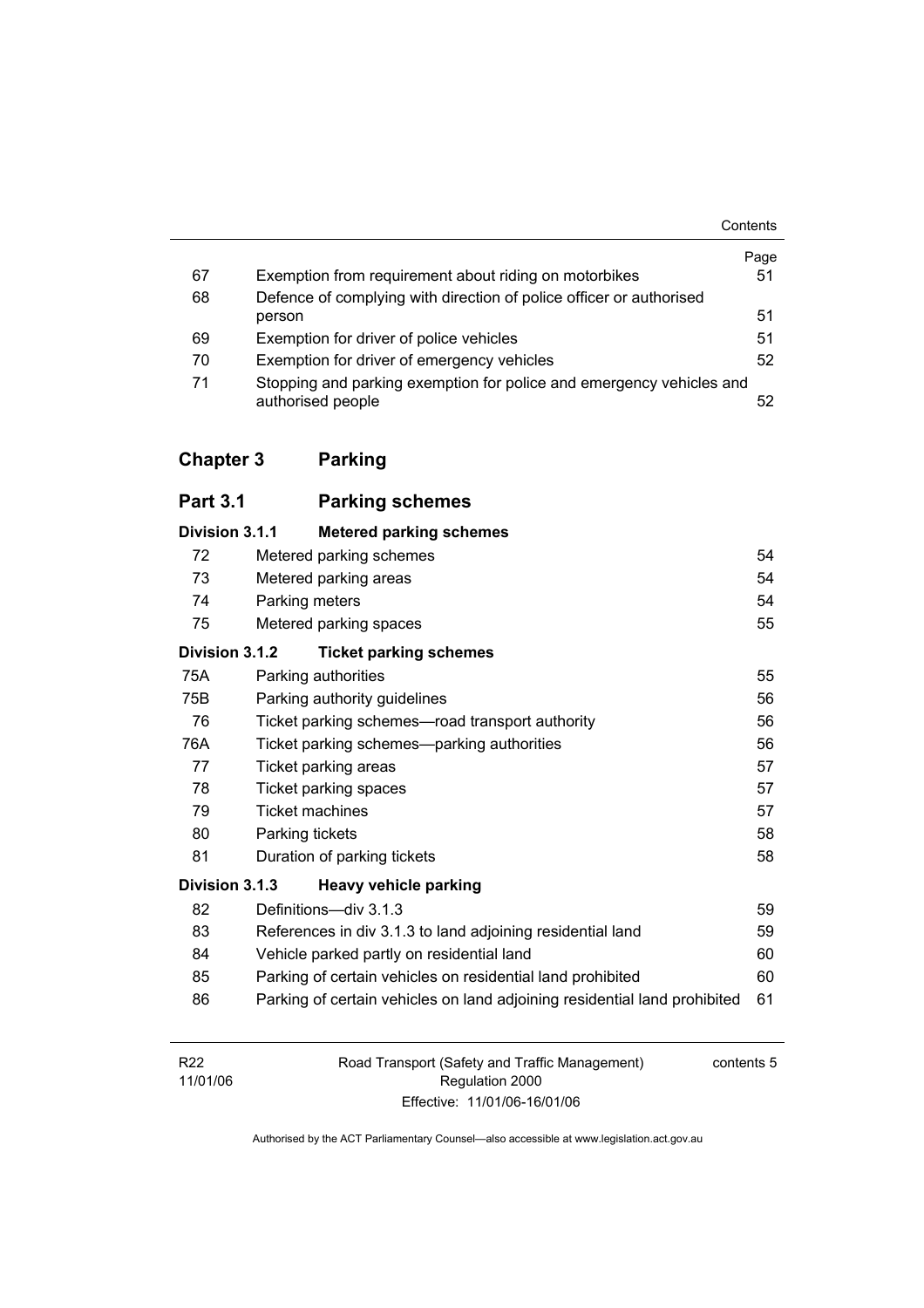#### **Contents**

|                  |                                                                                | Page            |
|------------------|--------------------------------------------------------------------------------|-----------------|
| 87               | Parking of certain commercial vehicles on land with multi-unit<br>developments | 62              |
| 88               | Daily infringement                                                             | 62              |
| 89               | Codes of practice                                                              | 63              |
| 90               | Notice of codes of practice etc                                                | 63              |
| 91               | Application for exemption                                                      | 64              |
| 92               | Decision on application for exemption                                          | 64              |
| 93               | <b>Endorsement of certificates</b>                                             | 66              |
| 94               | Variation of conditions of exemptions                                          | 67              |
| 95               | Additional information by applicant                                            | 67              |
| 96               | Loss etc of existing operator's certificate                                    | 68              |
| 97               | Cancellation of existing operator's certificate etc                            | 68              |
| Division 3.1.4   | <b>Miscellaneous</b>                                                           |                 |
| 97A              | Other powers to provide pay parking                                            | 69              |
| 98               | Overlapping schemes                                                            | 70              |
| 98A              | Income from ticket parking scheme                                              | 70              |
| 98B              | Costs of ticket parking scheme                                                 | 70              |
| 99               | Trailers not separately chargeable                                             | 71              |
|                  |                                                                                |                 |
| <b>Part 3.2</b>  | Parking permits and mobility parking scheme                                    |                 |
|                  | authorities                                                                    |                 |
| 100              | Parking permits                                                                | 72              |
| 101              | Mobility parking scheme authorities                                            | 73              |
| 101A             | Parking permits and mobility parking scheme authorities—cancellation           | 74              |
| 101B             | Parking permits and mobility parking scheme authorities—return when            |                 |
|                  | cancelled                                                                      | 75              |
|                  |                                                                                |                 |
| <b>Chapter 4</b> | <b>Traffic offence detection devices</b>                                       |                 |
| 102              | Definitions-ch 4                                                               | 76              |
| 103              | Approved traffic offence detection devices                                     | 78              |
| 103A             | Approval of police vehicle speedometers                                        | 78              |
| 104              | Major testing of laser speed measuring devices                                 | 78              |
| 104A             | Major testing of other traffic offence detection devices                       | 79              |
|                  |                                                                                |                 |
| contents 6       | Road Transport (Safety and Traffic Management)                                 | R <sub>22</sub> |
|                  |                                                                                |                 |
|                  | Regulation 2000<br>Effective: 11/01/06-16/01/06                                | 11/01/06        |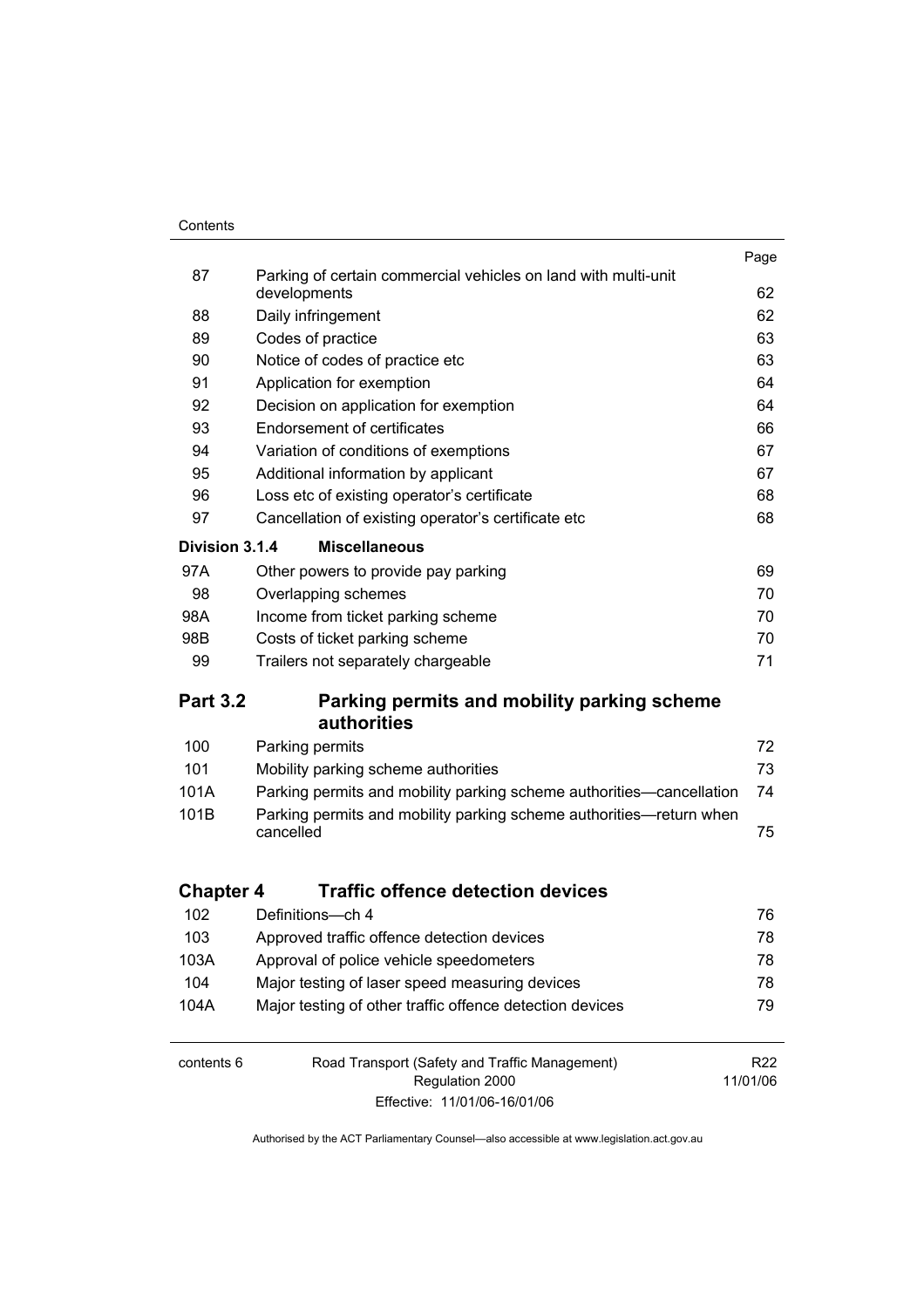| 104B              | Certification and sealing of traffic offence detection devices                                | Page<br>80 |
|-------------------|-----------------------------------------------------------------------------------------------|------------|
| 105               | Use of digital camera detection devices                                                       | 81         |
| 105A              | Use of laser speed measuring devices                                                          | 82         |
| 105B              | Use of radar speed measuring devices                                                          | 83         |
| 106               | Approved people—testing and sealing                                                           | 84         |
| 107               | Approved people-use                                                                           | 84         |
| 107A              | Recording of digital camera detection device image files—Act, s<br>23 (2) (c) (ii)            | 84         |
| 107B              | Recording of traffic lights camera detection device image files-Act,<br>s 23 (2) (c) (ii)     | 84         |
| 107C              | Verification of traffic lights camera detection device image files-Act,<br>s 23 (2) (c) (iii) | 85         |
| 108               | Meaning of vehicle image codes                                                                | 86         |
| <b>Chapter 5</b>  | <b>Miscellaneous</b>                                                                          |            |
| 109               | Additional powers of police                                                                   | 91         |
| 110               | Prohibition on car minding                                                                    | 91         |
| 111               | Removal of unattended vehicles—Act, s 32 (1) (c)                                              | 92         |
| 112               | Disposal of impounded vehicles-Act, s 10K                                                     | 92         |
| 112A              | Disposal of forfeited vehicles-Act, s 10K                                                     | 94         |
| 113               | Responsible person to inspect driver licence                                                  | 94         |
| 114               | Responsible person's consent                                                                  | 94         |
| 115               | Standards for safe carriage of loads—Act, s 14 (2)                                            | 94         |
| <b>Schedule 1</b> | <b>Meaning of location codes on images</b>                                                    | 95         |
| <b>Part 1.1</b>   | <b>Digital camera detection devices</b>                                                       | 95         |
| <b>Part 1.2</b>   | <b>Traffic lights camera detection devices</b>                                                | 99         |
| <b>Dictionary</b> |                                                                                               | 100        |
| ממם               | <b>Poad Transport (Safety and Traffic Management)</b>                                         | contante 7 |

| <b>R22</b> | Road Transport (Safety and Traffic Management) | contents 7 |
|------------|------------------------------------------------|------------|
| 11/01/06   | Regulation 2000                                |            |
|            | Effective: 11/01/06-16/01/06                   |            |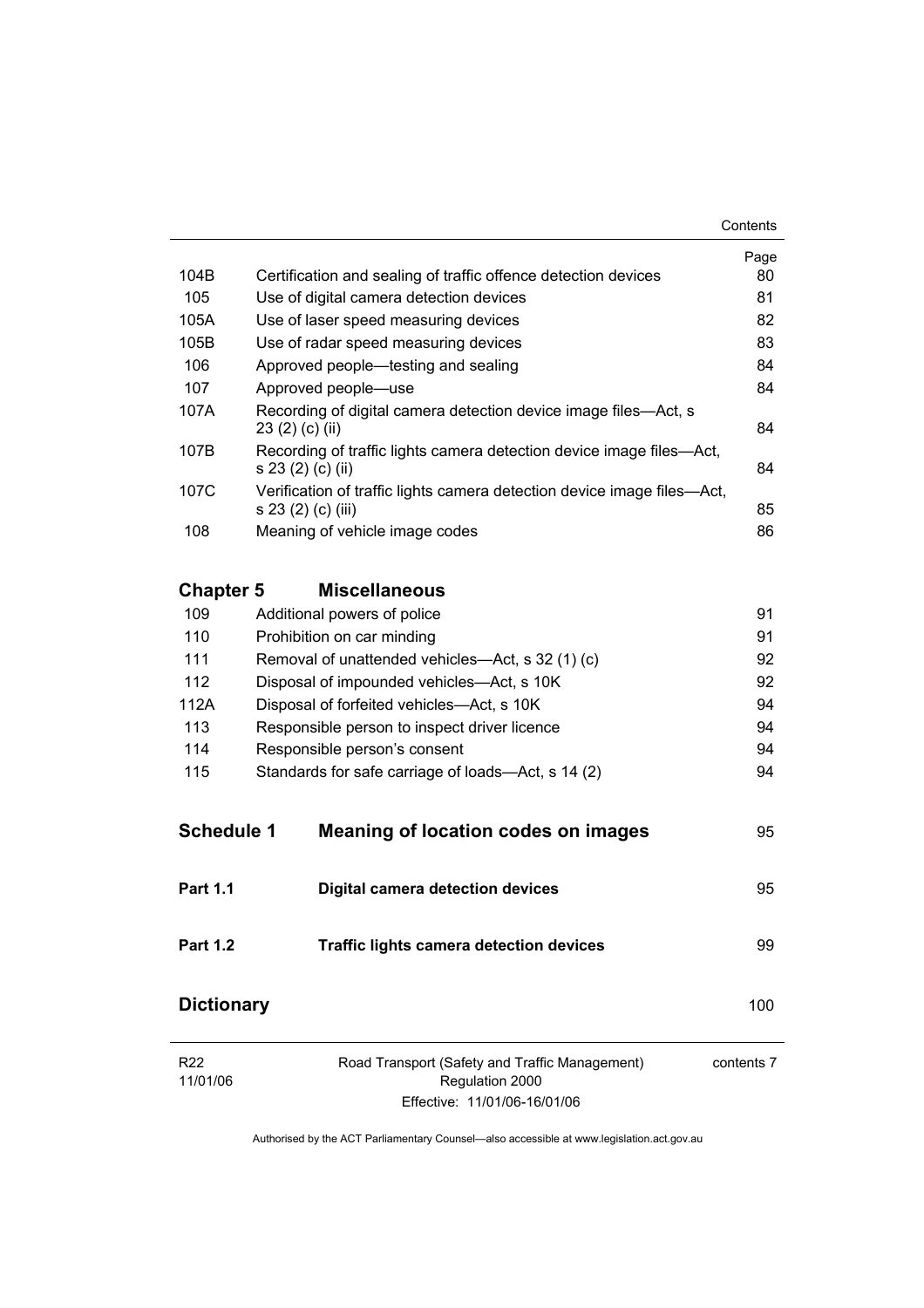#### **Contents**

|                 |                        | Page |
|-----------------|------------------------|------|
| <b>Endnotes</b> |                        |      |
| 1               | About the endnotes     | 110  |
| 2               | Abbreviation key       | 110  |
| 3               | Legislation history    | 111  |
| 4               | Amendment history      | 114  |
| 5               | Earlier republications | 129  |

contents 8 Road Transport (Safety and Traffic Management) Regulation 2000 Effective: 11/01/06-16/01/06

R22 11/01/06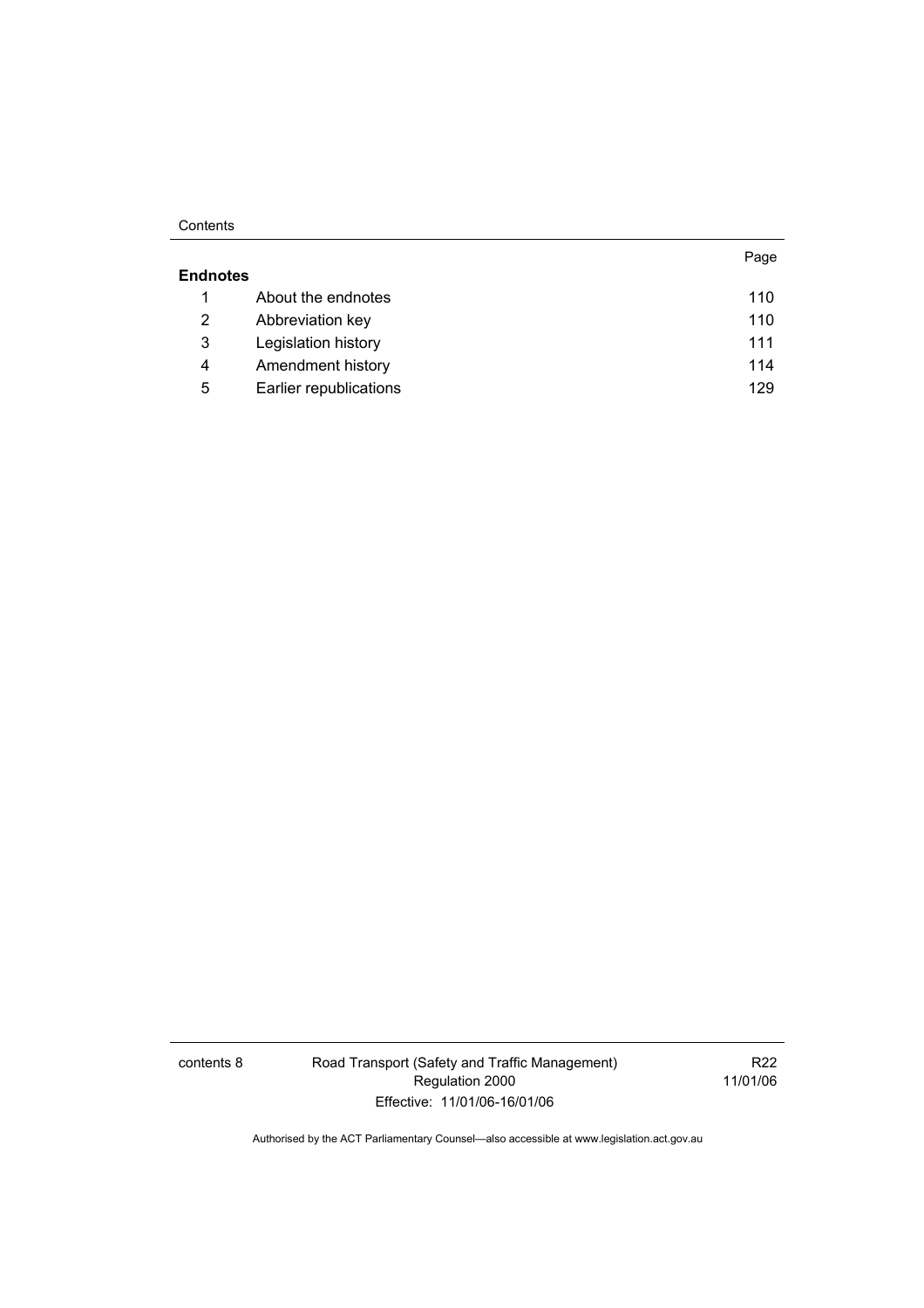

# **Road Transport (Safety and Traffic Management) Regulation 2000**

made under the

I

**Road Transport (Safety and Traffic Management) Act 1999** 

R22 11/01/06 Road Transport (Safety and Traffic Management) Regulation 2000 Effective: 11/01/06-16/01/06

page 1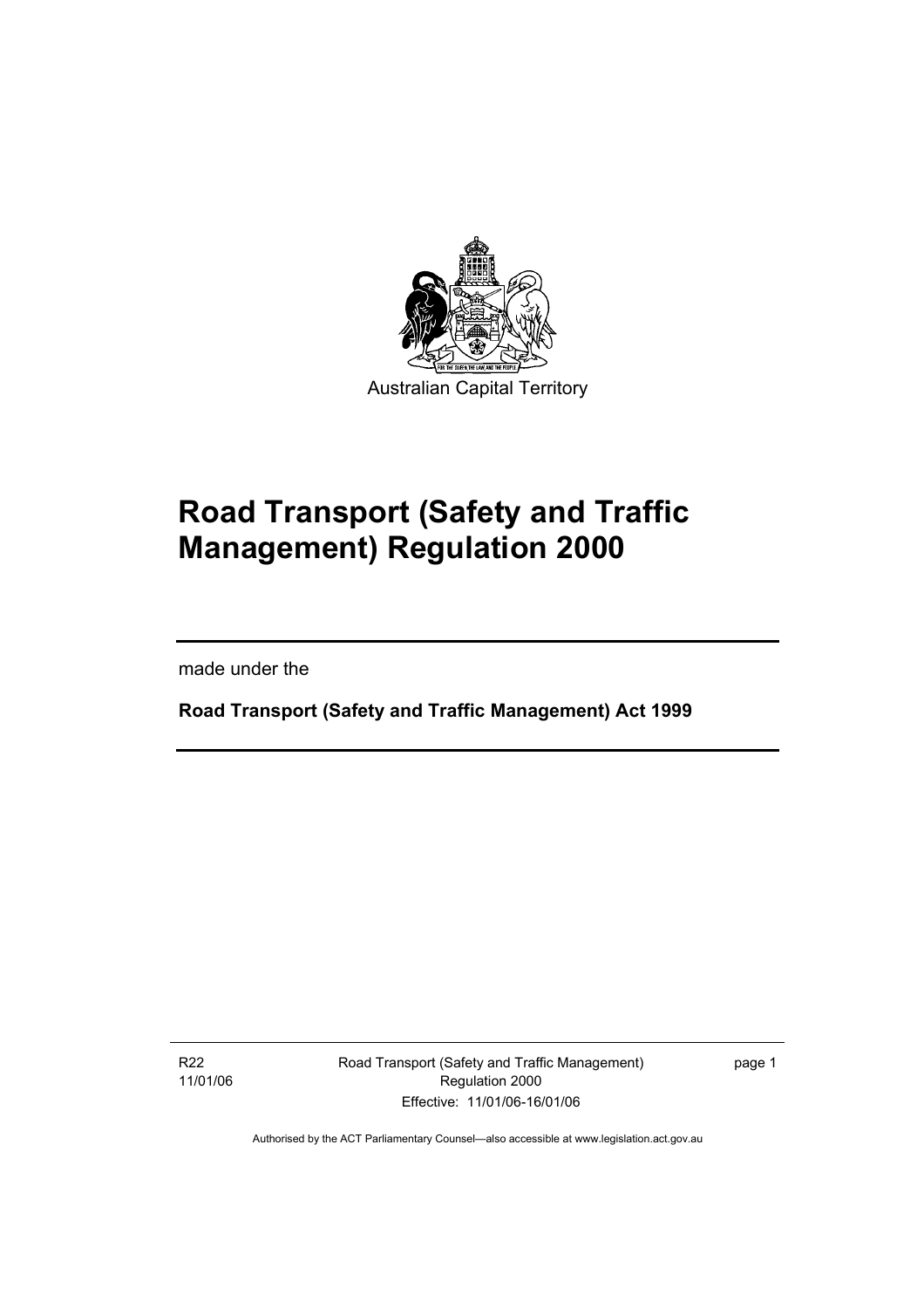#### **Chapter 1** Preliminary

Section 1

### **Chapter 1** Preliminary

#### **1 Name of regulation**

This regulation is the *Road Transport (Safety and Traffic Management) Regulation 2000*.

#### **2 Dictionary**

The dictionary at the end of this regulation is part of the regulation.

*Note 1* The dictionary at the end of this regulation defines certain terms used in this regulation, and includes references (*signpost definitions*) to other terms defined elsewhere.

> For example, the signpost definition '*semitrailer*—see the *Road Transport (Vehicle Registration) Regulation 2000*, dictionary.' means that the term 'semitrailer' is defined in that dictionary and the definition applies to this regulation.

*Note 2* A definition in the dictionary (including a signpost definition) applies to the entire regulation unless the definition, or another provision of the regulation, provides otherwise or the contrary intention otherwise appears (see Legislation Act, s 155 and s 156 (1)).

#### **3 Dictionary—application to Australian Road Rules**

The definitions in the dictionary do not apply to the Australian Road Rules unless this regulation provides otherwise.

*Note* See div 2.2.1, note 2 for the relevant provisions of this regulation.

#### **3A** *Road* **includes road related area**

In this regulation:

*road* includes a road related area.

page 2 Road Transport (Safety and Traffic Management) Regulation 2000 Effective: 11/01/06-16/01/06

R<sub>22</sub> 11/01/06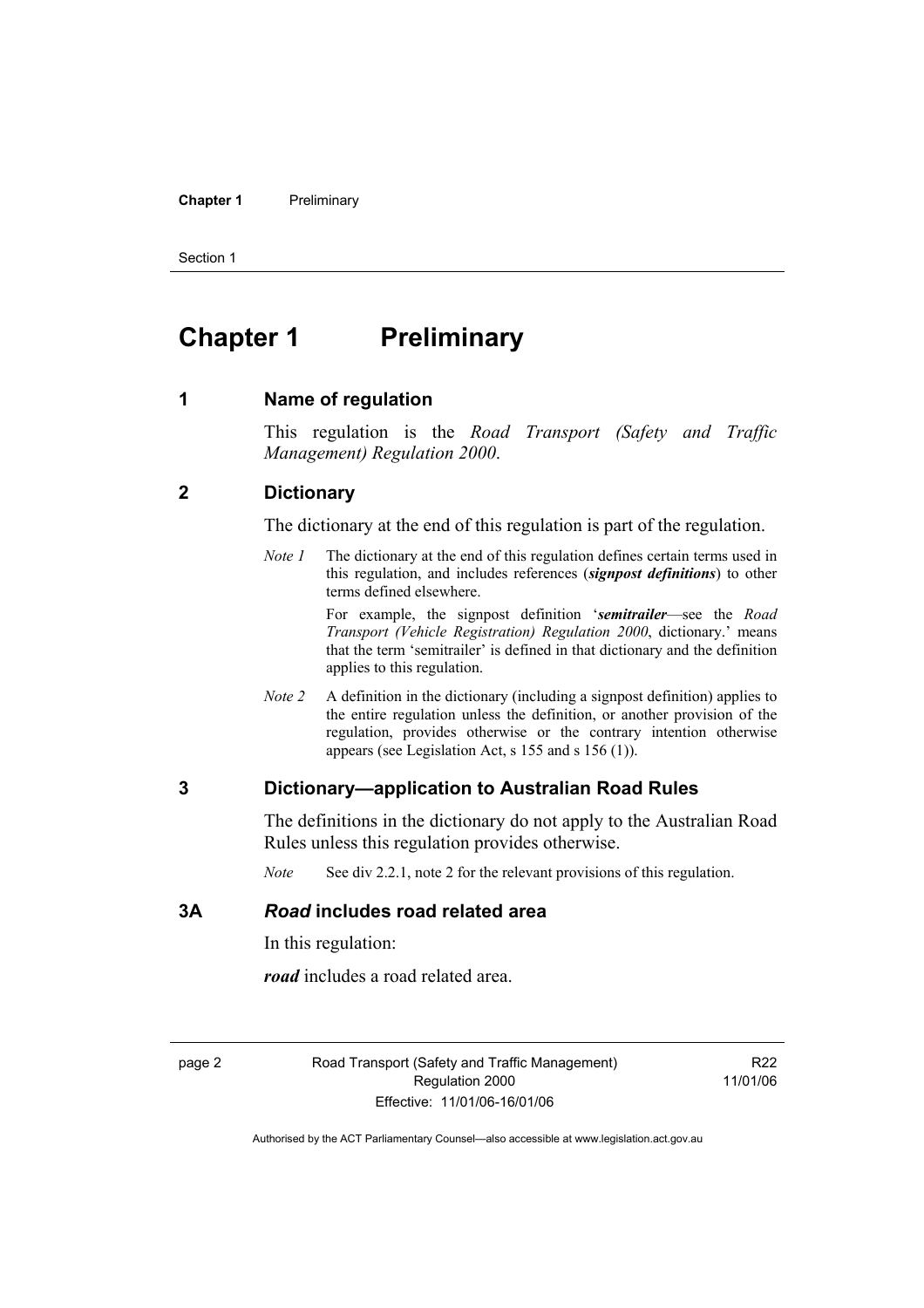#### Section 3B

#### **3B Meaning of** *park* **and** *stop*

In this regulation:

*park*, in relation to a driver, includes stop and allow the driver's vehicle to stay (whether or not the driver leaves the vehicle).

*stop*, for a driver, includes park, but does not include stop to reverse the driver's vehicle into a parking bay or other parking space.

#### **4 Notes**

A note in this regulation is explanatory and is not part of this regulation.

*Note* See the Legislation Act, s 127 (1), (4) and (5) for the legal status of notes.

#### **4A Offences against regulation—application of Criminal Code etc**

Other legislation applies in relation to offences against this regulation (including the Australian Road Rules).

*Note 1 Criminal Code*

The Criminal Code, ch 2 applies to an offence against this regulation (see Code, pt 2.1).

The chapter sets out the general principles of criminal responsibility (including burdens of proof and general defences), and defines terms used for offences to which the Code applies (eg *conduct*, *intention*, *recklessness* and *strict liability*).

#### *Note 2 Penalty units*

The Legislation Act, s 133 deals with the meaning of offence penalties that are expressed in penalty units.

*Note 3* The Australian Road Rules are to be read with, and as if they formed part of, this regulation (see s 6).

page 3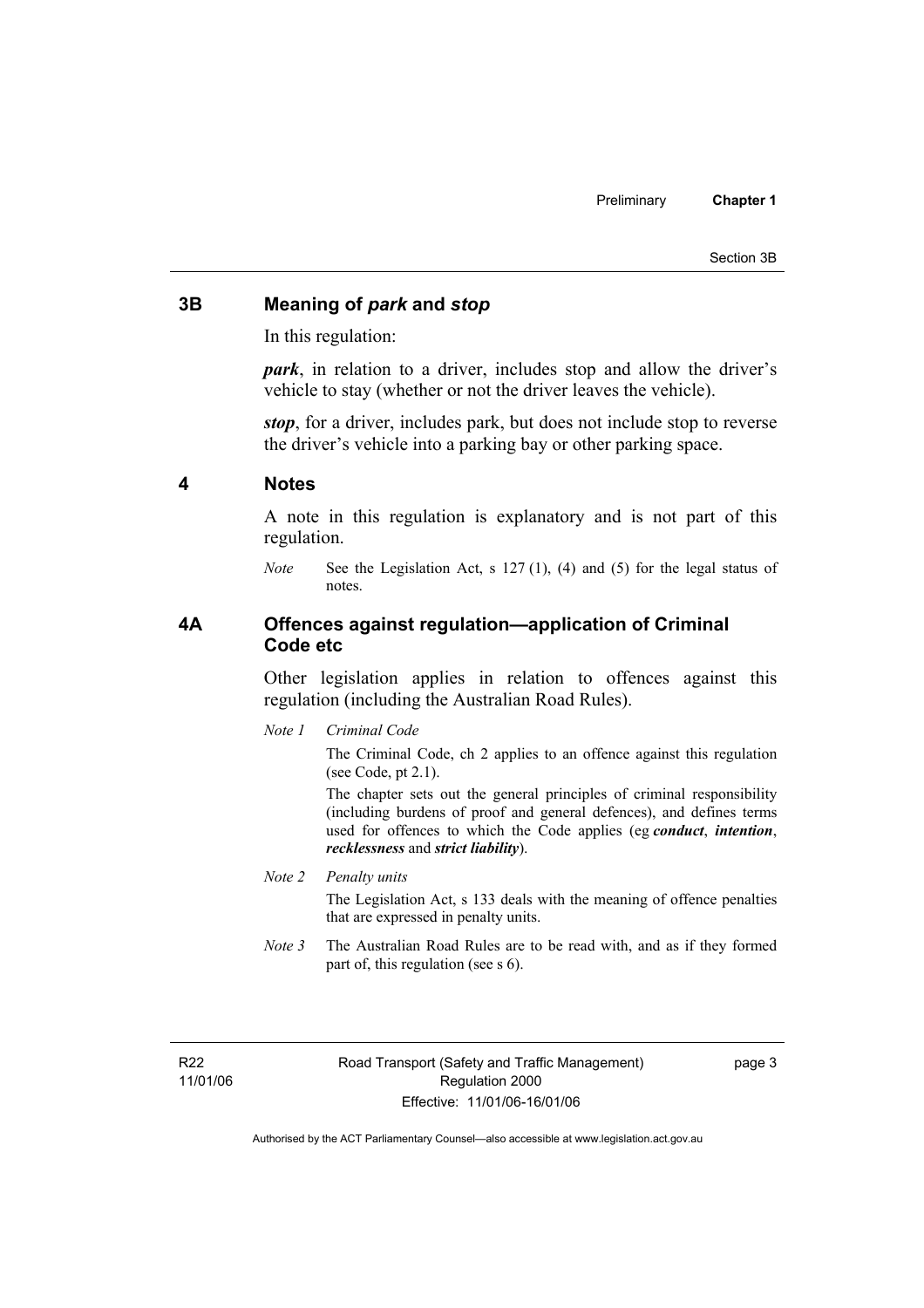#### **Chapter 1** Preliminary

Section 4B

### **4B Offences against regulation are strict liability offences**

An offence against this regulation (including the Australian Road Rules) is a strict liability offence.

#### **4C General defence of accident or reasonable effort**

Without limiting any other defence, it is a defence to an offence against this regulation (including the Australian Road Rules) if the defendant proves that the offence—

- (a) was the result of an accident; or
- (b) could not have been avoided by any reasonable efforts by the defendant.

page 4 Road Transport (Safety and Traffic Management) Regulation 2000 Effective: 11/01/06-16/01/06

R22 11/01/06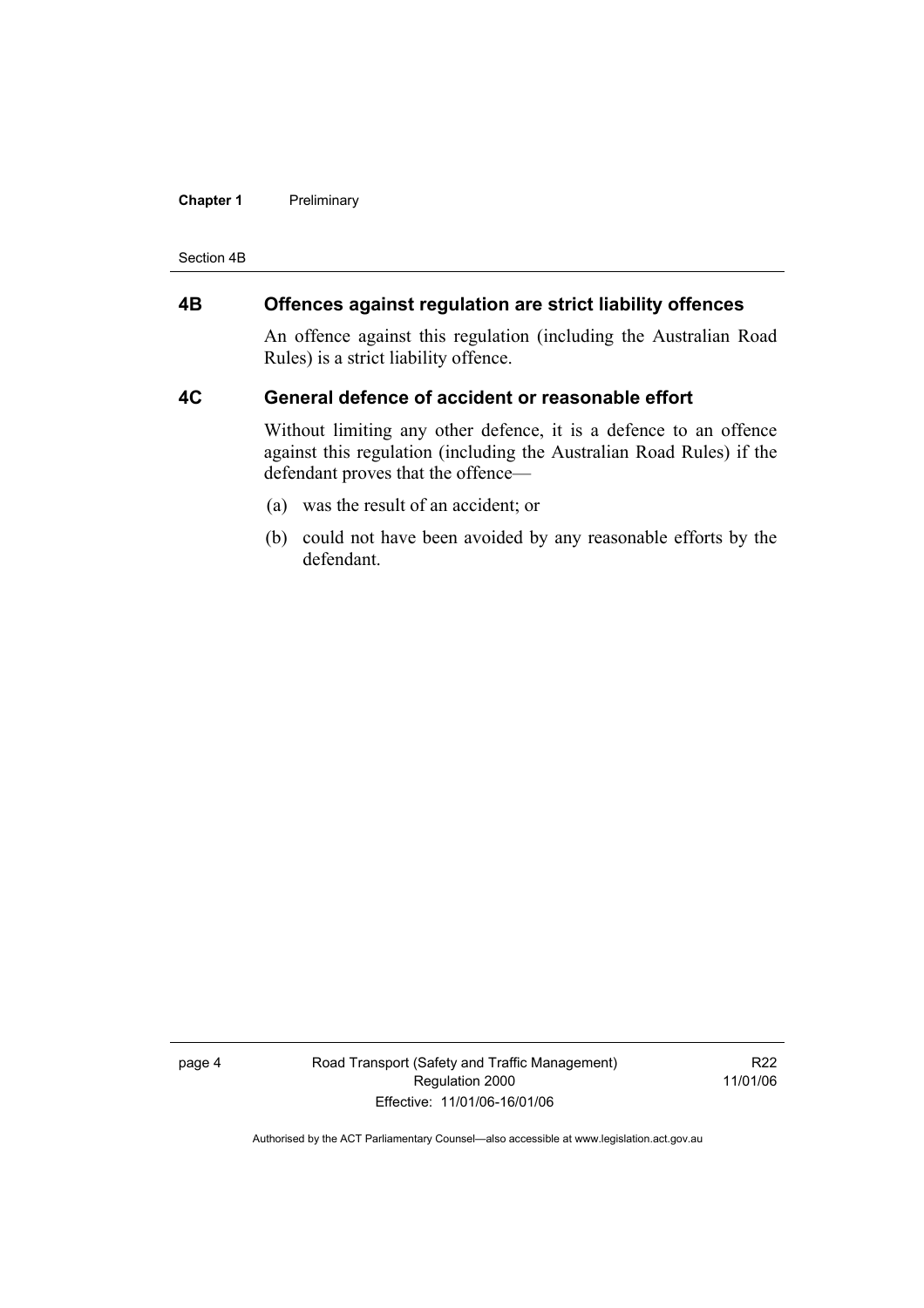## **Chapter 2 Australian Road Rules**

### **Part 2.1 Incorporation into ACT law**

#### **5 What are the** *Australian Road Rules*

In this regulation, the *Australian Road Rules* are that part of the publication known as the Australian Road Rules, ISBN 0 7240 8874 1 published by the National Road Transport Commission on 22 October 2003 that consists of the rules approved by the Australian Transport Council under the *National Road Transport Commission Act 1991* (Cwlth).

- *Note 1* The Australian Road Rules are available on the ACT legislation register (www.legislation.act.gov.au).
- *Note 2* The National Road Transport Commission is now the National Transport Commission (see the *National Transport Commission Act 2003* (Cwlth)).

#### **6 Incorporation of Australian Road Rules into ACT law**

- (1) The Australian Road Rules (other than rule 2) are to be read with, and as if they formed part of, this regulation.
- (2) Subsection (1) has effect subject to this regulation.

page 5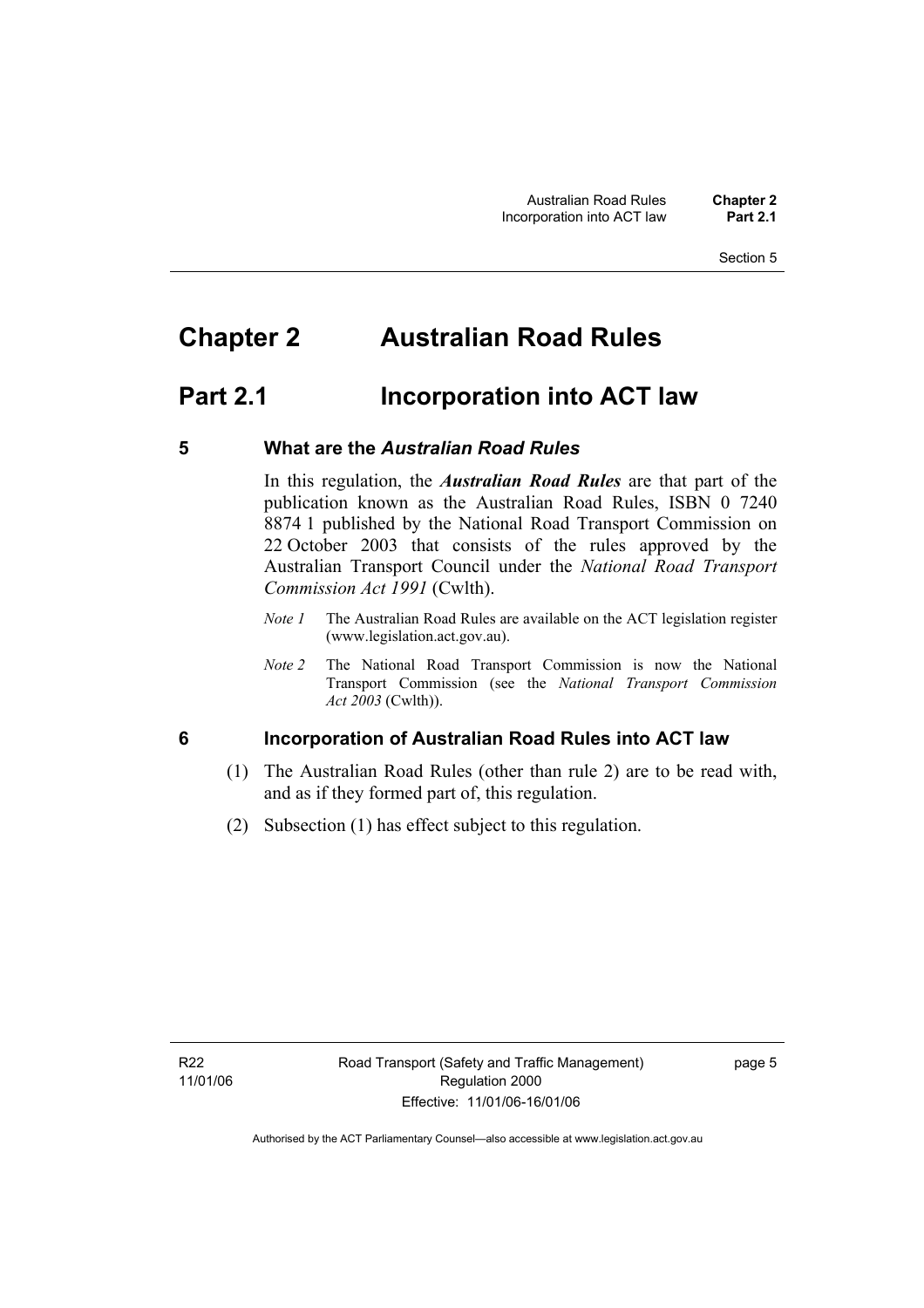**Chapter 2** Australian Road Rules<br>**Part 2.2** How the Australian Road How the Australian Road Rules are incorporated<br>General **Division 2.2.1** 

Section 6

### **Part 2.2 How the Australian Road Rules are incorporated**

### **Division 2.2.1 General**

*Note 1* The Australian Road Rules are not completely self-contained and need to be read with associated laws of each jurisdiction. Many of the rules provide for 'another law of this jurisdiction' to define terms used in the Australian Road Rules for application of the Australian Road Rules in the ACT, to permit things to be done in the ACT otherwise prohibited by the Australian Road Rules or to exempt persons in the ACT from complying with the Australian Road Rules.

| column 1       | column <sub>2</sub>             | column 3                     |
|----------------|---------------------------------|------------------------------|
| item           | <b>ARR provision</b>            | provision of this regulation |
| 1              | 10(2)                           | 8                            |
| $\overline{2}$ | 95                              | 9                            |
| 3              | 104                             | 10                           |
| 4              | 151(3)(b)                       | 11                           |
| 5              | 158(2)(c)                       | 12                           |
| 6              | 170(1)                          | 12A                          |
| 7              | 179(1)(c)                       | 13                           |
| 8              | 179 $(1)$ $(c)$ and $(2)$ $(c)$ | 13A                          |
| 9              | 199(2)                          | 14                           |
| 10             | $206(2)$ (b) and (c)            | 15                           |
| 11             | 207(2)(a)                       | 16                           |
| 12             | 213(5)                          | 16A                          |
| 13             | 215(4)                          | 17                           |
|                |                                 |                              |

*Note 2* The following table sets out the provisions of the Australian Road Rules for which provision is made by this part:

page 6 Road Transport (Safety and Traffic Management) Regulation 2000 Effective: 11/01/06-16/01/06

R22 11/01/06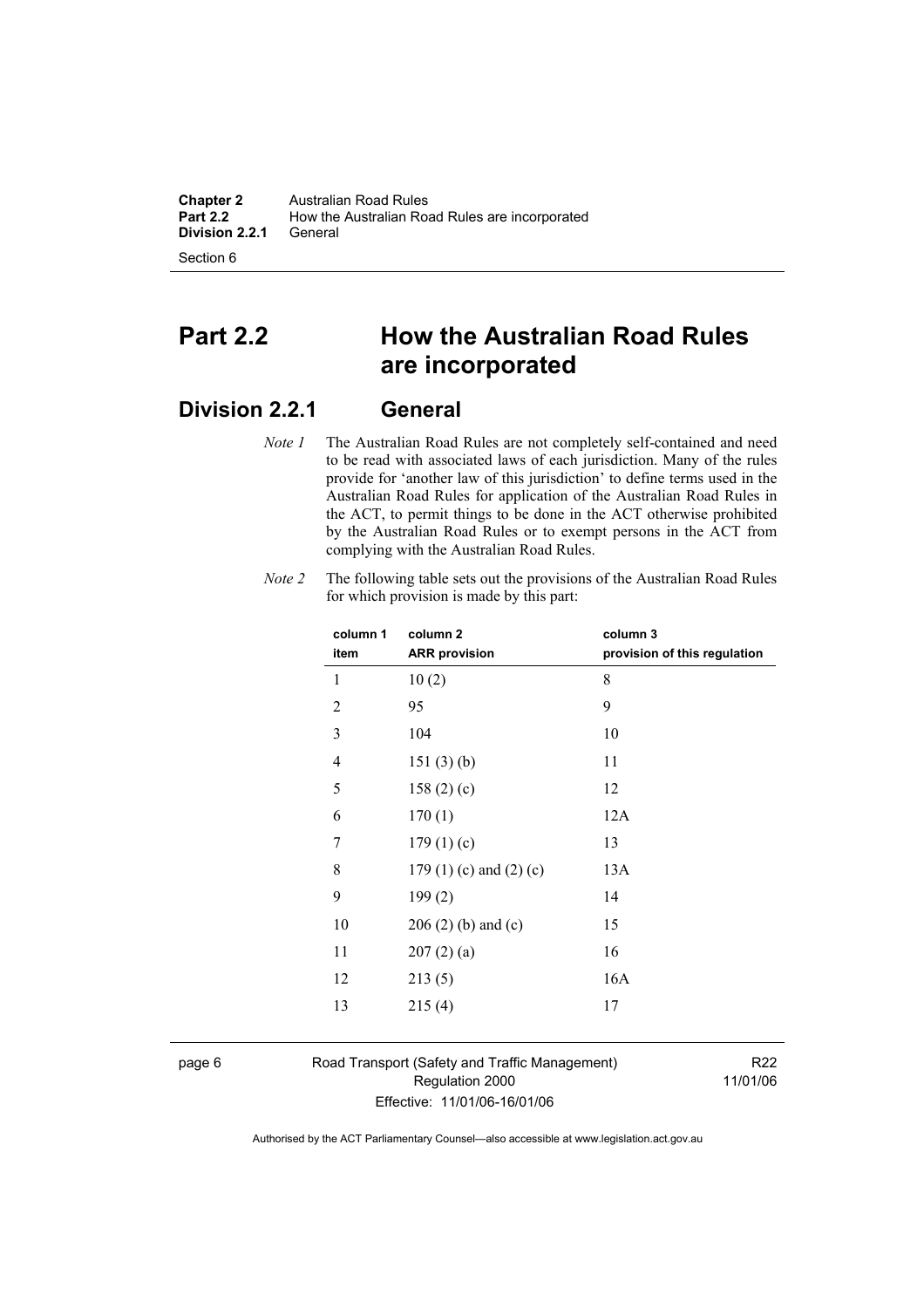#### Australian Road Rules **Chapter 2**  How the Australian Road Rules are incorporated **Part 2.2**  General **Division 2.2.1**

Section 6

| column 1<br>item | column <sub>2</sub><br><b>ARR provision</b> | column 3<br>provision of this regulation |
|------------------|---------------------------------------------|------------------------------------------|
| 14               | 216(3)                                      | 18                                       |
| 15               | 220(3)                                      | 19                                       |
| 16               | 221(f)                                      | 20                                       |
| 17               | 222                                         | 21                                       |
| 18               | 225                                         | 22                                       |
| 19               | 236(6)                                      | 22A                                      |
| 20               | 240(2)                                      | 23                                       |
| 21               | 266(3)(b)                                   | 23B                                      |
| 22               | 266(7)                                      | 24                                       |
| 23               | 267(3)                                      | 25                                       |
| 24               | 270(3)                                      | 26                                       |
| 25               | 271(6)                                      | 27                                       |
| 26               | 280(2)(a)                                   | 27A                                      |
| 27               | $287(3)$ (e) and (4)                        | 28                                       |
| 28               | 289(1)(g)                                   | 29                                       |
| 29               | 298                                         | 30                                       |
| 30               | $310(3)$ and $(4)$                          | 31                                       |
| 31               | 313                                         | 32                                       |
| 32               | dict, def <i>approved bicycle</i><br>helmet | 33(1)                                    |
| 33               | dict, def <i>authorised</i> person          | 33(1)                                    |
| 34               | dict, def emergency worker                  | 33(1)                                    |
| 35               | dict, def GVM                               | 33(2)                                    |
| 36               | dict, def hazard warning<br>lights          | 33(3)                                    |

R22 11/01/06 Road Transport (Safety and Traffic Management) Regulation 2000 Effective: 11/01/06-16/01/06

page 7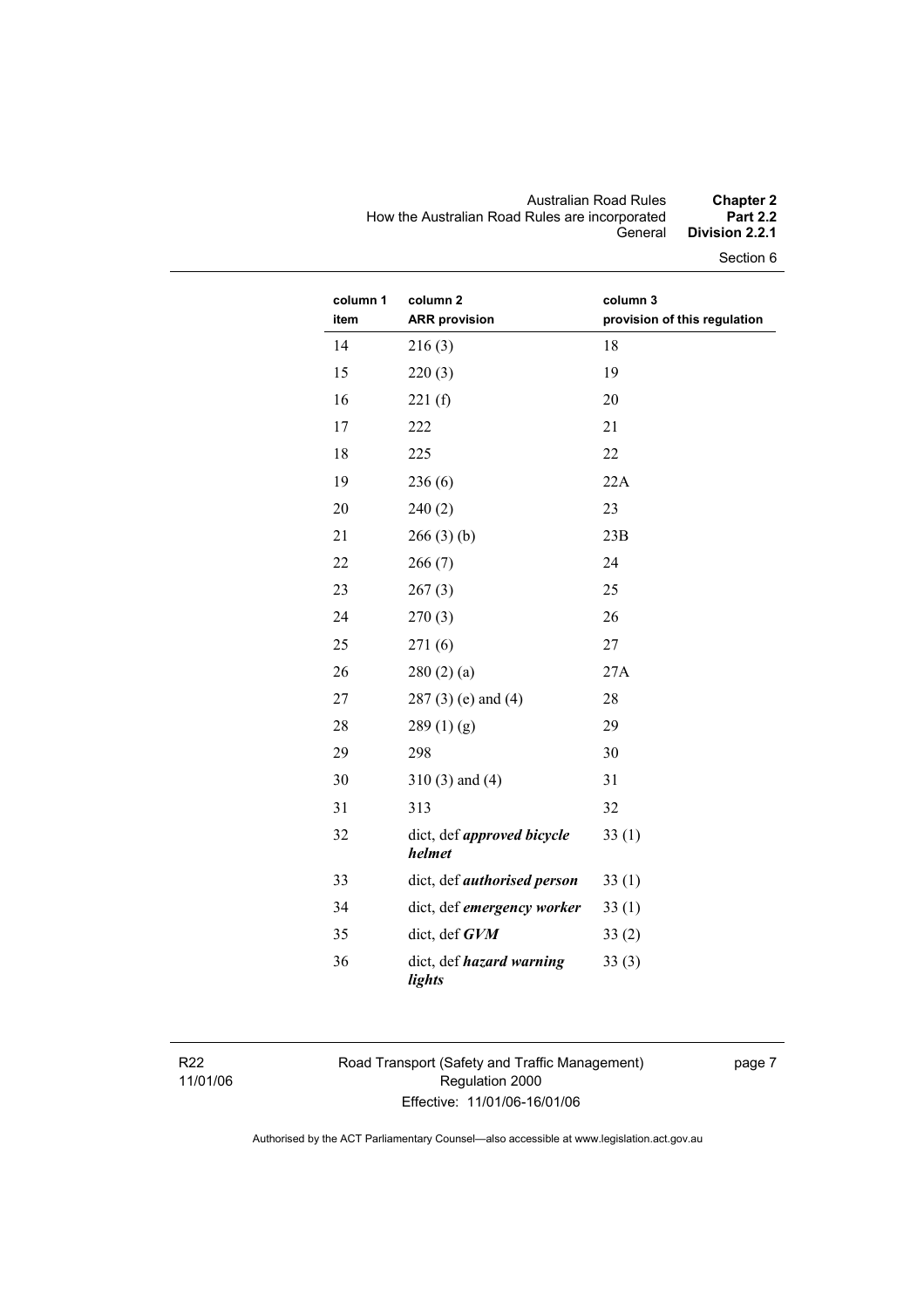#### **Chapter 2** Australian Road Rules<br>**Part 2.2** How the Australian Road How the Australian Road Rules are incorporated<br>General **Division 2.2.1**

Section 6

| column 1<br>item | column 2<br><b>ARR provision</b>                 | column 3<br>provision of this regulation |
|------------------|--------------------------------------------------|------------------------------------------|
| 37               | dict, def <i>mechanical</i><br>signalling device | 33(1)                                    |
| 38               | dict, def <i>oversize</i> vehicle                | 33(1)                                    |
| 39               | dict, def <i>police officer</i>                  | 33(1)                                    |
| 40               | dict, def <i>portable</i> warning<br>triangle    | 33(4)                                    |
| 41               | dict, def <i>postal</i> worker                   | 33(1)                                    |
| 42               | dict, def <i>public bus</i>                      | 33(1)                                    |
| 43               | dict, def <i>taxi</i>                            | 33 (1)                                   |

*Note 3* The following table sets out other provisions of the Australian Road Rules for which provision is made by other territory laws (including provisions in other parts of this regulation):

| column 1<br>item            | column <sub>2</sub><br><b>ARR</b> provision | column 3<br>other law                                            |
|-----------------------------|---------------------------------------------|------------------------------------------------------------------|
| 1                           | 12(2)                                       | Road Transport (General) Act 1999,<br>s 12                       |
| $\mathcal{D}_{\mathcal{L}}$ | 13(2)                                       | Road Transport (General) Act 1999,<br>s 12                       |
| 3                           | $28(2)$ , n 3                               | this regulation, s 65                                            |
| 4                           | $32(2)$ , n 3                               | this regulation, s 65                                            |
| 5                           | 185(1)                                      | this regulation, s 100                                           |
| 6                           | $287(1)$ , n 2                              | Road Transport (Safety and Traffic<br>Management) Act 1999, s 16 |

page 8 Road Transport (Safety and Traffic Management) Regulation 2000 Effective: 11/01/06-16/01/06

R22 11/01/06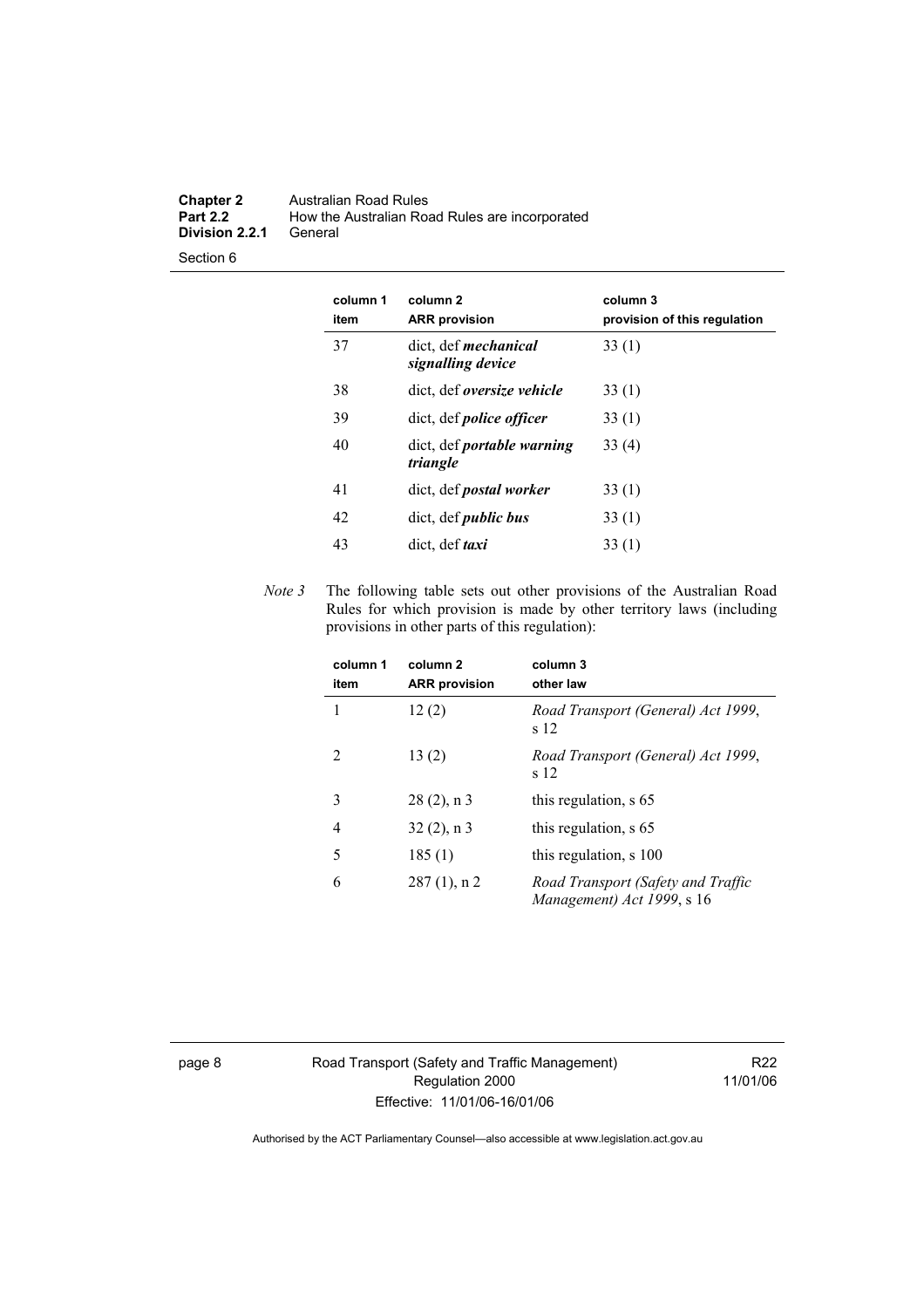Australian Road Rules **Chapter 2**  How the Australian Road Rules are incorporated **Part 2.2**  Other provisions for the Australian Road Rules **Division 2.2.2** 

Section 7

| column 1<br>item | column <sub>2</sub><br><b>ARR provision</b>                                  | column 3<br>other law                                                     |
|------------------|------------------------------------------------------------------------------|---------------------------------------------------------------------------|
|                  | 311 $(1)(c)$                                                                 | Road Transport (Dimensions and<br>Mass) Act 1990                          |
| 8                | 312(3)(c)                                                                    | Road Transport (Safety and Traffic<br>Management) Act 1999, s 31 and s 32 |
| 9                | dict, def <i>parking</i><br><i>permit for</i><br>people with<br>disabilities | this regulation, s 101                                                    |

#### **7 References to another law of this jurisdiction etc**

- (1) In the Australian Road Rules, a reference to *another law of this jurisdiction* includes a reference to the Act.
	- *Note* A reference to an Act includes a reference to the statutory instruments made or in force under the Act, including any regulation (see Legislation Act, s 104).
- (2) In the Australian Road Rules:

*law of this jurisdiction* means a territory law or a law applying as a territory law.

*this jurisdiction* means the Australian Capital Territory.

### **Division 2.2.2 Other provisions for the Australian Road Rules**

#### **8 ARR r 10 (2)—penalties for offences**

For the Australian Road Rules, rule 10 (2), the penalty for an offence against the Australian Road Rules is a maximum penalty of 20 penalty units.

R22 11/01/06 page 9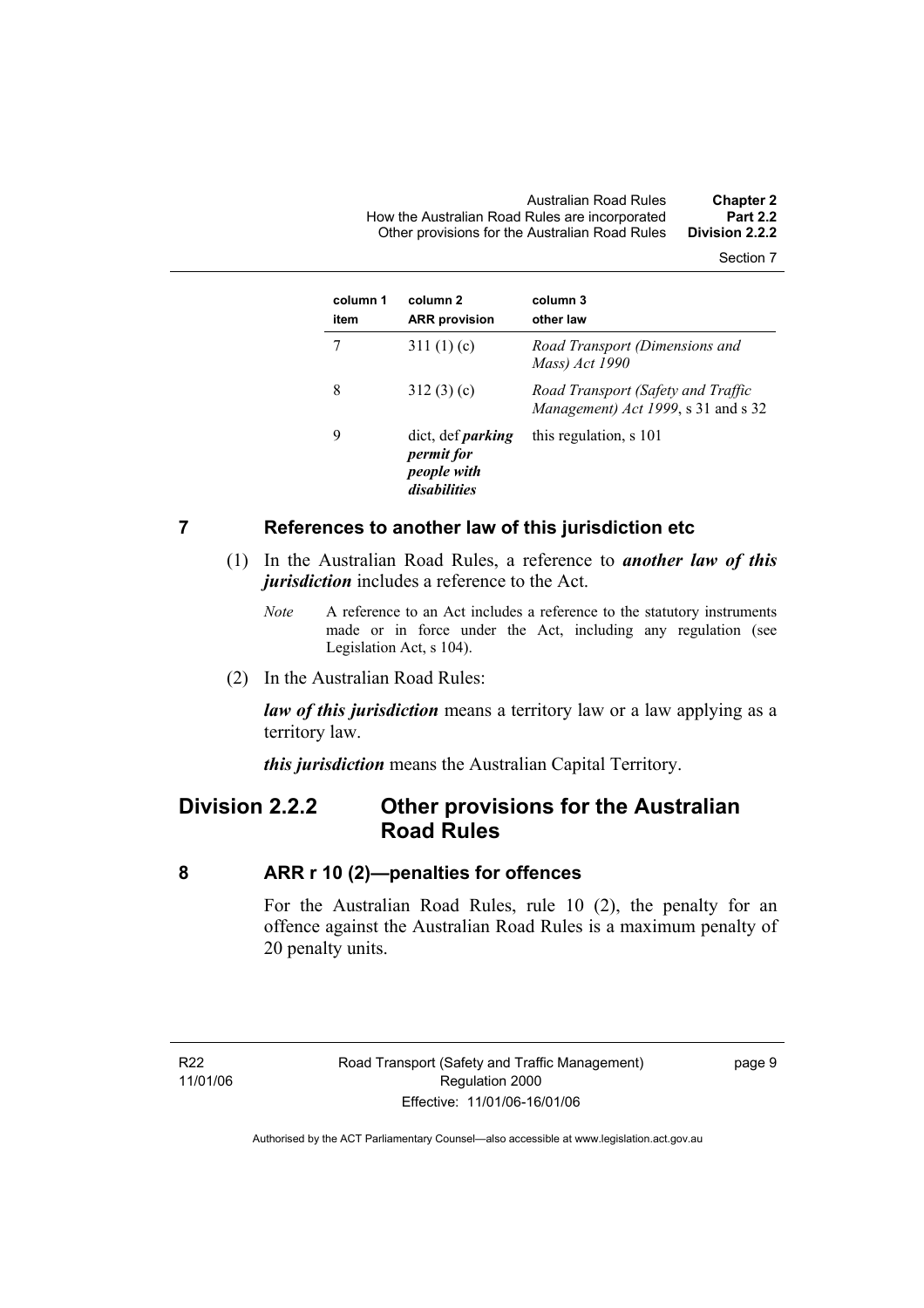**Chapter 2** Australian Road Rules<br>**Part 2.2** How the Australian Ro **Part 2.2 How the Australian Road Rules are incorporated Division 2.2.2** Other provisions for the Australian Road Rules **Other provisions for the Australian Road Rules** 

Section 9

#### **9 ARR r 95—emergency stopping lane only signs**

For the Australian Road Rules, rule 95, the driver of a police vehicle or emergency vehicle is permitted to drive in an emergency stopping lane.

#### **10 ARR r 104—no truck signs**

For the Australian Road Rules, rule 104, a driver is permitted to drive the vehicle on a road (or a bridge, causeway, ramp or similar structure forming part of a road) past a *no trucks sign* mentioned in rule 104 (1), (2) or (3) if the destination of the driver's vehicle is a place on or reached from the road (or structure) and there is no alternative route by which to reach the destination.

#### **11 ARR r 151 (3) (b)—riding a motorbike or bicycle alongside more than 1 other rider**

For the Australian Road Rules, rule 151 (3) (b), the rider of a motorbike or bicycle is permitted to ride alongside more than 1 rider if each of the riders is taking part in an event approved by the road transport authority for this section.

#### **12 ARR r 158 (2) (c)—other vehicles permitted to travel in bus lanes**

The drivers of the following vehicles are permitted to drive in a bus lane:

- (a) taxis;
- (b) hire cars;
- (c) motorbikes.
- *Note* Section 27A applies the B light rules to drivers of taxis, hire cars and motorbikes.

R22 11/01/06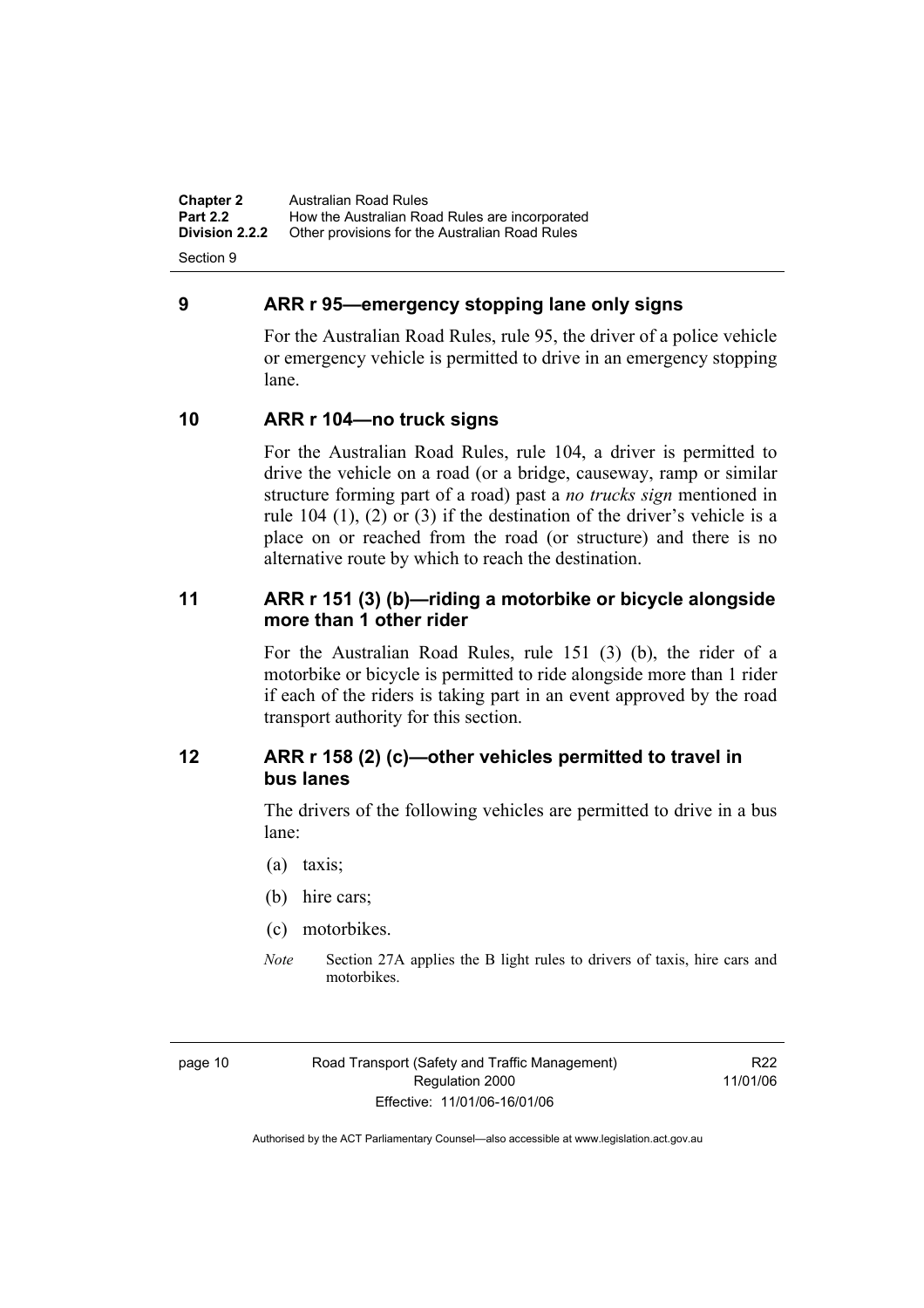Section 12A

#### **12A ARR r 170 (1)—driver not to stop in intersection unless permitted**

A driver who contravenes the Australian Road Rules, rule 170 (1) commits an offence.

Maximum penalty: 20 penalty units.

#### **13 ARR r 179 (1) (c)—stopping in a loading zone—goods and permit vehicles**

- (1) For the Australian Road Rules, rule 179 (1) (c), the following vehicles are permitted to stop in a loading zone:
	- (a) a motor vehicle that is built mainly for the transport of goods if the vehicle is dropping off, or picking up, goods;
	- (b) a vehicle displaying a current loading zone permit if the vehicle is complying with the conditions of the permit.
- (2) In this section:

*loading zone permit* means a loading zone permit issued under section 100.

#### **13A ARR r 179 (1) (c) and (2) (c)—stopping in loading zone taxis**

- (1) For the Australian Road Rules, rule 179 (1) (c), a taxi that is dropping off, or picking up, a passenger is permitted to stop in a loading zone if—
	- (a) the driver of the taxi does not leave the taxi unattended, otherwise than to comply with a passenger assistance requirement; and
	- (b) the driver complies with subsection (2).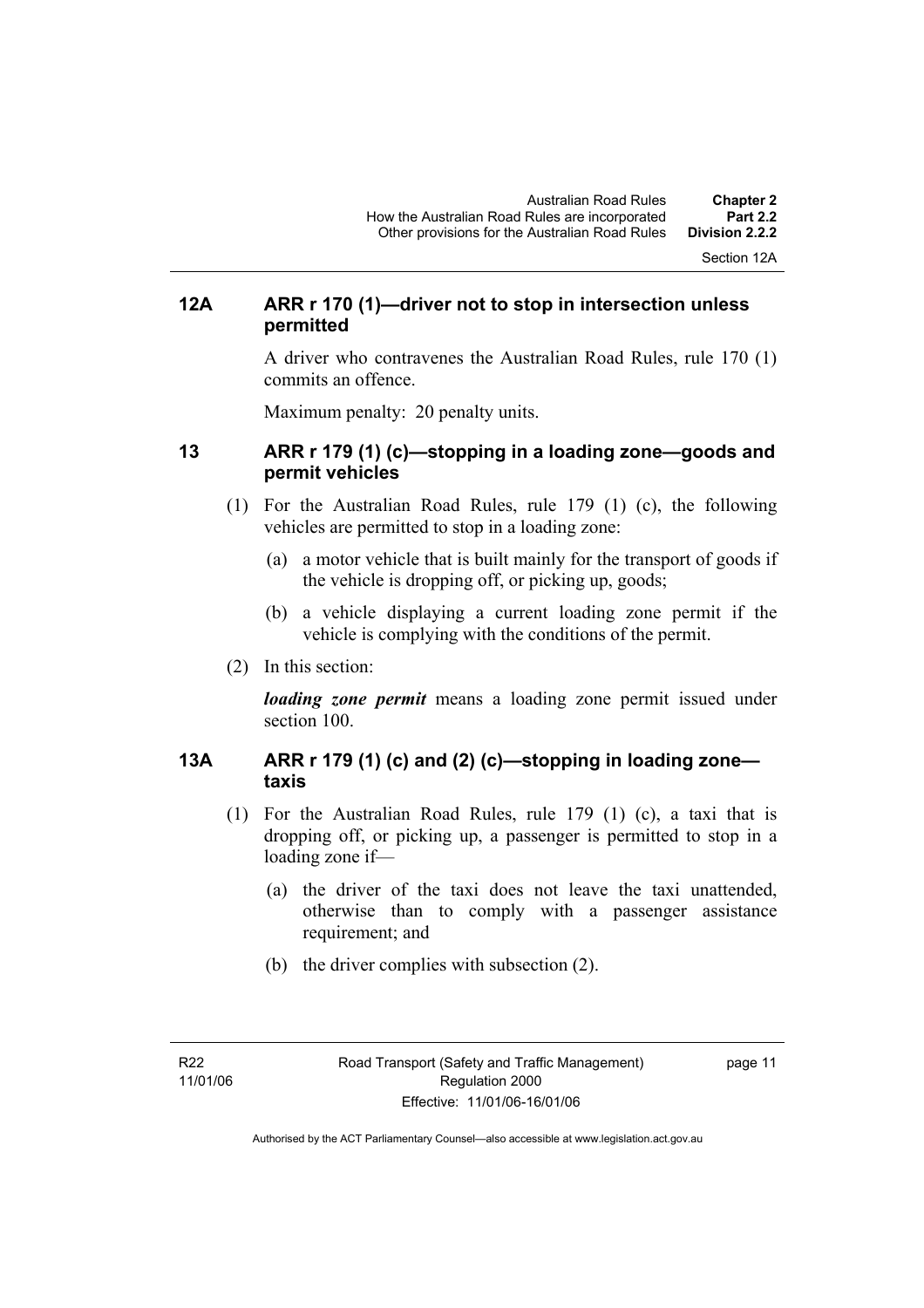| <b>Chapter 2</b>      | Australian Road Rules                          |
|-----------------------|------------------------------------------------|
| <b>Part 2.2</b>       | How the Australian Road Rules are incorporated |
| <b>Division 2.2.2</b> | Other provisions for the Australian Road Rules |
| Section 14            |                                                |

- (2) For the Australian Road Rules, rule 179 (2) (c), the driver must complete the dropping off, or picking up, of the passenger, and drive on—
	- (a) within 2 minutes; or
	- (b) if the driver is required to comply with a passenger assistance requirement—as soon as possible after the driver complies with the requirement.
- (3) In this section:

*passenger assistance requirement* means a requirement under the *Road Transport (Public Passenger Services) Regulation 2002*—

- (a) section 132 (5) (which requires the driver of a wheelchair-accessible taxi to provide reasonable assistance in loading and unloading a wheelchair, or a person in a wheelchair, into or from the taxi); or
- (b) section 135 (5) (which requires a taxi driver to provide reasonable assistance with a passenger's goods).
	- *Note Goods* includes luggage (see *Road Transport (Public Passenger Services) Regulation 2002*, dict).

*unattended*—a driver leaves a taxi *unattended* if the driver leaves the taxi so the driver is over 3m from the closest point of the taxi.

#### **14 ARR r 199 (2)—stopping near postbox**

For the Australian Road Rules, rule 199 (2):

*public postbox* means a postbox erected, maintained or used by Australia Post.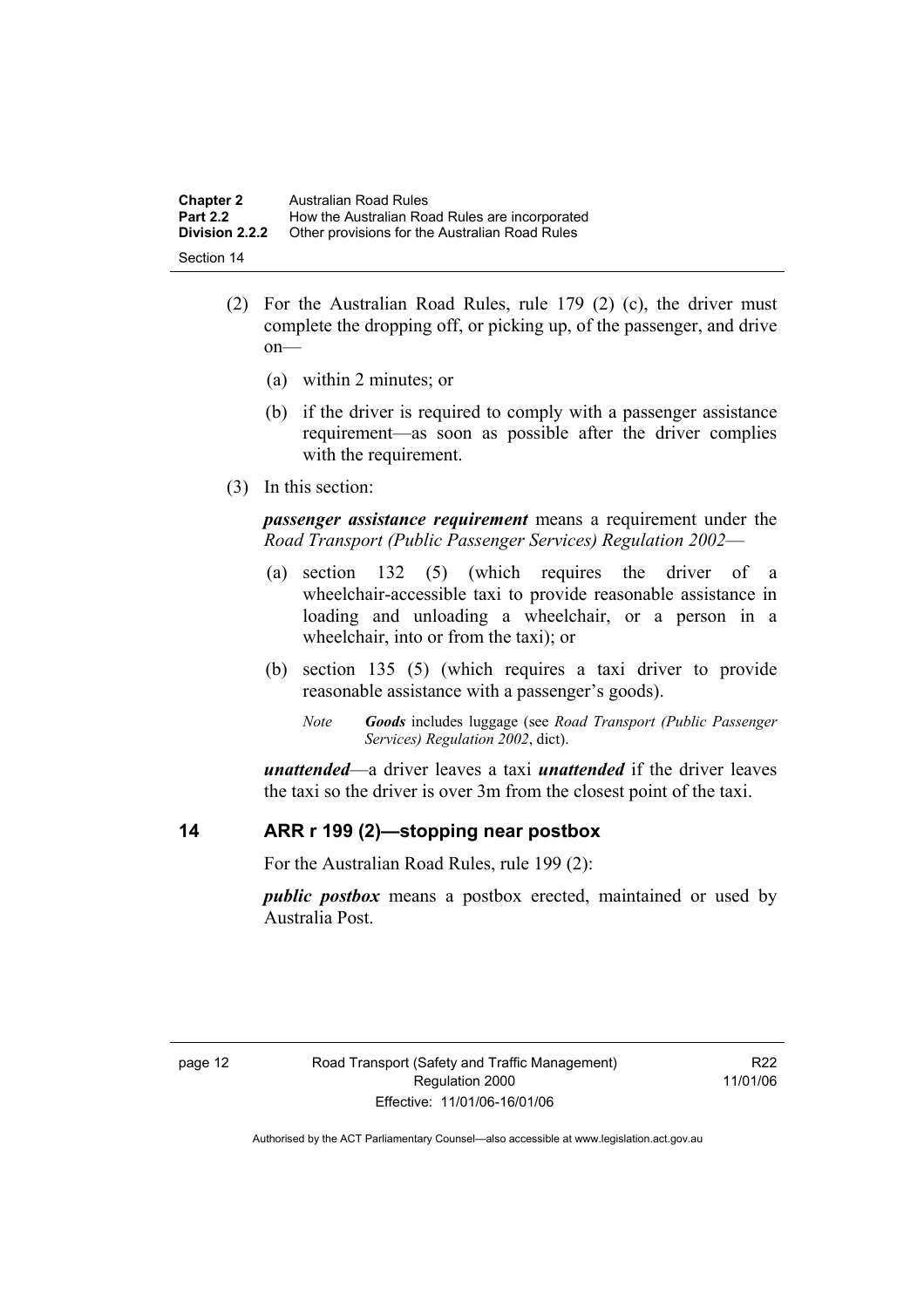Section 15

#### **15 ARR r 206 (2) (b), (c)—time extension for people with disabilities permit**

- (1) For the Australian Road Rules, rule 206 (2) (b), a driver to whom the Australian Road Rules, rule 206 applies may park for not longer than 2 hours on a length of road, or in an area, to which a *permissive parking sign* applies if the maximum period of parking allowed by the sign is not longer than 30 minutes.
- (2) For the Australian Road Rules, rule 206 (2) (c), a driver to whom the Australian Road Rules, rule 206 applies may park for an unlimited period on a length of road, or in an area, to which a *permissive parking sign* applies if the maximum period of parking allowed by the sign is longer than 30 minutes.

#### **16 ARR r 207 (2) (a)—fees for parking in pay parking spaces**

- (1) For the Australian Road Rules, rule 207 (2) (a), if a *permissive parking sign* applies to a length of road or area that is (or is part of) a pay parking area, the relevant parking fee is payable for parking in a pay parking space on the road or in the area.
- (2) For this section, the relevant parking fee does not become payable under subsection (1) until immediately after a vehicle is parked in the pay parking space concerned.
	- *Note* Pt 3.1 of this regulation makes provision for the administration of pay parking schemes (including the designation of pay parking areas by the erection of permissive parking signs and the fixing of fees).

#### **16A ARR r 213 (5)—making a motor vehicle secure exception**

Every driver is exempt from the Australian Road Rules, rule 213 (5).

page 13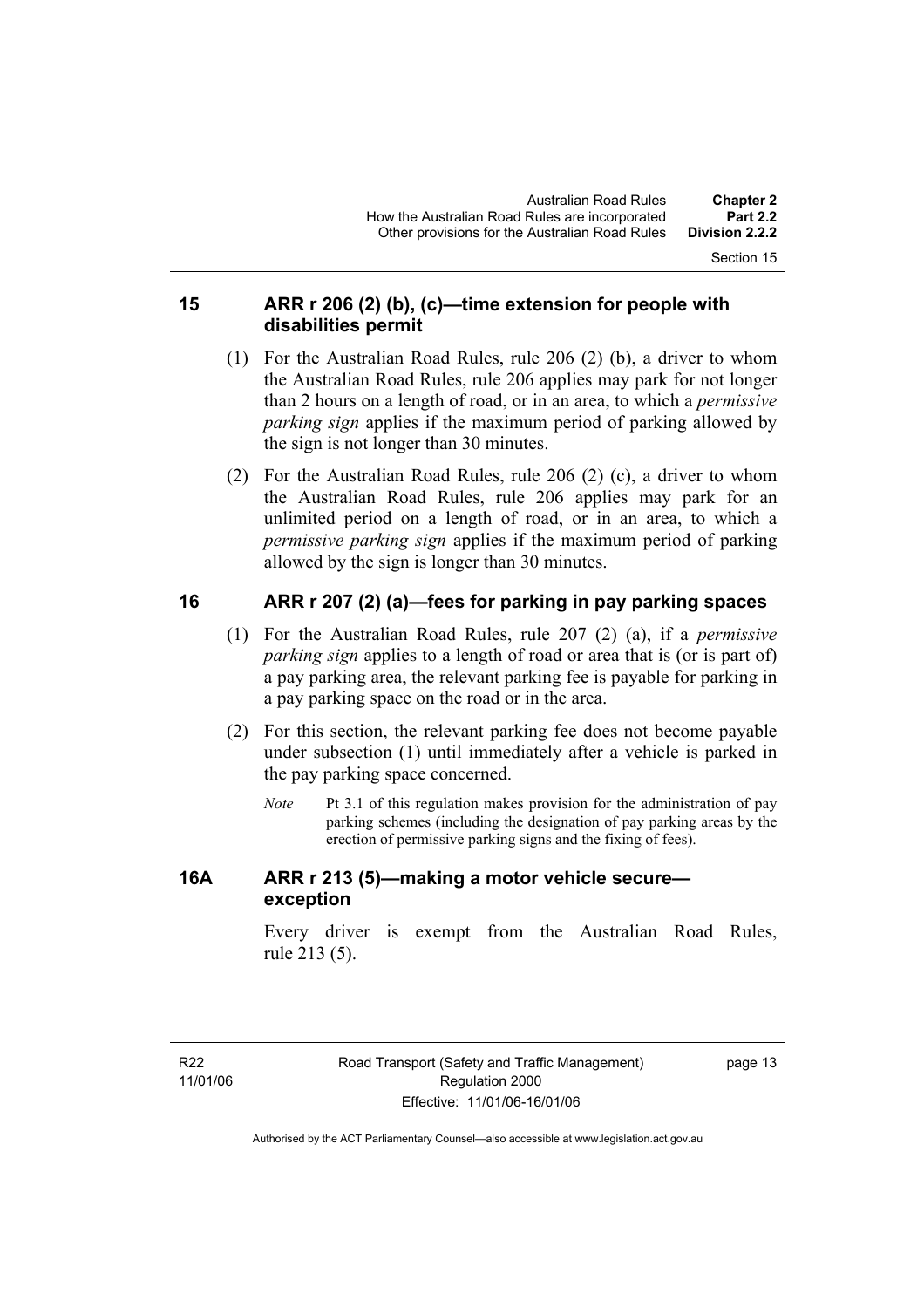**Chapter 2** Australian Road Rules<br>**Part 2.2** How the Australian Ro **Part 2.2 How the Australian Road Rules are incorporated Division 2.2.2** Other provisions for the Australian Road Rules **Other provisions for the Australian Road Rules** Section 17

#### **17 ARR r 215 (4)—lights required to be fitted to a vehicle**

For the Australian Road Rules, rule 215 (4), the lights required to be fitted to a vehicle are the lights required to be fitted to the vehicle under the *Road Transport (Vehicle Registration) Regulation 2000,*  schedule 1.

#### **18 ARR r 216 (3)—towing a vehicle at night or in hazardous weather conditions**

For the Australian Road Rules, rule 216 (3):

*dangerous goods*—see the *Road Transport Reform (Dangerous Goods) Regulations 1997* (Cwlth), regulation 2.2.

*placard load*—see the *Road Transport Reform (Dangerous Goods) Regulations 1997* (Cwlth), regulation 2.13.

#### **19 ARR r 220 (3)—using lights on vehicles that are stopped**

For of the Australian Road Rules, rule 220 (3), a light of a kind required to be fitted to a vehicle is a light of that kind required to be fitted to the vehicle under the *Road Transport (Vehicle Registration) Regulation 2000*, schedule 1.

#### **20 ARR r 221 (f)—using hazard warning lights on buses carrying children**

- (1) This section applies to a bus that is carrying children and is fitted with hazard warning lights in accordance with the *Road Transport (Vehicle Registration) Regulation 2000*, schedule 1, but is not fitted with any other warning lights in accordance with that schedule.
- (2) For the Australian Road Rules, rule 221 (f), if the driver of the bus stops the bus to drop off or pick up a child, the driver is permitted to operate the hazard warning lights.

R<sub>22</sub> 11/01/06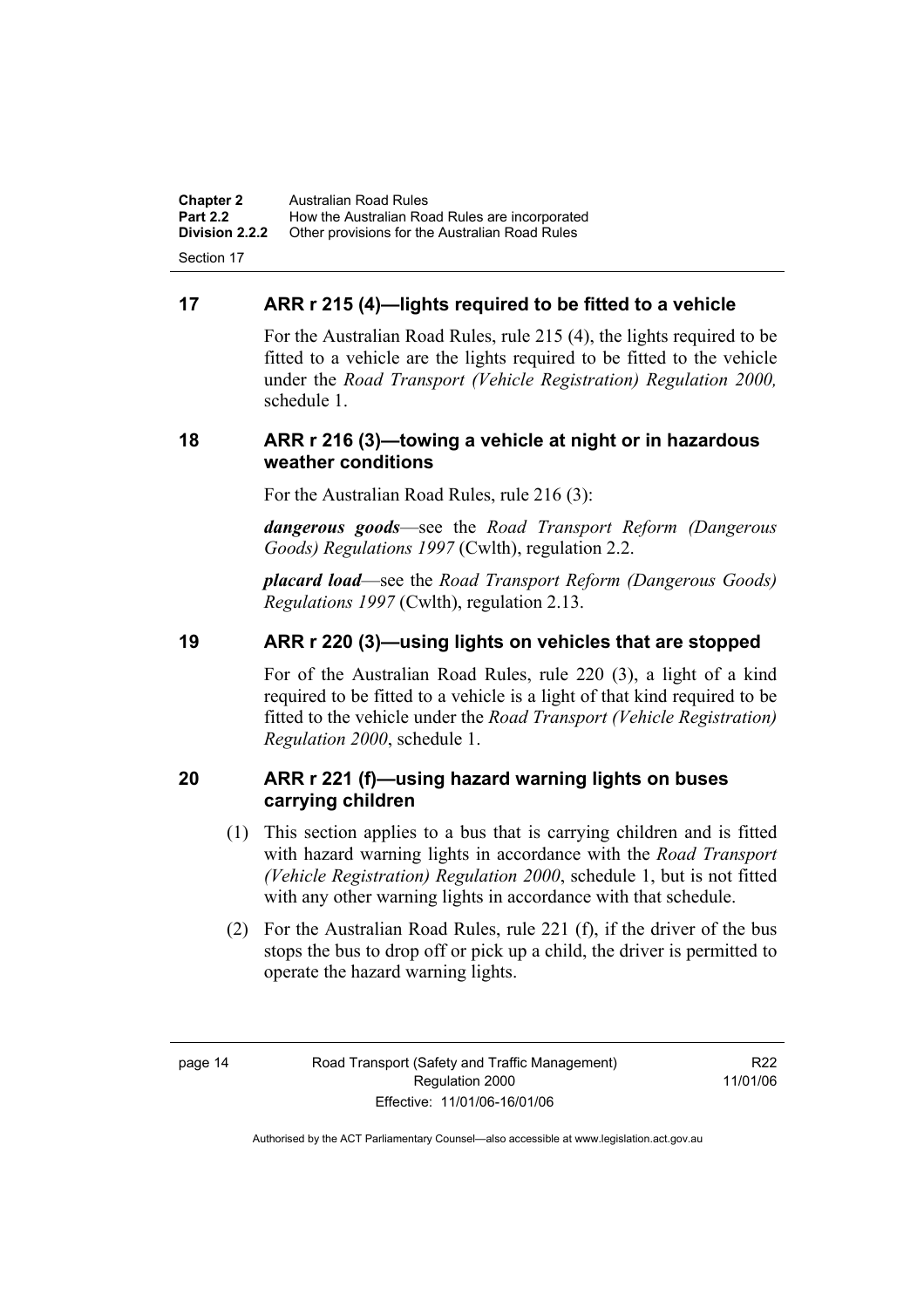Section 21

#### **21 ARR r 222—using warning lights on buses carrying children**

- (1) This section applies to a bus that is carrying children and is fitted with warning lights (other than hazard warning lights) in accordance with the *Road Transport (Vehicle Registration) Regulation 2000*, schedule 1.
- (2) For the Australian Road Rules, rule 222, the driver of the bus must operate the warning lights by activating them.

#### **22 ARR r 225—use of radar detectors**

Every driver is exempt from rule 225 of the Australian Road Rules.

*Note* The Australian Road Rules, r 225 is superfluous in the ACT because the Act,  $s \theta(2)$  makes it an offence for a person to drive or park a motor vehicle on a road or road related area if a traffic offence evasion device is fitted to, applied to, or carried in the vehicle.

#### **22A ARR r 236 (6)—hitchhiking, roadside commerce etc permitted**

- (1) For the Australian Road Rules, rule 236 (6)—
	- (a) a pedestrian may stand on, or move onto, a road to—
		- (i) solicit contributions, employment or business from an occupant of a vehicle; or
		- (ii) hitchhike; or
		- (iii) display an advertisement; or
		- (iv) sell or offer articles for sale; or
		- (v) wash or clean, or offer to clean, the windscreen of a vehicle; and
	- (b) a person in a vehicle may buy, or offer to buy, an article or service from a person standing on a road.

| R22      | Road Transport (Safety and Traffic Management) | page 15 |
|----------|------------------------------------------------|---------|
| 11/01/06 | Regulation 2000                                |         |
|          | Effective: 11/01/06-16/01/06                   |         |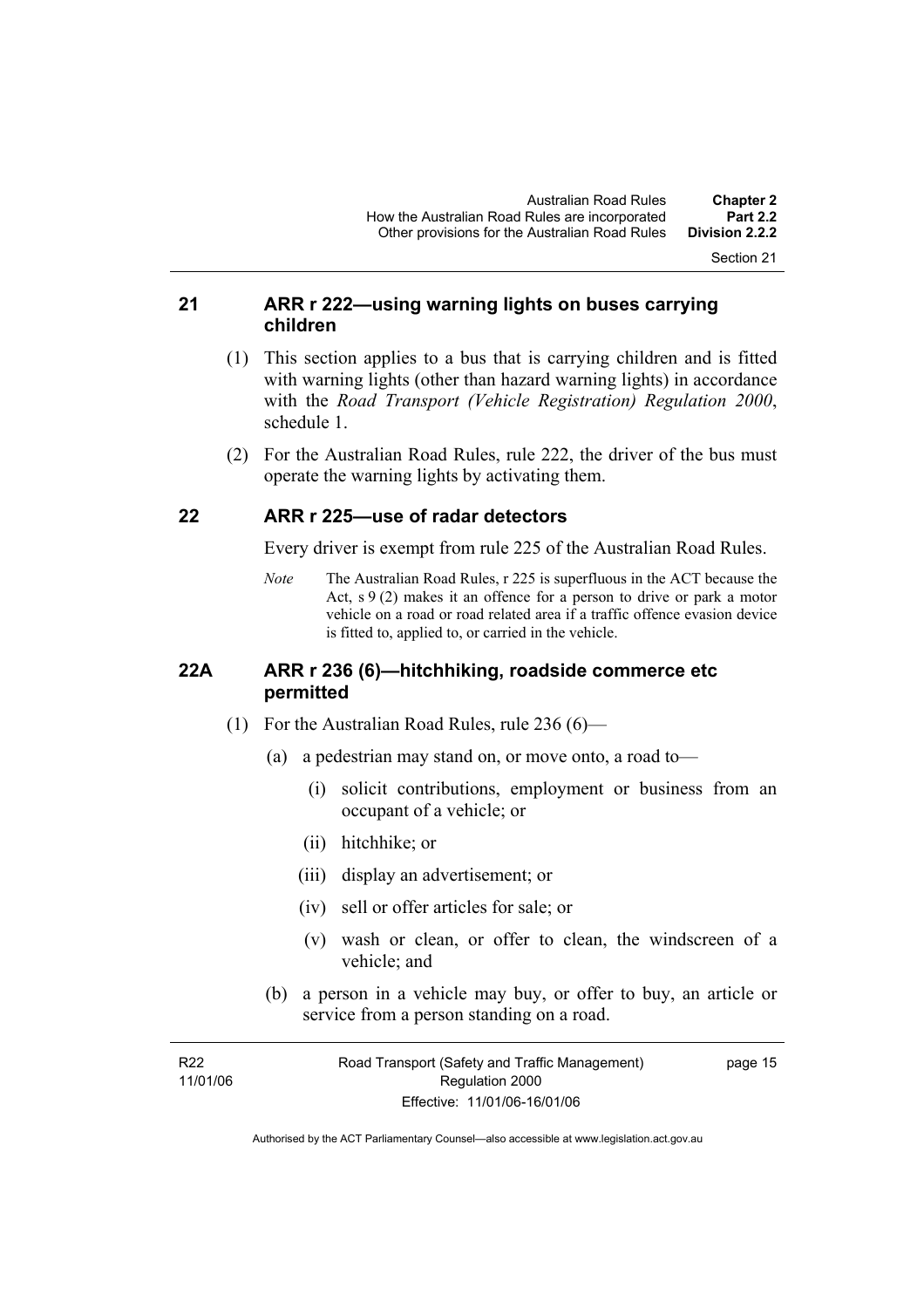| <b>Chapter 2</b>      | Australian Road Rules                          |
|-----------------------|------------------------------------------------|
| <b>Part 2.2</b>       | How the Australian Road Rules are incorporated |
| <b>Division 2.2.2</b> | Other provisions for the Australian Road Rules |
| Section 23            |                                                |

(2) In this section:

*road* includes any shoulder of the road, and any median strip, painted island or traffic island, but does not include any other roadrelated area.

*Note Median strip*, *painted island* and *traffic island* are defined in the Australian Road Rules, dictionary, *shoulder* is defined in ARR, r 12, and *road-related area* is defined in the ARR, r 13.

#### **23 ARR r 240 (2)—wheeled recreational devices and toys not to be used on certain roads**

For the Australian Road Rules, rule 240 (2), a person must not travel in or on a wheeled recreational device on any road at night.

#### **23B ARR r 266 (3) (b)—wearing of seatbelts by passengers under 16 years old**

- (1) For the Australian Road Rules, rule 266 (3) (b), all passengers in or on a motor vehicle (other than a bus or motor bike) who are at least 1 year old, but under 16 years old, must be restrained in an approved child restraint or wear a seatbelt unless they are exempt from wearing a seatbelt under a territory law.
	- *Note* For the circumstances in which a person is exempt from wearing a seatbelt, see the Australian Road Roads, r 267 and this section, s (2).
- (2) A passenger mentioned in subsection (1) is exempt from wearing a seatbelt if—
	- (a) the motor vehicle is not required to be fitted with child restraint anchorages or seatbelts under the 2nd or 3rd edition ADR and the vehicle has not been fitted with a child restraint anchorage point or a seatbelt for a seating position that is available for the passenger; or
	- (b) the motor vehicle is registered in a State that does not have a law that substantially corresponds to subsection (1); or

| page 16 | Road Transport (Safety and Traffic Management) | R22      |
|---------|------------------------------------------------|----------|
|         | Regulation 2000                                | 11/01/06 |
|         | Effective: 11/01/06-16/01/06                   |          |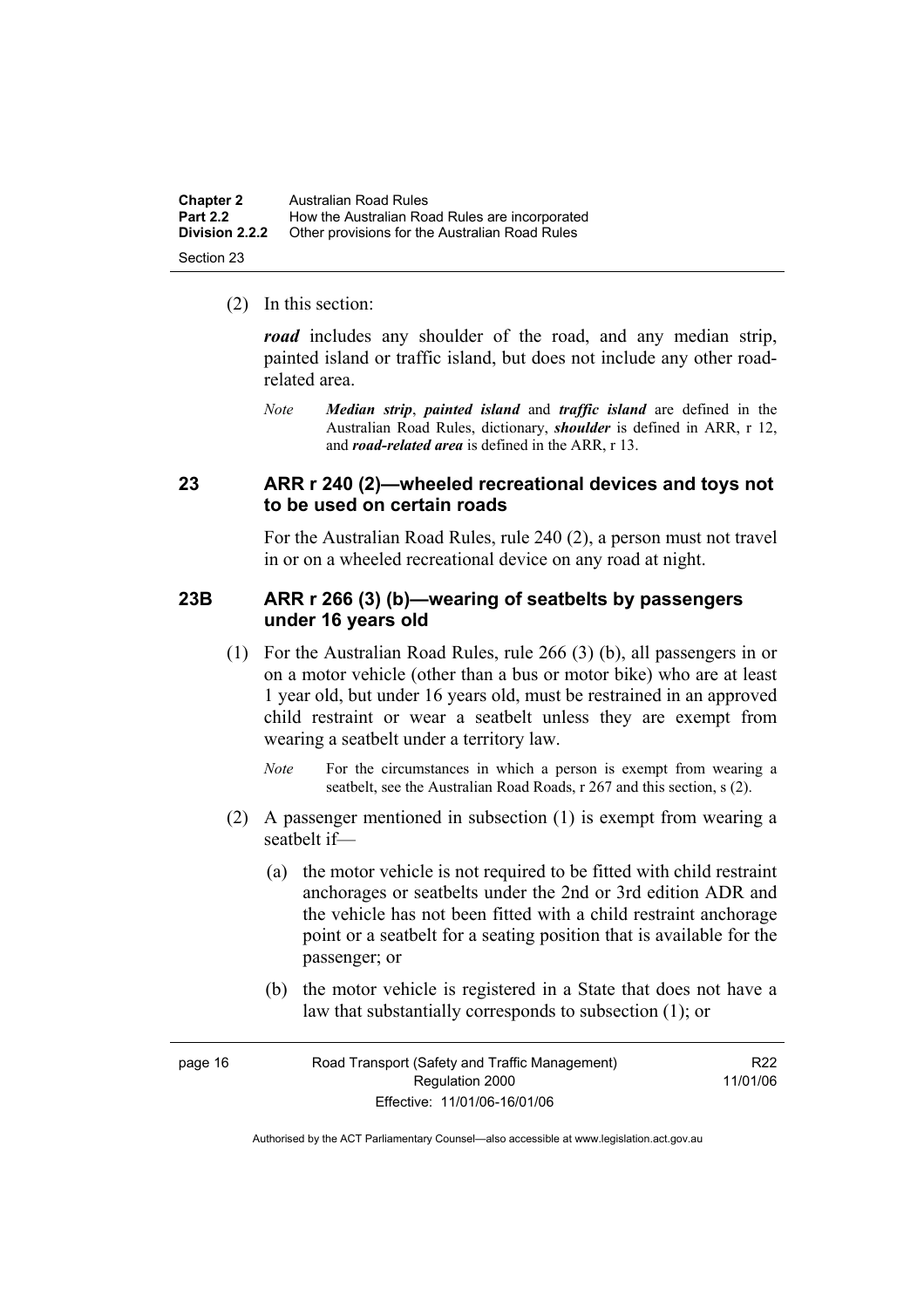- (c) the motor vehicle is a taxi or hire car and a seating position (other than a front passenger seat) fitted with a suitable approved child restraint or seatbelt is not available for the passenger.
- *Note 1* The exemption applies to a passenger in a vehicle that has 2 or more rows of seats only if the passenger sits in the rear seats, see the ARR, r 267 (1).
- *Note 2* The defence of sudden or extraordinary emergency is also available, see the Criminal Code, s 41.
- (3) In this section:

*2nd edition ADR*—see the *Road Transport (Vehicle Registration) Regulation 2000*, schedule 1, section 1.14.

*3rd edition ADR*—see the *Road Transport (Vehicle Registration) Regulation 2000*, schedule 1, section 1.15.

#### **24 ARR r 266 (7)—wearing of seatbelts by passengers under 16 years old**

For the Australian Road Rules, rule 266 (7:

*approved child restraint* means a child restraint that is approved by the road transport authority under section 66 (1) (b) (Approvals etc by road transport authority).

#### **25 ARR r 267 (3)—certificates of exemption from wearing seatbelts**

For the Australian Road Rules, rule 267 (3) a certificate is issued under a law of this jurisdiction for a person if—

- (a) the certificate is signed by a doctor; and
- (b) it certifies that—
	- (i) the person cannot wear a seatbelt for medical reasons; or

R22 11/01/06 Road Transport (Safety and Traffic Management) Regulation 2000 Effective: 11/01/06-16/01/06

page 17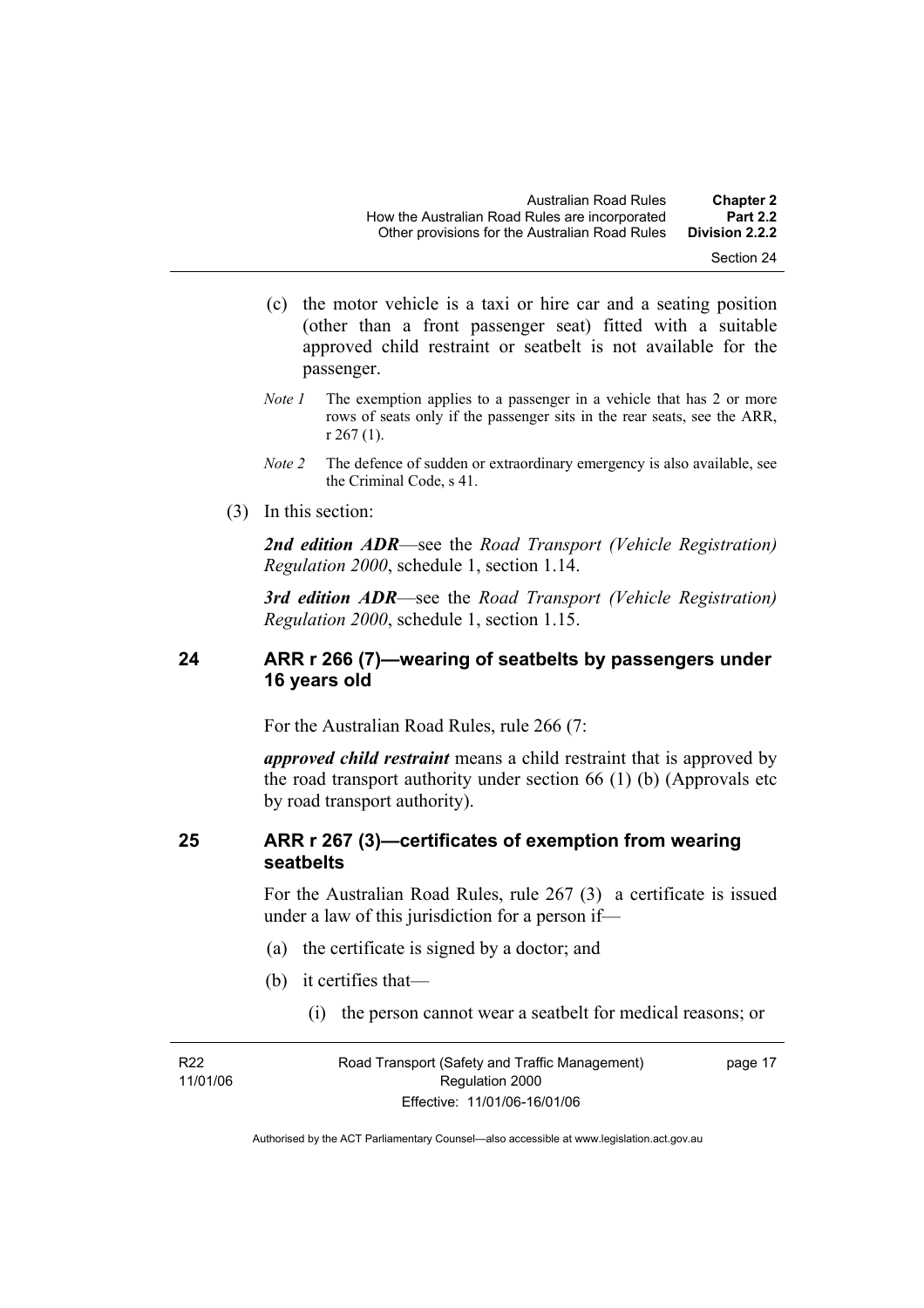| <b>Chapter 2</b>                    | Australian Road Rules                          |
|-------------------------------------|------------------------------------------------|
| <b>Part 2.2</b>                     | How the Australian Road Rules are incorporated |
| <b>Division 2.2.2</b><br>Section 26 | Other provisions for the Australian Road Rules |

 (ii) the person cannot, because of that person's size, build or any other physical characteristic, safely drive a vehicle while wearing a seatbelt.

#### **26 ARR r 270 (3)—wearing motorbike helmets**

For the Australian Road Rules, rule 270 (3):

*approved motor bike helmet* means a protective helmet for motor bike riders that is approved by the road transport authority under section 66 (1) (c) (Approvals etc by road transport authority).

#### **27 ARR r 271 (6)—riding on motorbikes**

For the Australian Road Rules, rule 271 (6):

- (a) the Australian Road Rules, rule 271 (2) does not apply to a passenger on a motorbike to the extent that the passenger is exempt from the subrule under section 67 (Exemption from requirement about riding on motorbikes); and
- (b) the Australian Road Rules, rule 271 (3) does not apply to the rider of a motorbike in relation to a passenger to the extent that, under paragraph (a), rule 271 (2) does not apply to the passenger.

#### **27A ARR r 280 (2) (a)—other vehicles to which B light rules apply**

The following classes of vehicles are specified:

- (a) taxis;
- (b) hire cars;
- (b) motorbikes.
- *Note* This section applies the B light rules to taxi and hire car drivers and riders of motorbikes who, under s 12, are allowed to drive in bus lanes.

page 18 Road Transport (Safety and Traffic Management) Regulation 2000 Effective: 11/01/06-16/01/06

R22 11/01/06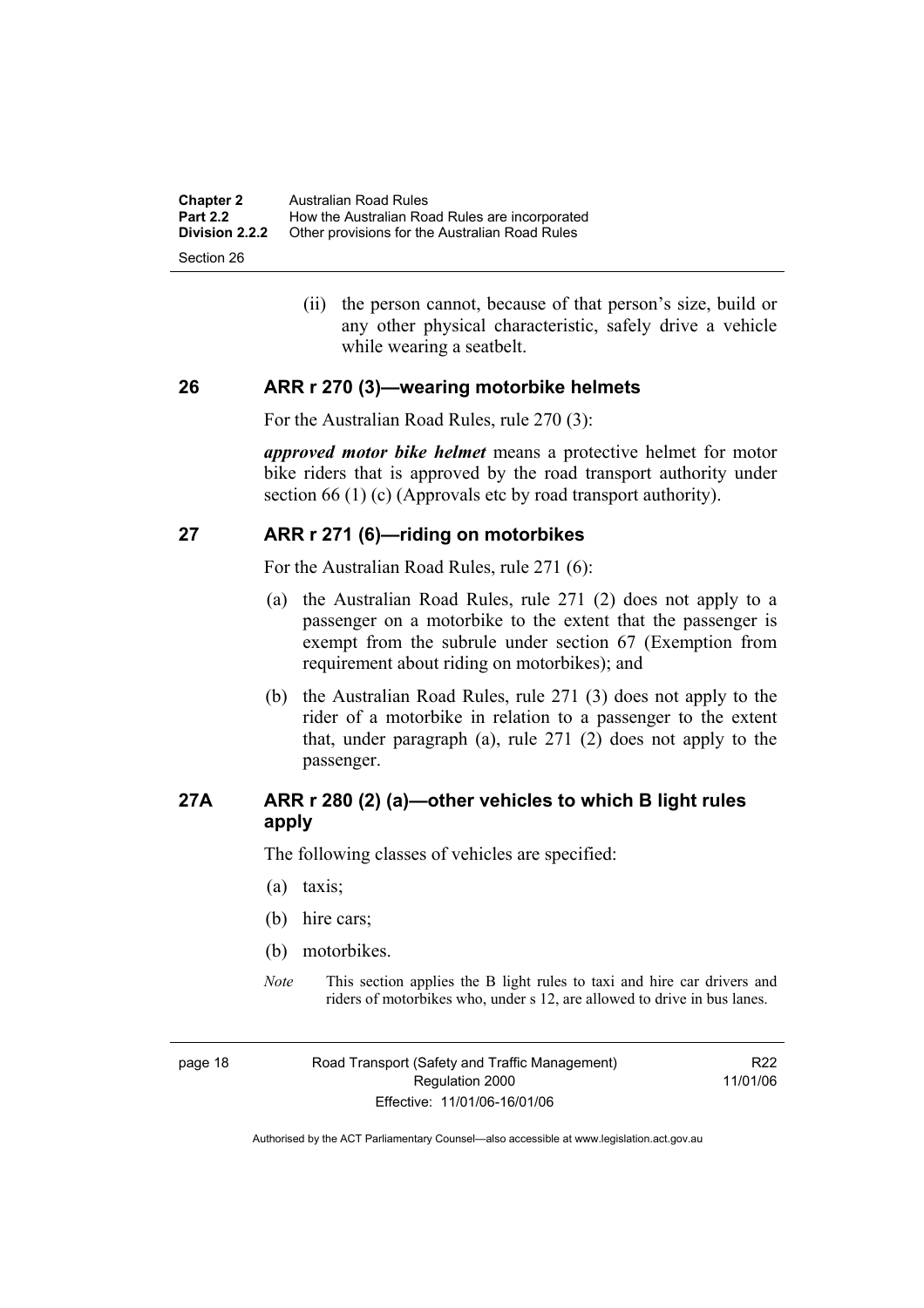#### Section 28

#### **28 ARR r 287 (3) (e), (4)—duties of participants in crashes**

- (1) For the Australian Road Rules, rule 287 (3) (e), every crash not mentioned in the Australian Road Rules, rule 287 (3) (a) to (d) must be reported to a police officer.
	- *Note* The Australian Road Rules, r 287 (3) (e) requires the driver (or the driver's representative) to give the driver's required particulars, within the required time, about a crash to a police officer if the crash is required to be reported to a police officer under another law of this jurisdiction.
- (2) For the Australian Road Rules, rule 287 (4), definition of *required particulars*, information required to be given to a police officer about a crash includes an explanation of the circumstances of the crash.

#### **29 ARR r 289 (1) (g)—driving on nature strip**

For the Australian Road Rules, rule 289 (1) (g), a driver may drive the driver's vehicle on a nature strip adjacent to a length of road in a built-up area if the vehicle—

- (a) is a motor vehicle (other than a ride-on lawnmower) that is built and used solely for cutting grass, or for purposes incidental to cutting grass; or
- (b) is a motor vehicle that is designed for cleaning footpaths and is being driven on the nature strip for the purpose of cleaning a footpath and is displaying an amber flashing light; or
- (c) is being used to transport goods or materials for use in (or for the purposes of) the construction or maintenance of roads by or on behalf of the Territory; or
- (d) is a postal vehicle that is
	- (i) a motorbike with an engine capacity of not more than 110mL; and

page 19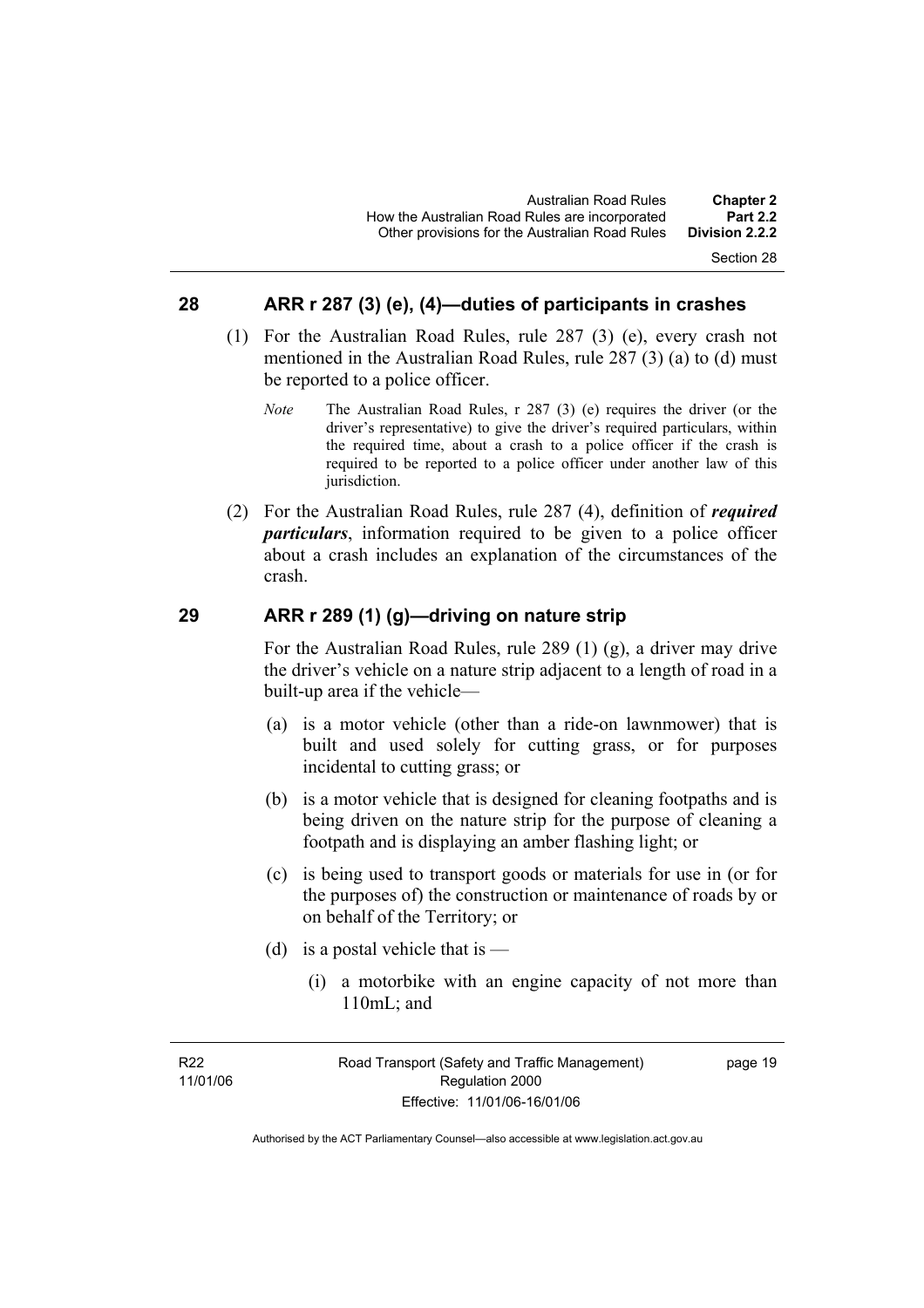| <b>Chapter 2</b> | Australian Road Rules                          |
|------------------|------------------------------------------------|
| <b>Part 2.2</b>  | How the Australian Road Rules are incorporated |
| Division 2.2.2   | Other provisions for the Australian Road Rules |
| Section 30       |                                                |

- (ii) being driven at a speed of not more than 10km/h.
- (e) is being used by a person in the course of his or her duties as a person authorised under this regulation to use a traffic offence detection device.

#### **30 ARR r 298—driving with a person in or on trailer**

- (1) For the Australian Road Rules, rule 298, a trailer is exempt if—
	- (a) the trailer is being towed by a police vehicle or emergency vehicle; or
	- (b) the carriage of passengers is permitted in a part of the trailer and anyone in the trailer is in that part; or
	- (c) anyone who is in the trailer is engaged in the door-to-door delivery or collection of goods, or in the collection of waste or garbage, and the trailer is not travelling faster than 25 km/h; or
	- (d) in all the circumstances, there is no reasonable danger of anyone in the trailer falling from the trailer or being injured.
- (2) For this section, the carriage of passengers is permitted in a part of a trailer if the part is designed primarily for—
	- (a) the carriage of passengers; or
	- (b) the carriage of goods, but is enclosed.
- (3) In this section:

*enclosed*, for a part of a trailer, means enclosed by—

- (a) the structure of the trailer; or
- (b) a canopy, cage or other device fitted to the trailer that is of a kind approved by the road transport authority under section 66 (1) (d) (Approvals etc by road transport authority).

*in* includes on.

page 20 Road Transport (Safety and Traffic Management) Regulation 2000 Effective: 11/01/06-16/01/06

R<sub>22</sub> 11/01/06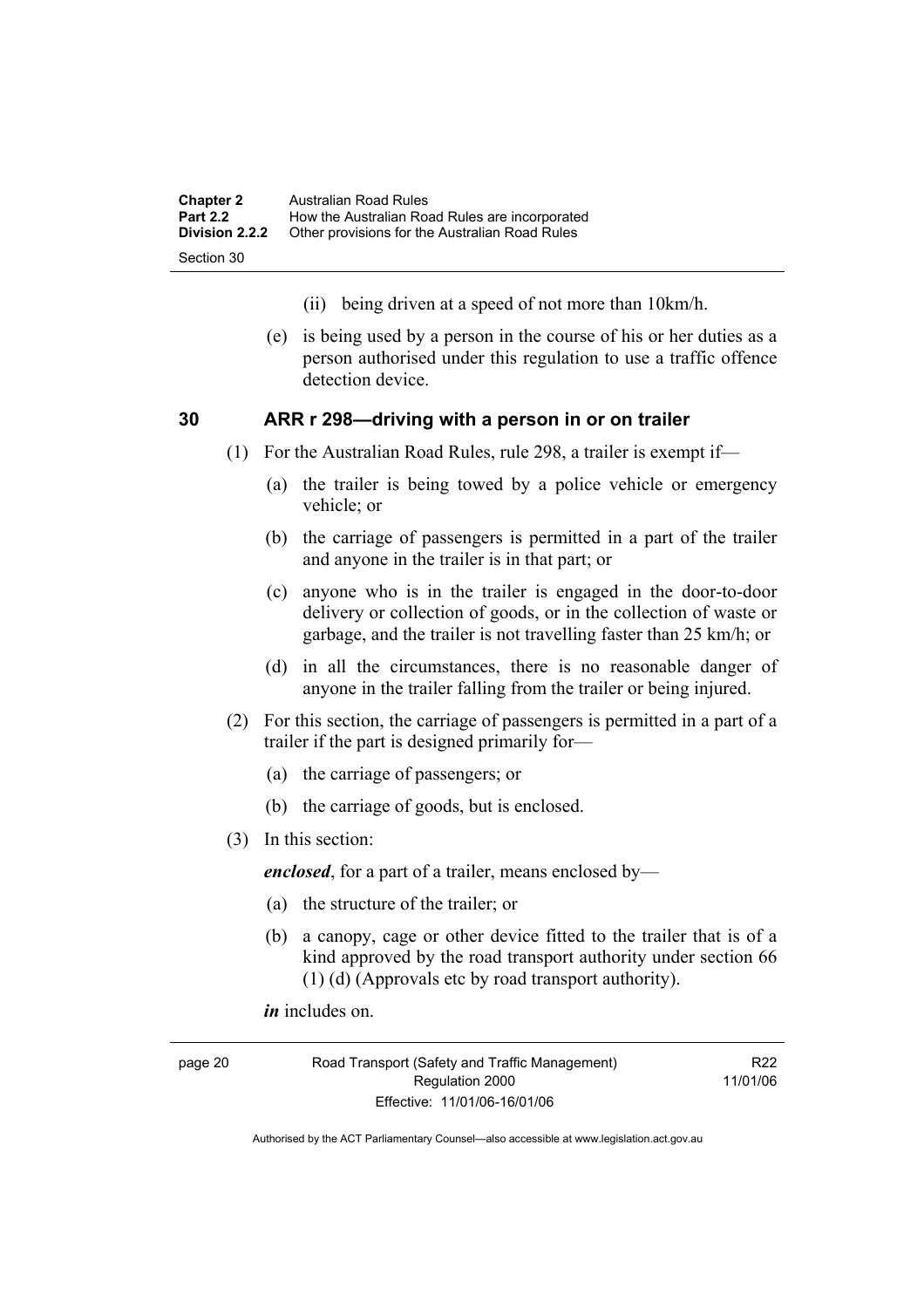#### **31 ARR r 310 (3), (4)—exemption for road workers etc**

- (1) For the Australian Road Rules, rule 310 (3) (b), the road transport authority may authorise a person to engage in speed zoning tests.
- (2) For the Australian Road Rules, rule 310 (4), definition of *roadworks*, the road transport authority may authorise—
	- (a) installation or maintenance work on, above or below a road; or
	- (b) installation or maintenance of a traffic control device; or
	- (c) a traffic survey.
- (3) This section is additional to, and does not limit, any other power of the road transport authority or anyone else under a territory law to authorise something mentioned in this section.
	- *Note* Under the Act, the road transport authority can authorise a person to install or display (or to interfere with, change or remove) a prescribed traffic control device.

#### **32 ARR r 313—postal workers**

For the Australian Road Rules, rule 313 —

- (a) the Australian Road Rules, rule 186 (Stopping in a mail zone) does not apply to the driver of a postal vehicle; and
- (b) the Australian Road Rules, rule 288 (Driving on a path) does not apply to the driver of a postal vehicle if—
	- (i) the vehicle is a motorbike with an engine capacity of not more that 110mL; and
	- (ii) the vehicle is being driven at a speed of not more than 10km/h.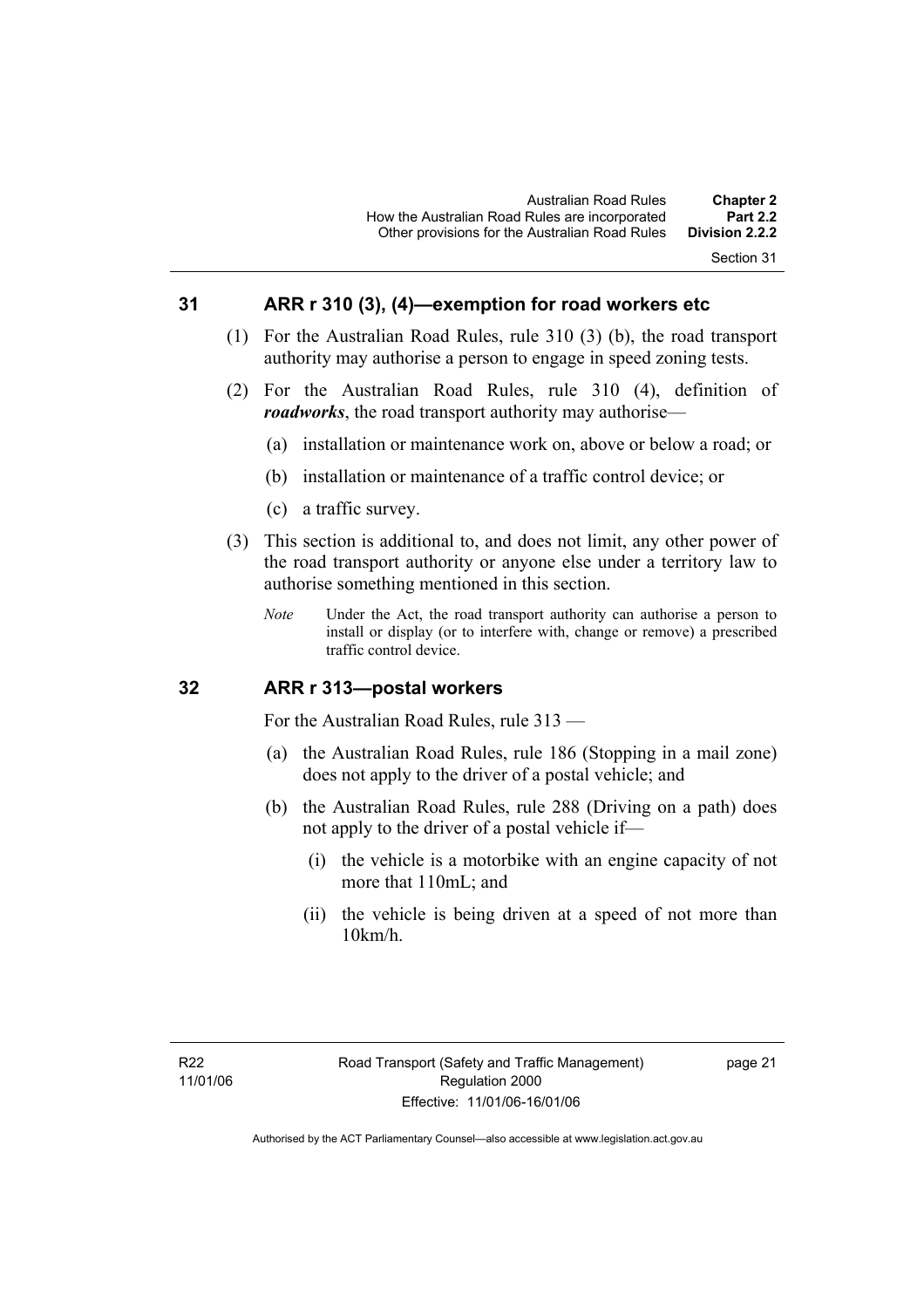**Chapter 2** Australian Road Rules<br>**Part 2.2** How the Australian Ro **Part 2.2 How the Australian Road Rules are incorporated Division 2.2.2** Other provisions for the Australian Road Rules **Other provisions for the Australian Road Rules** 

Section 33

#### **33 ARR dict—definitions for dictionary**

(1) For the Australian Road Rules, dictionary:

*approved bicycle helmet* means a protective helmet for bicycle riders that is approved by the road transport authority under section 66 (1) (a) (Approvals etc by road transport authority).

*authorised person,* for a provision of the Australian Road Rules, means a person who is appointed as an authorised officer under the *Road Transport (General) Act 1999* for the Australian Road Rules or the provision.

#### *emergency worker* means—

- (a) a member of the ambulance service rendering or providing transport for sick or injured people; or
- (b) a member of the ambulance service, the fire brigade, the rural fire service or the SES providing transport in an emergency; or
- (c) a person who is declared by the road transport authority under section 66 (1) (e) (Approvals etc by road transport authority) to be an emergency worker.

*mechanical signalling device*, in relation to a vehicle, means a device that—

- (a) is fitted to the vehicle; and
- (b) is a mechanical signalling device or turn signal that complies with the *Road Transport (Vehicle Registration) Regulation 2000*, schedule 1.

*oversize vehicle* means a vehicle that has a dimension that, including the dimension of any load, exceeds a relevant dimension limit under the *Road Transport (Dimensions and Mass) Act 1990*, the *Road Transport (Vehicle Registration) Regulation 2000*, or this section.

*police officer*—see the Legislation Act, dictionary, part 1.

page 22 Road Transport (Safety and Traffic Management) Regulation 2000 Effective: 11/01/06-16/01/06 R22 11/01/06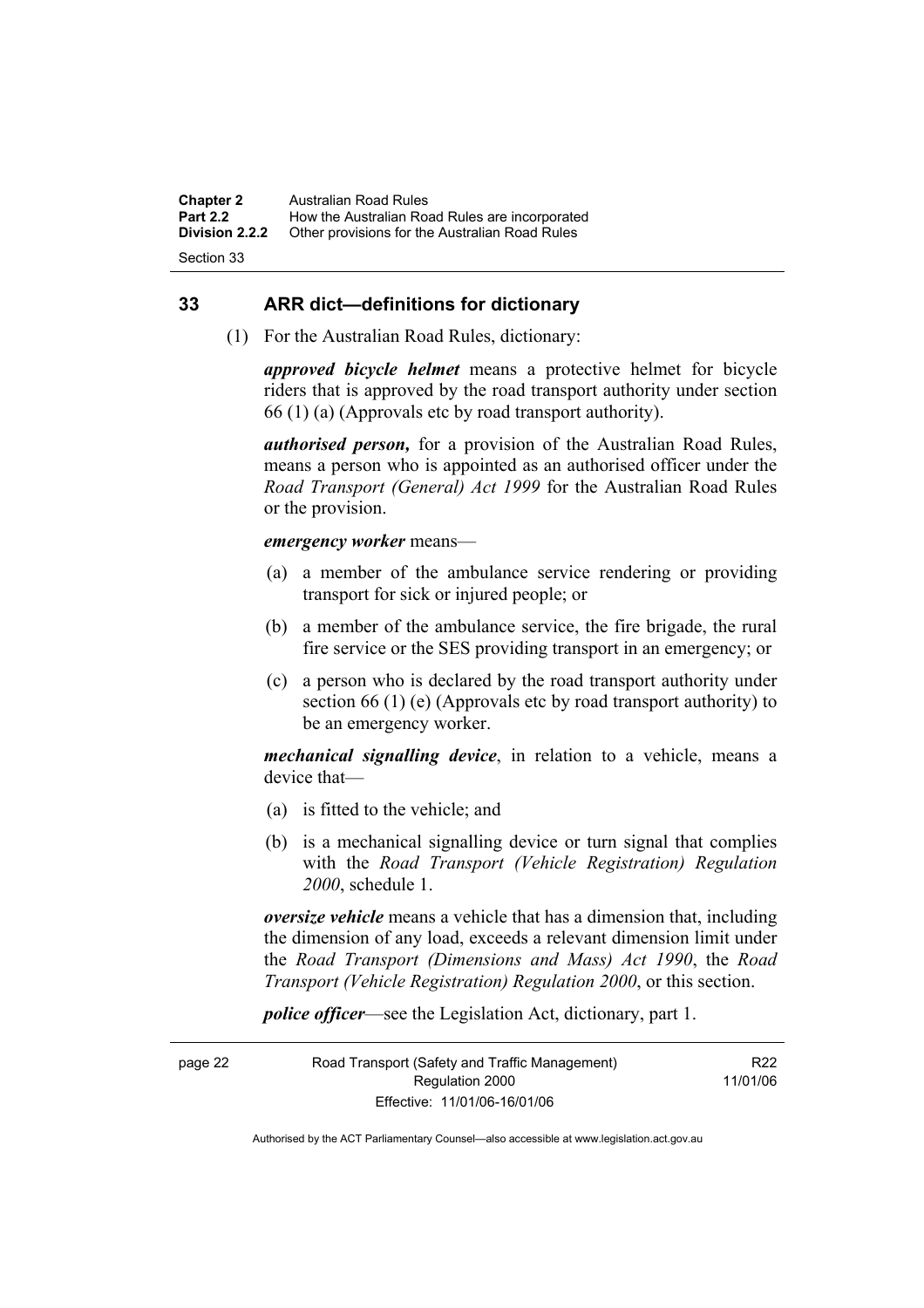Section 33

*postal worker* means an employee of Australia Post or anyone else engaged by Australia Post to deliver post.

*public bus*—see the *Road Transport (Public Passenger Services) Act 2001*, dictionary.

*taxi*—

- (a) see the *Road Transport (Public Passenger Services) Act 2001*, section 45 (Meaning of *taxi*); and
- (b) except in the Australian Road Rules, rule 182 (which is about stopping in taxi zones), includes a hire car.
- (2) For the Australian Road Rules, dictionary, definition of *GVM*, paragraph (b):

#### *vehicle registration authority* means:

- (a) the road transport authority; or
- (b) the corresponding authority of another jurisdiction.
- (3) For the Australian Road Rules, dictionary, definition of *hazard warning lights*:

*another law of this jurisdiction* means the *Road Transport (Vehicle Registration) Regulation 2000*, schedule 1.

- (4) For the Australian Road Rules, dictionary, definition of *portable warning triangle*, a portable warning triangle is approved if it—
	- (a) is in the form of an equilateral triangle; and
	- (b) has a minimum height of 300mm; and
	- (c) has, on the front and back, red reflecting sheeting or material, or 9 red reflectors arranged in a triangular shape, causing a red reflection that would be clearly visible to a driver at night when the upper beam of light from any headlight on the vehicle (complying with the relevant provisions to the *Road*

page 23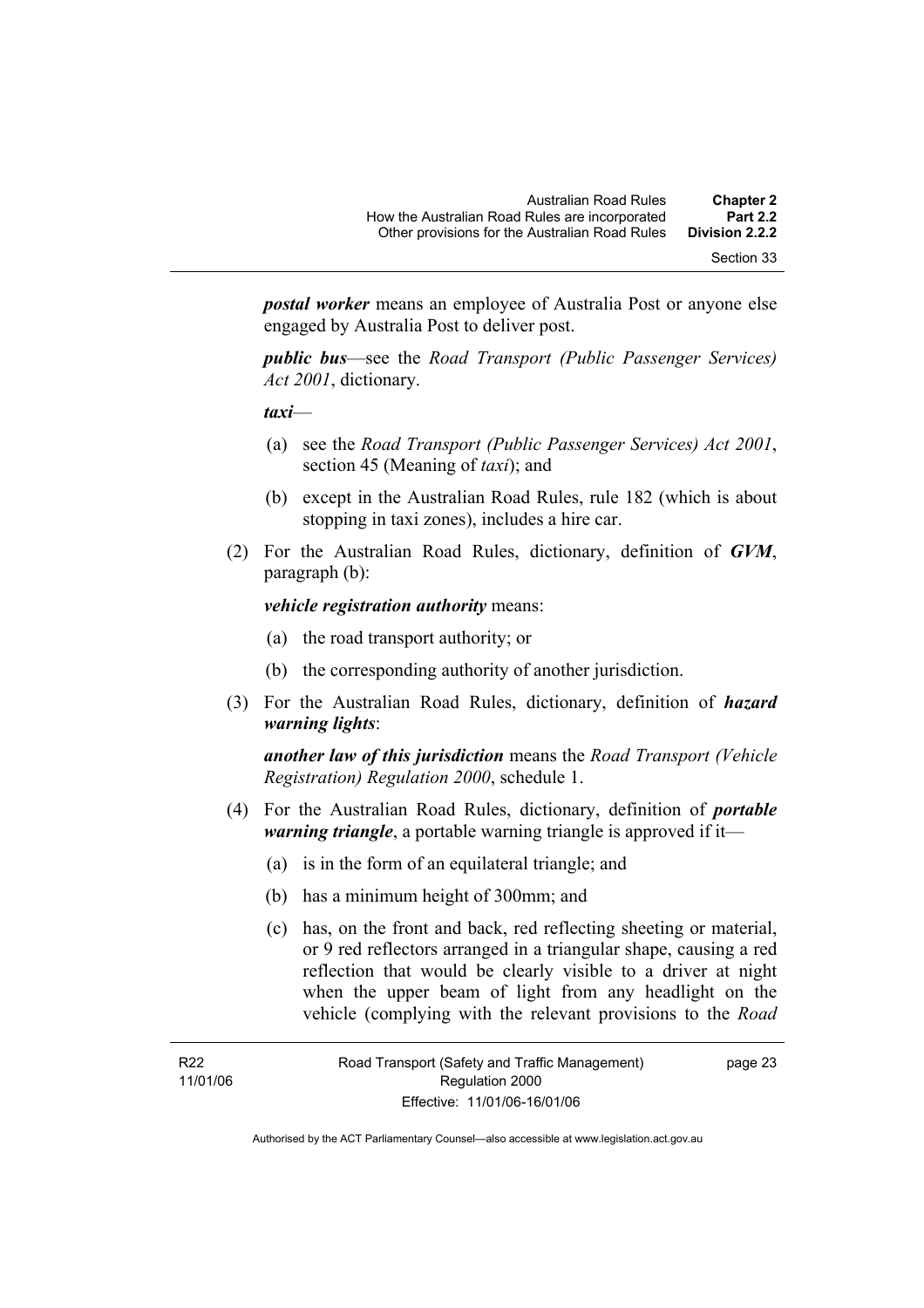| <b>Chapter 2</b><br><b>Part 2.2</b> | Australian Road Rules<br>How the Australian Road Rules are incorporated |
|-------------------------------------|-------------------------------------------------------------------------|
| Division 2.2.2                      | Other provisions for the Australian Road Rules                          |
| Section 33                          |                                                                         |

*Transport (Vehicle Registration) Regulation 2000*), schedule 1 is projected directly onto the sign from a distance of 200m; and

 (d) is of a robust and durable construction, capable of being readily erected to stand in an upright position and capable of remaining unaffected (to any material degree) by any reasonable force of wind or variation in weather conditions.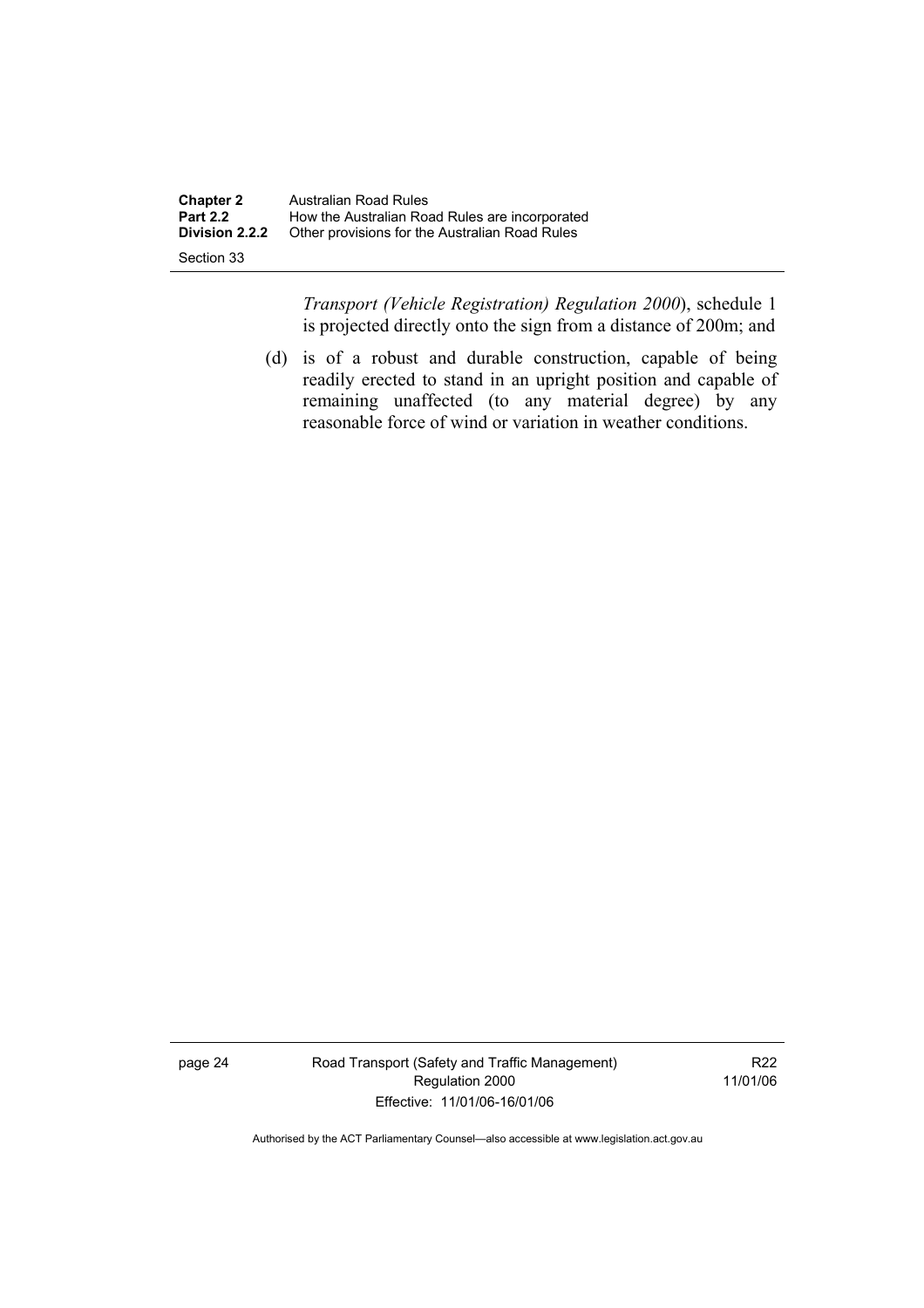Section 37

### **Part 2.3 Additional ACT road rules**

*Note* The Australian Road Rules are not completely self-contained and need to be read with associated laws of each jurisdiction. This part sets out some of the associated laws that are particular to the ACT. Provisions of Acts and other regulations included in the road transport legislation contain other provisions that are particular to the ACT.

### **Division 2.3.1 Noise and other nuisances**

#### **37 Making unnecessary engine noise**

The driver of a motor vehicle on a road must not make unnecessary noise by turning on, running or failing to turn off the vehicle's engine.

Maximum penalty: 20 penalty units.

*Note* Under the Australian Road Rules, r 291 it is an offence to start or drive a vehicle in a way that makes unnecessary noise or smoke.

#### **38 Emission of waste oil or grease**

 (1) A person must not use a motor vehicle or trailer on a road unless adequate precautions have been taken to prevent waste oil or grease from the machinery or from any other part of the vehicle from dropping onto the roadway.

Maximum penalty: 20 penalty units.

- *Note* The Australian Road Rules, r 293 requires the driver of a vehicle to remove oil or grease that falls from the vehicle in certain circumstances.
- (2) Without limiting the liability of anyone else, the responsible person for a motor vehicle or trailer must take reasonable steps to prevent a contravention of subsection (1) in relation to the vehicle.

Maximum penalty: 20 penalty units.

R22 11/01/06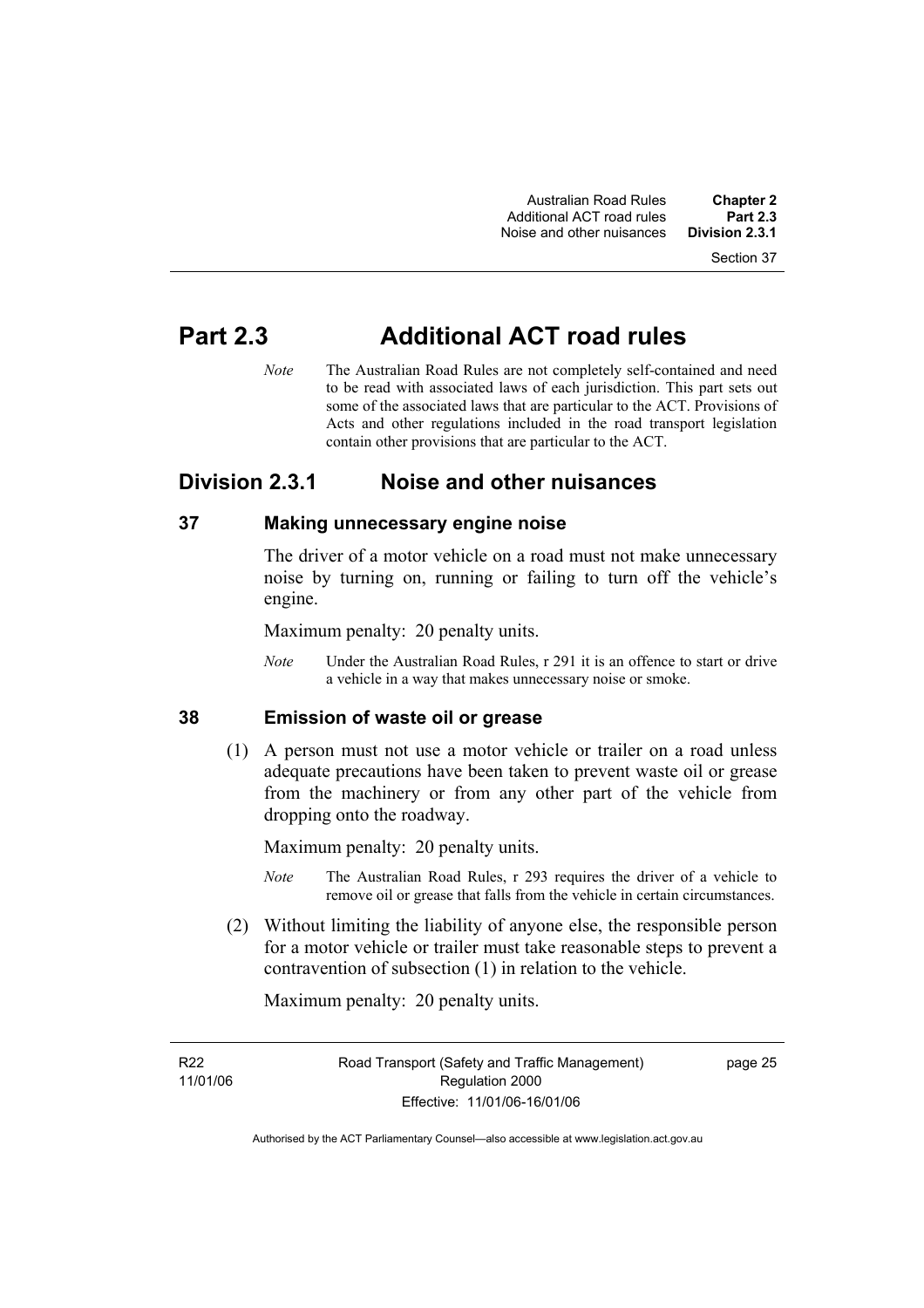**Chapter 2 Australian Road Rules**<br>**Part 2.3 Additional ACT road rules Part 2.3** Additional ACT road rules<br>**Division 2.3.2** Driver and passenger safe **Division 2.3.2** Driver and passenger safety Section 39

### **Division 2.3.2 Driver and passenger safety**

#### **39 Safety of persons on trailers**

 (1) A person must not travel on a road in or on any part of a trailer that is not a part designed primarily for the carriage of passengers or goods.

Maximum penalty: 20 penalty units.

 (2) A person must not travel on a road in or on any part of a trailer that is a part designed primarily for the carriage of goods if the part is not enclosed.

Maximum penalty: 20 penalty units.

- (3) This section does not apply to a person—
	- (a) who is in or on a police vehicle or emergency vehicle; or
	- (b) engaged in the door-to-door delivery or collection of goods, or in the collection of waste or garbage, in or on a trailer that is not travelling faster than 25km/h; or
	- (c) if, in all the circumstances, there is a no reasonable danger of the person falling or being thrown from the trailer, or being injured, because the person is travelling in a way prohibited by this section.
- (4) In this section:

*enclosed*, for a part of a trailer, means enclosed by—

(a) the structure of the trailer; or

R22 11/01/06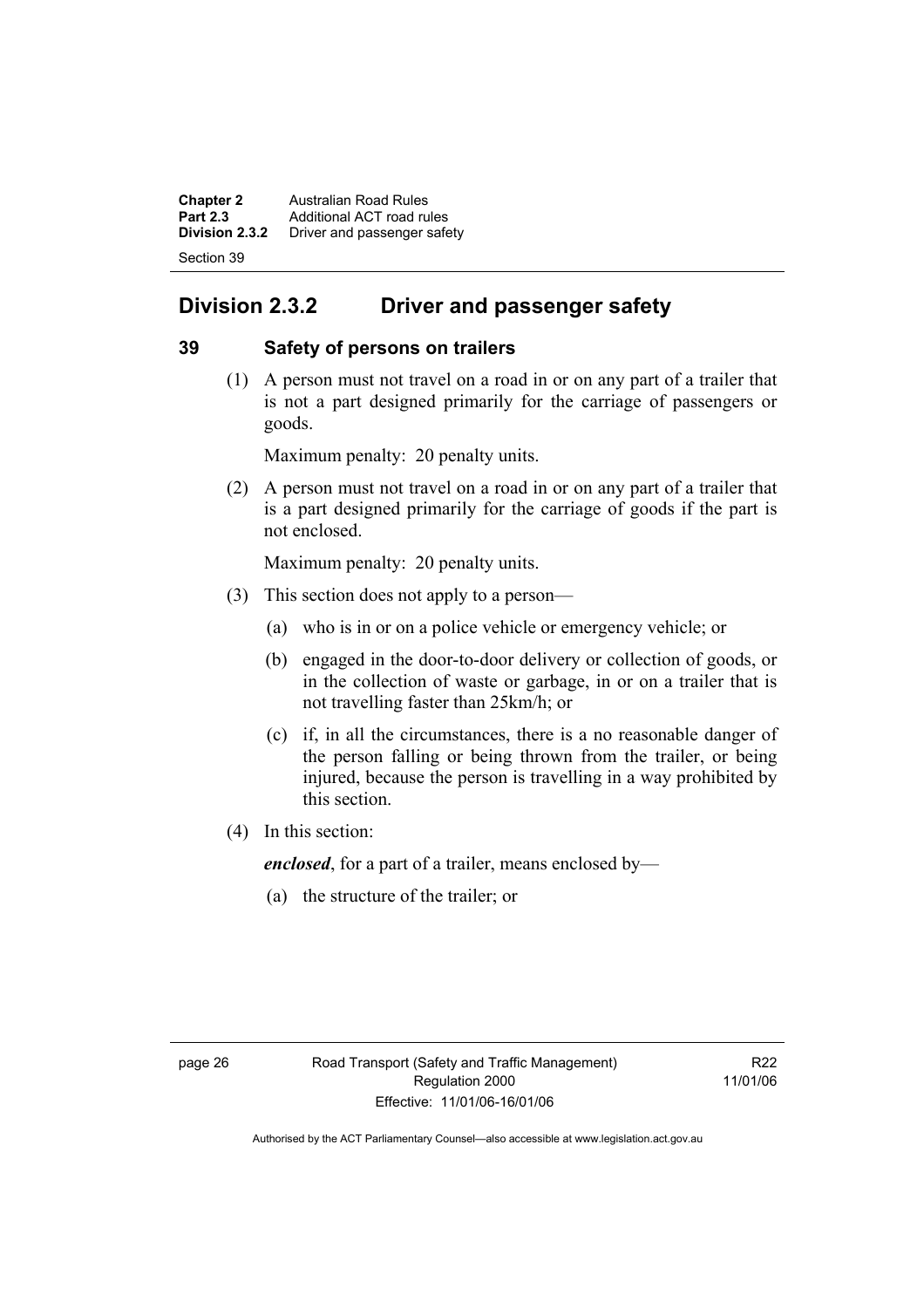- (b) a canopy, cage or other device fitted to the trailer that is of a kind approved by the road transport authority under section 66 (1) (d) (Approvals etc by road transport authority).
- *Note* The Australian Road Rules, r 298 prohibits a driver from driving a motor vehicle towing a trailer with a person in or on the trailer, unless the trailer is exempt from the rule under another law of this jurisdiction. Section 30 provides the exemption from the rule.

# **40 Passengers in sidecars to be seated**

 (1) A passenger in a sidecar attached to a motorbike that is moving, or is stationary but not parked, on a road must sit in a place in the sidecar designed for use by a passenger.

Maximum penalty: 20 penalty units.

 (2) The rider of a motorbike must not ride with a passenger in a sidecar unless the passenger complies with subsection (1).

Maximum penalty: 20 penalty units.

# **Division 2.3.3 Trailers and towing**

- *Note* The following rules of the Australian Road Rules apply to the towing of vehicles:
	- r 216 (which is about the lights that must be used when towing a vehicle at night or in hazardous weather conditions)
	- r 254 (which is about the towing of bicycles)
	- r 257 (which is about riding with a person on a bicycle trailer)
	- r 292 (which is about towing a vehicle with an insecure or overhanging load)
	- r 294 (which is about keeping control of a motor vehicle or trailer being towed)
	- r 295 (which is about towing another vehicle with a towline)
	- r 298 (which is about driving with a person in a trailer)
	- r 312 (which provides certain exemptions for tow truck drivers).

R22 11/01/06 Road Transport (Safety and Traffic Management) Regulation 2000 Effective: 11/01/06-16/01/06

page 27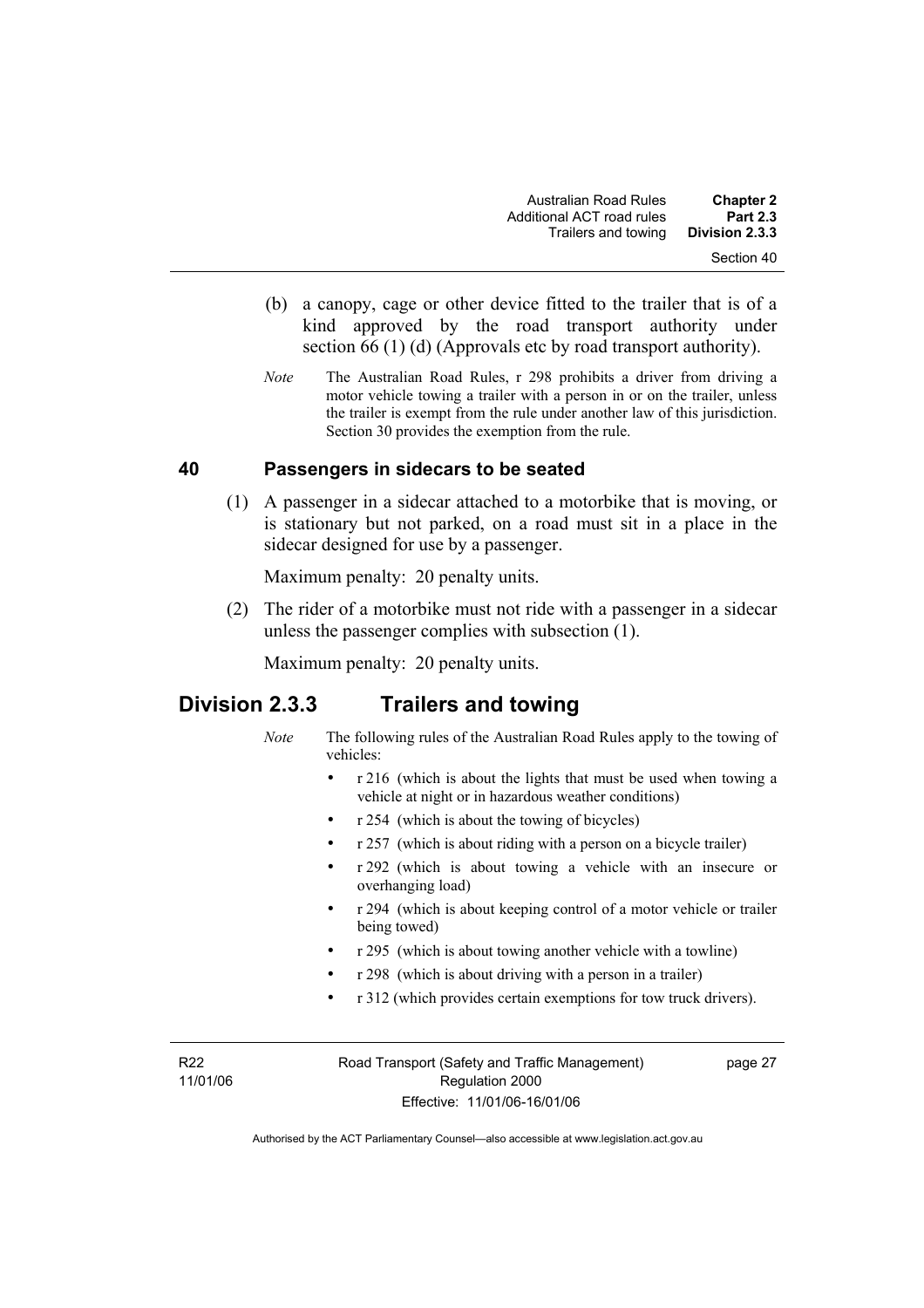**Chapter 2 Australian Road Rules**<br>**Part 2.3 Additional ACT road rules Part 2.3** Additional ACT road rules<br>**Division 2.3.3** Trailers and towing **Division 2.3.3** Trailers and towing Section 41

#### **41 Number of vehicles that may be drawn**

 (1) The driver of an articulated vehicle must not tow any other vehicle on a road.

Maximum penalty: 20 penalty units.

 (2) The driver of a motor vehicle must not tow more than 1 other vehicle on a road.

Maximum penalty: 20 penalty units.

- (3) The road transport authority may exempt a vehicle or person from subsection  $(1)$  or  $(2)$ .
- (4) Subsection (2) does not apply in relation to a tow truck that is towing an articulated vehicle (other than a B-double or road train) if—
	- (a) the articulated vehicle has broken down on a road and it is necessary for it to be towed away; or
	- (b) the articulated vehicle has been involved in a crash on a road and it is necessary for it to be towed away.
- (5) Subsection (2) does not apply to a motor vehicle that is towing another vehicle using a lift and tow trailer if—
	- (a) the other vehicle is partly supported by the lift and tow trailer; and
	- (b) the vehicle is not towed at faster than 60 km/h; and
	- (c) the combined weight of the towed vehicle and the lift and tow trailer is not more than the unladen weight of the towing vehicle.
- (6) Subsection (2) does not apply to—
	- (a) a tractor-harvester-cutting head trailer combination; or

R22 11/01/06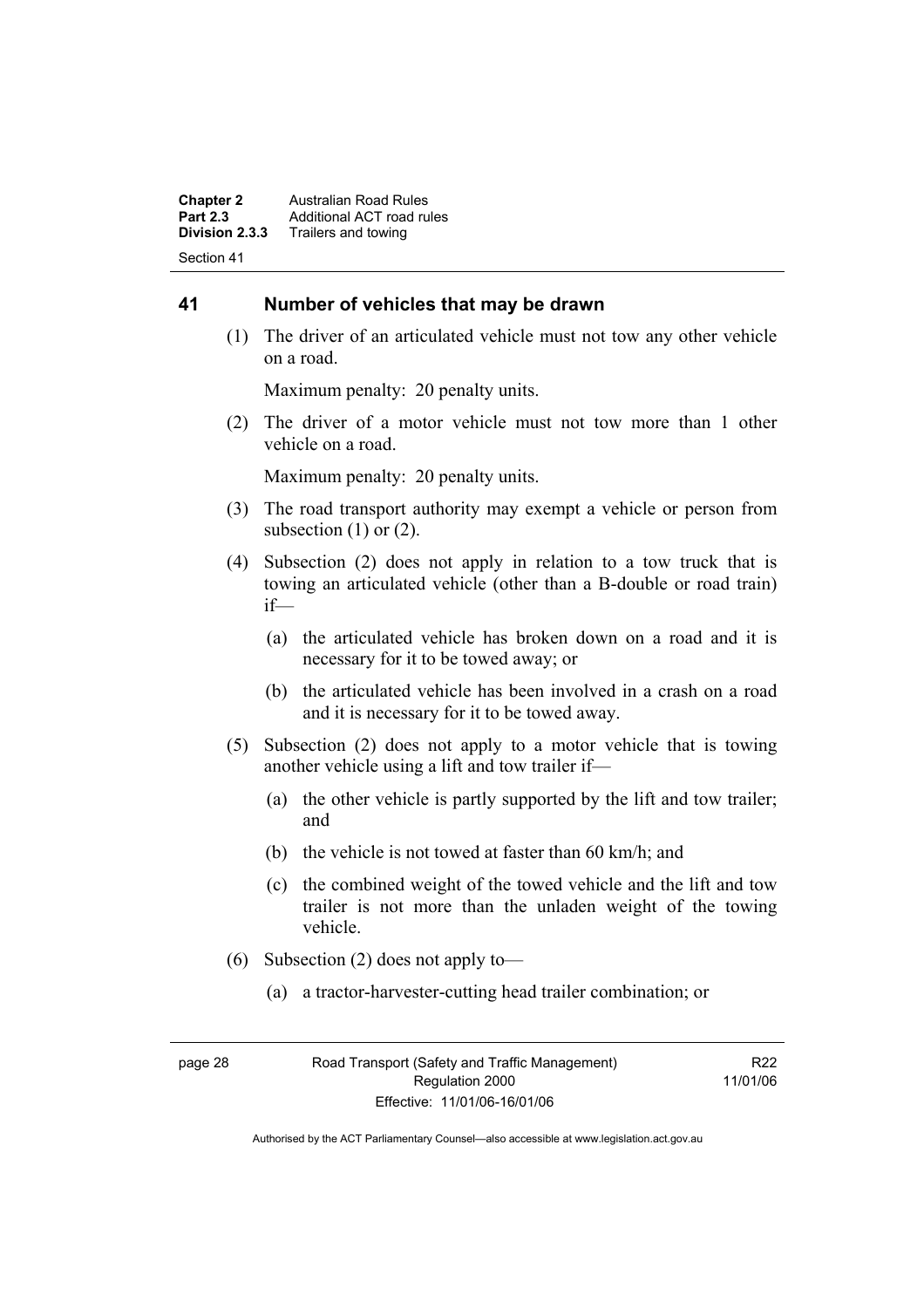- (b) a tractor with multiple implements attached, if the implements are normally used as a single unit when performing agricultural operations; or
- (c) a tractor and implement combination towing a fuel trailer or laser tower; or
- (d) an articulated low-loader consisting of a prime mover towing a converter dolly and a semitrailer; or
- (e) a B-double, dog trailer or road train.

# **42 Towing by vehicles under 4.5t**

- (1) The driver of a motor vehicle (the *towing vehicle*) must not tow another vehicle (the *towed vehicle*) on a road if the laden weight of the towed vehicle is more than—
	- (a) the capacity of the towing attachment fitted to the towing vehicle; or
	- (b) the maximum laden weight for the towed vehicle.

Maximum penalty: 20 penalty units.

- (2) Subsection (1) does not apply to the driver if the towing vehicle has a GVM over 4.5t.
- (3) The road transport authority may exempt a vehicle or person from subsection  $(1)$ .
- (4) In this section:

*maximum laden weight*, for the towed vehicle, means—

 (a) the maximum laden weight for a towed vehicle specified by the manufacturer of the towing vehicle in relation to the towing vehicle; or

page 29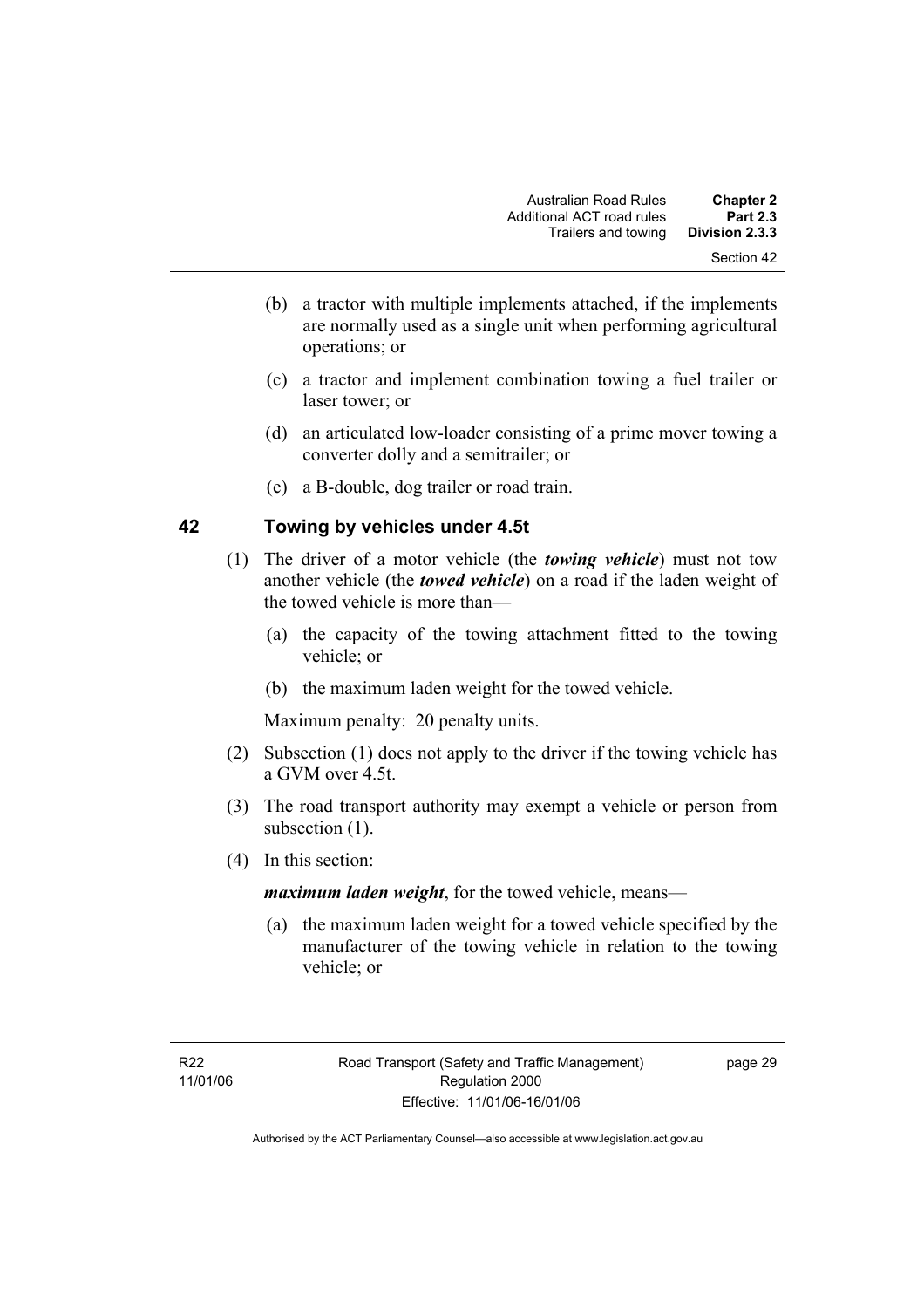**Chapter 2 Australian Road Rules**<br>**Part 2.3 Additional ACT road rules Part 2.3** Additional ACT road rules<br>**Division 2.3.4** Lights on vehicles Lights on vehicles Section 42

- (b) if there is no such specification by the manufacturer, the manufacturer of the vehicle cannot be identified or the specification is not appropriate because the towing vehicle has been modified—
	- (i) 1.5 times the unladen weight of the towing vehicle if the towed vehicle is fitted with a braking system that is working properly; or
	- (ii) the unladen weight of the towing vehicle in any other case.

# **Division 2.3.4 Lights on vehicles**

- *Note* The following rules of the Australian Road Rules apply to lights on vehicles:
	- r 215 (which is about using lights when driving at night or in hazardous weather conditions)
	- r 216 (which is about the lights that must be used when towing a vehicle at night or in hazardous weather conditions)
	- r 217 (which is about using rear fog lights)
	- r 218 (which is about using headlights on high-beam)
	- r 219 (which is about not using lights to dazzle other road users)
	- r 220 (which is about the use of lights on a vehicle that is stopped)
	- r 221 (which is about using hazard warning lights)
	- r 222 (which is about the use of warning lights on buses carrying children)
	- r 223 (which is about using lights when riding an animal-drawn vehicle at night or in hazardous weather conditions)
	- r 259 (which is about using lights when riding a bicycle at night).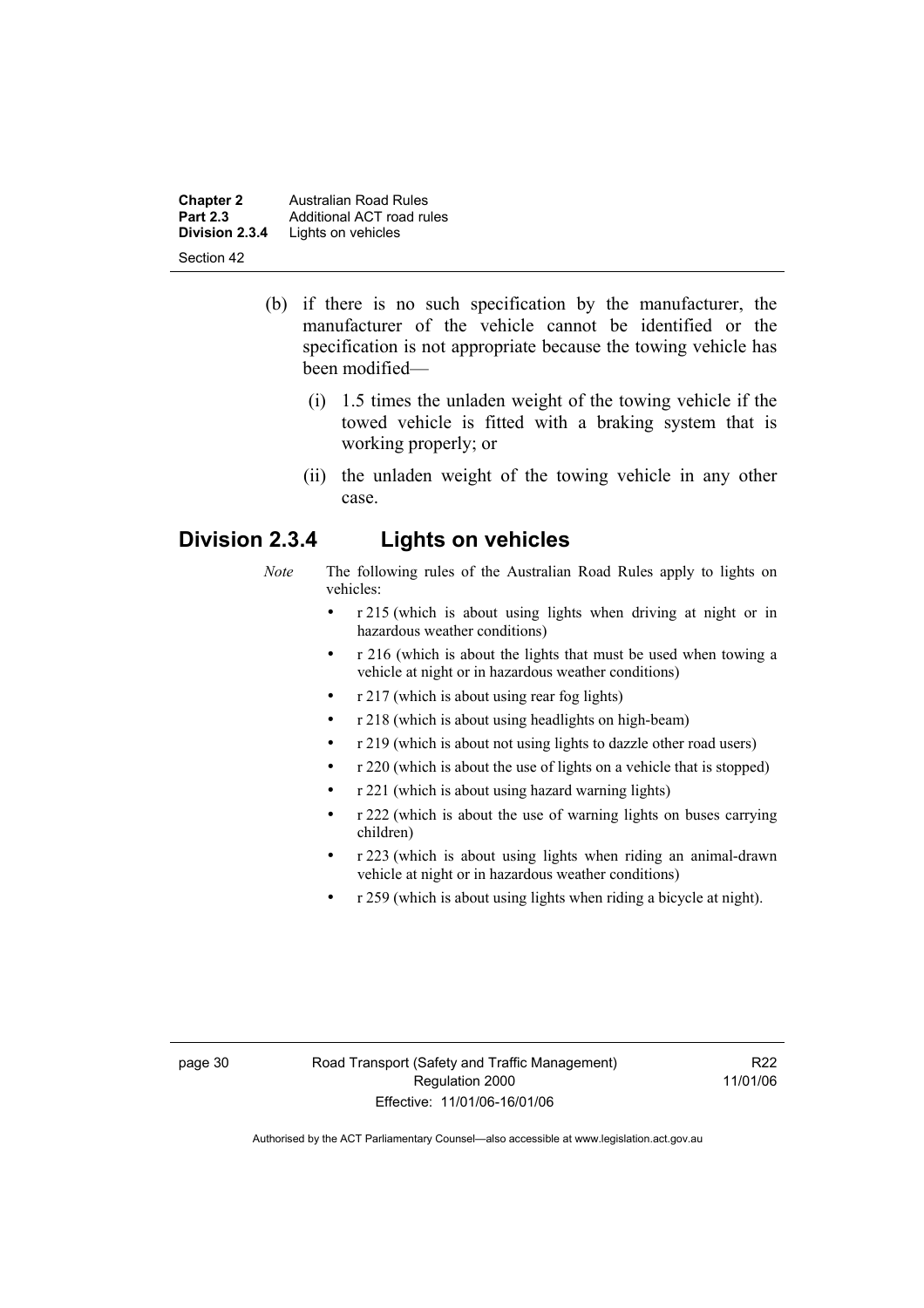### **43 Lights on motor vehicles generally**

- (1) The driver of a motor vehicle fitted with a spotlight or searchlight must not operate the light, or allow it to be operated, on a road unless—
	- (a) the vehicle is stationary, the light is operated only for examining or making adjustments or repairs to a vehicle, and light from it is not projected further than 6m; or
	- (b) the light is operated for the temporary purpose of reading or looking for a notice, sign, house number or something similar; or
	- (c) the vehicle is a police vehicle; or
	- (d) the vehicle is being used by the Territory, the Commonwealth or any public authority.

Maximum penalty: 20 penalty units.

- (2) The driver of a motor vehicle fitted with an additional headlight permitted to be fitted under the *Road Transport (Vehicle Registration) Regulation 2000*, schedule 1 must not operate the headlight, or allow it to be operated, if—
	- (a) the vehicle is being driven on a length of road in a built-up area; or
	- (b) the driver is driving less than—
		- (i) 200m behind a vehicle travelling in the same direction as the driver; or
		- (ii) 200m from an oncoming vehicle.

Maximum penalty: 20 penalty units.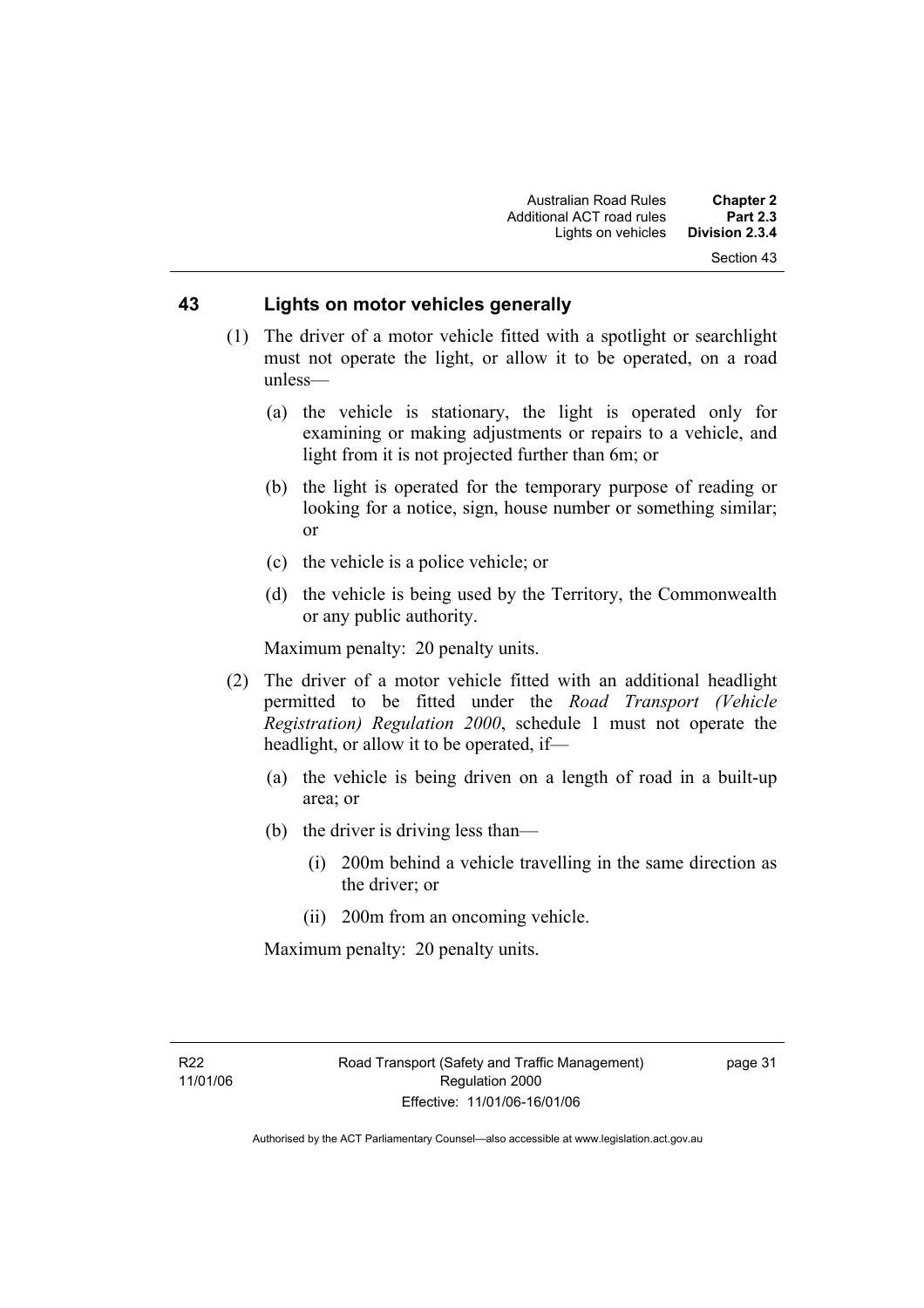**Chapter 2** Australian Road Rules<br>**Part 2.3** Additional ACT road rules **Part 2.3** Additional ACT road rules<br>**Division 2.3.5** Metered parking **Metered parking** 

Section 44

# **Division 2.3.5 Metered parking**

*Note* The rules of the Australian Road Rules that apply to the parking of vehicles include the following:

- r 189 (which is about double parking)
- r 203 (which is about stopping in a parking area for people with disabilities)
- r 205 (which is about parking for longer than indicated)
- r 207 (which is about parking where fees are payable)
- r 208 (which is about parallel parking on a road, except in a median strip parking area)
- r 209 (which is about parallel parking in a median strip parking area)
- r 210 (which is about angle parking)
- r 211 (which is about parking in parking bays).

# **44 Metered parking—parking in spaces**

- (1) A driver commits an offence if—
	- (a) the driver parks in a metered parking area; and
	- (b) the driver's vehicle is not parked in a metered parking space.

Maximum penalty: 20 penalty units.

 (2) A driver must not park the driver's vehicle in a metered parking space if another vehicle is parked in the space.

Maximum penalty: 20 penalty units.

 (3) A driver who parks in a metered parking space must position the driver's vehicle completely within the space.

Maximum penalty: 20 penalty units.

R22 11/01/06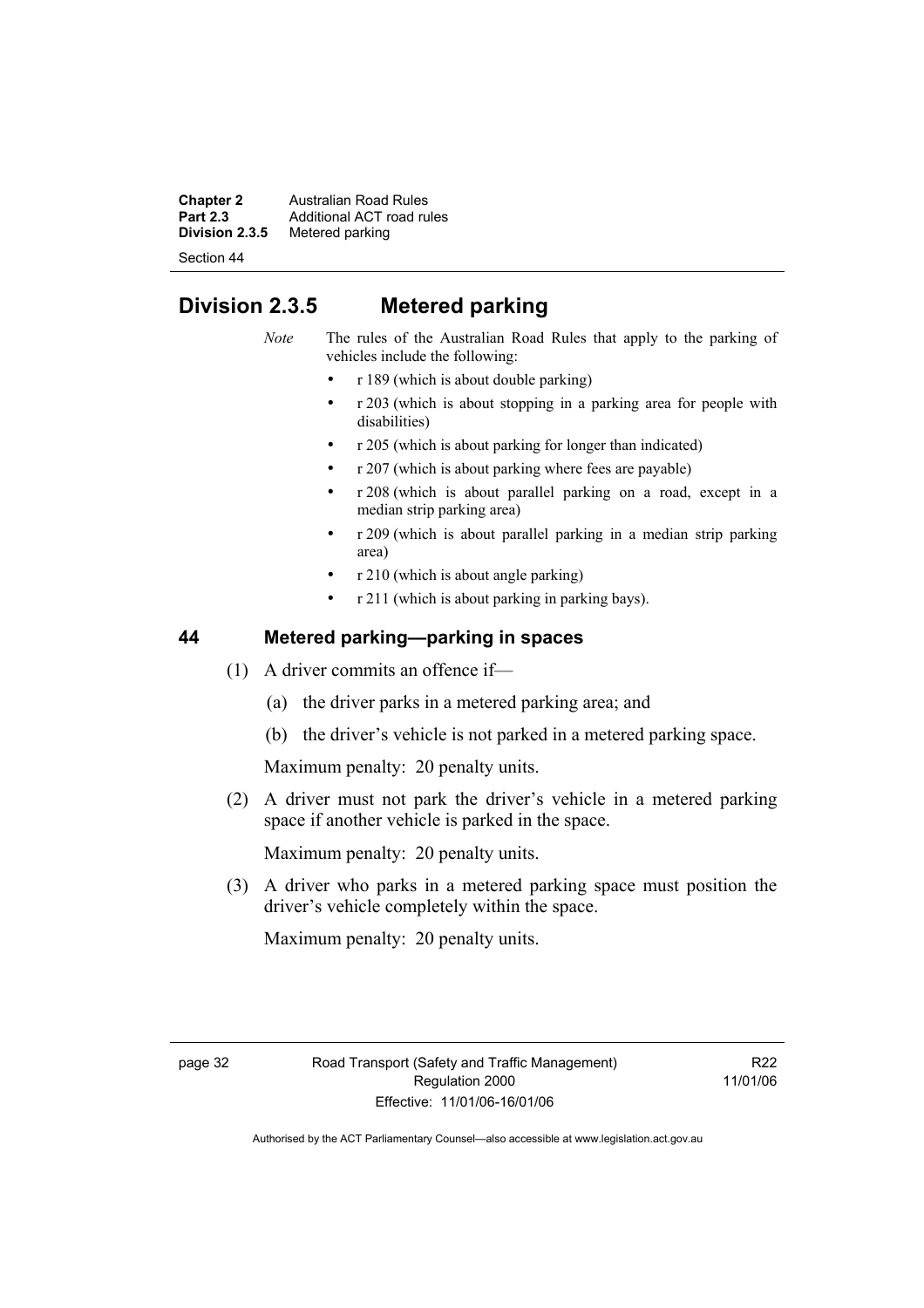# **44A Metered parking—parking fees**

 (1) A driver must not park in a metered parking space without paying the relevant parking fee for the space.

Maximum penalty: 20 penalty units.

- (2) A driver does not commit an offence against subsection (1) if—
	- (a) the relevant parking fee for the metered parking space is paid immediately after the driver parks the driver's vehicle in the metered parking space; or
	- (b) the parking meter for the metered parking space indicates that the period for which parking in the space has been paid for has not expired; or
	- (c) the parking meter for the metered parking space—
		- (i) is not working; or
		- (ii) is covered with a parking meter hood bearing the words 'out of order time limit applies'.
	- *Note* For other exceptions to s (1), see s 45.

#### **44B Metered parking—maximum length of stay**

 (1) A driver must not allow the driver's vehicle to remain parked in a metered parking space if the parking meter for the space indicates that the period for which parking in the space has been paid for has expired.

Maximum penalty: 20 penalty units.

*Note* For exceptions to s (1), see s 45.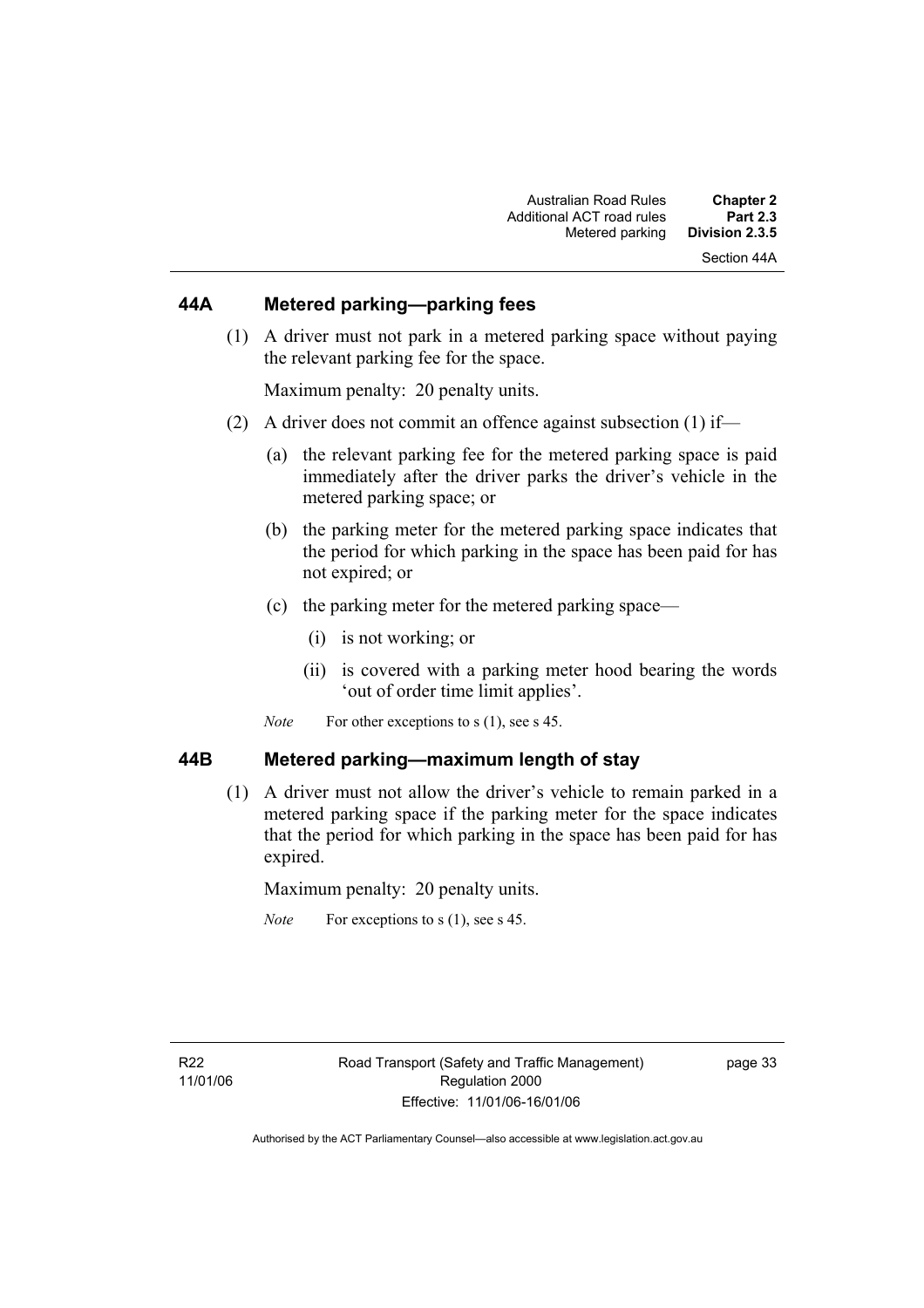| <b>Chapter 2</b> | Australian Road Rules     |
|------------------|---------------------------|
| <b>Part 2.3</b>  | Additional ACT road rules |
| Division 2.3.5   | Metered parking           |
| Section 45       |                           |

 (2) A driver must not allow the driver's vehicle to remain parked in a metered parking space for longer than the period (if any) indicated on the metered parking signs applying to the space as the maximum period for which a vehicle may be parked in the space.

Maximum penalty: 20 penalty units.

*Note* For exceptions to s (2), see s 45.

#### **45 Metered parking—exceptions to s 44A and s 44B**

Section 44A (Metered parking—parking fees) and section 44B (Metered parking—maximum length of stay) do not apply to—

- (a) a driver for any period the driver's vehicle is parked in a metered parking space outside the controlled parking hours for the space; or
- (b) a driver if—
	- (i) the driver's vehicle is parked in a metered parking space; and
	- (ii) the driver displays in or on the vehicle a current mobility parking scheme authority; and
	- (iii) the driver complies with the conditions (if any) of the authority; or
- (c) a driver if—
	- (i) the driver's vehicle is parked in a metered parking space designated by a *permit zone sign* for use by the holder of a stated kind of parking permit; and
	- (ii) the driver displays in or on the vehicle a current parking permit of that kind; and
	- (iii) the driver complies with the conditions (if any) of the permit.

R22 11/01/06

| page 34 | Road Transport (Safety and Traffic Management) |  |
|---------|------------------------------------------------|--|
|         | Regulation 2000                                |  |
|         | Effective: 11/01/06-16/01/06                   |  |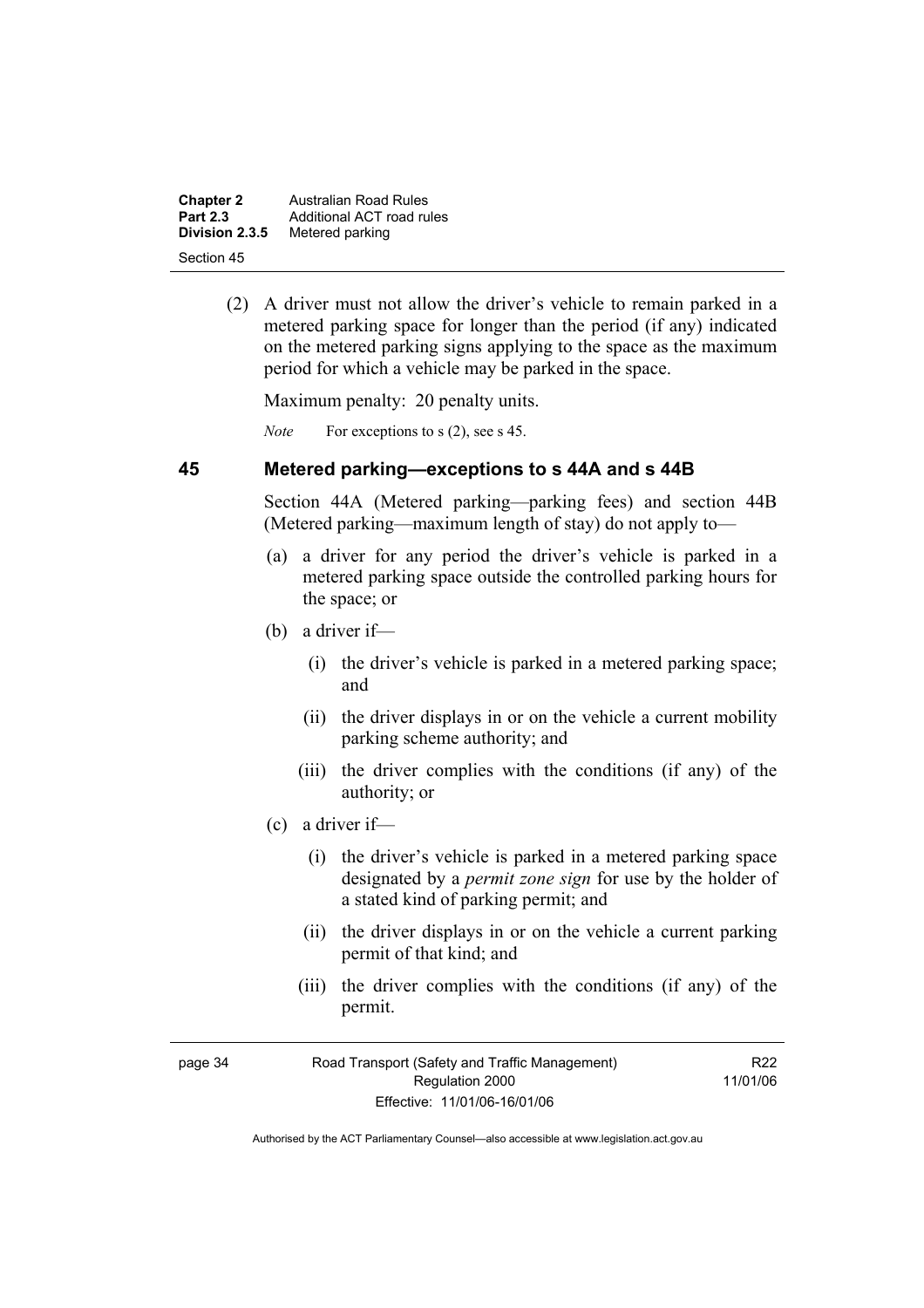#### **46 Temporary closure of metered parking spaces**

- (1) If the road transport authority decides that the use of a metered parking space should be temporarily discontinued, the authority may close the space by—
	- (a) installing a sign, at or near the space, that displays words to the effect that the space is closed; or
	- (b) covering the parking meter applying to the space with a parking meter hood bearing the words 'no parking'.
- (2) A driver must not park in a metered parking space that has been closed under subsection (1).

Maximum penalty: 20 penalty units.

(3) In this section:

*sign* includes a board, device, plate, screen, words or anything else, whether or not installed with or on a traffic sign.

### **47 Misuse of parking meters**

A person must not—

- (a) insert in a parking meter anything other than coins appropriate for the meter; or
- (b) attach anything (for example, advertising material) to a parking meter.

Maximum penalty: 20 penalty units.

*Note* An example is part of the regulation, is not exhaustive and may extend, but does not limit, the meaning of the provision in which it appears (see Legislation Act, s 126 and s 132).

page 35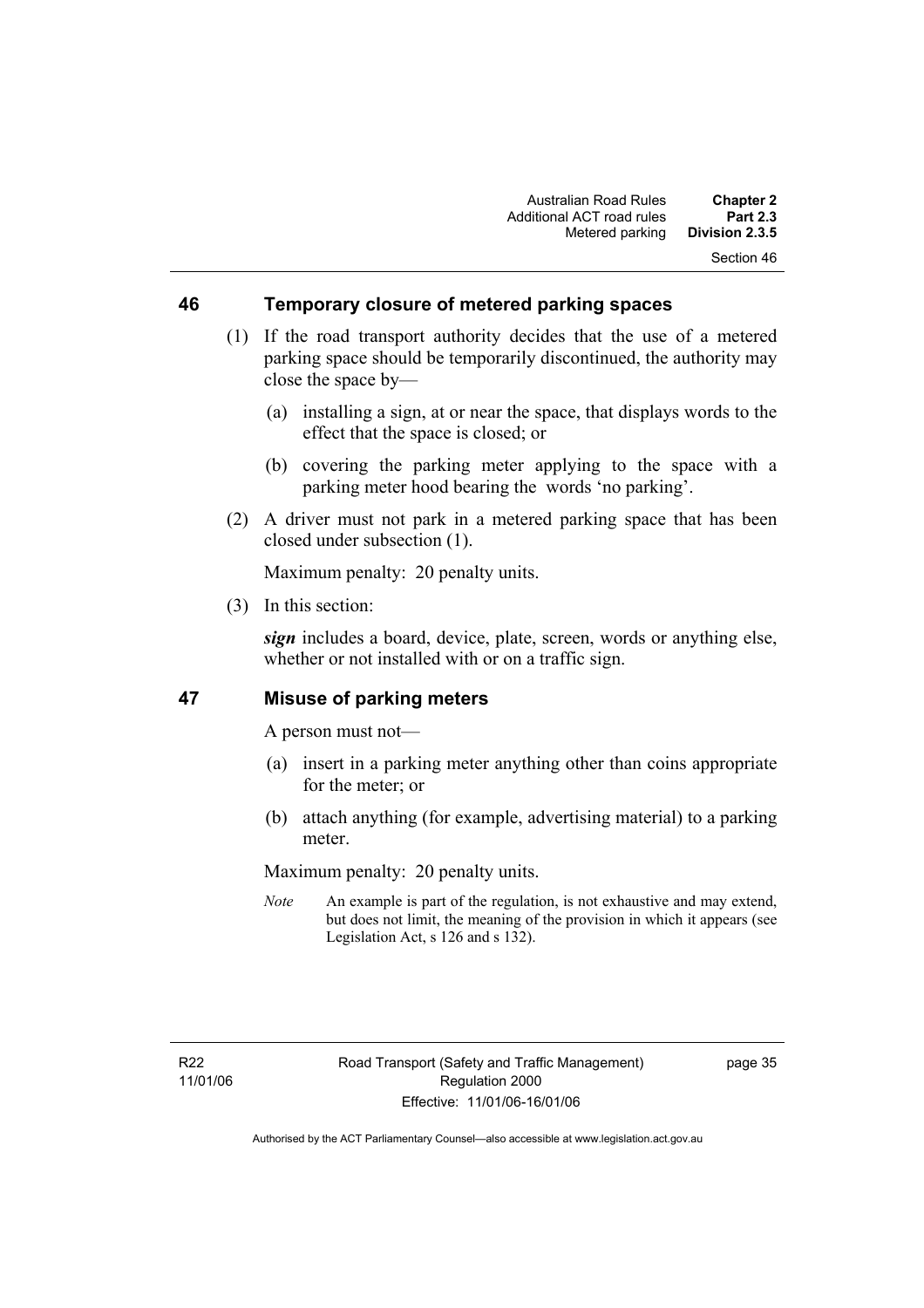**Chapter 2** Australian Road Rules<br>**Part 2.3** Additional ACT road rules **Part 2.3** Additional ACT road rules<br>**Division 2.3.6** Ticket parking **Ticket parking** Section 48

# **48 Interfering with parking meters etc**

A person must not—

- (a) do anything that interferes with (or is likely to interfere with) the proper working of a parking meter; or
- (b) fraudulently operate a parking meter.

Maximum penalty: 20 penalty units.

# **Division 2.3.6 Ticket parking**

# **49 Ticket parking—parking in spaces**

- (1) A driver commits an offence if—
	- (a) the driver parks in a ticket parking area; and
	- (b) the driver's vehicle is not parked in a ticket parking space.

Maximum penalty: 20 penalty units.

- (2) However, the driver does not commit an offence against subsection (1) if the driver parks in a metered parking space within a ticket parking area and the driver complies with the provisions of division 2.3.5 (Metered parking) in relation to parking in the space.
- (3) A driver must not park the driver's vehicle in a ticket parking space if another vehicle is parked in the space.

Maximum penalty: 20 penalty units.

 (4) A driver who parks in a ticket parking space must position the driver's vehicle completely within the space.

Maximum penalty: 20 penalty units.

R22 11/01/06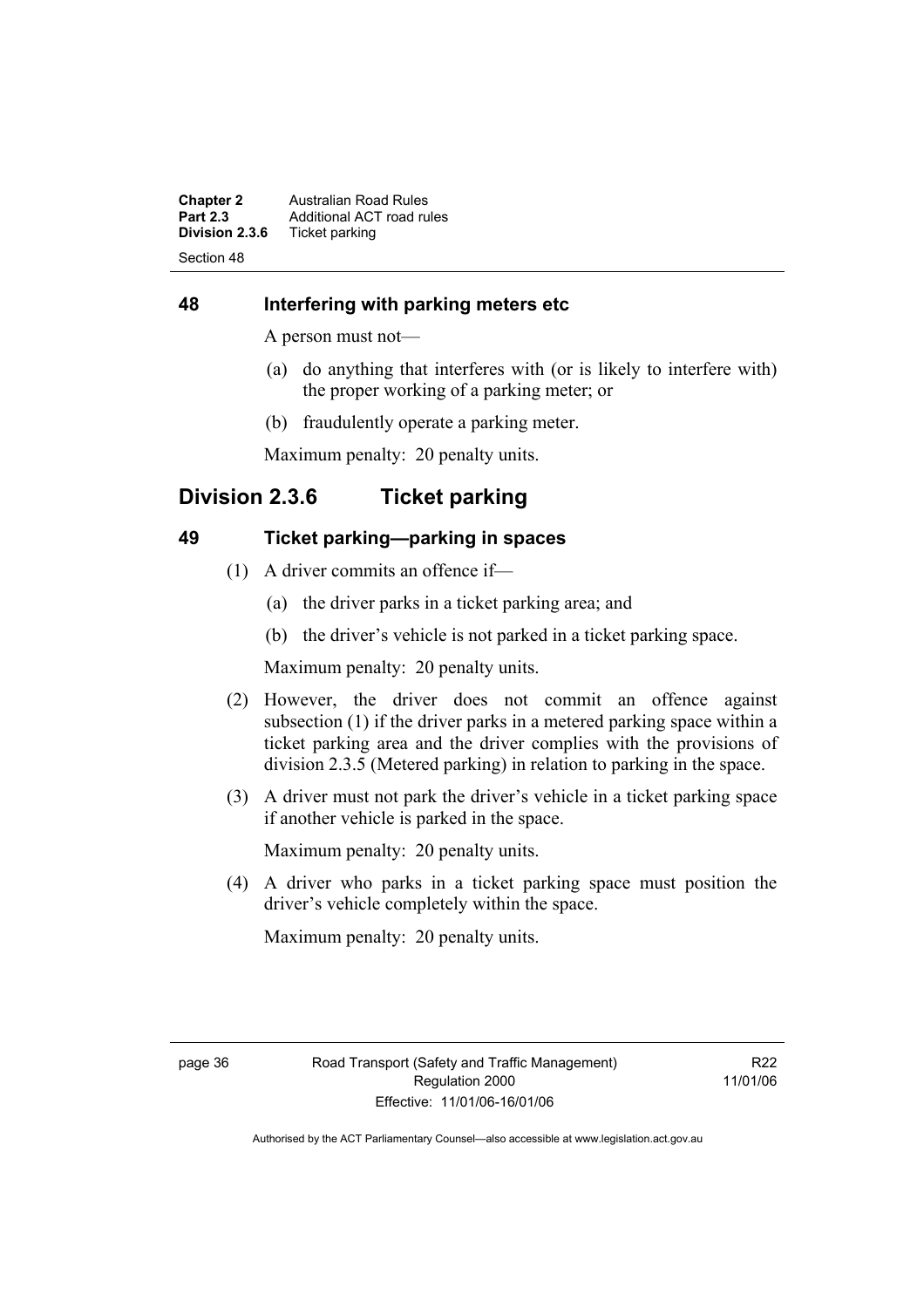# **49A Ticket parking—display of tickets**

- (1) A driver may park the driver's vehicle in a ticket parking area only if—
	- (a) for an RTA multi-stay ticket parking area—
		- (i) a current parking ticket for the area is correctly displayed in or on the vehicle; or
		- (ii) a current part-day parking ticket for another RTA multi-stay ticket parking area is correctly displayed in or on the vehicle; or
		- (iii) a current equivalent all-day parking ticket for another RTA multi-stay ticket parking area is correctly displayed in or on the vehicle; or
	- (b) for any other ticket parking area—a current parking ticket for the area is correctly displayed in or on the vehicle.

Maximum penalty: 20 penalty units.

#### **Examples of ticket parking areas for par (b)**

- 1 a ticket parking area set up by the road transport authority in which parking up to a maximum of 4 hours is permitted by the ticket parking signs applying to the area
- 2 a ticket parking area set up by a parking authority
- *Note 1* Ticket parking areas may be set up by the road transport authority or a parking authority (see s 75A-s 76A).
- *Note 2* An example is part of the regulation, is not exhaustive and may extend, but does not limit, the meaning of the provision in which it appears (see Legislation Act, s 126 and s 132).
- (2) Subsection (1) (a) does not apply to a driver if, immediately after parking in the ticket parking area, the driver—
	- (a) obtains a parking ticket for the ticket parking area and the ticket is correctly displayed in or on the driver's vehicle; or

R22 11/01/06

page 37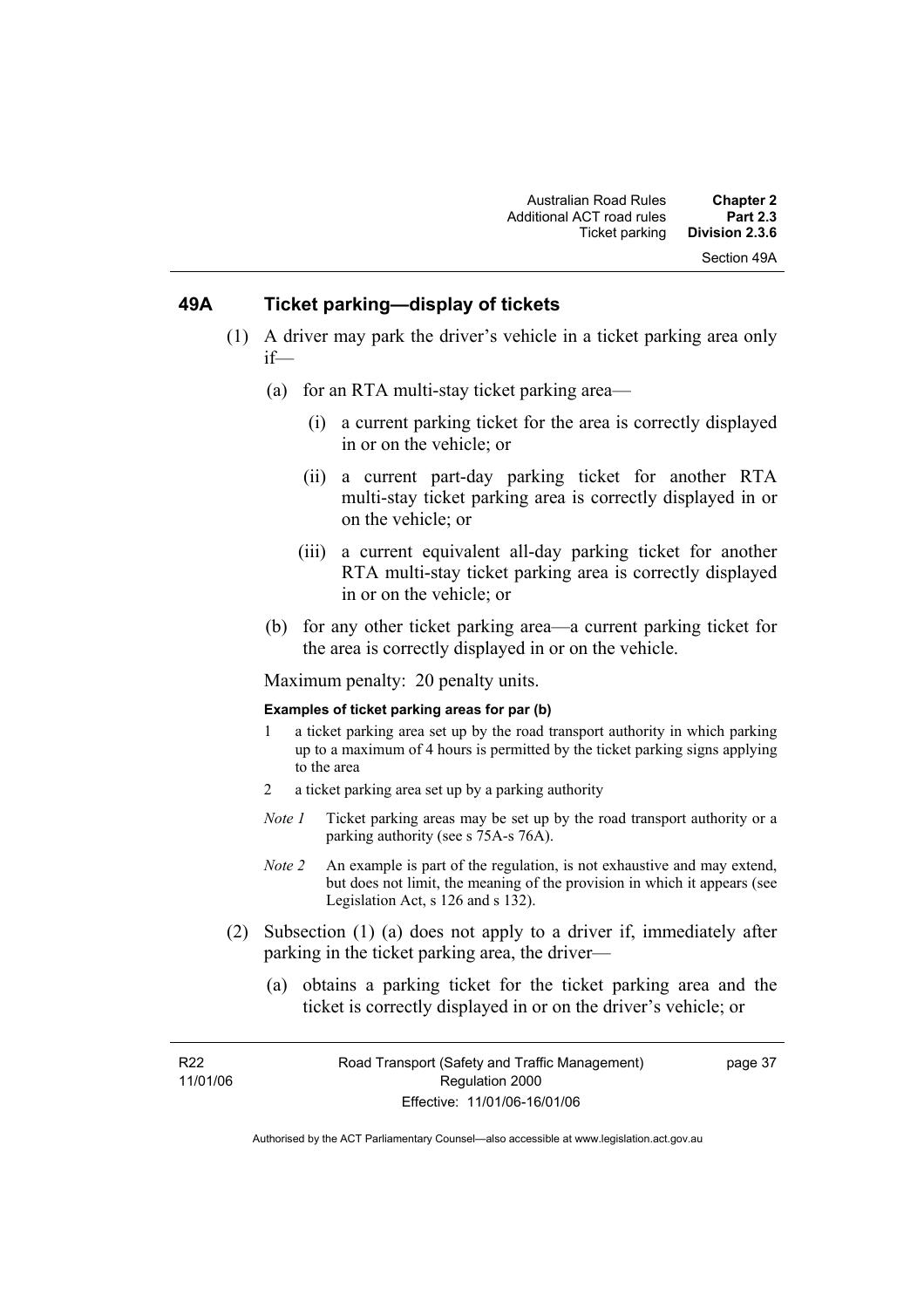| <b>Chapter 2</b> | <b>Australian Road Rules</b> |
|------------------|------------------------------|
| <b>Part 2.3</b>  | Additional ACT road rules    |
| Division 2.3.6   | Ticket parking               |
| Section 49A      |                              |

- (b) correctly displays in or on the driver's vehicle a parking ticket mentioned in subsection  $(1)$   $(a)$   $(ii)$  or  $(iii)$ .
- (3) Subsection (1) (b) does not apply to a driver if, immediately after parking in the ticket parking area, the driver obtains a parking ticket for the ticket parking area and the ticket is correctly displayed in or on the driver's vehicle.
- (4) It is a defence to the prosecution of a driver for an offence against subsection (1) if the driver proves that—
	- (a) a parking ticket was displayed in accordance with the subsection; and
	- (b) the driver took reasonable steps to ensure that the ticket remained correctly displayed while the driver's vehicle was parked in the ticket parking area.

*Note* For other exceptions to s (1), see s 50.

(5) In this section:

*all-day parking ticket*, for a ticket parking area, means a parking ticket for which the relevant parking fee for parking all-day in the area has been paid.

*correctly displayed*—a parking ticket is *correctly displayed* in or on a vehicle if the ticket is displayed—

- (a) in or on the front left-hand side of the vehicle or, if the ticket requires the driver to display the ticket in or on a part of the vehicle, in or on that part of the vehicle; and
- (b) in a way that its expiry date and expiry time, and the ticket parking area for which it is issued, are clearly visible from outside the vehicle.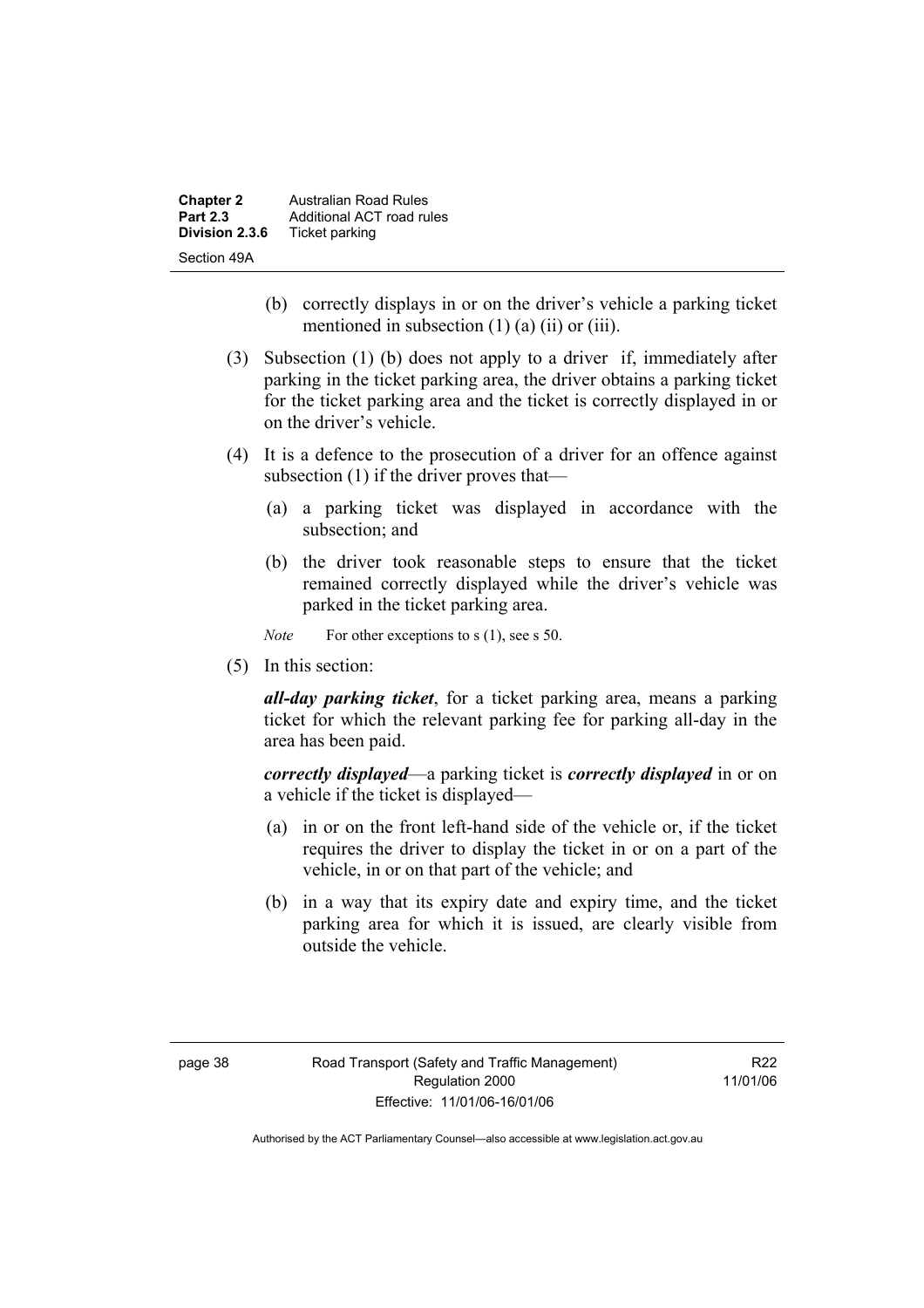*equivalent*, for a multi-stay ticket parking area, means another ticket parking area for which the relevant parking fee for an all-day parking ticket for the area is the same or higher.

*part-day parking ticket* means a parking ticket that is not an all-day parking ticket.

*RTA multi-stay ticket parking area* means a ticket parking area set aside under section 76 (2) (a) (Ticket parking schemes—road transport authority) where all-day parking is permitted by the ticket parking signs applying to the area.

# **49B Ticket parking—maximum length of stay**

 (1) A driver must not allow the driver's vehicle to remain parked in a ticket parking area after the expiry of a parking ticket displayed in or on the vehicle.

Maximum penalty: 20 penalty units.

*Note 1* For when a parking ticket expires, see s 81.

*Note 2* For exceptions to s (1), see s 50.

 (2) A driver must not allow the driver's vehicle to remain parked in a ticket parking area for longer than the period (if any) indicated on the ticket parking signs applying to the area as the maximum period for which a vehicle may be parked in the area.

Maximum penalty: 20 penalty units.

*Note* For exceptions to s (2), see s 50.

# **50 Ticket parking—exceptions to s 49A and s 49B**

Section 49A (Ticket parking—display of tickets) and section 49B (Ticket parking—maximum length of stay) do not apply to—

 (a) a driver if the driver parks the driver's vehicle in a metered parking space within a ticket parking area and the driver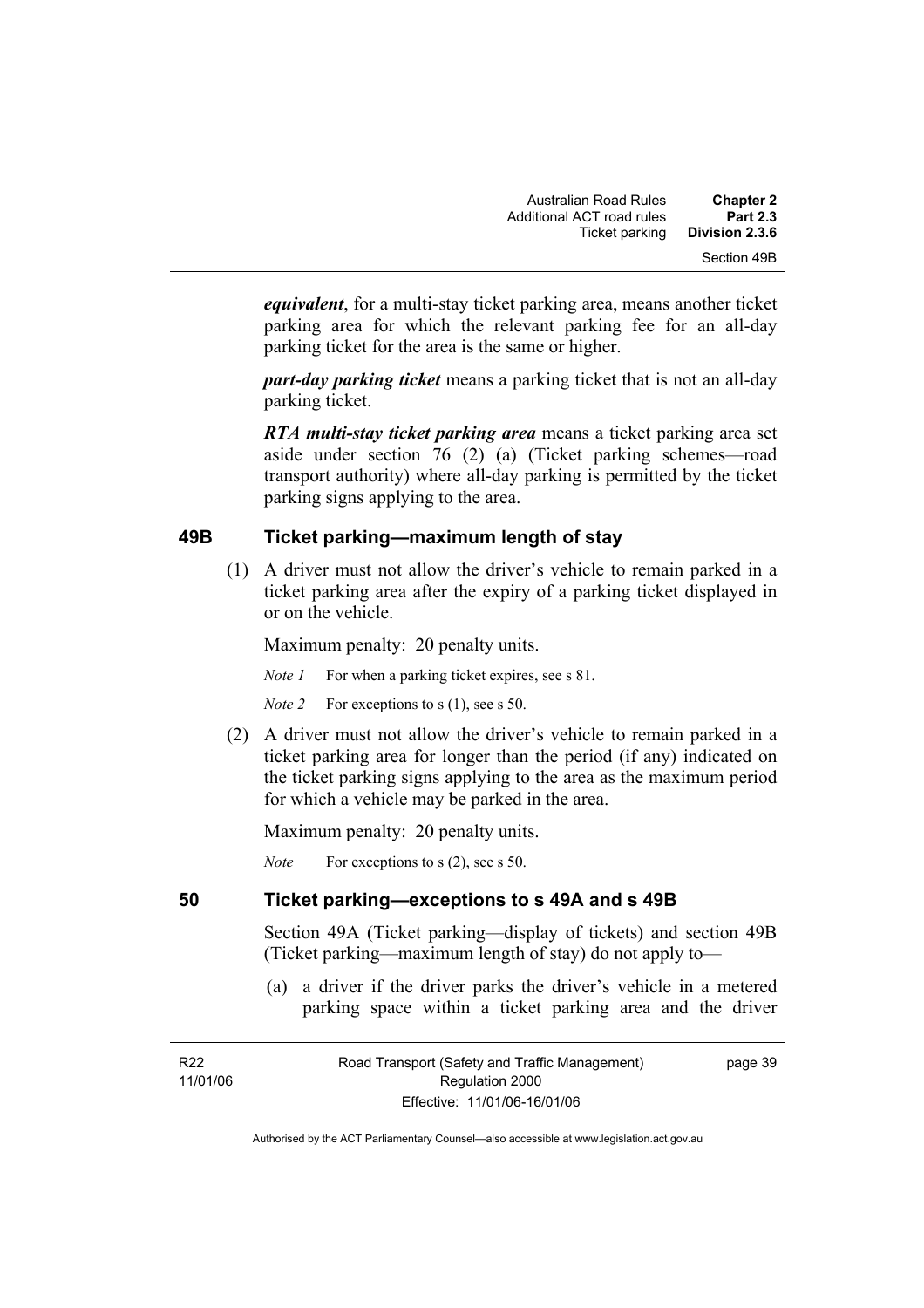| <b>Chapter 2</b><br><b>Part 2.3</b> | <b>Australian Road Rules</b><br>Additional ACT road rules |
|-------------------------------------|-----------------------------------------------------------|
| Division 2.3.6                      | Ticket parking                                            |
| Section 51                          |                                                           |

complies with the provisions of division 2.3.5 (Metered parking) in relation to parking in the space; or

- (b) a driver for any period the driver's vehicle is parked in a ticket parking space outside the controlled parking hours for the space; or
- (c) a driver if—
	- (i) the driver's vehicle is parked in a ticket parking space; and
	- (ii) the driver displays in or on the vehicle a current mobility parking scheme authority; and
	- (iii) the driver complies with the conditions (if any) of the authority; or
- (d) a driver if—
	- (i) the driver's vehicle is parked in a ticket parking space, or on a length of road in a ticket parking area, designated by a *permit zone sign* for use by the holder of a stated kind of parking permit; and
	- (ii) the driver displays in or on the vehicle a current parking permit of that kind; and
	- (iii) the driver complies with the conditions (if any) of the permit.

# **51 Temporary closure of ticket parking spaces and areas**

 (1) If the road transport authority decides that the use of a ticket parking area, or ticket parking space, should be temporarily discontinued, the authority may close the area or space by—

R22 11/01/06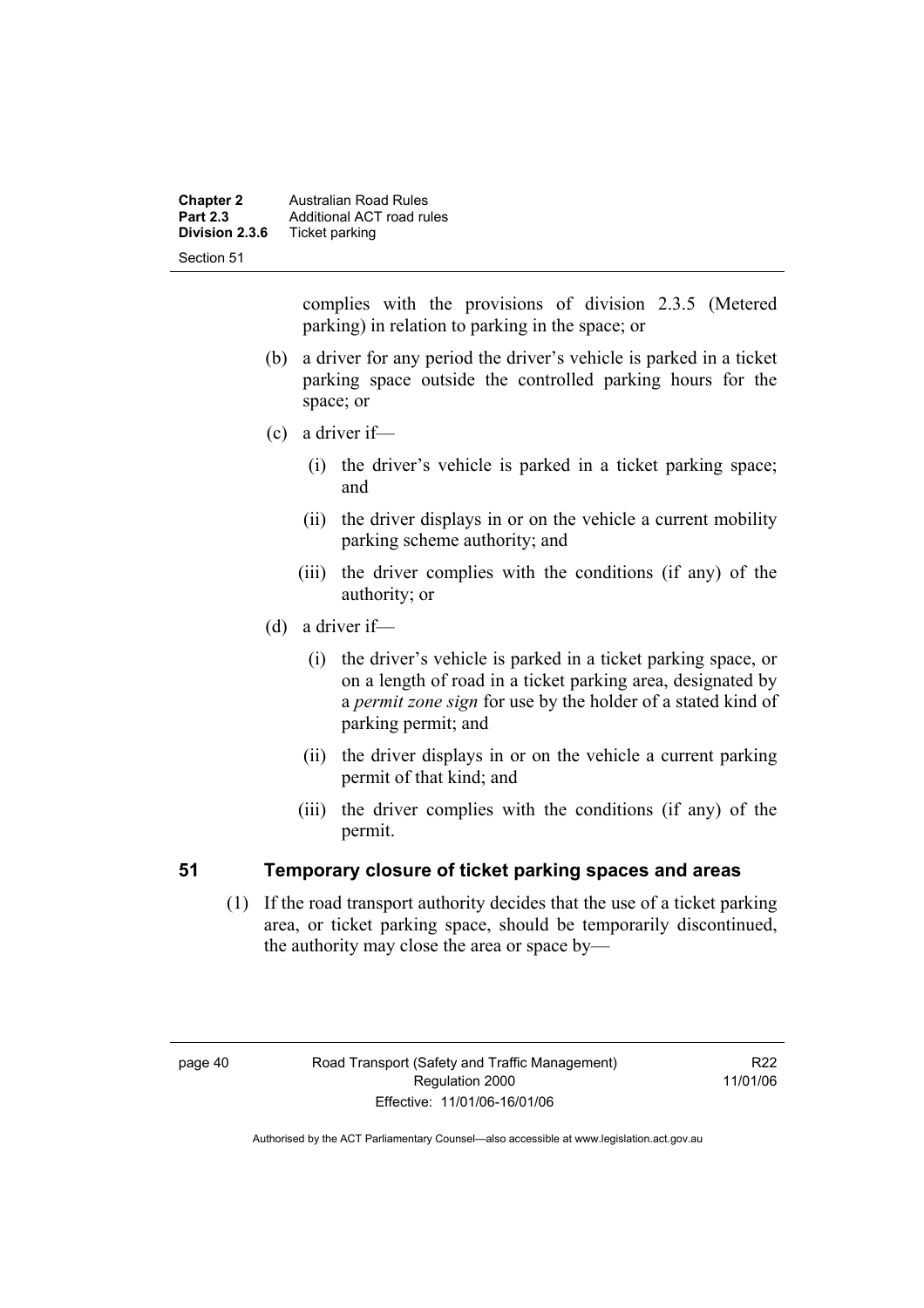- (a) for the closure of a ticket parking area—installing a sign, at or near each traffic sign applying to the area, that displays words to the effect that the area is closed; or
- (b) for the closure of a ticket parking space—installing a sign, at or near the space, that displays words to that effect.
- (2) If a parking authority decides that the use of a ticket parking area, or ticket parking space, within its area of operations should be temporarily discontinued, the authority may close the area or space  $by-$ 
	- (a) for the closure of a ticket parking area—installing a sign, at or near each traffic sign applying to the area, that displays words to the effect that the area is closed; or
	- (b) for the closure of a ticket parking space—installing a sign, at or near the space, that displays words to that effect.
	- *Note* Section 75A provides for the road transport authority to declare parking authorities and s 76A provides for the operation of ticket parking schemes by parking authorities.
- (3) A driver must not park in a ticket parking area or ticket parking space that has been closed under subsection (1) or (2).

(4) In this section:

*sign* includes a board, device, plate, screen, words or anything else, whether or not installed with or on a traffic sign.

# **52 Use of false or damaged parking tickets etc**

- (1) This section applies in relation to a vehicle that is parked in a ticket parking space within a ticket parking area.
- (2) A person must not display in or on the vehicle—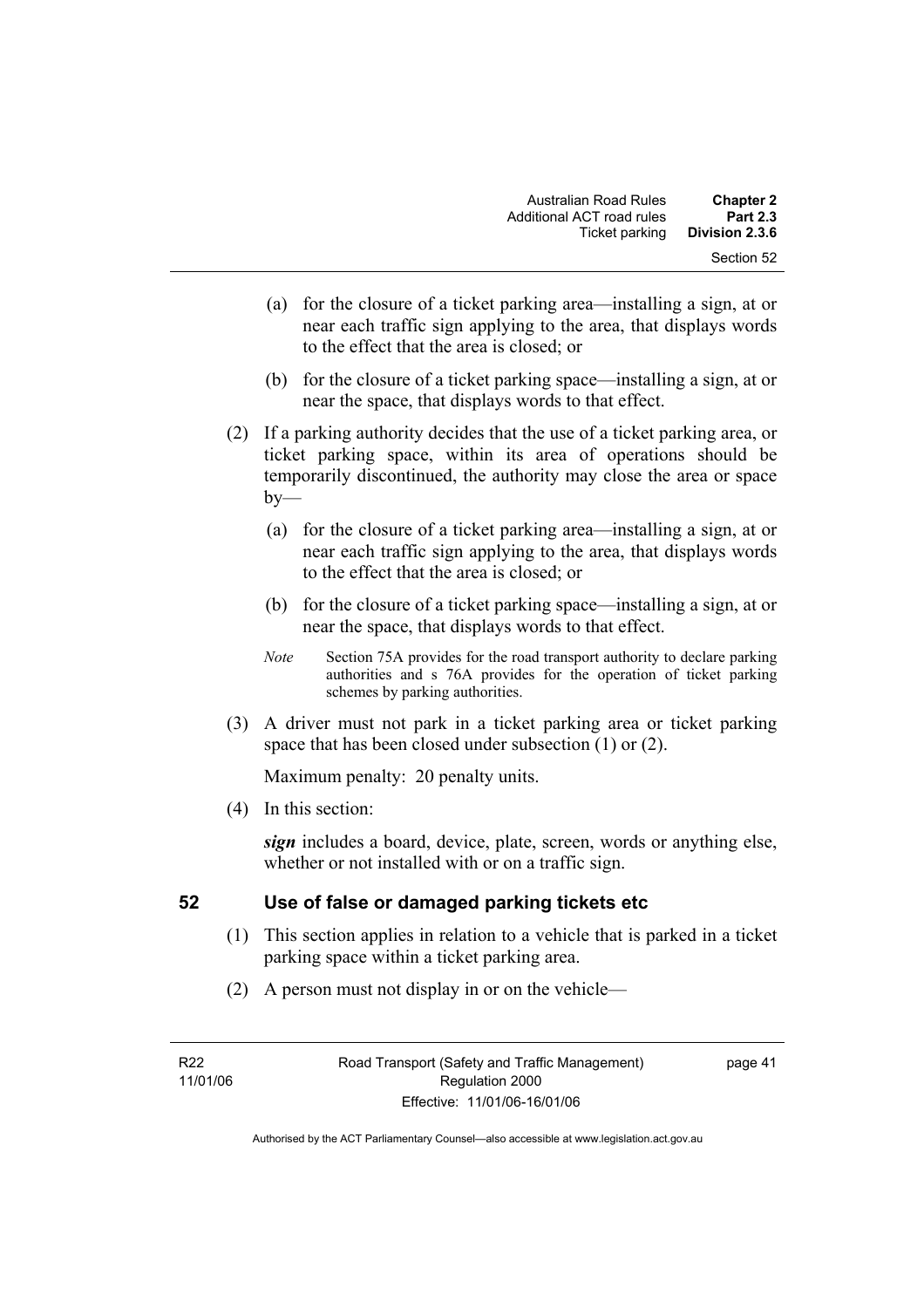| <b>Chapter 2</b><br><b>Part 2.3</b> | <b>Australian Road Rules</b><br>Additional ACT road rules |
|-------------------------------------|-----------------------------------------------------------|
| Division 2.3.6                      | Ticket parking                                            |
| Section 53                          |                                                           |

- (a) anything resembling a parking ticket that falsely suggests that the relevant parking fee for parking in the space has been paid; or
- (b) a parking ticket that has been changed, damaged or defaced.

 (3) Subsection (2) does not apply if the parking ticket was not changed, damaged or defaced in a material particular.

# **53 Misuse of parking ticket machines**

A person must not—

- (a) insert in a parking ticket machine anything other than coins, or another means of payment, appropriate for the machine; or
- (b) attach anything (for example, advertising material) to a parking ticket machine.

Maximum penalty: 20 penalty units.

*Note* An example is part of the regulation, is not exhaustive and may extend, but does not limit, the meaning of the provision in which it appears (see Legislation Act, s 126 and s 132).

#### **54 Interfering with parking ticket machines etc**

A person must not—

- (a) do anything that interferes with (or is likely to interfere with) the proper working of a parking ticket machine; or
- (b) fraudulently operate a parking ticket machine.

Maximum penalty: 20 penalty units.

#### **55 Interfering with parking tickets**

A person commits an offence if—

page 42 Road Transport (Safety and Traffic Management) Regulation 2000 Effective: 11/01/06-16/01/06

R22 11/01/06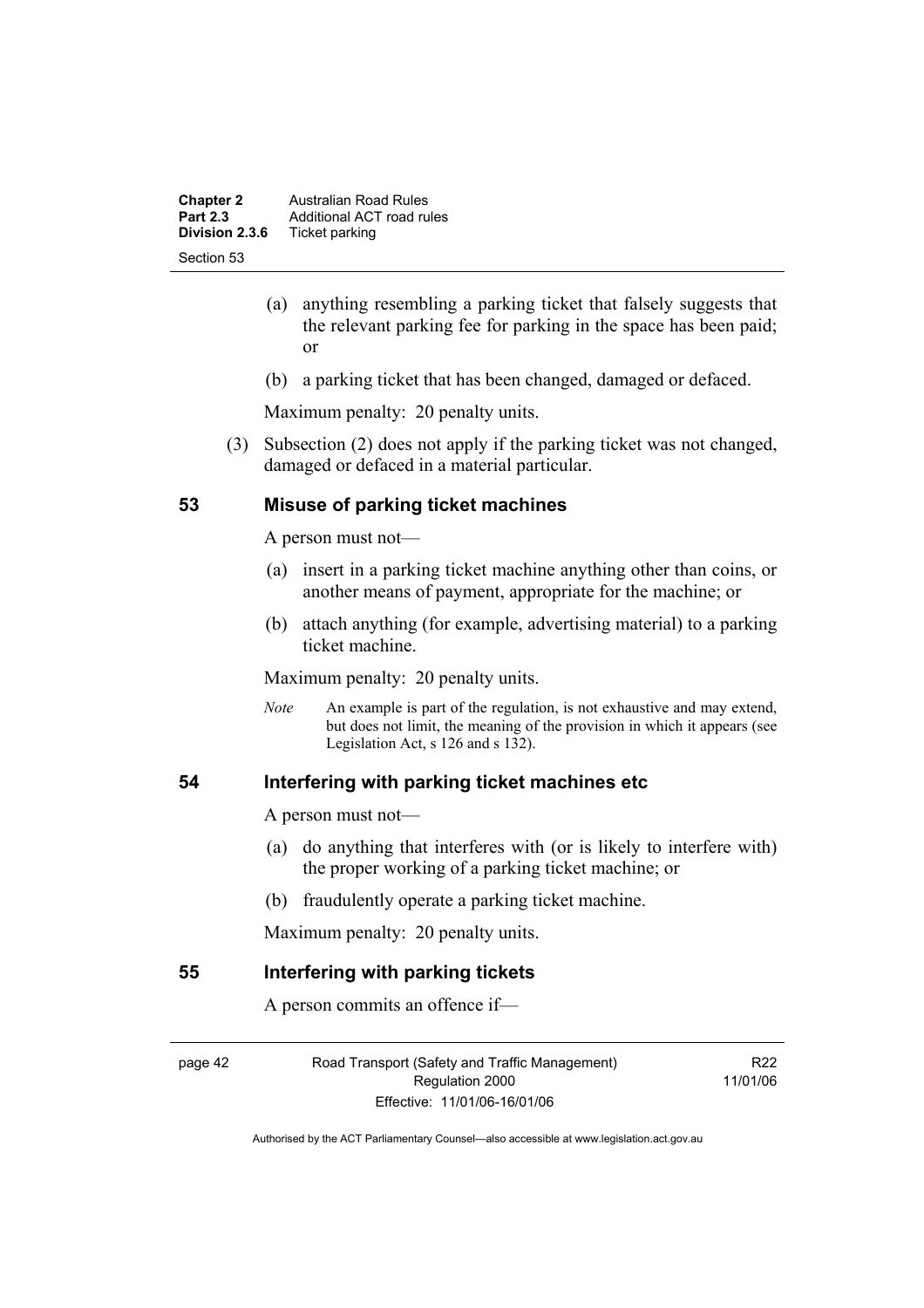- (a) the person removes, changes, damages, defaces or otherwise interferes with a parking ticket that is in or on a vehicle; and
- (b) the vehicle is parked in a ticket parking area; and
- (c) the person is not—
	- (i) the driver of the vehicle; or
	- (ii) the responsible person for the vehicle.

# **Division 2.3.7 Other ACT road rules about stopping and parking**

*Note* The Australian Road Rules contains rules about the stopping and parking of vehicles, including the following:

- r 189 (which is about double parking)
- r 203 (which is about stopping in a parking area for people with disabilities)
- r 205 (which is about parking for longer than indicated)
- r 207 (which is about parking where fees are payable)
- r 208 (which is about parallel parking on a road, except in a median strip parking area)
- r 209 (which is about parallel parking in a median strip parking area)
- r 210 (which is about angle parking)
- r 211 (which is about parking in parking bays).

#### **56 Unauthorised use of parking permits and mobility parking scheme authorities**

 (1) A driver must not display a parking permit in or on the driver's vehicle if the driver is not entitled to do so under the conditions of the permit.

Maximum penalty: 20 penalty units.

| R <sub>22</sub> | Road Transport (Safety and Traffic Management) | page 43 |
|-----------------|------------------------------------------------|---------|
| 11/01/06        | Regulation 2000                                |         |
|                 | Effective: 11/01/06-16/01/06                   |         |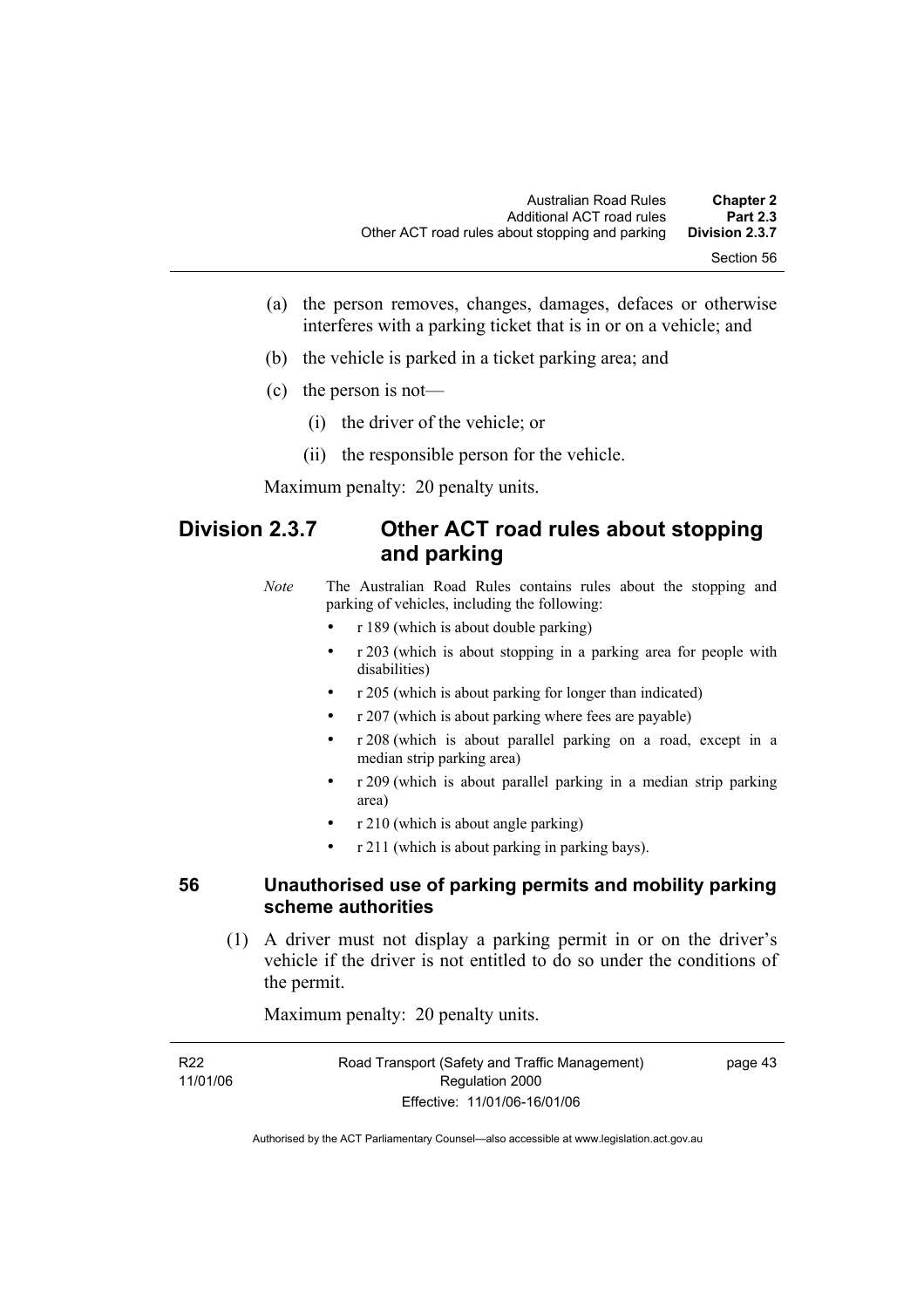| <b>Chapter 2</b> | Australian Road Rules                           |
|------------------|-------------------------------------------------|
| <b>Part 2.3</b>  | Additional ACT road rules                       |
| Division 2.3.7   | Other ACT road rules about stopping and parking |
| -Section 56A     |                                                 |

 (2) A driver must not display a mobility parking scheme authority in or on the driver's vehicle if the driver is not entitled to do so under the conditions of the authority.

Maximum penalty: 20 penalty units.

### **56A Interfering with parking permits and mobility parking scheme authorities**

A person commits an offence if—

- (a) the person removes, changes, damages, defaces or otherwise interferes with a parking permit or mobility parking scheme authority that is in or on a vehicle; and
- (b) the person is not—
	- (i) the driver of the vehicle; or
	- (ii) the responsible person for the vehicle; or
	- (iii) the person to whom the permit or authority was issued.

Maximum penalty: 20 penalty units.

#### **57A Stopping public buses in bus zones and at bus stops**

- (1) The driver of a public bus must not stop in a bus zone unless the driver—
	- (a) is dropping off, or picking up, passengers; or
	- (b) is stopping for a regular route service.

Maximum penalty: 20 penalty units.

- (2) Subsection (1) does not apply to the driver of a public bus that is not permitted to stop in the bus zone by information on or with the *bus zone sign* applying to the bus zone.
	- *Note* The driver would contravene the Australian Road Rules, r 183.

page 44 Road Transport (Safety and Traffic Management) Regulation 2000 Effective: 11/01/06-16/01/06

R<sub>22</sub> 11/01/06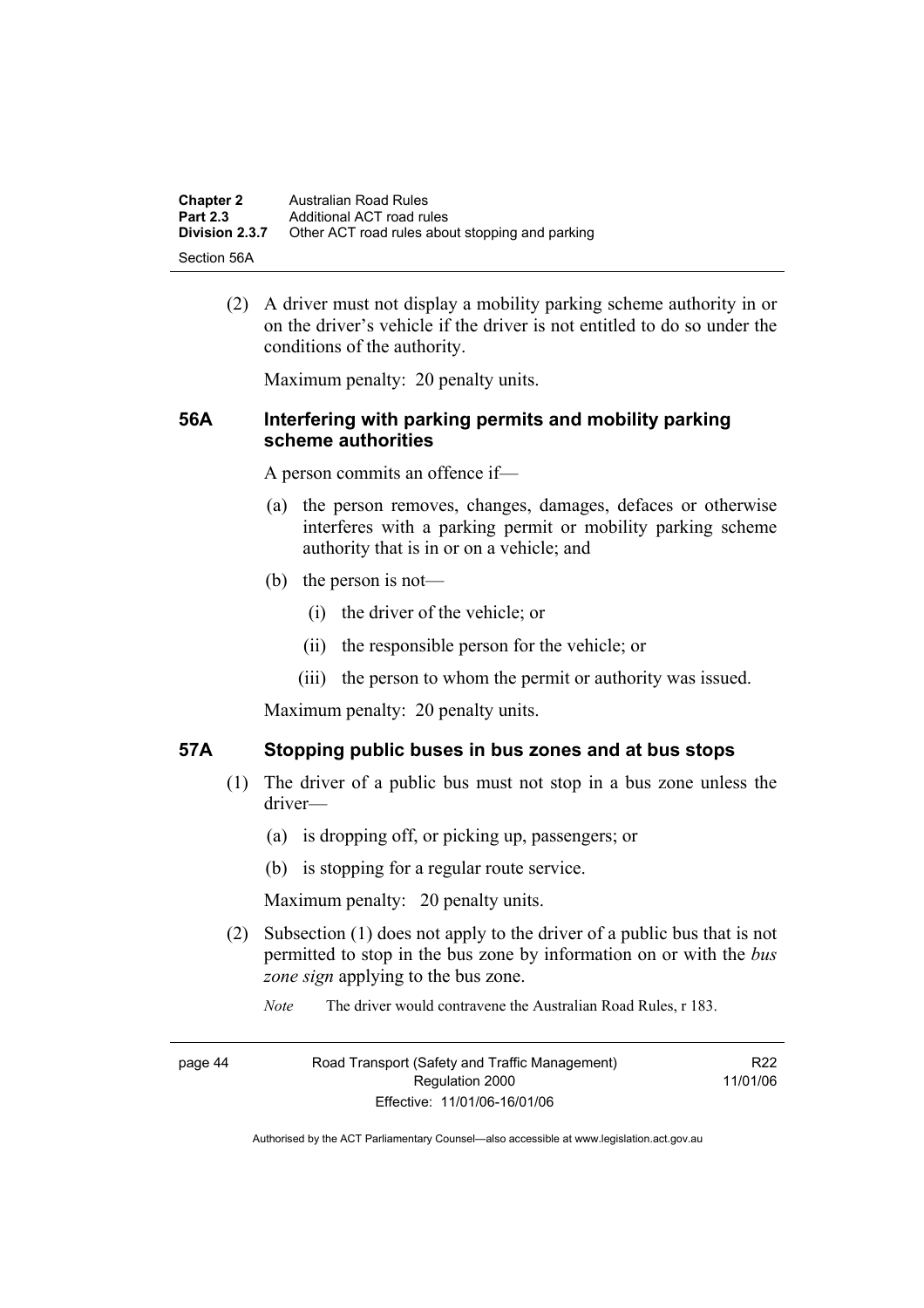- (3) The driver of a public bus must not stop at a bus stop, or on the road, within 20m before a sign on the road that indicates the bus stop, and 10m after the sign, unless the driver—
	- (a) stops at a place on a length of road, or in an area, to which a parking control sign applies and the driver is permitted to stop at that place under the Australian Road Rules; or
	- (b) is dropping off, or picking up, passengers; or
	- (c) is stopping for a regular route service.

(4) In this section:

*bus stop*—see the Australian Road Rules, rule 195.

*bus zone*—see the Australian Road Rules, rule 183.

*bus zone sign*—see the Australian Road Rules, schedule 2, schedule 3, rule 314, rule 315 and rule 316.

*regular route service*—see the *Road Transport (Public Passenger Services) Act 2001*, section 12 (What is a regular route service?).

# **58 Stopping in an emergency etc or to comply with another law**

(1) In this section:

*stopping or parking provision of this chapter* means a provision of the following divisions:

- (a) division 2.3.5 (Metered parking);
- (b) division 2.3.6 (Ticket parking);
- (c) division 2.3.7 (Other ACT road rules about stopping and parking).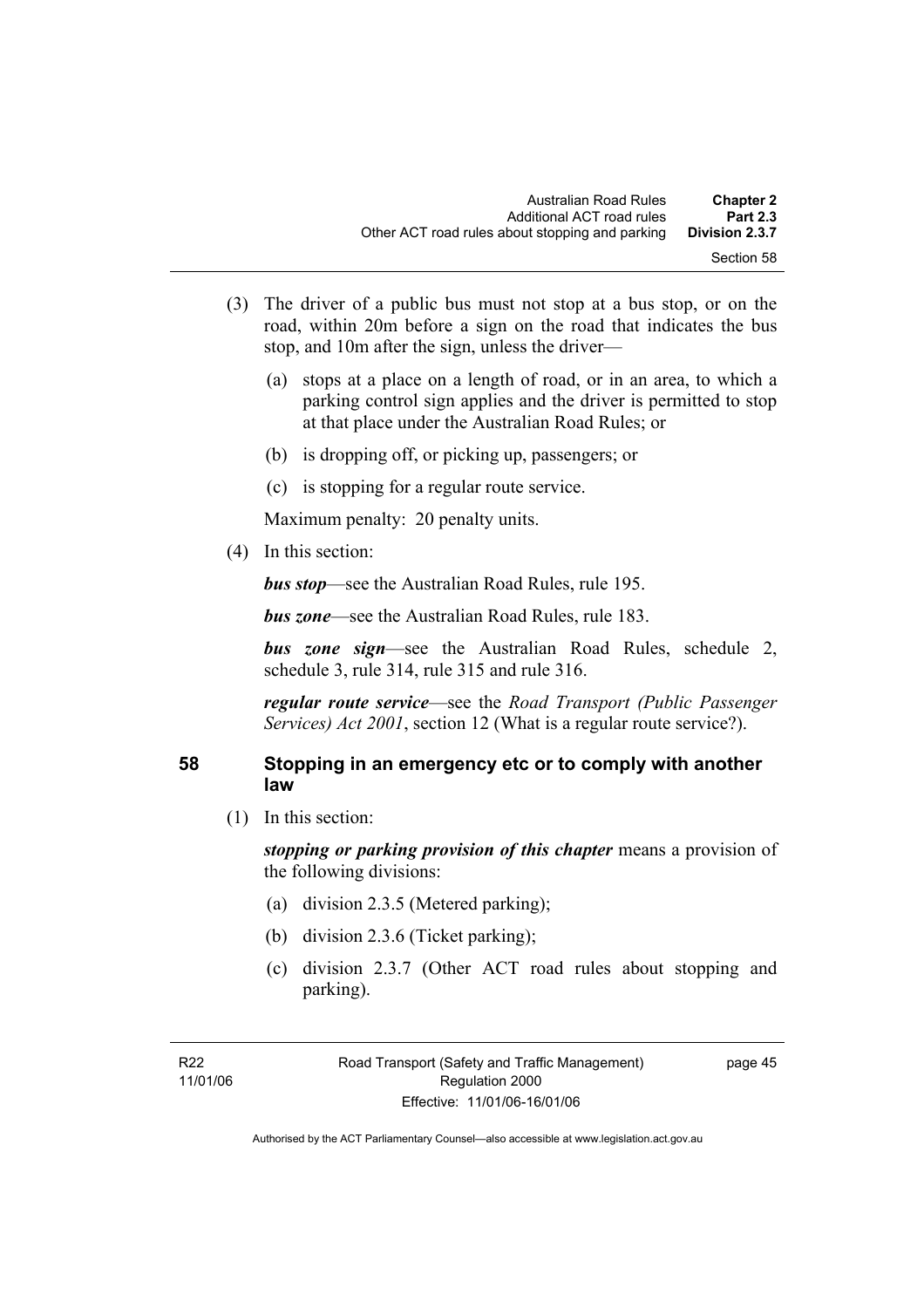- (2) A stopping or parking provision of this chapter does not apply to a driver if—
	- (a) the driver stops at a particular place, or in a particular way, to avoid a collision, and the driver stops for no longer than is necessary to avoid the collision; or
	- (b) the driver stops at a particular place, or in a particular way, because the driver's vehicle is disabled, and the driver stops for no longer than is necessary for the vehicle to be moved safely to a place where the driver is permitted to park the vehicle under the Australian Road Rules and a stopping or parking provision of this chapter; or
	- (c) the driver stops at a particular place, or in a particular way, to deal with a medical or other emergency, and the driver stops for no longer than is necessary in the circumstances; or
	- (d) the driver stops at a particular place, or in a particular way, because the condition of the driver, a passenger, or the driver's vehicle makes it necessary for the driver to stop in the interests of safety, and the driver stops for no longer than is necessary in the circumstances; or
	- (e) the driver stops at a particular place, or in a particular way, to comply with a provision of the Australian Road Rules or a provision of another law, and the driver stops for no longer than is necessary to comply with the provision.

page 46 Road Transport (Safety and Traffic Management) Regulation 2000 Effective: 11/01/06-16/01/06

R22 11/01/06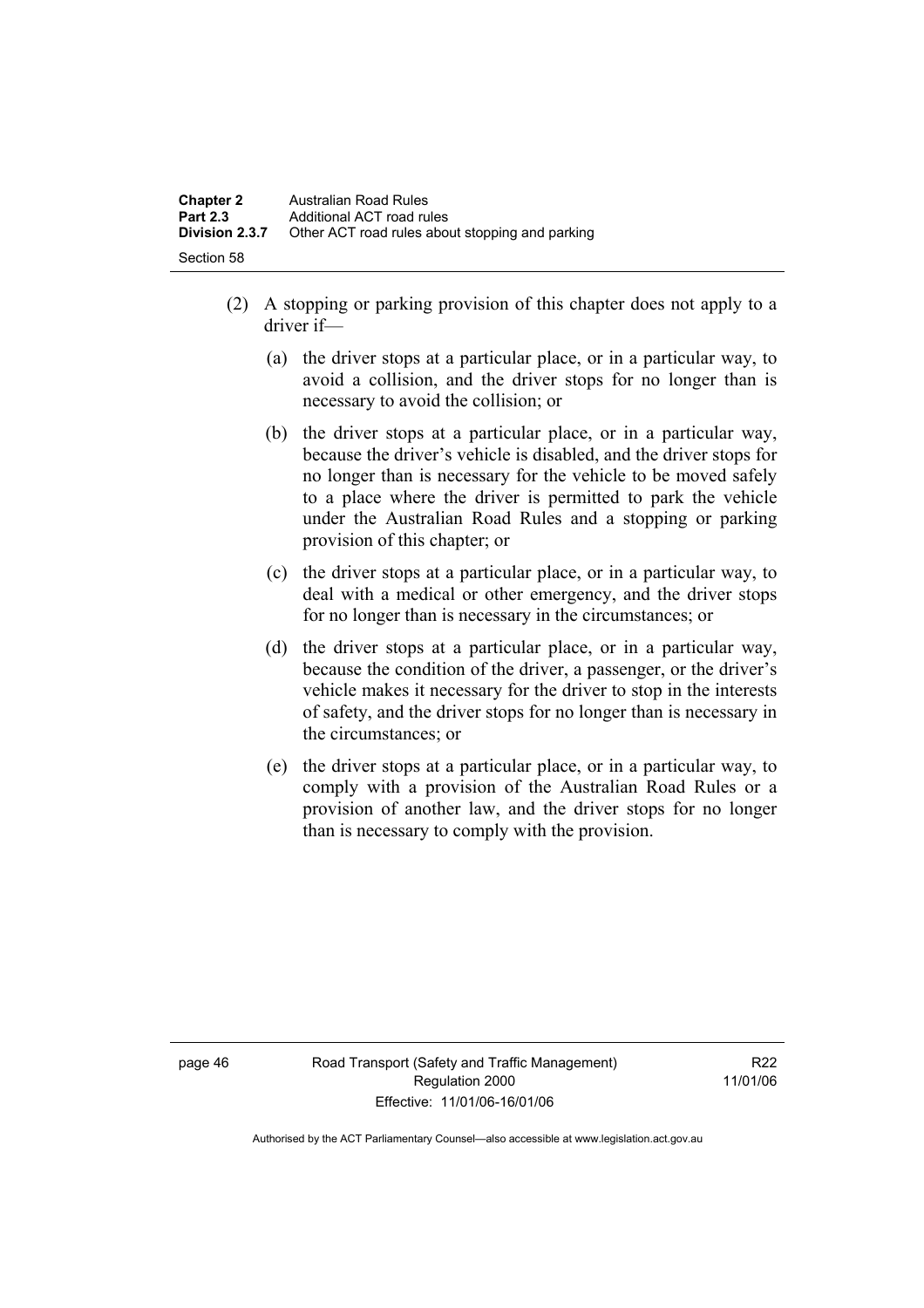Section 59

# **Division 2.3.8 Other ACT road rules**

# **59 Carrying dangerous substances**

 (1) A person must not drive or park a vehicle that is carrying an explosive substance in, directly above, or within 50m of either end of, a major road tunnel.

Maximum penalty: 30 penalty units.

(2) In this section:

#### *explosive substance*—

- (a) see the *Dangerous Substances Act 2004*, section 73, definition of *explosive*; and
- (b) includes any other dangerous substance under that Act that can explode.

*major road tunnel* means—

- (a) the road tunnel on Parkes Way in the Division of Acton, Canberra Central District; or
- (b) the road tunnel on Capital Circle in the Division of Capital Hill, Canberra Central District.

# **60 Interrupting funeral processions etc**

A driver must not interfere with, or interrupt, the free passage of—

- (a) a funeral procession or any other lawful procession; or
- (b) any vehicle or person forming part of a procession mentioned in paragraph (a).

Maximum penalty: 20 penalty units.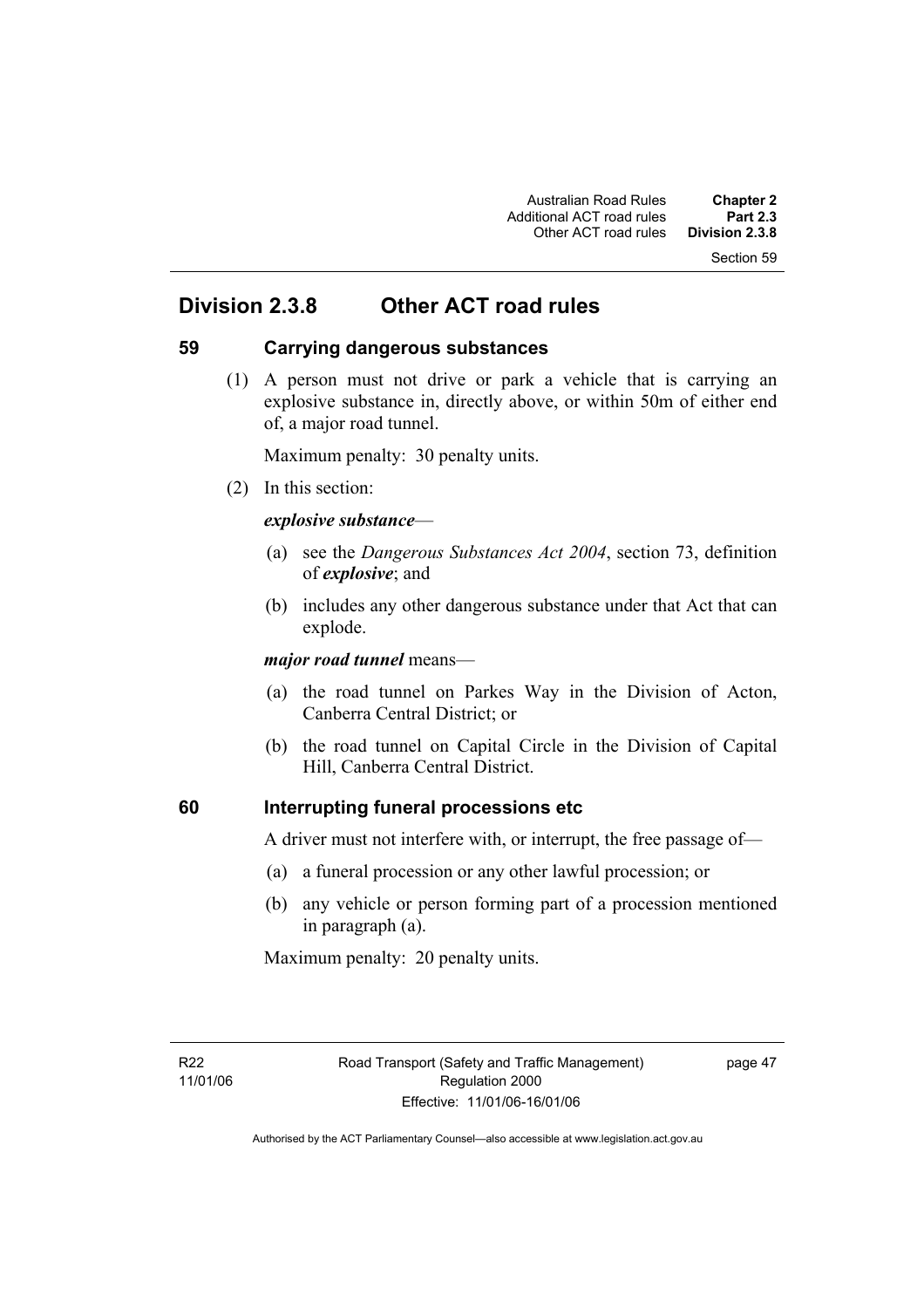**Chapter 2 Australian Road Rules**<br>**Part 2.3 Additional ACT road rules Part 2.3 Additional ACT road rules**<br>**Division 2.3.8** Other ACT road rules **Division 2.3.8** Other ACT road rules Section 61

# **61 Driving on roads closed to traffic**

A person must not drive a vehicle on a road that is closed to traffic under the Act, section 30.

Maximum penalty: 20 penalty units.

### **62 Use of wheeled recreational devices and wheeled toys on roads**

 (1) A person must not travel in or on a wheeled recreational device or wheeled toy on a road while it is attached to another vehicle.

Maximum penalty: 20 penalty units.

 (2) A person travelling in or on a wheeled recreational device or wheeled toy on a road must not permit it to be drawn by another vehicle.

Maximum penalty: 20 penalty units.

 (3) A person must not travel in or on a wheeled recreational device or wheeled toy on a road if anyone travelling in or on it is completely or partly assisted in propelling it by means other than human power or gravity.

Maximum penalty: 20 penalty units.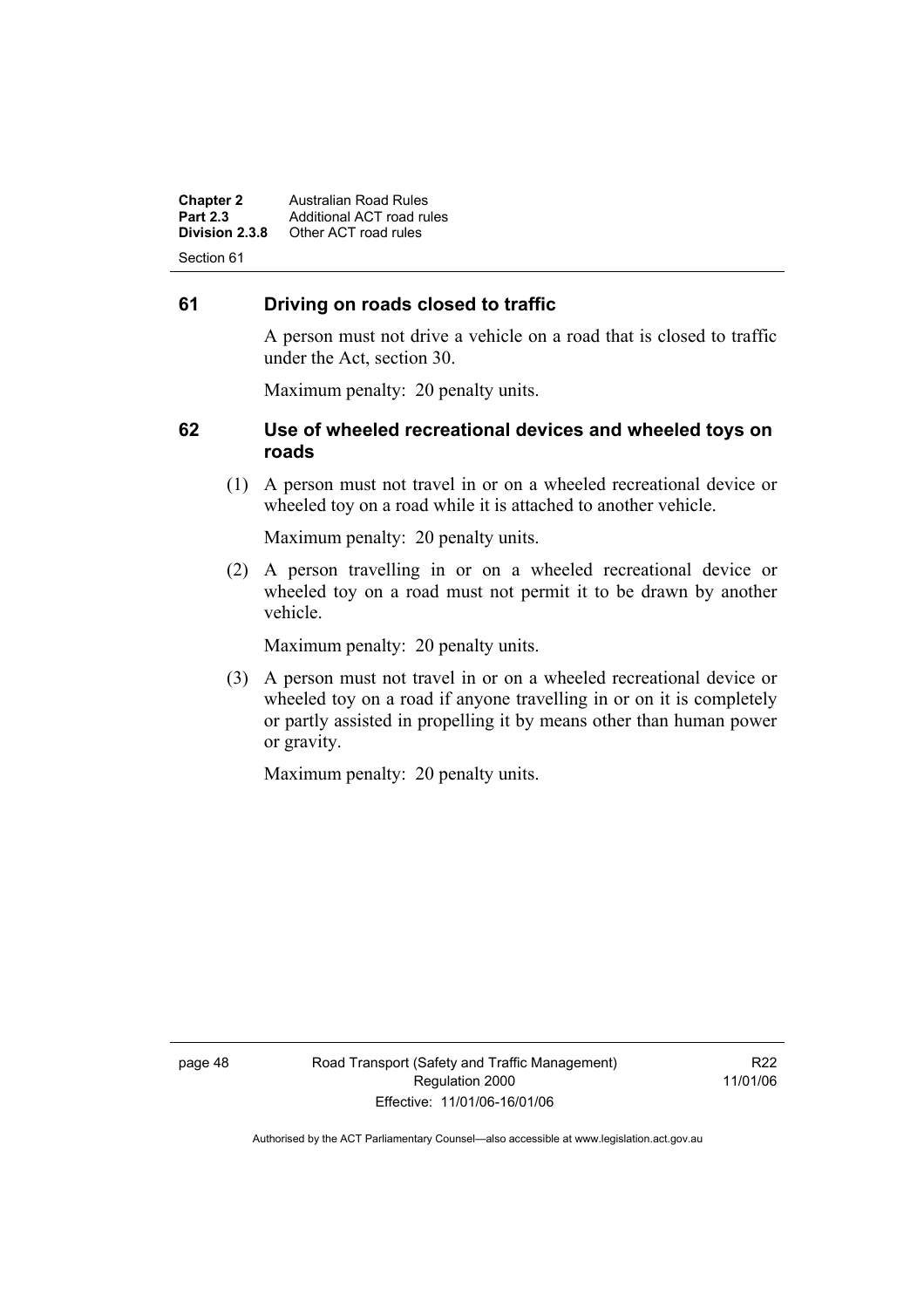#### Section 63

# **Part 2.4 Other provisions**

# **63 Devices that are prescribed traffic control devices—Act, dict, def** *prescribed traffic control device*

The following things are prescribed traffic control devices:

- (a) any traffic control device that has effect for the Australian Road Rules under the Australian Road Rules, rule 315;
- (b) any traffic-related item that has effect for the Australian Road Rules under the Australian Road Rules, rule 319;
- (c) any pay parking device, pay parking sign and parking meter hood;
- (d) any device, plate, screen, words or anything else on or with anything mentioned in paragraph (a), (b) or (c).

### **64 Preventing prescribed traffic control devices being clearly visible**

 (1) A person must not (except with the approval of the road transport authority) place anything in a position that prevents, or is likely to prevent, a prescribed traffic control device from being clearly visible to the road users to whom it is intended to apply.

Maximum penalty: 20 penalty units.

*Note* The Act, s 19 (1) also makes it an offence for a person to install or display (or interfere, change or remove) a prescribed traffic control device without appropriate authority.

page 49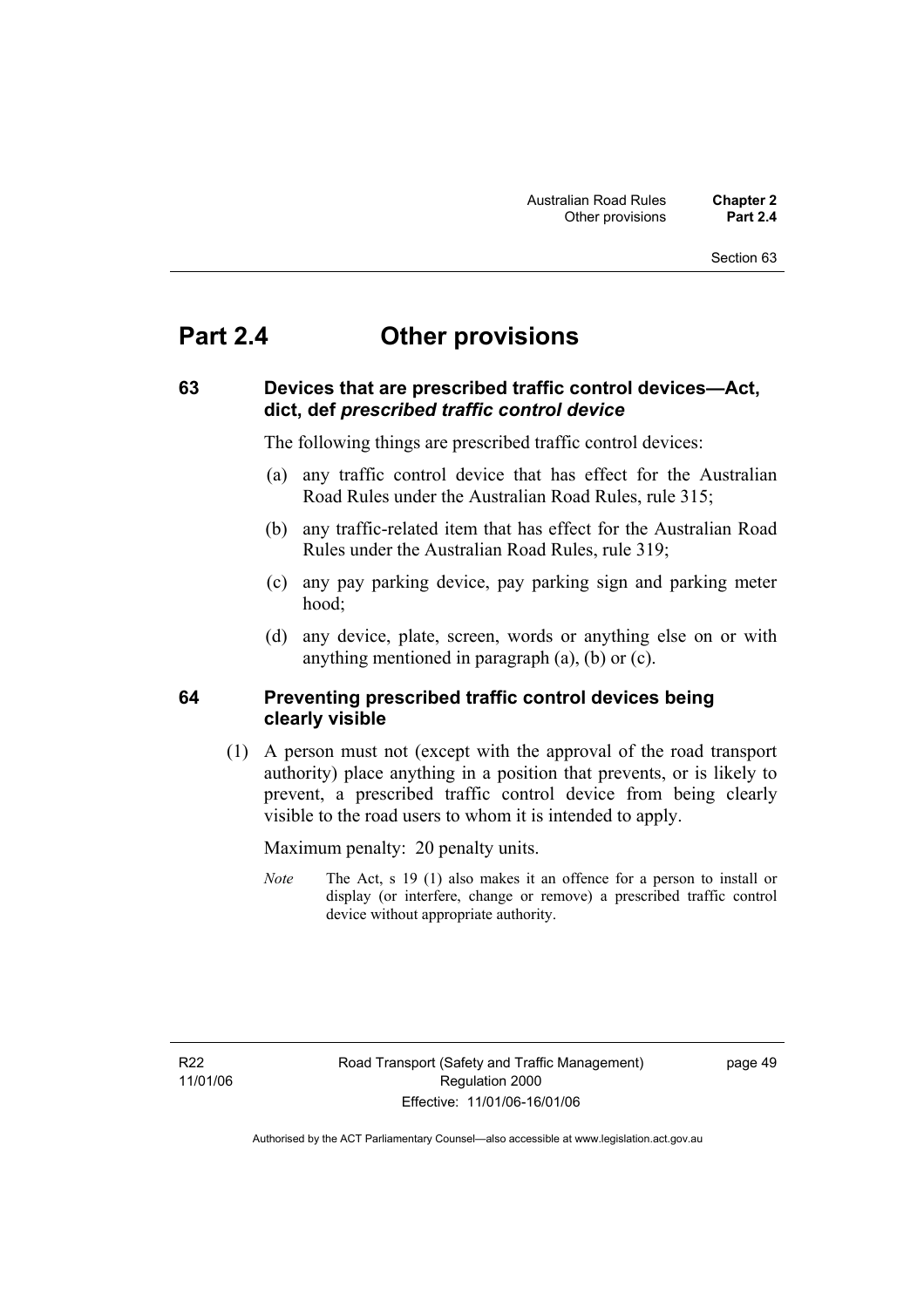#### **Chapter 2 Australian Road Rules**<br>**Part 2.4 Other provisions Other provisions**

#### Section 65

- (2) The road transport authority, a police officer or an authorised person—
	- (a) may, orally or in writing, direct a person who has contravened subsection (1) by placing something to remove the thing within a stated reasonable time; or
	- (b) may remove the thing.
- (3) If a person is given a direction under subsection (2) (a), the person must comply with the direction.

Maximum penalty: 20 penalty units.

#### **65 Use of** *do not overtake turning vehicle sign*

A person must not drive a motor vehicle or combination displaying a *do not overtake turning vehicle sign* unless the motor vehicle or combination, together with any load or projection, is at least 7.5m long.

Maximum penalty: 20 penalty units.

#### **66 Approvals etc by road transport authority**

- (1) For the Australian Road Rules and this regulation, the road transport authority may, in writing—
	- (a) approve a protective helmet for bicycle riders as an approved bicycle helmet; or
	- (b) approve a child restraint as an approved child restraint; or
	- (c) approve a protective helmet for motorbike riders as an approved motorbike helmet; or
	- (d) approve a canopy, cage or other device fitted to a vehicle; or
	- (e) declare a person to be an emergency worker.

R<sub>22</sub> 11/01/06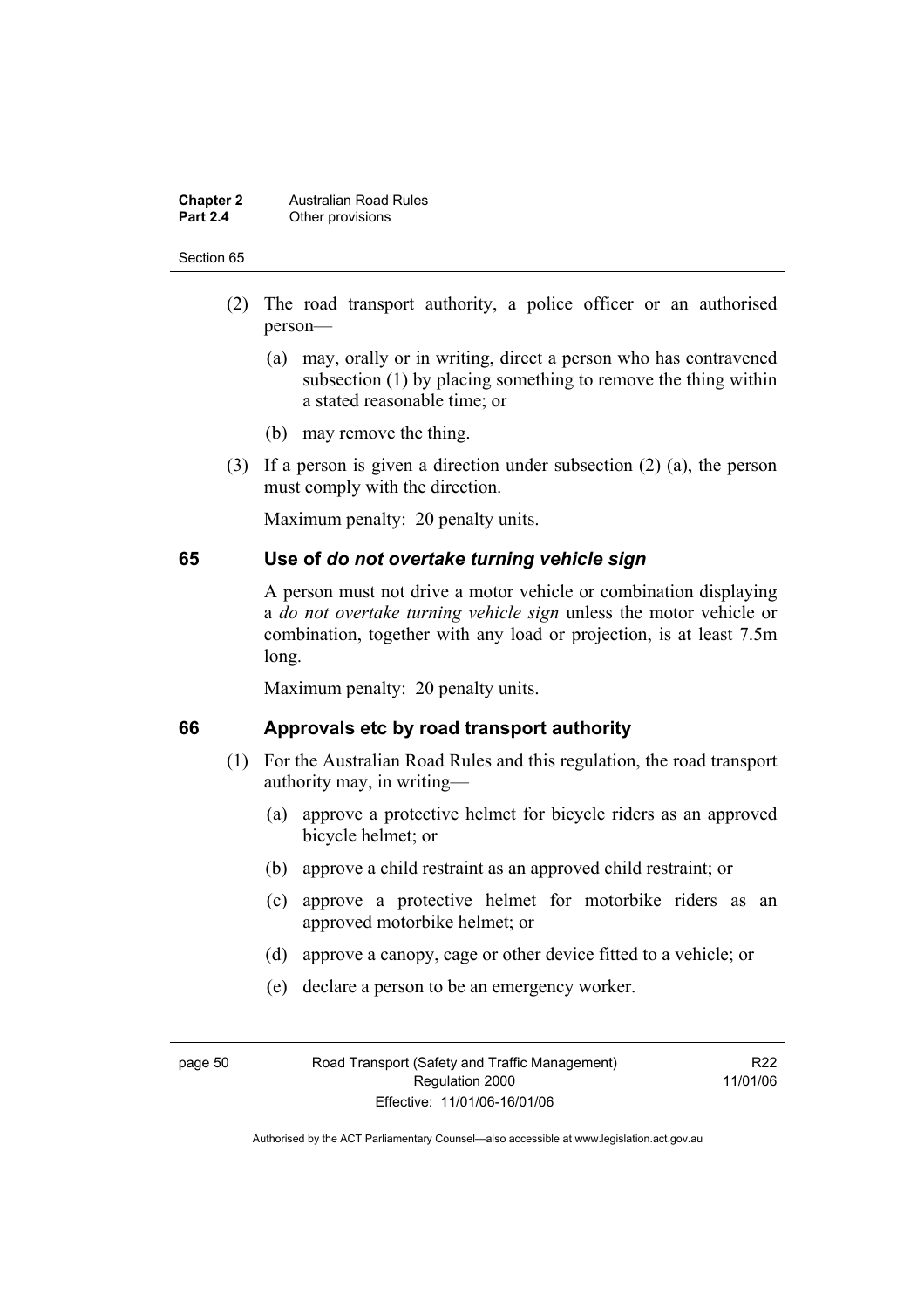- (2) An approval or declaration is a disallowable instrument.
	- *Note* A disallowable instrument must be notified, and presented to the Legislative Assembly, under the Legislation Act.

#### **67 Exemption from requirement about riding on motorbikes**

The road transport authority may, for the purpose of allowing a sporting or similar event to be filmed, exempt a person from the Australian Road Rules, rule 271 (2) to the extent that it requires the person to face forward while being carried as a passenger on a motorbike.

#### **68 Defence of complying with direction of police officer or authorised person**

- (1) It is a defence to a prosecution of a person for an offence against a provision of this chapter if, at the time of the offence, the person was obeying a direction given to the person under the Australian Road Rules, rule 304 (1).
- (2) To remove any doubt, it is declared that a person must obey a direction given to the person under the Australian Road Rules, rule 304 (1), whether or not the person may contravene a provision of this chapter by obeying the direction.

#### **69 Exemption for driver of police vehicles**

- (1) A provision of this chapter does not apply to the driver of a police vehicle if—
	- (a) in the circumstances—
		- (i) the driver is taking reasonable care; and
		- (ii) it is reasonable that the provision should not apply; and
	- (b) if the vehicle is a motor vehicle that is moving—the vehicle is displaying a blue or red flashing light or sounding an alarm.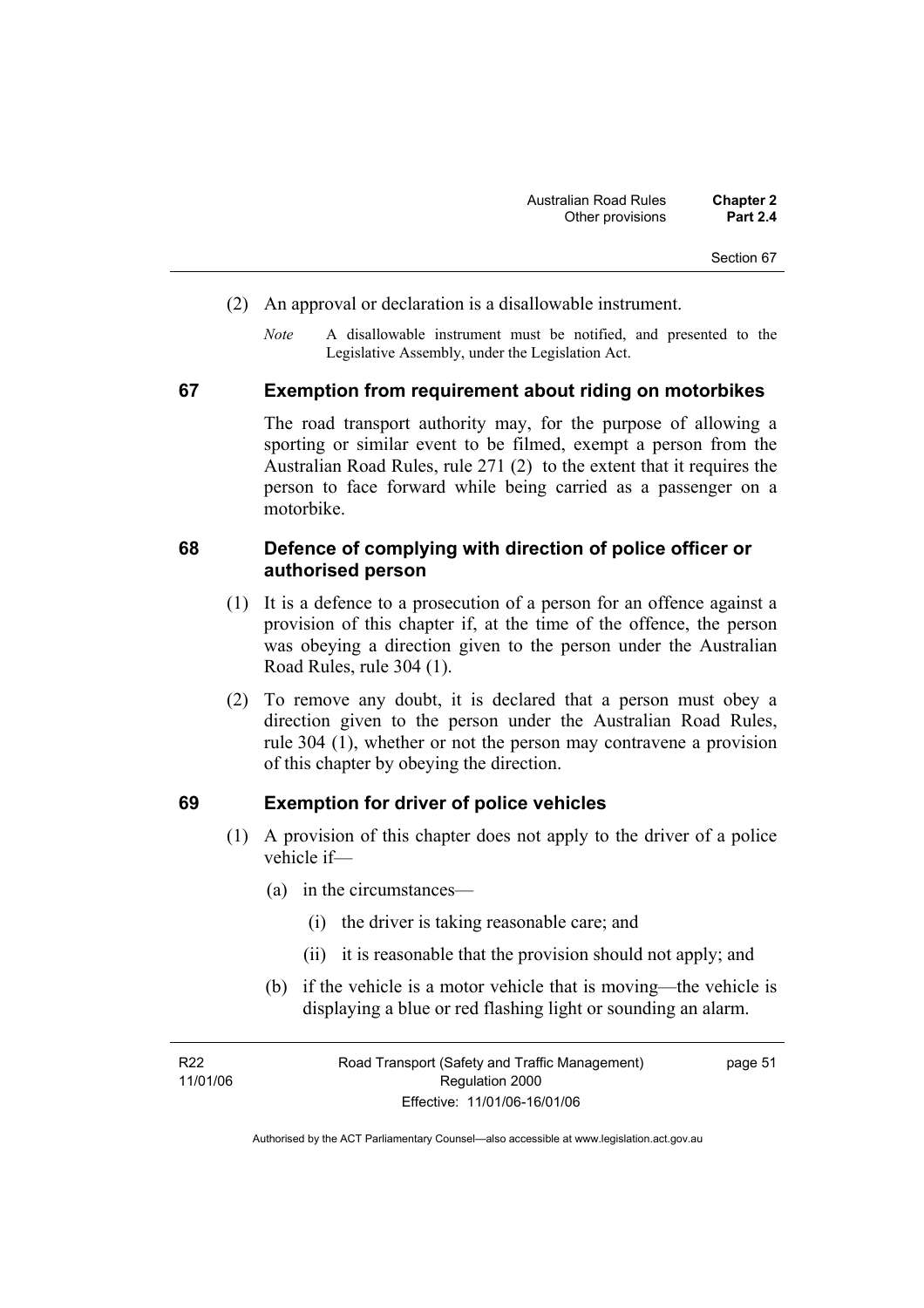#### **Chapter 2 Australian Road Rules**<br>**Part 2.4 Other provisions Other provisions**

#### Section 70

- (2) Subsection (1) (b) does not apply to the driver if, in the circumstances, it is reasonable—
	- (a) not to display the light or sound the alarm; or
	- (b) for the vehicle not to be fitted or equipped with a blue or red flashing light or an alarm.

#### **70 Exemption for driver of emergency vehicles**

A provision of this chapter does not apply to the driver of an emergency vehicle if—

- (a) in the circumstances—
	- (i) the driver is taking reasonable care; and
	- (ii) it is reasonable that the provision should not apply; and
- (b) if the vehicle is a motor vehicle that is moving—the vehicle is displaying a blue or red flashing light or sounding an alarm.

# **71 Stopping and parking exemption for police and emergency vehicles and authorised people**

(1) In this section:

*stopping or parking provision of this chapter*—see section 58 (1).

- (2) A stopping or parking provision of this chapter does not apply to the driver of a police vehicle or emergency vehicle if, in the circumstances—
	- (a) the driver is taking reasonable care; and
	- (b) it is reasonable that the provision should not apply.
- (3) A stopping or parking provision of this chapter does not apply to an authorised person who is driving a vehicle in the course of the person's duty as an authorised person if, in the circumstances—

R22 11/01/06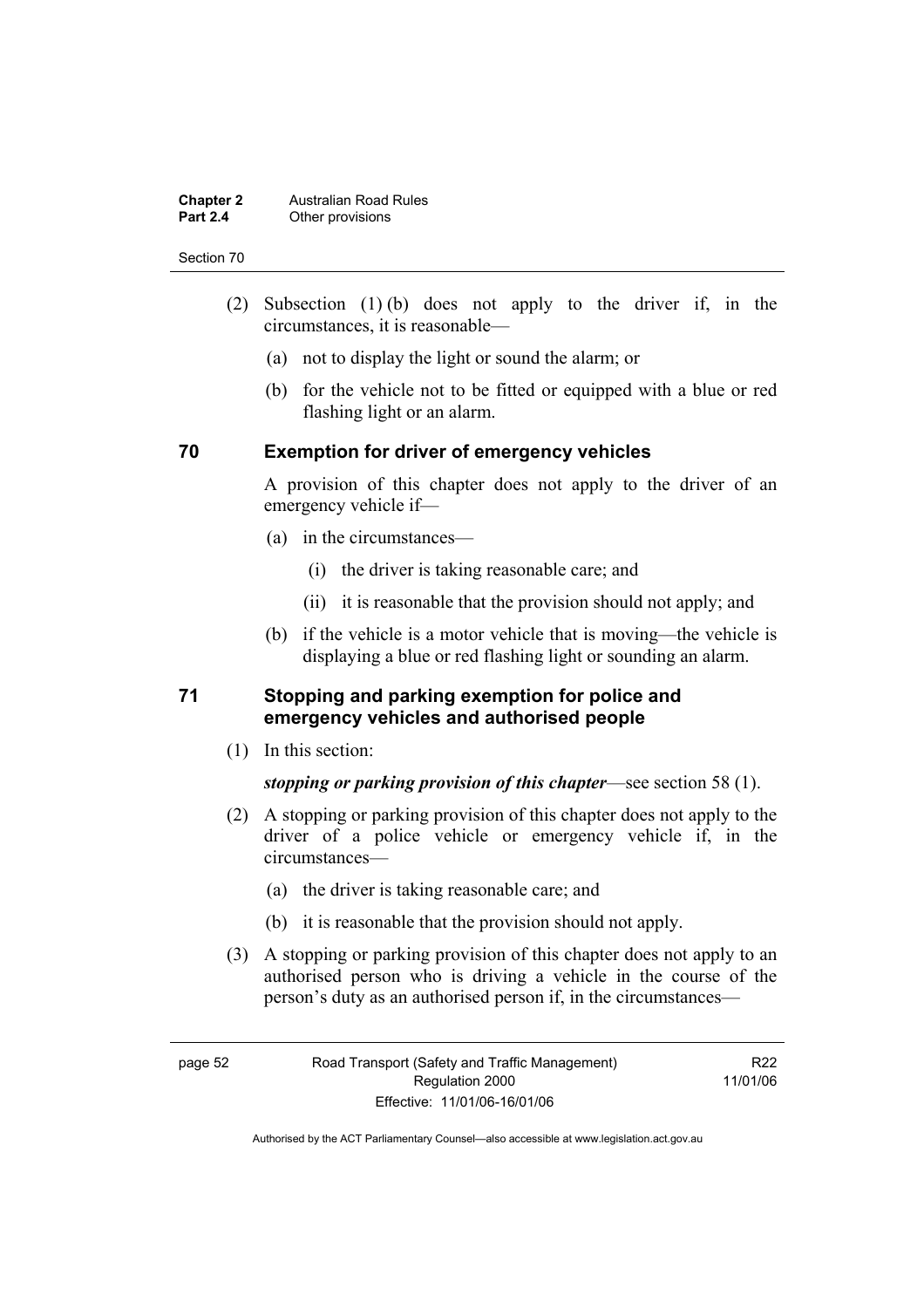Section 71

- (a) the person is taking reasonable care; and
- (b) it is reasonable that the provision should not apply.

Road Transport (Safety and Traffic Management) Regulation 2000 Effective: 11/01/06-16/01/06

page 53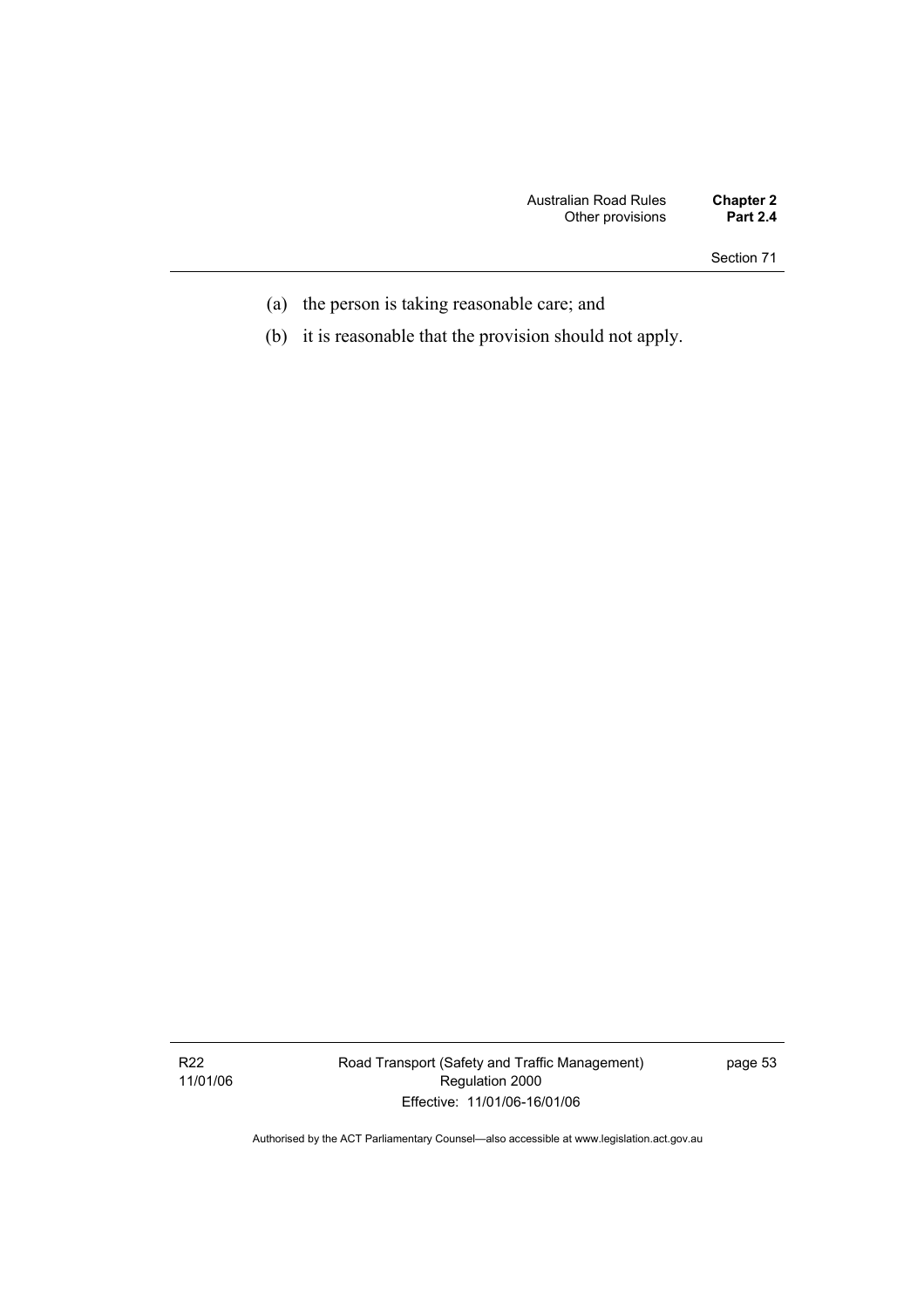**Chapter 3** Parking<br>**Part 3.1** Parking **Part 3.1** Parking schemes<br>**Division 3.1.1** Metered parking s **Division 3.1.1** Metered parking schemes Section 72

# **Chapter 3 Parking**

# **Part 3.1 Parking schemes**

# **Division 3.1.1 Metered parking schemes**

# **72 Metered parking schemes**

- (1) The road transport authority may establish and operate metered parking schemes for any length of road or area.
- (2) For a metered parking scheme, the road transport authority—
	- (a) may set aside metered parking spaces; and
	- (b) may install parking meters for the payment of fees for metered parking spaces.

# **73 Metered parking areas**

- (1) The road transport authority may set aside a length of road or area as a metered parking area.
- (2) A metered parking area must be designated by metered parking signs.

# **74 Parking meters**

- (1) A parking meter must be installed at the space to which it applies or, if a parking meter applies to 2 or more spaces, close to the spaces.
- (2) The parking meter applying to a metered parking space must show or be capable of showing the fees fixed for the space under this division.

R22 11/01/06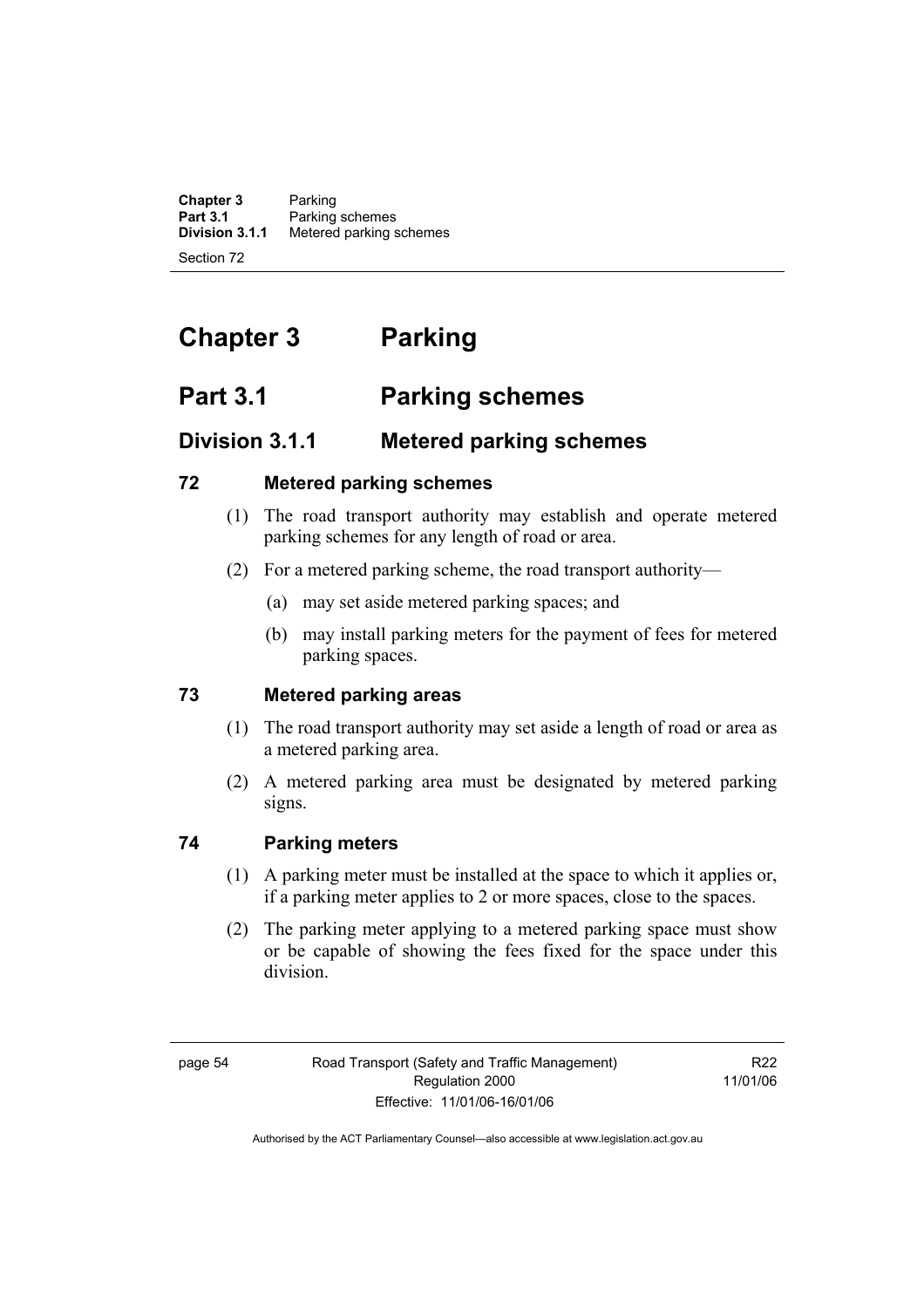- (3) A parking meter must clearly show, or be capable of clearly showing, whether the relevant parking fee for the parking of a vehicle in the metered parking space or spaces to which it applies has been paid.
- (4) A multi-space parking meter must also identify each metered parking space by its number.

# **75 Metered parking spaces**

- (1) A metered parking space must be designated by a road marking.
- (2) For a metered parking space to which a multi-space parking meter applies, the number for the space and an arrow indicating the direction of the meter must be marked in or adjacent to the space.

# **Division 3.1.2 Ticket parking schemes**

*Note* The Australian Road Rules, r 207 (2) provides that a driver who parks in a ticket parking area must pay the fee and obey the instructions on the ticket. See also s 16.

# **75A Parking authorities**

- (1) A person may apply to the road transport authority to be a parking authority for a stated area.
- (2) The road transport authority may, in writing, declare the person to be a parking authority for a stated area (the *area of operations*).
	- *Note* The power to make the declaration includes the power to amend or repeal it (see Legislation Act, s 46).
- (3) The declaration is a disallowable instrument.
	- *Note* A disallowable instrument must be notified, and presented to the Legislative Assembly, under the Legislation Act.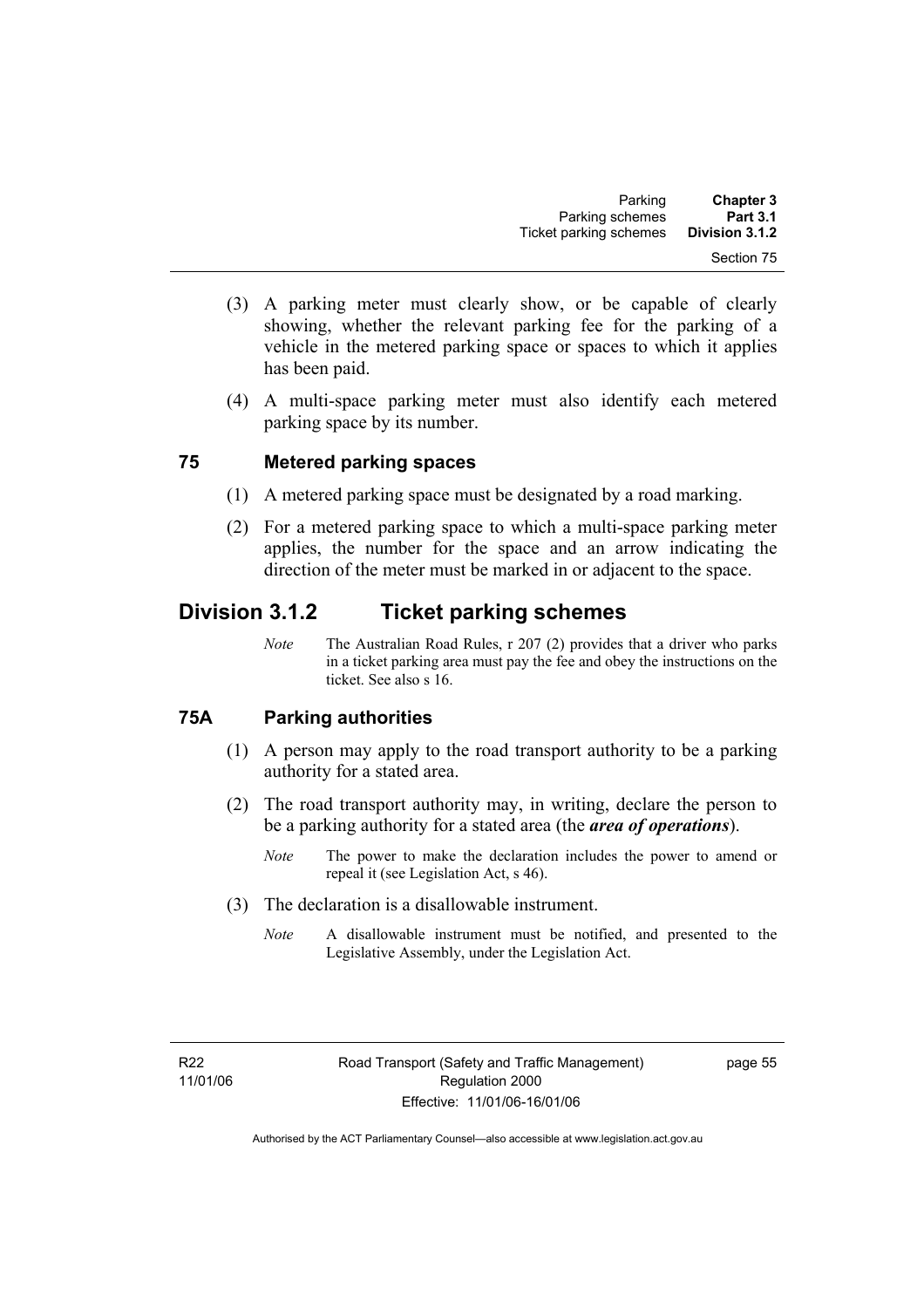**Chapter 3** Parking<br>**Part 3.1** Parking **Part 3.1 Parking schemes**<br>**Division 3.1.2** Ticket parking sch **Division 3.1.2** Ticket parking schemes Section 75B

# **75B Parking authority guidelines**

- (1) The road transport authority must establish written guidelines for section 76A (the *parking authority guidelines*).
- (2) The parking authority guidelines are a disallowable instrument.
	- *Note* A disallowable instrument must be notified, and presented to the Legislative Assembly, under the Legislation Act.
- (3) A parking authority is not entitled to provide, or charge for, parking in a ticket parking area if the parking authority does not comply with the parking authority guidelines.
- (4) A parking authority is taken to comply with the parking authority guidelines until the contrary is proved.

# **76 Ticket parking schemes—road transport authority**

- (1) The road transport authority may establish and operate a ticket parking scheme for any length of road or area.
- (2) For a ticket parking scheme, the road transport authority—
	- (a) may set aside a length of road or area as a ticket parking area; and
	- (b) may adopt the ways of, and schemes for, payment of the fees the authority considers appropriate; and
	- (c) may install pay parking devices.

# **76A Ticket parking schemes—parking authorities**

- (1) A parking authority may, in accordance with the parking authority guidelines, establish and operate a ticket parking scheme for any length of road or area within its area of operations.
- (2) For a ticket parking scheme, the parking authority may, in accordance with the parking authority guidelines—

R22 11/01/06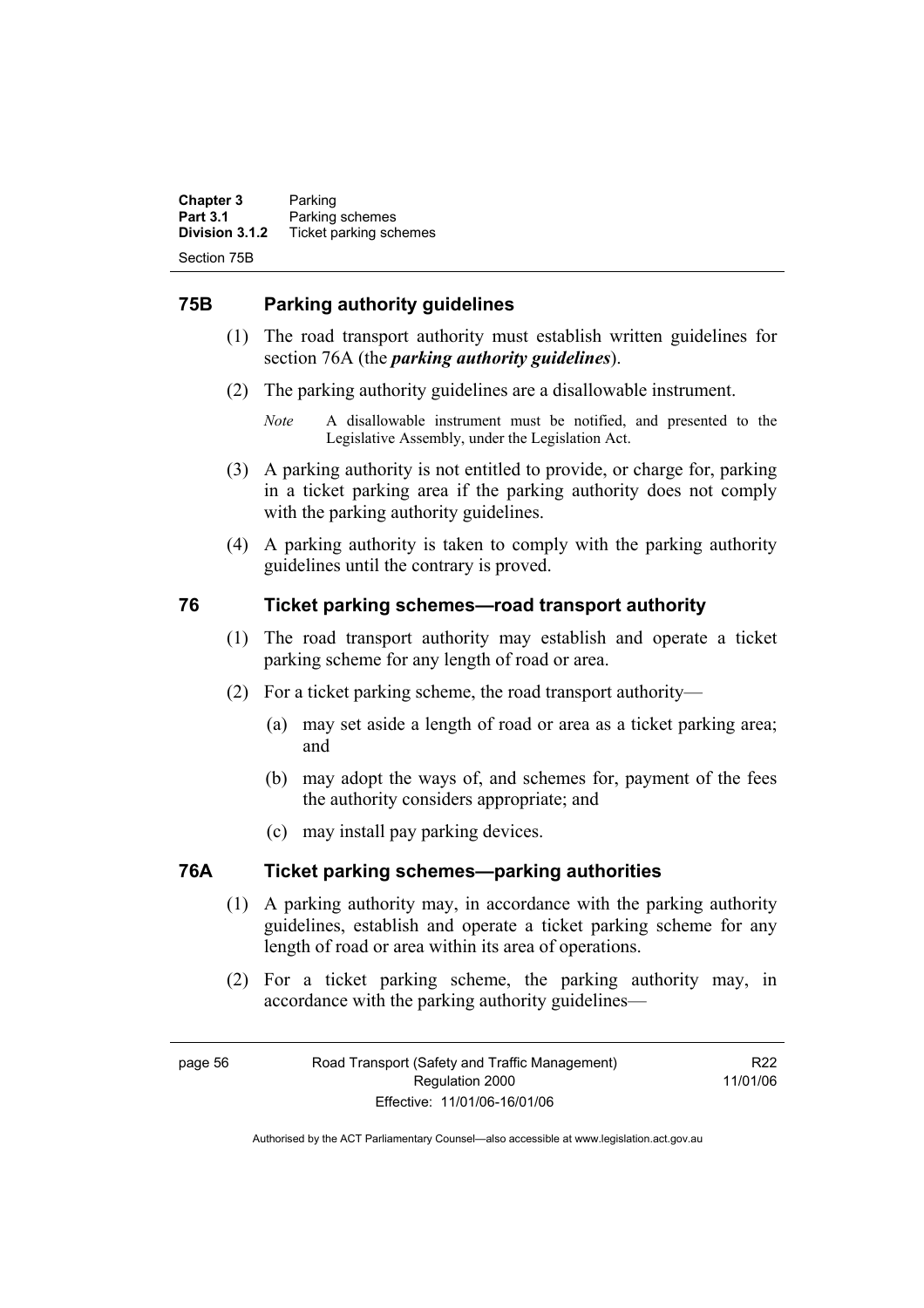- (a) set aside a length of road or area within its area of operations as a ticket parking area; and
- (b) fix fees for the parking of vehicles in the area; and
- (c) adopt the ways of, and schemes for, payment of the fees the authority considers appropriate; and
- (d) install pay parking devices.
- *Note* Section 75A provides for the road transport authority to declare parking authorities and s 75B provides for parking authority guidelines.

# **77 Ticket parking areas**

- (1) A ticket parking area must be designated by ticket parking signs.
- (2) A ticket parking area is taken to include only such lengths of road and areas to which ticket parking signs apply as are lawfully available, apart from this division, for the parking of vehicles.
- (3) In this section:

*ticket parking sign* includes a *permissive parking sign* with the word 'voucher' on or with the sign.

 (4) Subsection (3) and this subsection cease to have effect on 1 December 2006.

# **78 Ticket parking spaces**

A ticket parking area may be divided into ticket parking spaces, of a size suitable for parking a single vehicle, by a road marking.

### **79 Ticket machines**

The ticket machine for a ticket parking area must show or be capable of showing the fees fixed for the area under this division.

page 57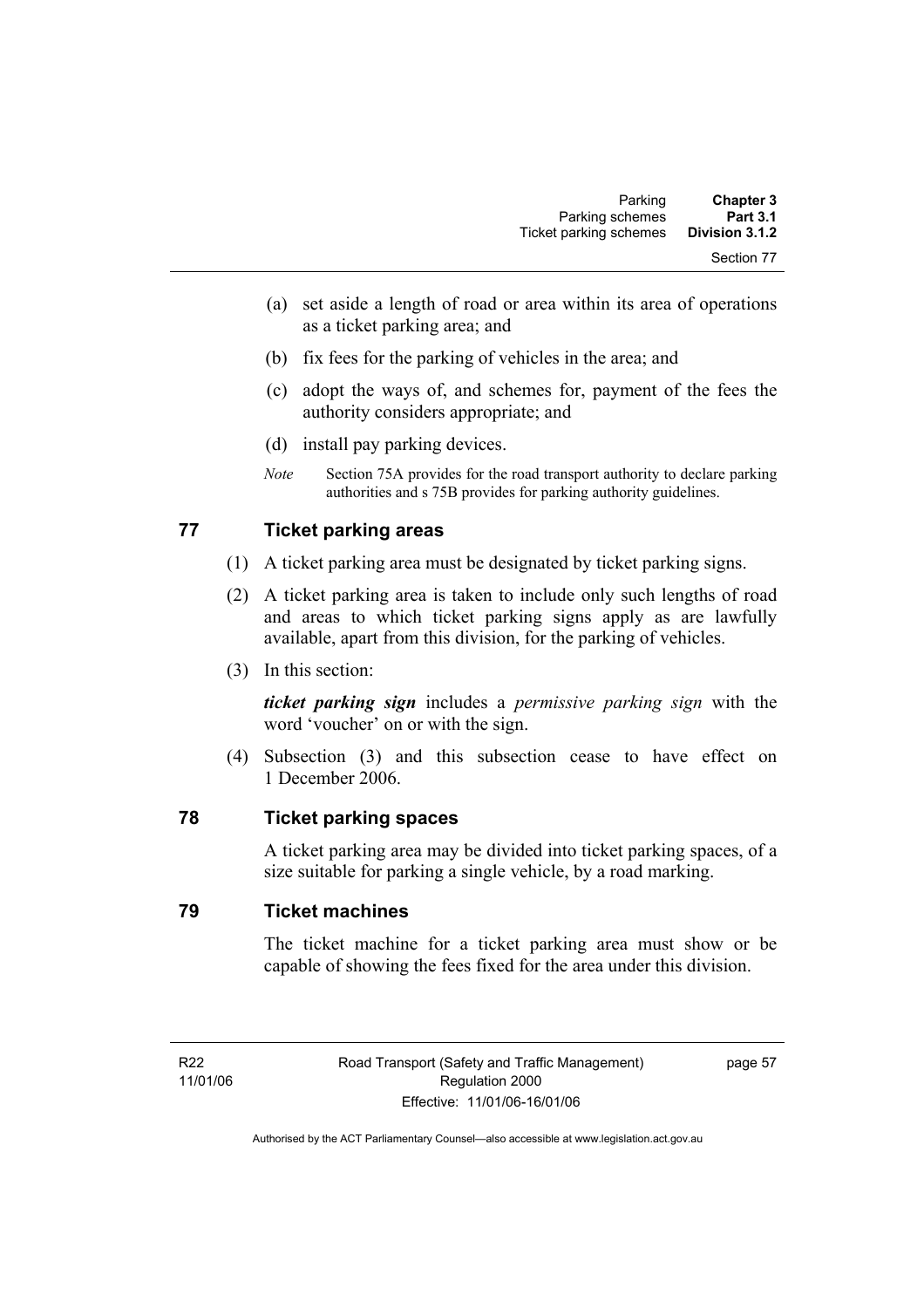**Chapter 3** Parking<br>**Part 3.1** Parking **Part 3.1 Parking schemes**<br>**Division 3.1.2** Ticket parking sch **Division 3.1.2** Ticket parking schemes Section 80

# **80 Parking tickets**

- (1) The following information must be printed on a parking ticket:
	- (a) the expiry date (expressed as the day of the month, the month and the year);
	- (b) the expiry time (expressed in hours and minutes);
	- (c) the name of the authority issuing the ticket;
	- (d) an indication of the ticket parking area where or for which the ticket is issued;
	- (e) the fee paid for the issue of the ticket or, for a prepaid ticket, the daily value of the ticket;
	- (f) a serial number;
	- (g) instructions for use of the ticket.

#### **Examples for par (d)**

- 1 a code for the ticket parking area where the ticket is issued
- 2 the number of the parking ticket machine which issued the ticket
- 3 for a prepaid parking ticket—the daily value of the ticket or the area where the ticket may be used
- *Note* An example is part of the regulation, is not exhaustive and may extend, but does not limit, the meaning of the provision in which it appears (see Legislation Act, s 126 and s 132).
- (2) A parking ticket must be legible and of a size and design that enables it to be easily displayed in or on a vehicle.

# **81 Duration of parking tickets**

A parking ticket takes effect when it is issued and expires at the expiry time stated on the ticket.

R22 11/01/06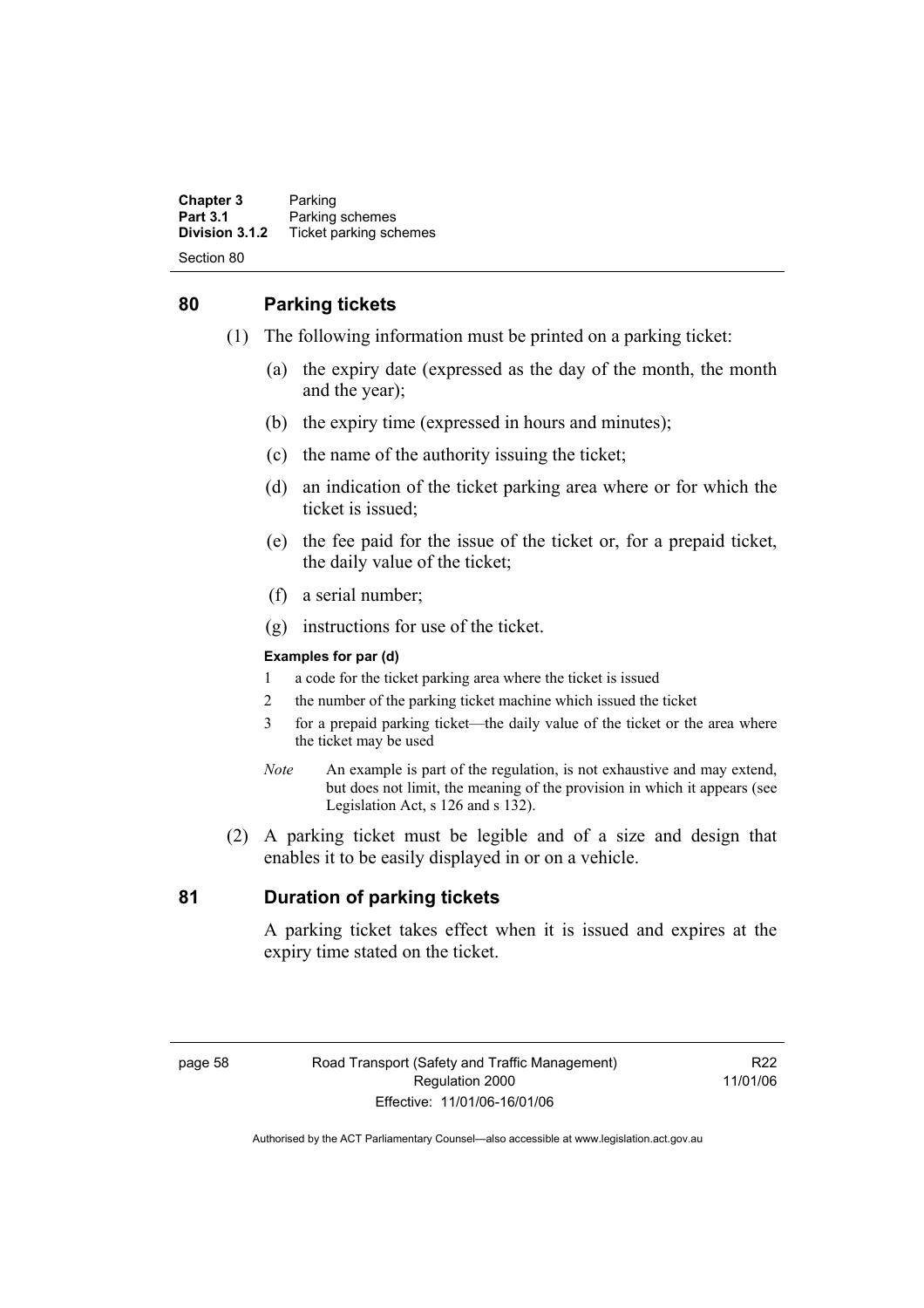#### Section 82

# **Division 3.1.3 Heavy vehicle parking**

#### **82 Definitions—div 3.1.3**

In this division:

*code of practice* means the code of practice approved under section 89, as in force from time to time.

*exemption* means an exemption given under section 92 (Decision on application for exemption).

*existing operator* means the holder of an existing operator's certificate.

*existing operator's certificate* means an existing operator's certificate issued under the *Motor Traffic Act 1936,* section 150R that was in force immediately before the commencement of this section and has not been cancelled under this division.

*heavy vehicle* means a vehicle, whether loaded or unloaded, that is longer than 7.5m, has a GVM over 4.5t, and is used for commercial purposes.

*land adjoining residential land*—see section 83.

*residential land* means land leased for residential purposes.

*stock truck* means a vehicle that has a GVM over 4.5t and is built or used to transport livestock.

# **83 References in div 3.1.3 to land adjoining residential land**

A reference in this division to *land adjoining residential land* includes a reference to land that would, apart from an intervening road, adjoin that land.

page 59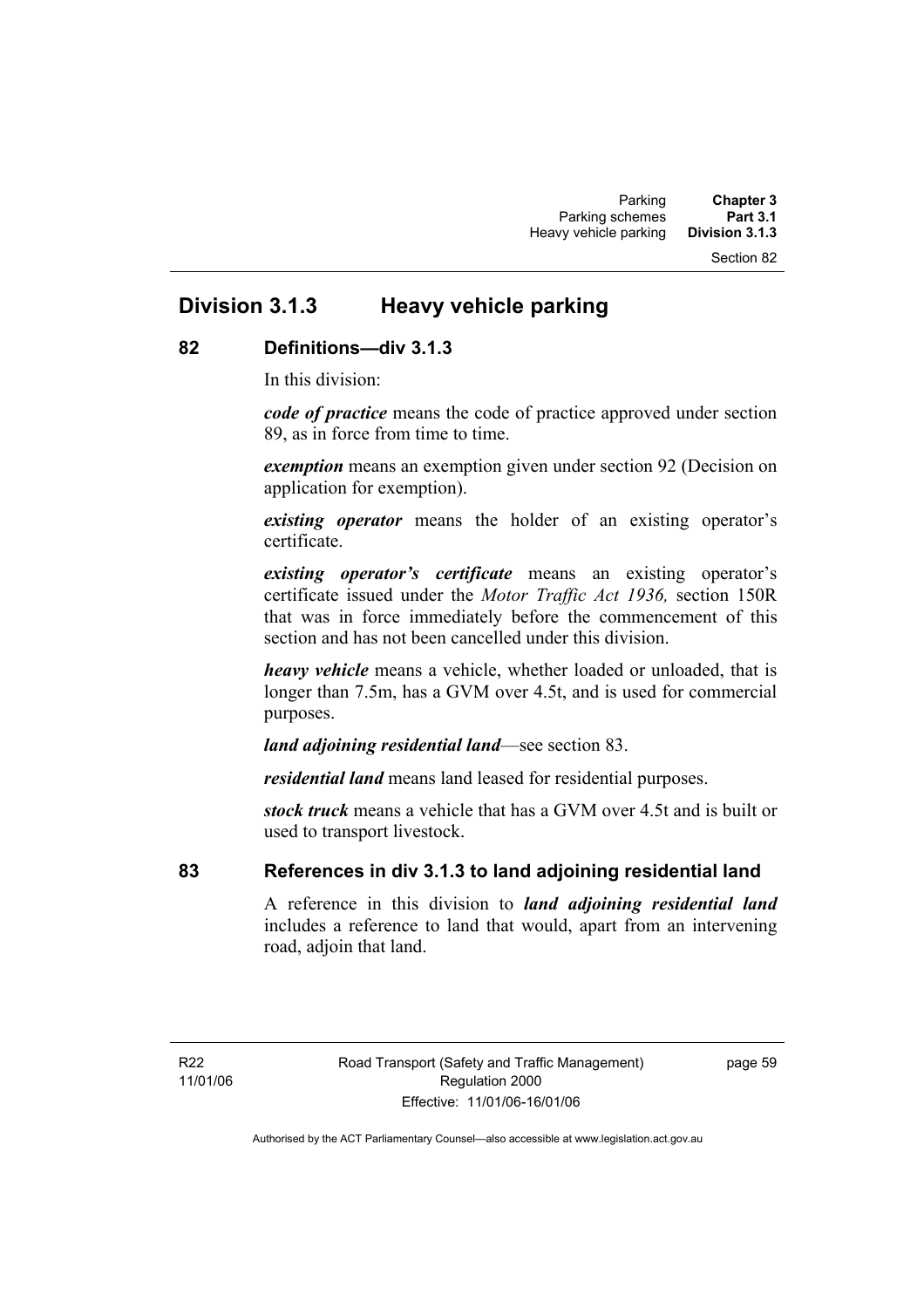**Chapter 3** Parking<br>**Part 3.1** Parking **Part 3.1** Parking schemes<br>**Division 3.1.3** Heavy vehicle part **Heavy vehicle parking** Section 84

#### **84 Vehicle parked partly on residential land**

For this division, a vehicle that is parked partly on residential land, and partly on adjoining land that is not residential land, is taken not to be parked on residential land.

# **85 Parking of certain vehicles on residential land prohibited**

- (1) This section applies to a vehicle, whether loaded or unloaded, that is—
	- (a) a stock truck; or
	- (b) a semitrailer with the load space permanently enclosed by rigid construction or with sides enclosed by nonrigid material and a rigid roof; or
	- (c) higher than 3.6m and used for commercial purposes.
- (2) A person must not park a vehicle to which this section applies on residential land.

Maximum penalty: 20 penalty units.

- (3) Subsection (2) does not apply to the vehicle—
	- $(a)$  if—
		- (i) the parking of the vehicle on the land is reasonably necessary to avoid a contravention of another provision of this regulation or another territory law; or
		- (ii) the vehicle is parked on the land to drop off, or pick up, people or goods or in the course of providing services; and
	- (b) the vehicle is not parked on the land for longer than is reasonable.

R22 11/01/06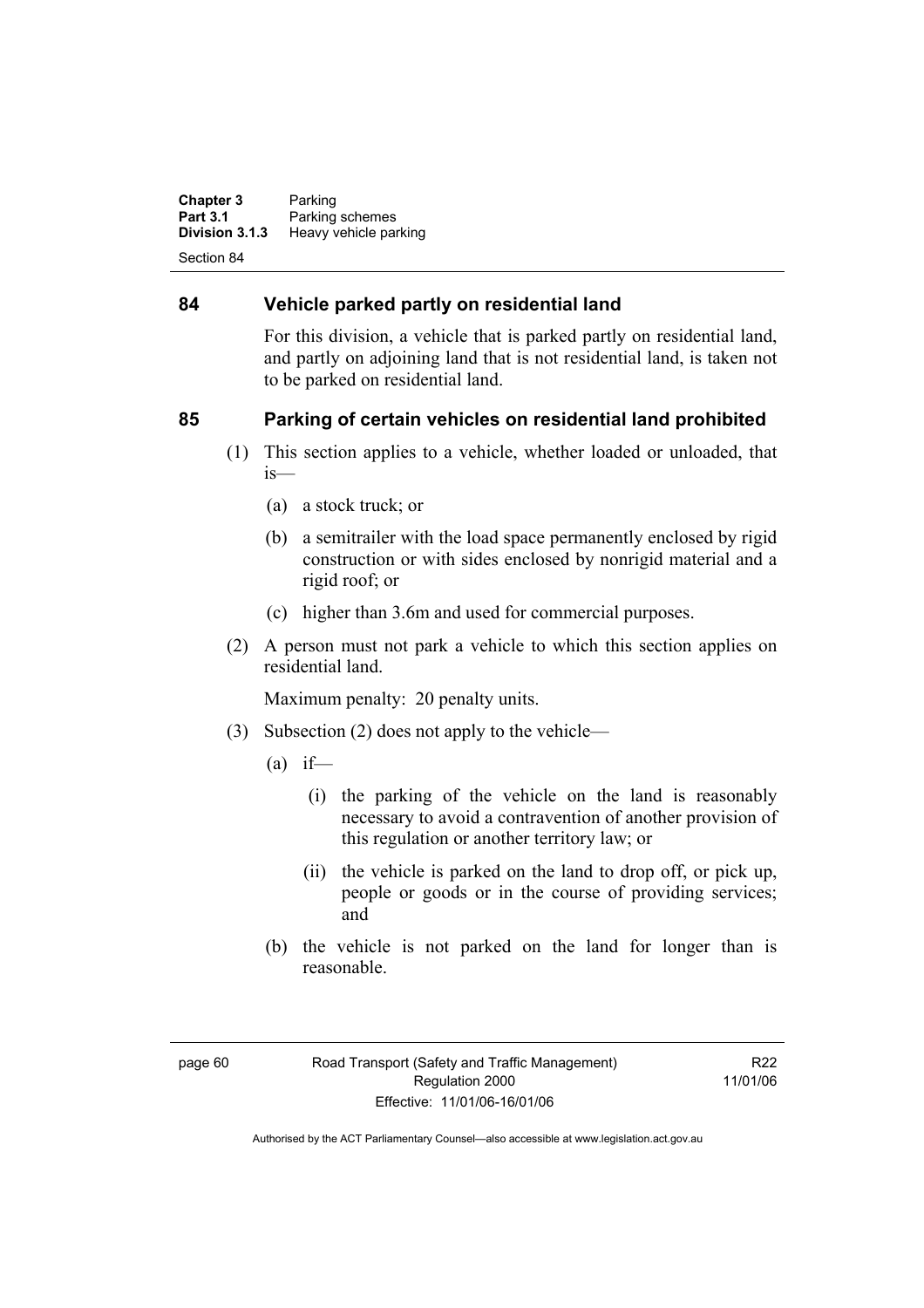# **86 Parking of certain vehicles on land adjoining residential land prohibited**

- (1) This section applies to—
	- (a) a vehicle or combination, whether loaded or unloaded, that is longer than 7.5m; and
	- (b) a vehicle, whether loaded or unloaded, with a GVM over 4.5t.
- (2) A person must not park a vehicle or combination to which this section applies on land adjoining residential land for more than 1 hour.

Maximum penalty: 20 penalty units.

- (3) Subsection (2) does not apply to the vehicle or combination—
	- $(a)$  if—
		- (i) the parking of the vehicle on the land is reasonably necessary to avoid a contravention of another provision of this regulation or another territory law; or
		- (ii) the vehicle is parked on the land to drop off, or pick up, people or goods or in the course of providing services; and
	- (b) the vehicle is not parked on the land for longer than is reasonable.
- (4) Subsection (2) also does not apply to the vehicle or combination if the land where it is parked is residential land or land leased for commercial purposes.

page 61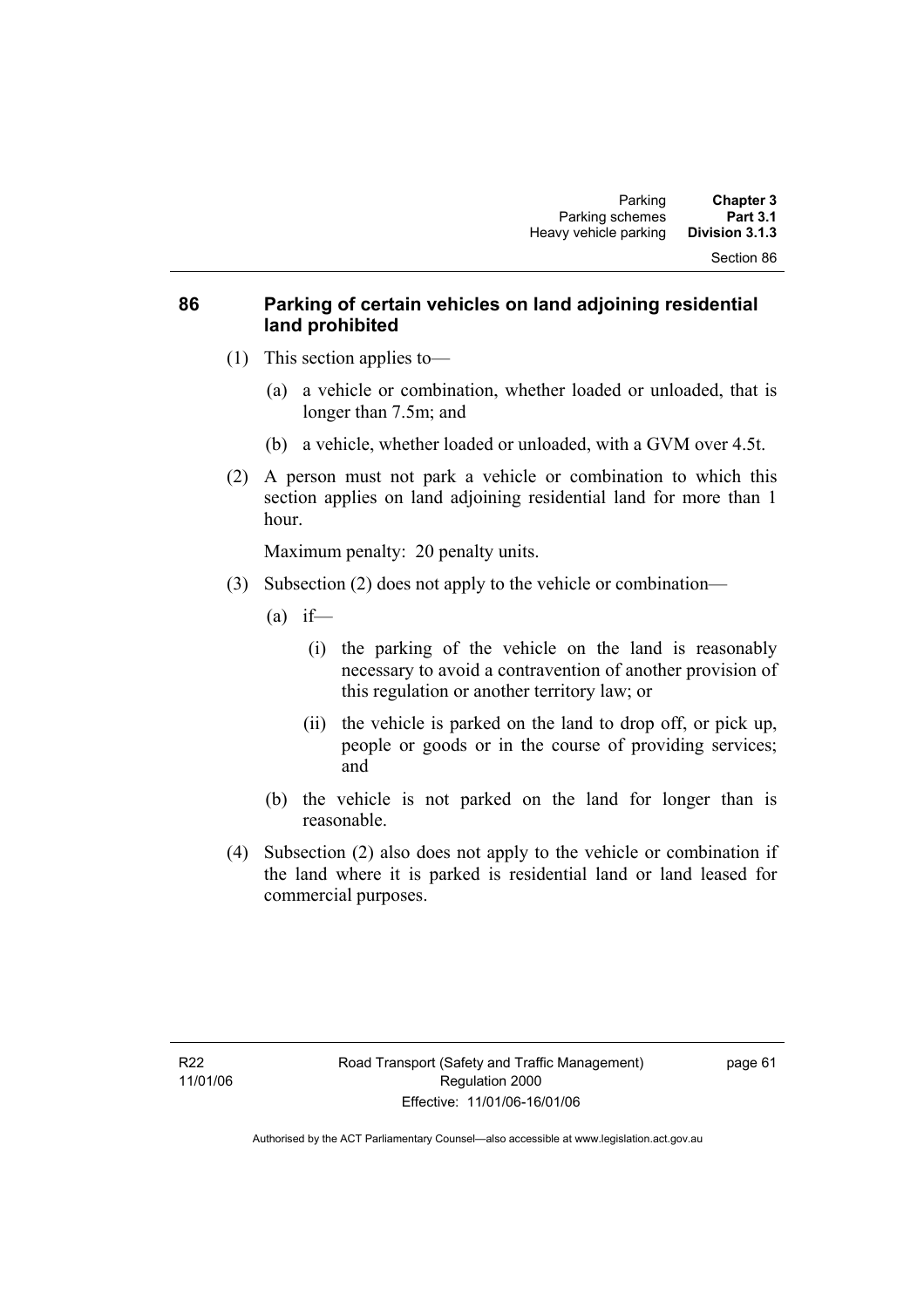**Chapter 3** Parking<br>**Part 3.1** Parking **Part 3.1 Parking schemes**<br>**Division 3.1.3 Heavy vehicle part Division 3.1.3** Heavy vehicle parking

Section 87

### **87 Parking of certain commercial vehicles on land with multi-unit developments**

- (1) This section applies to a vehicle, whether loaded or unloaded, that is used for commercial purposes and is longer than 6m, higher than 2.6m or has a GVM over 3.75t.
- (2) A person must not park a vehicle to which this section applies on residential land with a multi-unit development.

Maximum penalty: 20 penalty units.

- (3) Subsection (2) does not apply to the vehicle or combination—
	- $(a)$  if—
		- (i) the parking of the vehicle on the land is reasonably necessary to avoid a contravention of another provision of this regulation or another territory law; or
		- (ii) the vehicle is parked on the land to drop off, or pick up, people or goods or in the course of providing services; and
	- (b) the vehicle is not parked on the land for longer than is reasonable.
- (4) In this section:

*multi-unit development*—see the territory plan, appendix 6 in force on 1 January 1997.

#### **88 Daily infringement**

A person commits an offence against section 85 (Parking of certain vehicles on residential land prohibited), section 86 (Parking of certain vehicles on land adjoining residential land prohibited) or section 87 (Parking of certain commercial vehicles on land with multi-unit developments) in relation to each day when the person

page 62 Road Transport (Safety and Traffic Management) Regulation 2000 Effective: 11/01/06-16/01/06

R22 11/01/06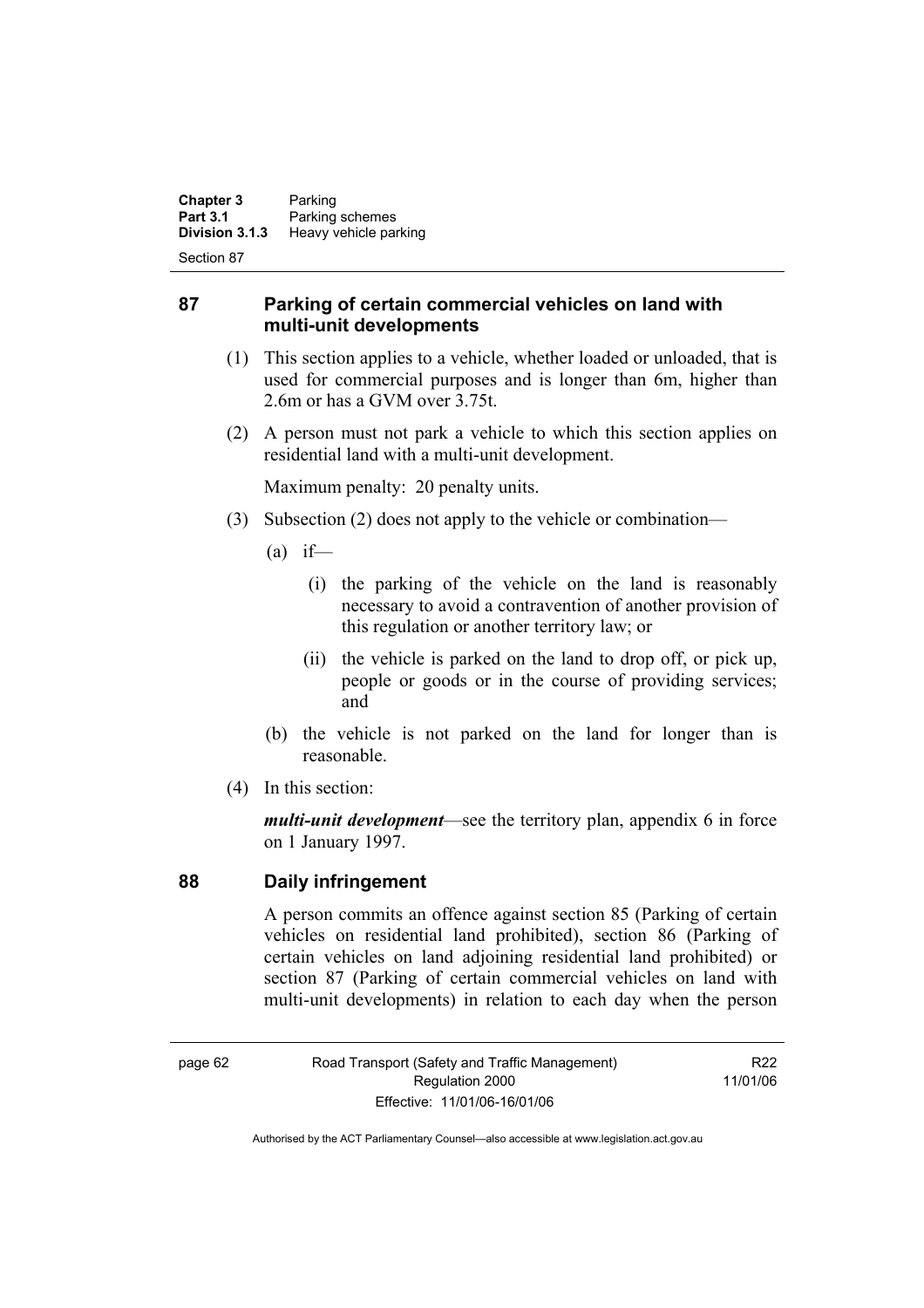contravenes that section, including the day of a conviction for the contravention or any later day.

### **89 Codes of practice**

- (1) The Minister may, in writing, approve a code of practice about the parking of heavy vehicles on residential land.
- (2) Without limiting subsection (1), a code of practice may include provisions in relation to—
	- (a) requirements for the parking of heavy vehicles by existing operators; and
	- (b) the number of heavy vehicles that may be parked on residential land at any time; and
	- (c) the operation of heavy vehicles while on residential land.
- (3) A code of practice is a disallowable instrument.
	- *Note* A disallowable instrument must be notified, and presented to the Legislative Assembly, under the Legislation Act.

### **90 Notice of codes of practice etc**

- (1) The road transport authority must publish notice of the approval of each code of practice in a newspaper published and circulating in the ACT.
- (2) The notice must—
	- (a) be published on or before the day when the code of practice commences; and
	- (b) state when the code of practice commences; and
	- (c) contain a statement to the effect that—

page 63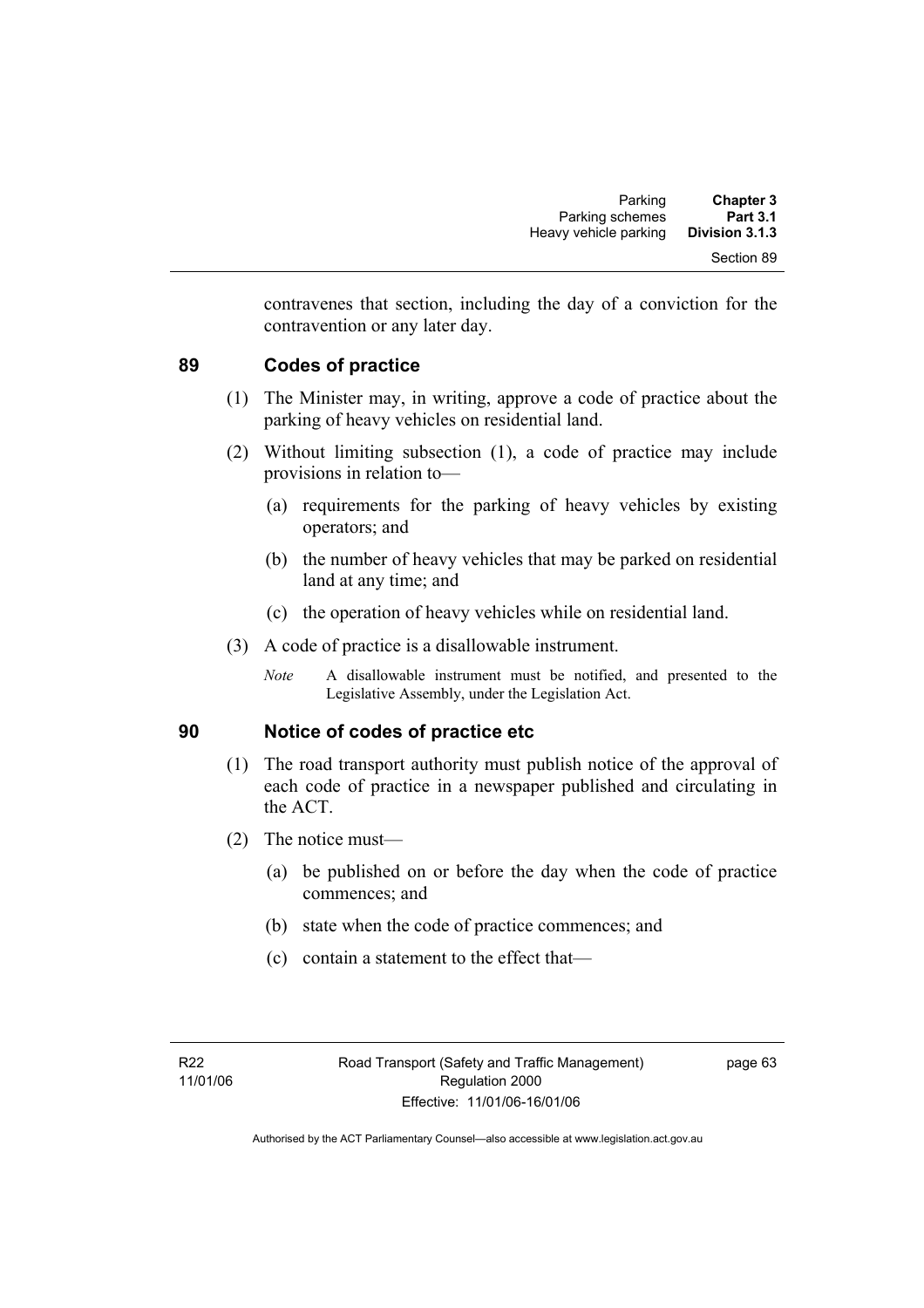| <b>Chapter 3</b> | Parking               |
|------------------|-----------------------|
| <b>Part 3.1</b>  | Parking schemes       |
| Division 3.1.3   | Heavy vehicle parking |
| Section 91       |                       |

- (i) the code of practice can be inspected at a stated office or offices of the road transport authority during office hours; and
- (ii) the code of practice is subject to disallowance by the Legislative Assembly under the Legislation Act.

### **91 Application for exemption**

- (1) A person who is the holder of an existing operator's certificate may apply to the road transport authority for an exemption from all provisions or stated provisions of the code of practice in relation to stated land of which the person is the occupier.
- (2) The applicant must give the applicant's existing operator's certificate to the road transport authority with the application.

#### **92 Decision on application for exemption**

- (1) If the road transport authority receives an application for an exemption, the authority must—
	- (a) give the exemption for the period stated in the exemption; or
	- (b) give the exemption for the period, and subject to the conditions, stated in the exemption; or
	- (c) refuse to give the exemption.
- (2) Before making a decision on the application, the road transport authority must give notice of the application to—
	- (a) if land adjoining the land to which the application relates is occupied—the occupier and, if the occupier is not the lessee, the lessee of each parcel of adjoining land that is occupied; or
	- (b) if land adjoining the land to which the application relates is unoccupied—the lessee of each parcel of adjoining land that is unoccupied.

R22 11/01/06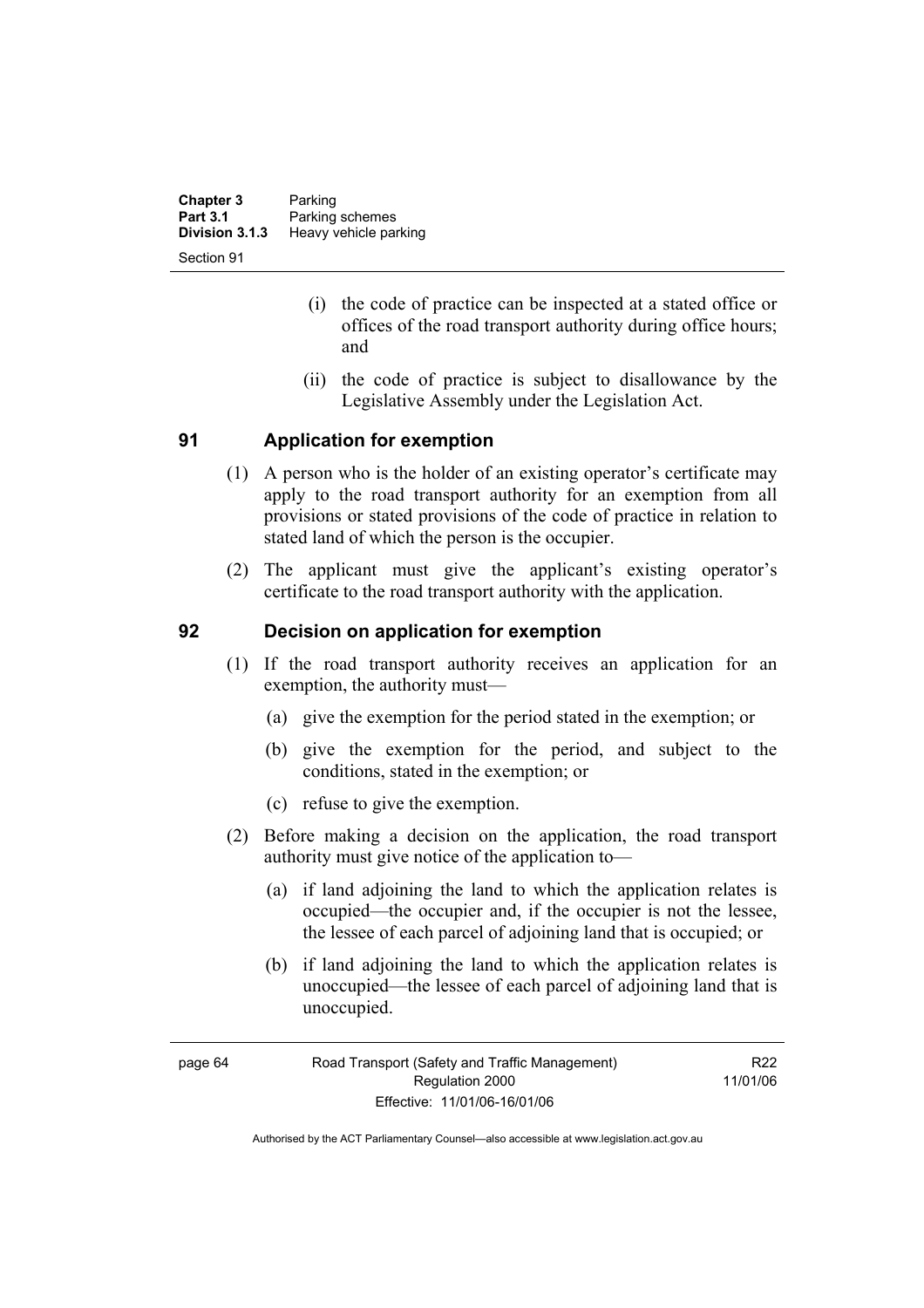- (3) A notice under subsection (2) must—
	- (a) contain a description of the provisions of the code of practice from which exemption is sought; and
	- (b) invite the occupier or lessee to make submissions to the road transport authority, within 28 days after receiving the notice, why the exemption sought should not be given; and
	- (c) contain a statement to the effect that, if a submission is not received by the road transport authority within that 28 days, the authority may give the exemption.
- (4) Without limiting how a notice under subsection (2) (a) may be given to the occupier or lessee of a parcel of land, the notice may be given by letter addressed to the occupier or lessee and sent by prepaid post to the address of the parcel.
- (5) In deciding whether to give the exemption, what period the exemption should be given for and what conditions the exemption should be subject to, the road transport authority must—
	- (a) take into account any submissions made under subsection (3); and
	- (b) have regard to whether and, if so, the extent to which, an occupier or lessee of adjoining land would be adversely affected by the decision.
- (6) For subsection (5) (b), in deciding whether an occupier or lessee of adjoining land would be adversely affected, the road transport authority must take into account—
	- (a) the period for which, and the provisions of the code of practice from which, exemption is sought; and
	- (b) the likely safety, noise and visual consequences of giving the exemption; and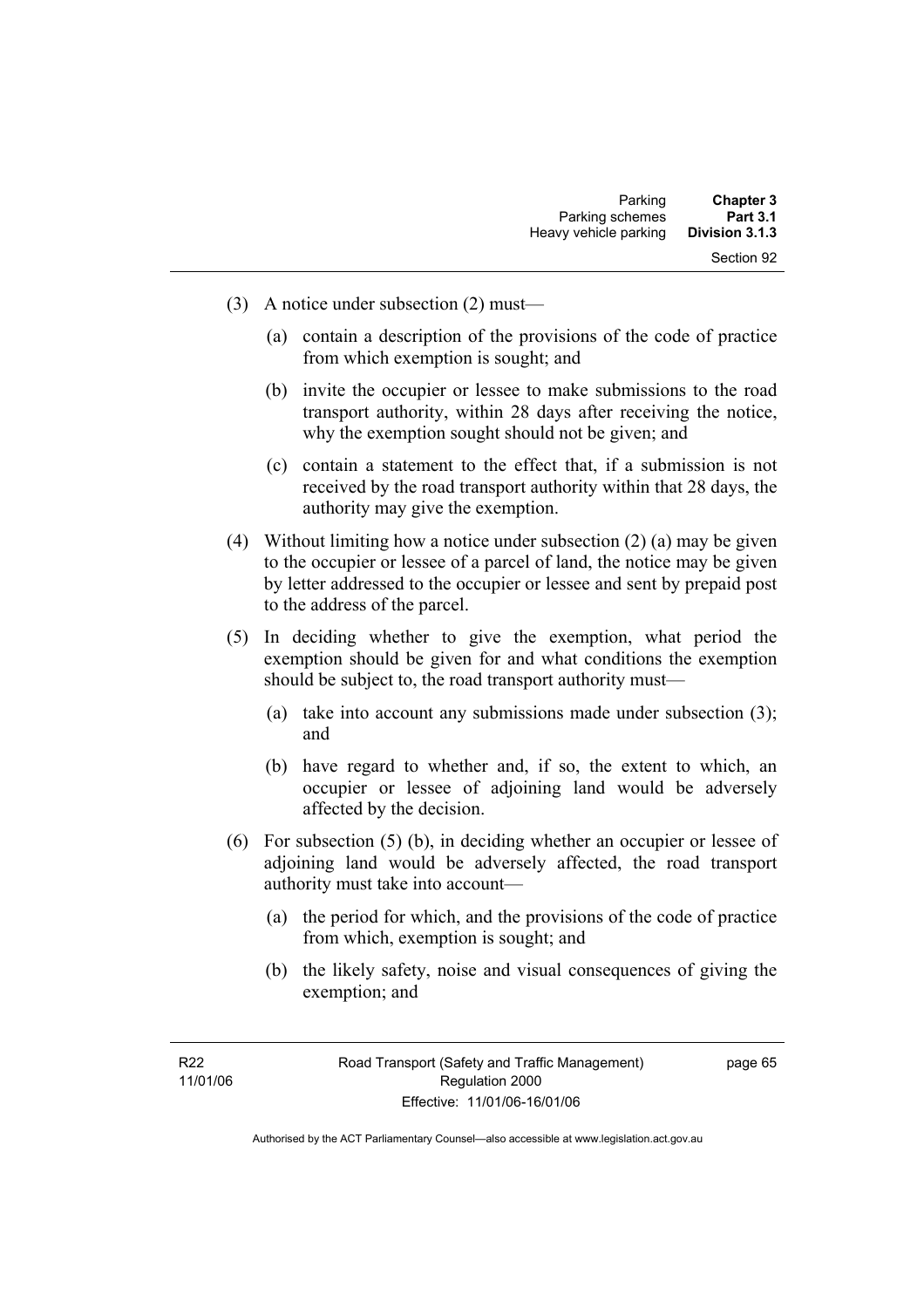| <b>Chapter 3</b><br><b>Part 3.1</b> | Parking                                  |
|-------------------------------------|------------------------------------------|
| Division 3.1.3                      | Parking schemes<br>Heavy vehicle parking |
| Section 93                          |                                          |

- (c) any action taken by the applicant to reduce the safety, noise or visual impact on occupiers of adjoining land, including, for example, any landscaping, parking spaces, fencing, noise barriers and garaging arrangements on land occupied by the applicant.
- *Note* An example is part of the regulation, is not exhaustive and may extend, but does not limit, the meaning of the provision in which it appears (see Legislation Act, s 126 and s 132).
- (7) The road transport authority must not give the exemption if the authority believes on reasonable grounds that the applicant—
	- (a) has failed to comply with section 95 (Additional information by applicant); or
	- (b) made a statement that was false or misleading in a material particular in or in relation to the application.
- (8) If an exemption is given subject to conditions, the exemption applies only if all the conditions of the exemption are being complied with.

### **93 Endorsement of certificates**

- (1) If the road transport authority gives an exemption to the holder of an existing operator's certificate, the authority must endorse the certificate with the exemption.
- (2) The endorsement—
	- (a) must state—
		- (i) each provision of the code of practice from the holder is exempt; and
		- (ii) whether or not the exemption is subject to conditions; and
		- (iii) the vehicle or vehicles to which the exemption applies; and

page 66 Road Transport (Safety and Traffic Management) Regulation 2000 Effective: 11/01/06-16/01/06

R22 11/01/06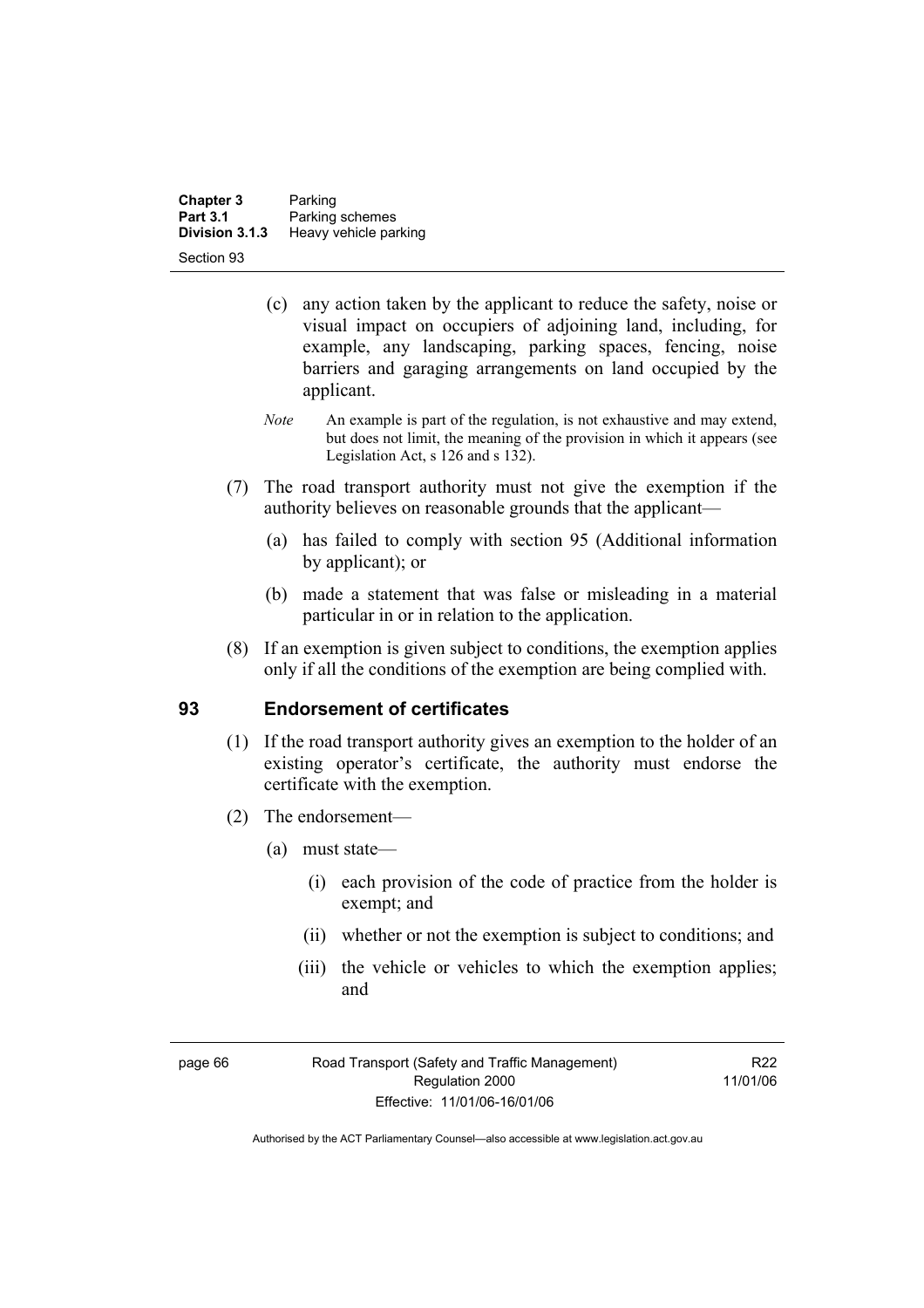| <b>Chapter 3</b> | Parking               |
|------------------|-----------------------|
| <b>Part 3.1</b>  | Parking schemes       |
| Division 3.1.3   | Heavy vehicle parking |
| Section 94       |                       |

- (iv) the residential land where the vehicle or vehicles may be parked under the exemption; and
- (v) the period for which the exemption is given; and
- (b) may include other information about the exemption the road transport authority considers appropriate.

### **94 Variation of conditions of exemptions**

- (1) The holder of an exemption may apply to the road transport authority for a stated variation of the conditions to which an exemption is subject.
- (2) If the road transport authority receives an application under subsection (1), the authority must—
	- (a) vary the conditions in the way sought in the application; or
	- (b) refuse to vary the conditions.
- (3) Section 92 (2) to (7) (Decision on application for exemption) applies, with all necessary changes, to an application under this section in the same way as it applies to an application for an exemption.

### **95 Additional information by applicant**

The road transport authority may, by notice given to an applicant for an exemption or variation of conditions to which an exemption is subject, require the applicant to provide any information or documents necessary for the authority to decide the application.

page 67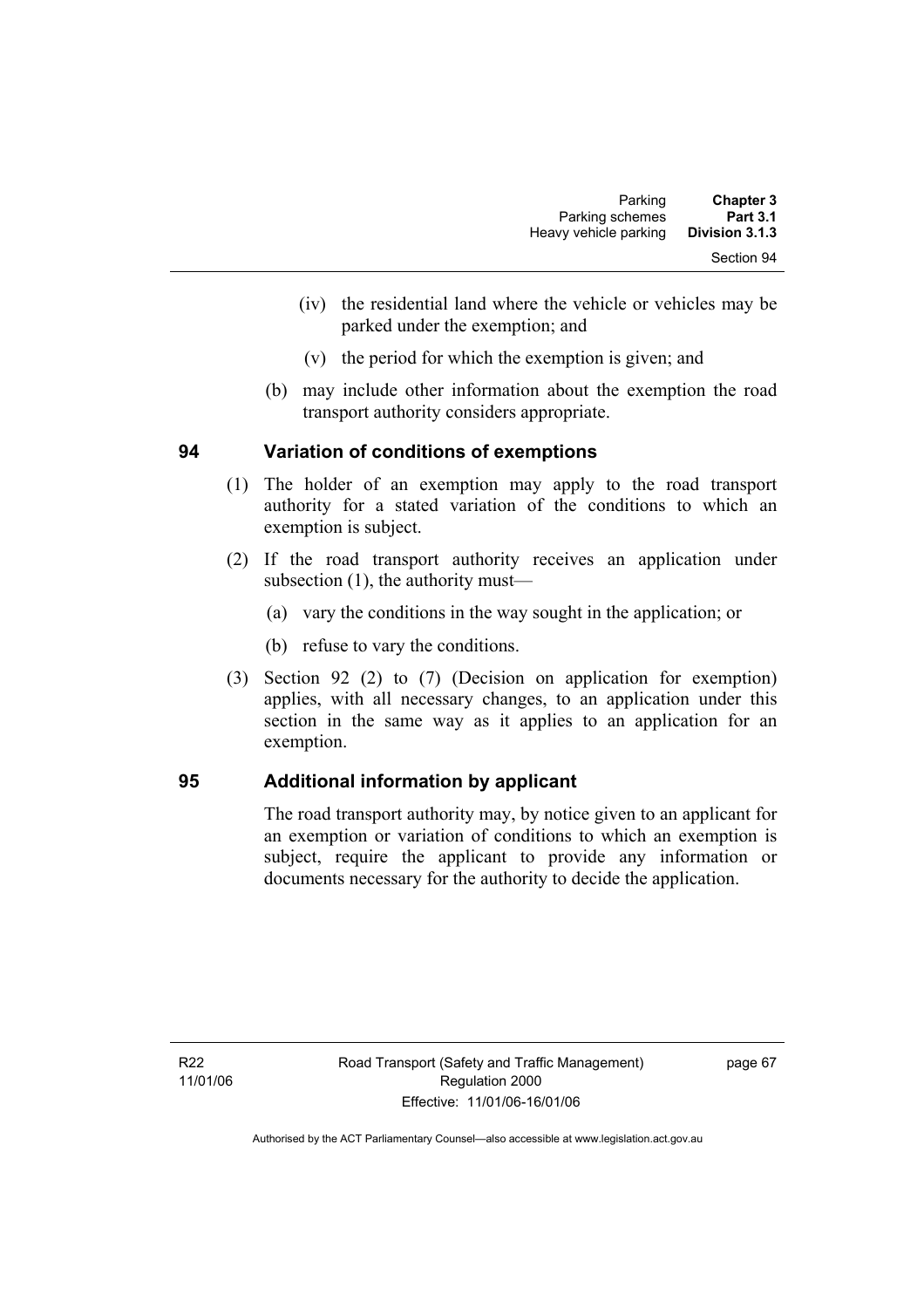**Chapter 3** Parking **Part 3.1 Parking schemes**<br>**Division 3.1.3 Heavy vehicle part Division 3.1.3** Heavy vehicle parking Section 96

#### **96 Loss etc of existing operator's certificate**

 (1) If an existing operator's certificate is lost, stolen or destroyed the holder of the certificate must tell the road transport authority, in writing, within 14 days after becoming aware of that fact.

Maximum penalty: 5 penalty units.

 (2) If the road transport authority is satisfied that an existing operator's certificate has been lost, stolen or destroyed, the road transport authority must, on application by the holder of the certificate, give the holder a replacement certificate.

### **97 Cancellation of existing operator's certificate etc**

- (1) If the road transport authority has reasonable grounds for believing that—
	- (a) an existing operator's certificate was issued; or
	- (b) an exemption was given; or
	- (c) the conditions to which an exemption is subject were varied;

because information given by the holder of the certificate or exemption in or in relation to the application for the certificate, exemption or variation was false, misleading or incomplete in a material particular, the road transport authority must give the holder written notice under this subsection.

*Note* For how documents may be given, see the Legislation Act, pt 19.5.

- (2) The notice must—
	- (a) tell the holder of the road transport authority's belief; and
	- (b) state the grounds for the belief; and
	- (c) invite the holder to make representations to the authority, within 28 days after the holder receives the notice, why the

page 68 Road Transport (Safety and Traffic Management) Regulation 2000 Effective: 11/01/06-16/01/06

R22 11/01/06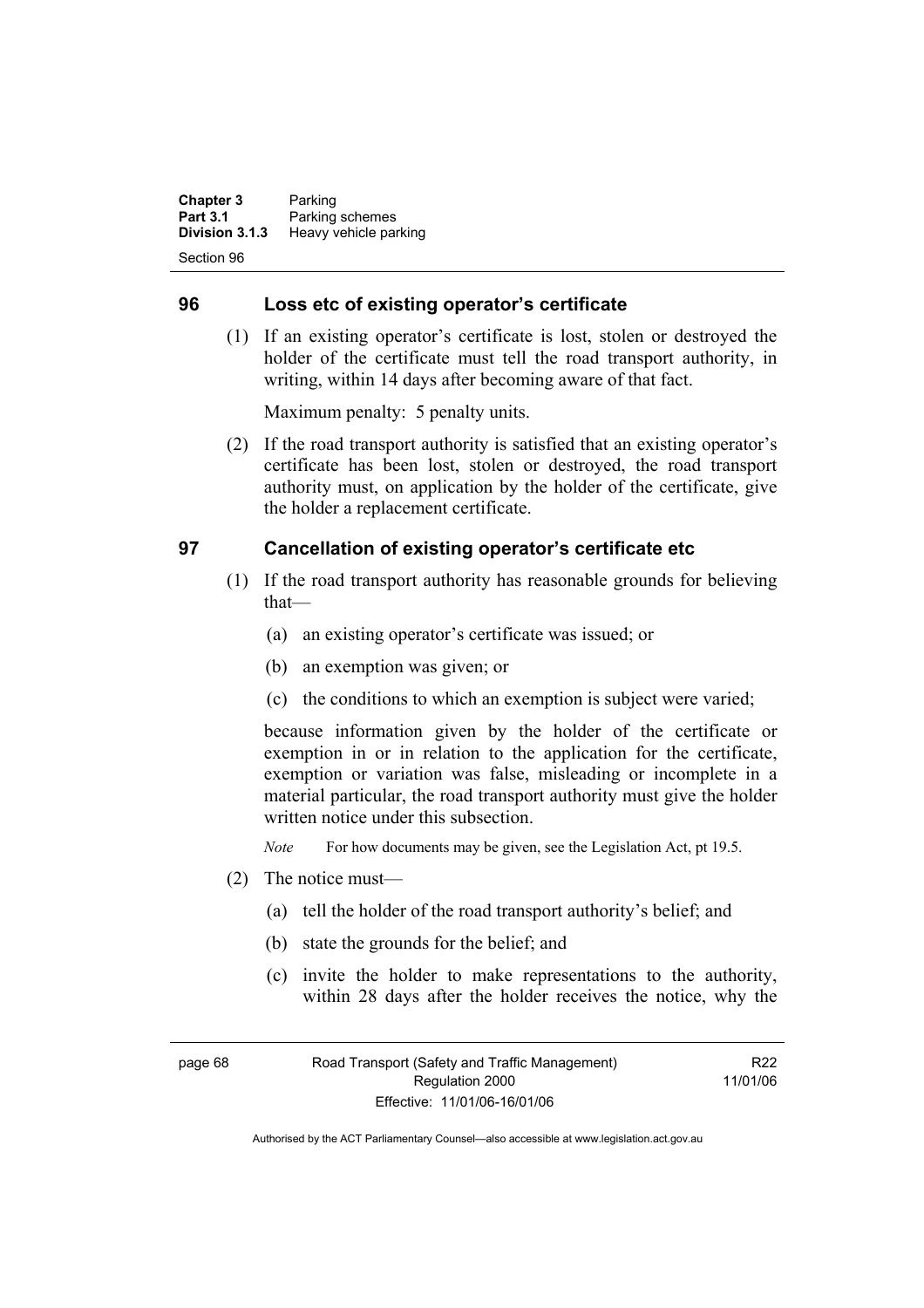certificate should not be cancelled, or the exemption or variation revoked.

- (3) If, after considering any representation made by the holder under subsection (2) (c), the road transport authority is satisfied that the authority's belief was correct, the authority must cancel the certificate or revoke the exemption or variation.
- (4) The road transport authority must also cancel an existing operator's certificate or revoke an exemption if the holder of the certificate or exemption asks the authority, in writing, to do so and gives the existing operator's certificate held by the holder to the authority.
- (5) If the road transport authority cancels an existing operator's certificate, or revokes an exemption, under subsection (3), the holder of the certificate or exemption must give his or her existing operator's certificate to the authority within 14 days after being told of the cancellation or revocation by the authority.

Maximum penalty: 20 penalty units.

 (6) If the road transport authority receives an existing operator's certificate under subsection (4) or (5) because an exemption held by the holder of the certificate is to be or is revoked, the authority must return the certificate to the holder after cancelling the endorsement of the exemption on the certificate.

### **Division 3.1.4 Miscellaneous**

### **97A Other powers to provide pay parking**

- (1) This part does not affect any other power of a parking authority to provide for parking on land within its area of operations.
- (2) A parking authority may exercise a power under this part in relation to land that it does not own only with the consent of the owner of the land.

page 69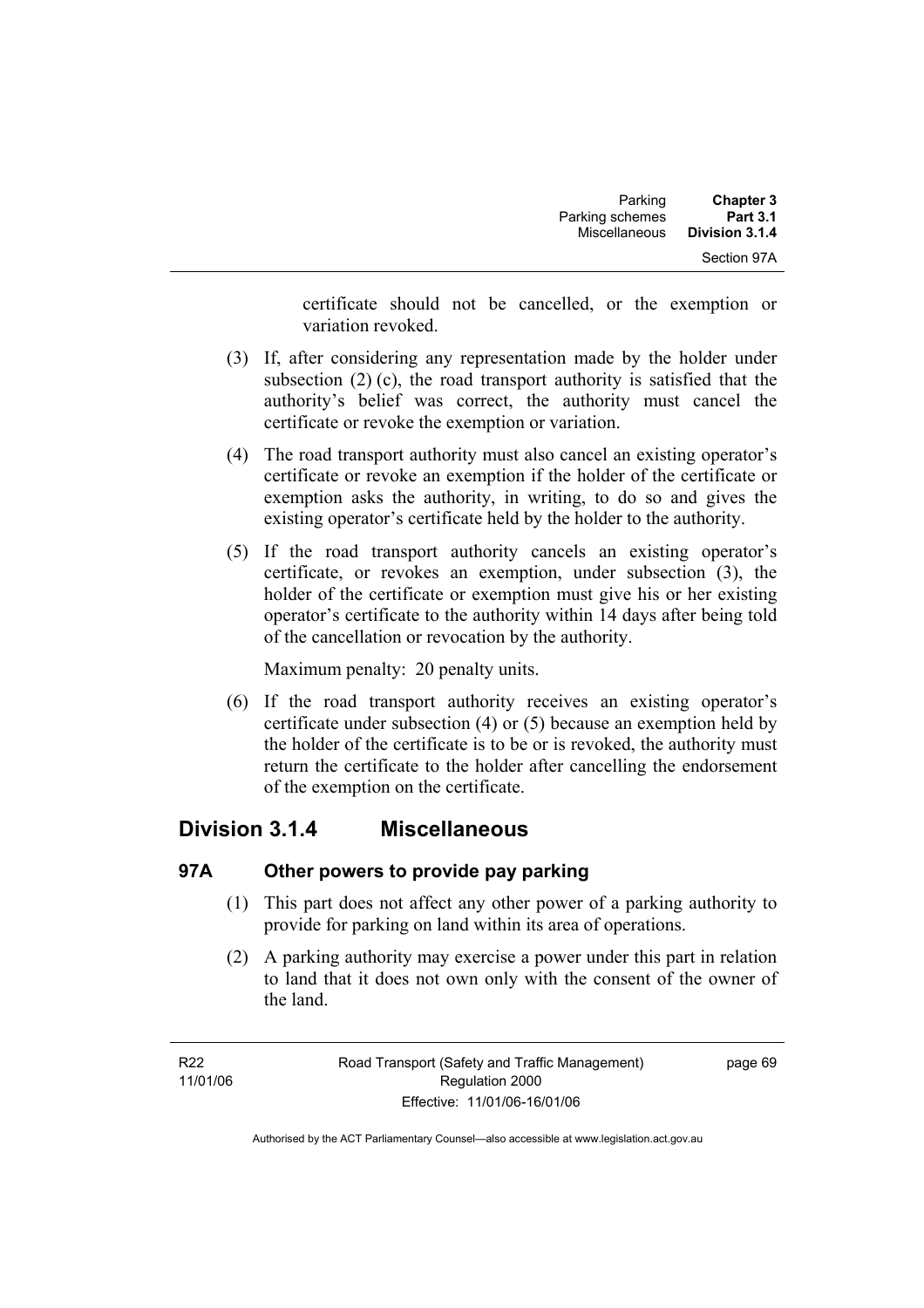| <b>Chapter 3</b> | Parking         |
|------------------|-----------------|
| <b>Part 3.1</b>  | Parking schemes |
| Division 3.1.4   | Miscellaneous   |
| Section 98       |                 |

- (3) Consent may be given subject to conditions, including conditions about the length and withdrawal of the consent.
- (4) Subject to the conditions of the consent, the consent may be withdrawn only after reasonable notice.
- (5) In this section:

*owner*, of land, includes lessee of land.

### **98 Overlapping schemes**

- (1) This part does not prevent the road transport authority or a parking authority from establishing and operating a pay parking scheme on the same length of road, or in the same area, where it is operating a different pay parking scheme.
- (2) The road transport authority or a parking authority may not recover the fee fixed for the parking of a vehicle in a metered space or ticket parking area if any other applicable parking fee has been paid for parking the vehicle in the space or area.

### **98A Income from ticket parking scheme**

- (1) All fees collected by a parking authority from the operation of a ticket parking scheme belong to the parking authority.
- (2) Any surplus arising from the operation of a ticket parking scheme may be applied at the discretion of the parking authority.

### **98B Costs of ticket parking scheme**

The costs of administering a ticket parking scheme operated by a parking authority under section 76A are to be borne by the parking authority.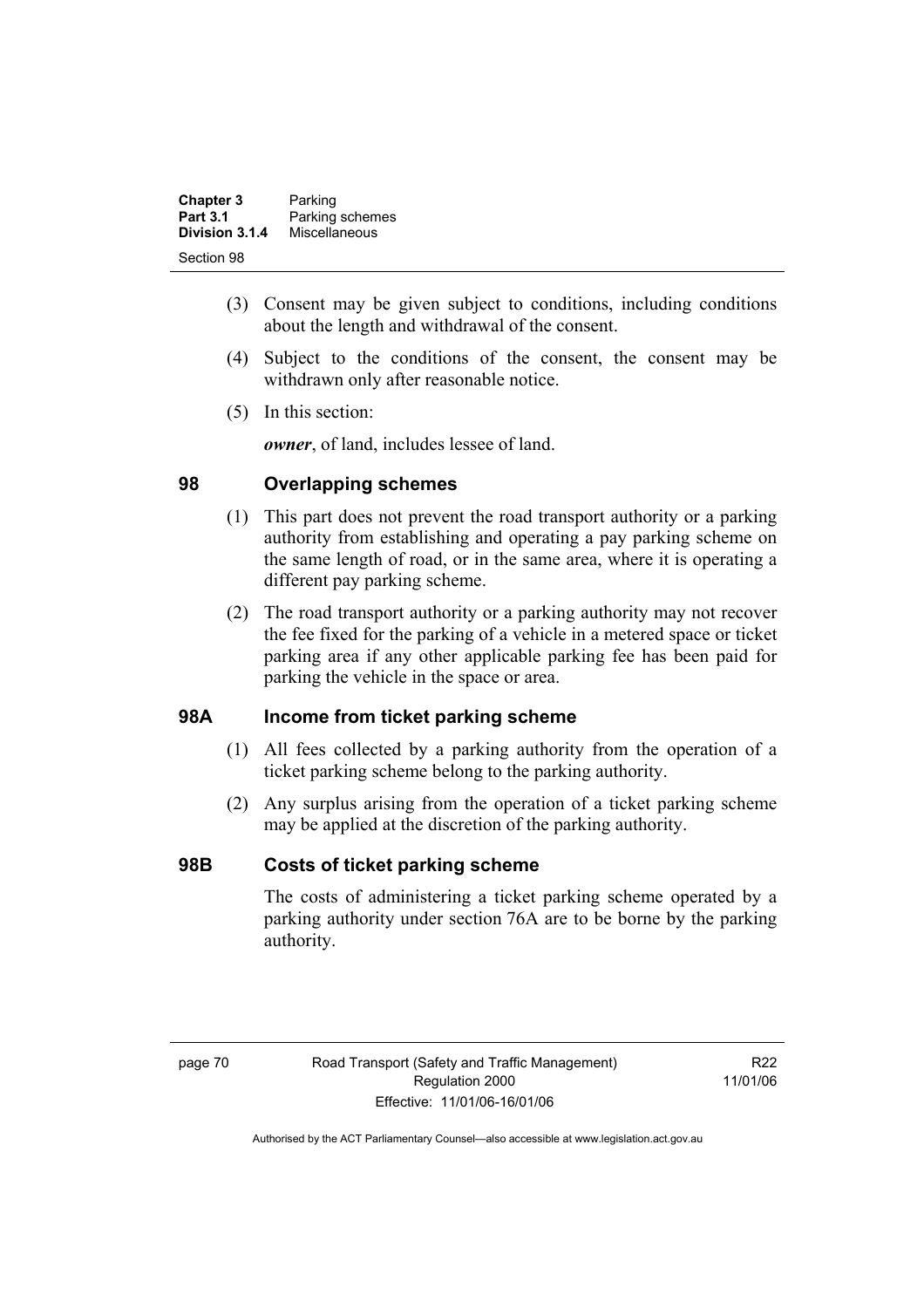## Section 99

### **99 Trailers not separately chargeable**

A separate parking fee is not required to be paid for a trailer towed by another vehicle.

Road Transport (Safety and Traffic Management) Regulation 2000 Effective: 11/01/06-16/01/06

page 71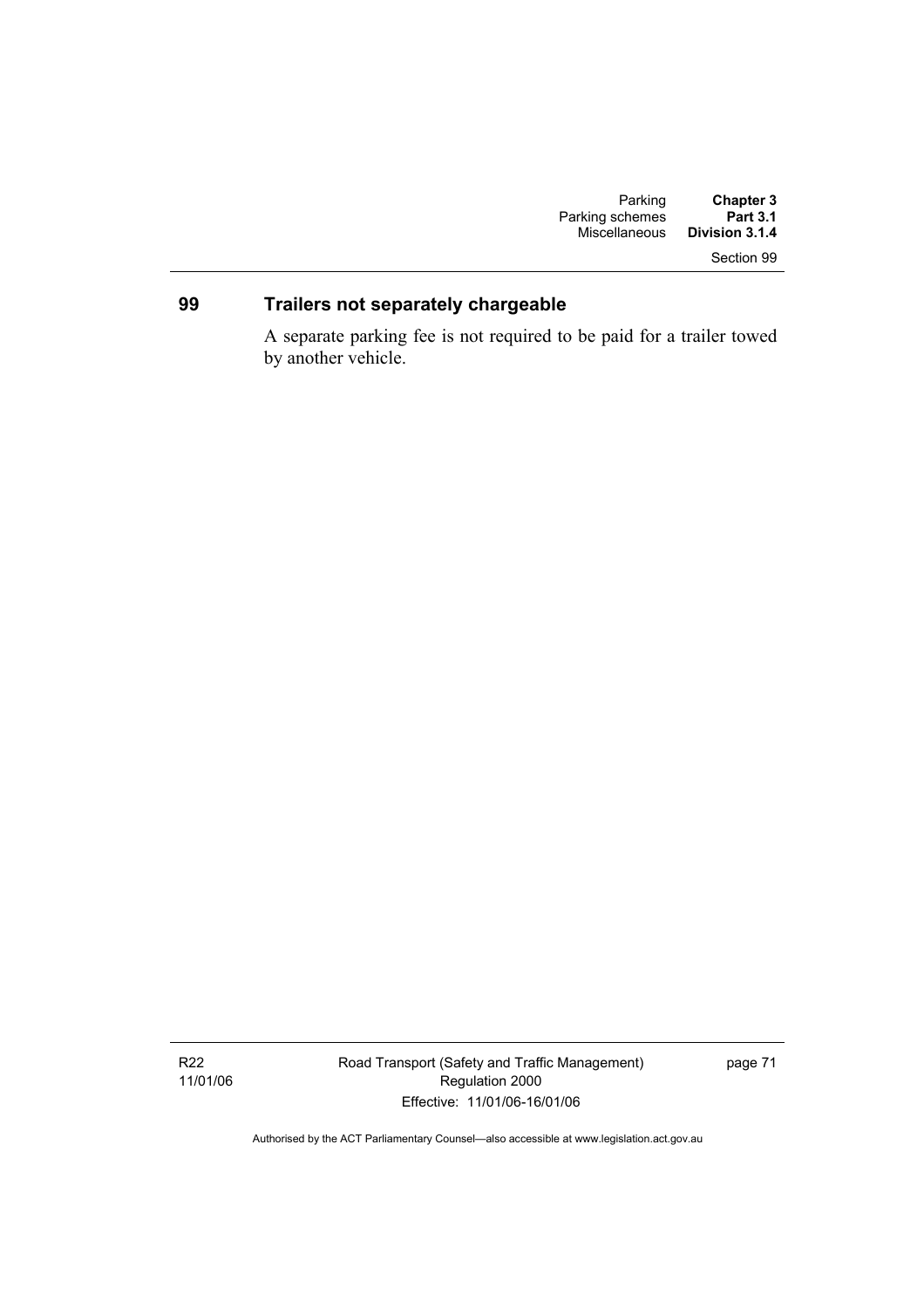Section 100

# **Part 3.2 Parking permits and mobility parking scheme authorities**

### **100 Parking permits**

- (1) The road transport authority may issue a permit (a *parking permit*) of a kind mentioned in subsection (2) authorising the parking of a vehicle, without charge, on a length of road or in an area designated by a *permit zone sign* for use by holders of that kind of parking permit.
- (2) The parking permit may be of 1 or more of the following kinds:
	- (a) a business parking permit;
	- (b) a commuter parking permit;
	- (c) a loading zone permit;
	- (d) a resident parking permit;
	- (e) a resident's visitor parking permit;
	- (f) a special event parking permit;
	- (g) any other kind declared by the road transport authority for this section.
- (3) The parking permit may be issued subject to conditions.
- (4) The parking permit—
	- (a) must state when it expires; and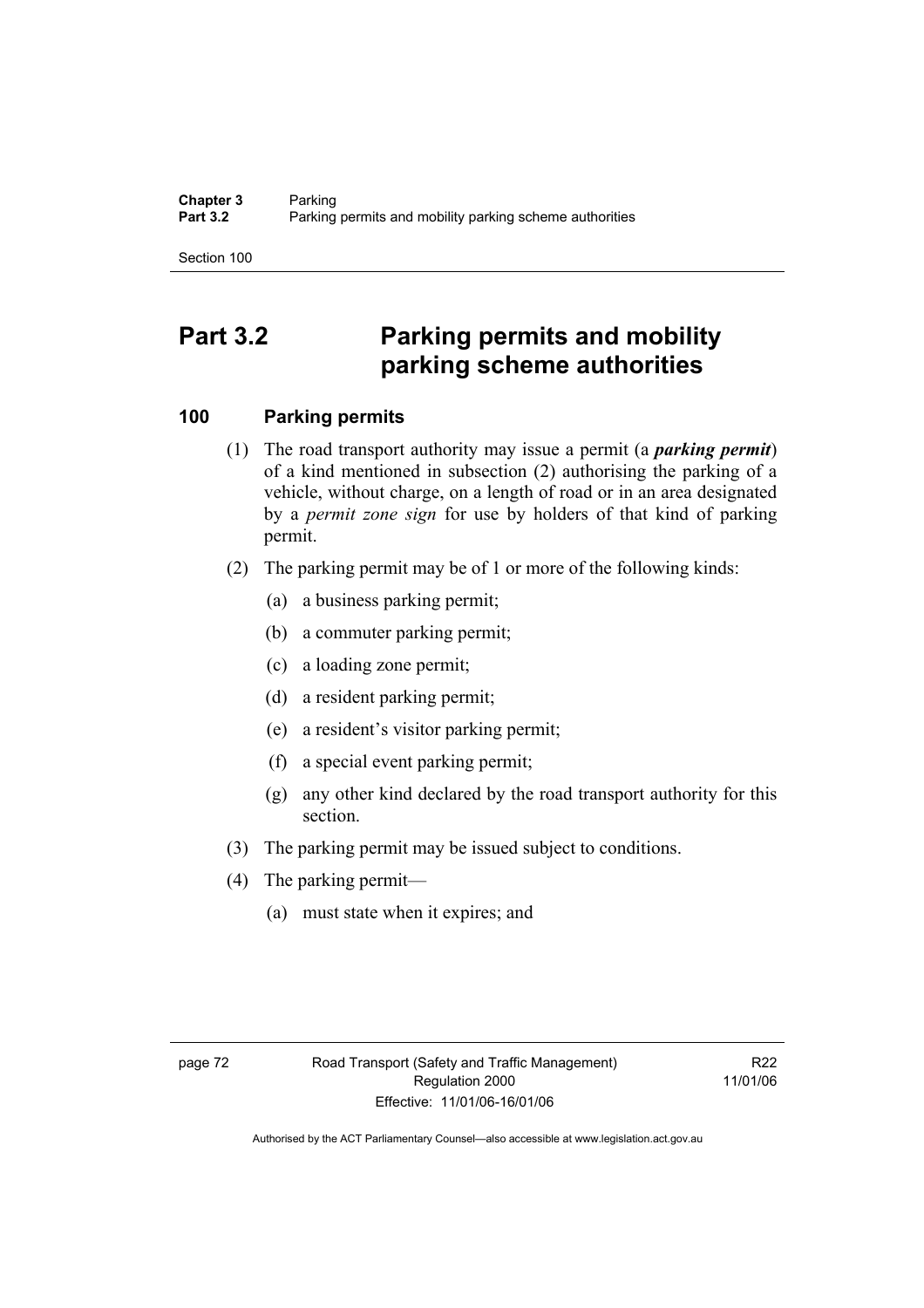(b) may state anything else that the road transport authority considers appropriate.

#### **Examples for par (b)**

- 1 the length of road or area to which the permit applies
- 2 any conditions to which the permit is subject
- 3 the maximum period which a vehicle may be parked in a designated area under the permit
- 4 the name or address of the person to whom it is issued
- *Note* An example is part of the regulation, is not exhaustive and may extend, but does not limit, the meaning of the provision in which it appears (see Legislation Act, s 126 and s 132).
- (5) The holder of a permit may surrender the permit by returning it to the road transport authority.
- (6) A declaration under subsection (2) (g) is a notifiable instrument.

*Note* A notifiable instrument must be notified under the Legislation Act.

### **101 Mobility parking scheme authorities**

- (1) The road transport authority may issue a mobility parking scheme authority—
	- (a) for use by a person with a disability; or
	- (b) for use by an entity for the transport of people with disabilities.
- (2) A mobility parking scheme authority may be issued subject to conditions.
- (3) A mobility parking scheme authority—
	- (a) must include a people with disabilities symbol; and
	- (b) must state when it expires; and

page 73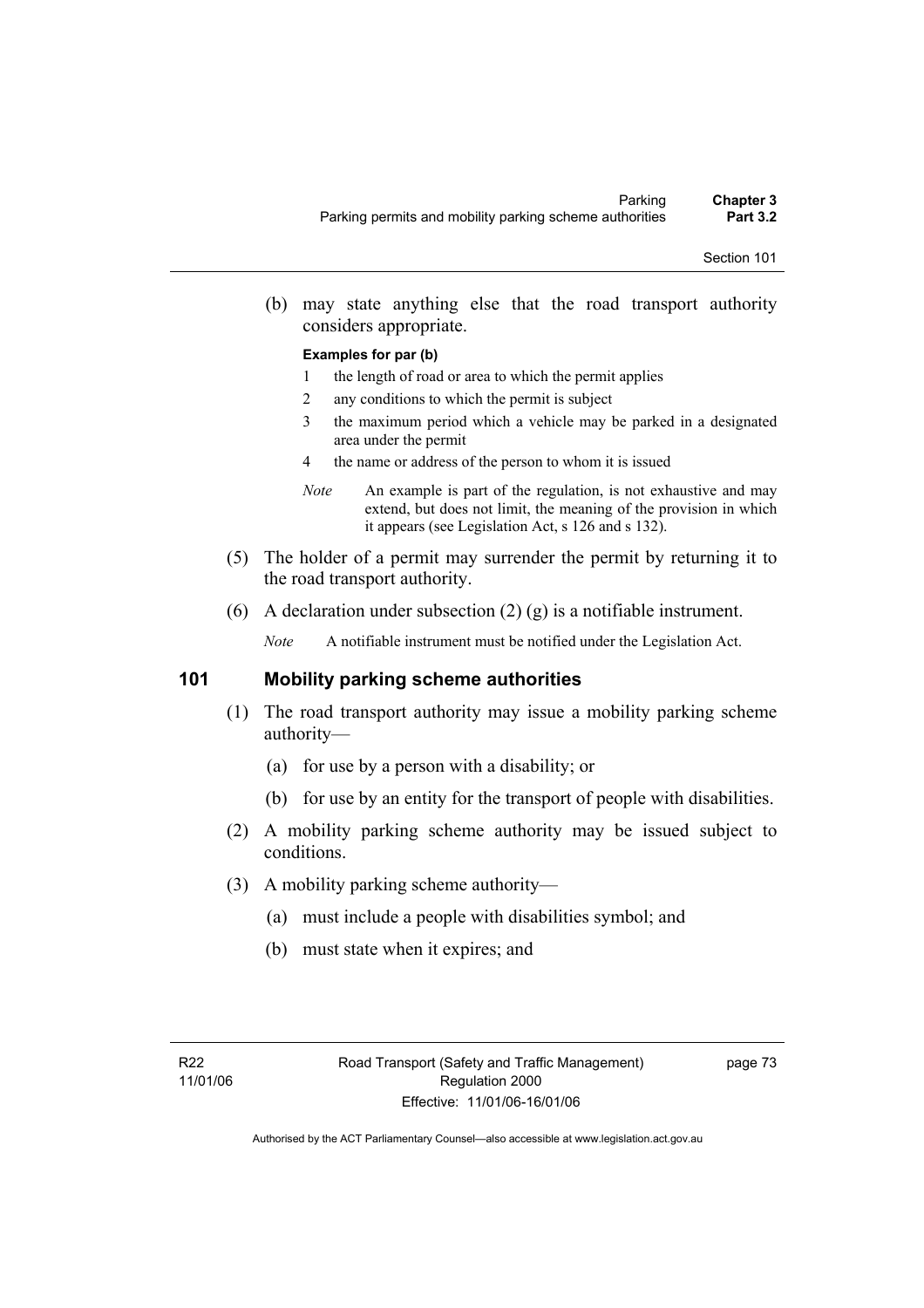Section 101A

- (c) may state anything else that the road transport authority considers appropriate.
- *Note 1 People with disabilities symbol* is defined in the ARR, dict.
- *Note 2* For parking by mobility parking scheme authority holders, see s 15 and ARR, r 206.

### **101A Parking permits and mobility parking scheme authorities—cancellation**

- (1) This section applies if the road transport authority proposes to cancel (the *proposed action*) a parking permit or mobility parking scheme authority.
- (2) The road transport authority must give the person to whom the parking permit or mobility parking scheme authority was issued a written notice stating—
	- (a) the proposed action; and
	- (b) an explanation for the proposed action; and
	- (c) that the person may, within 14 days after the day the person receives the notice, give a written response to the authority about the notice.
- (3) In deciding whether to take the proposed action, the road transport authority must consider any response given to the authority in accordance with the notice.
- (4) The road transport authority must give the person written notice of the authority's decision.
- (5) If the road transport authority decides to take the proposed action, the authority's decision takes effect the day after the day when notice of the decision is given to the person or, if the notice states a later date of effect, that date.

R22 11/01/06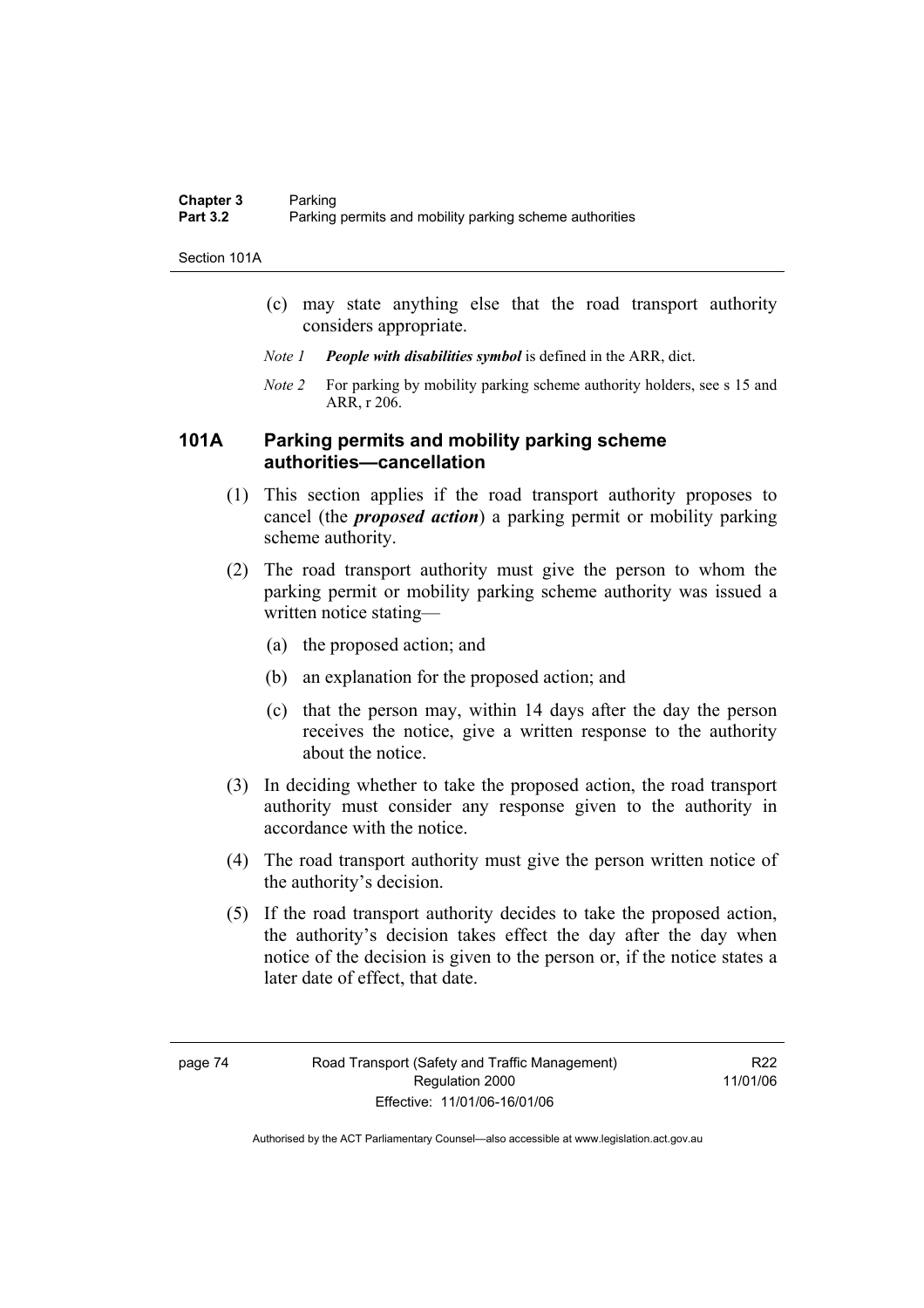Section 101B

### **101B Parking permits and mobility parking scheme authorities—return when cancelled**

If a parking permit or mobility parking scheme authority is cancelled under section 101A, the person to whom the parking permit or mobility parking scheme authority was issued must return the permit or authority to the road transport authority as soon as practicable but no later than 21 days after the date of effect of the cancellation of the permit or authority.

Maximum penalty: 20 penalty units.

R22 11/01/06 Road Transport (Safety and Traffic Management) Regulation 2000 Effective: 11/01/06-16/01/06

page 75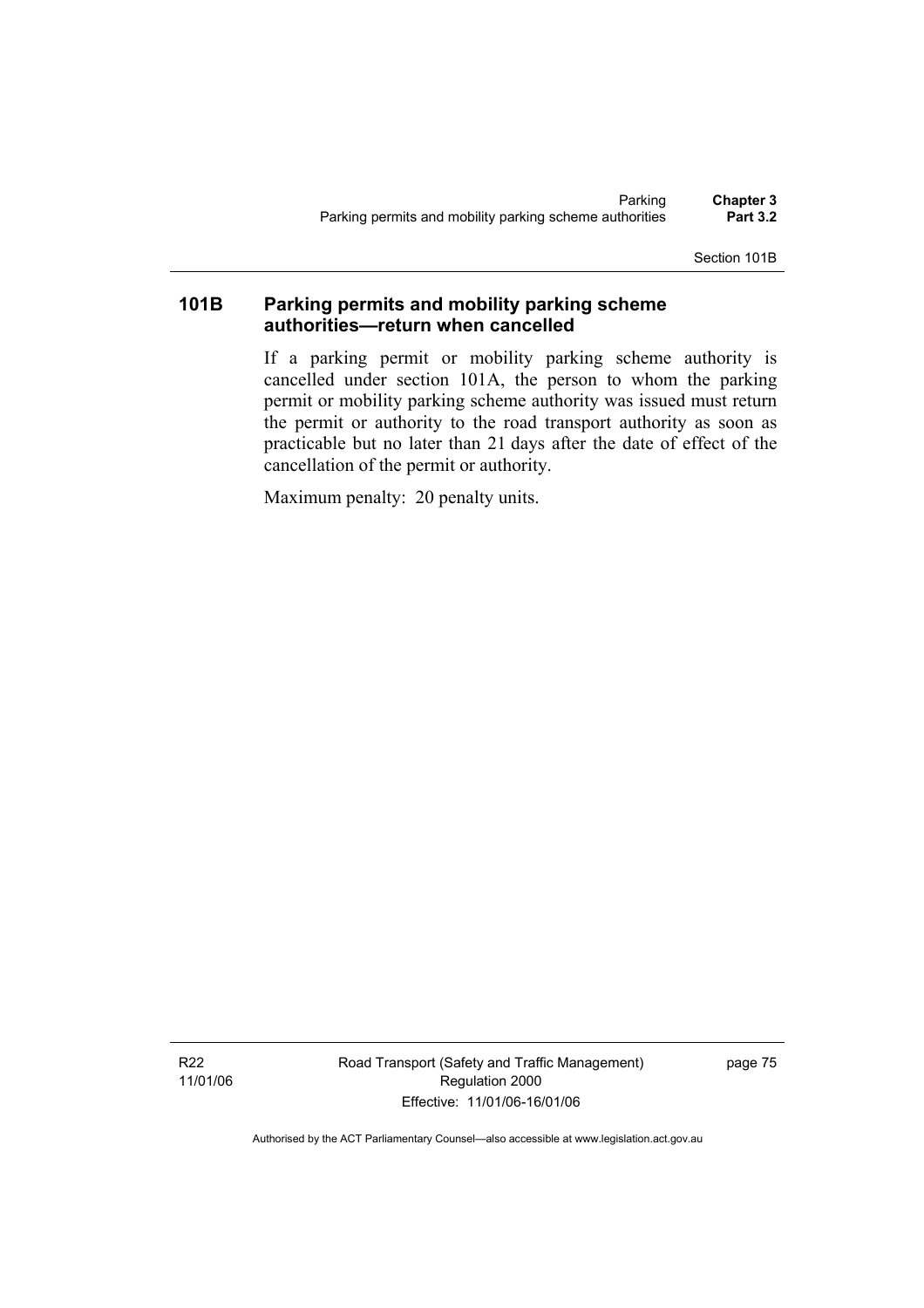#### **Chapter 4** Traffic offence detection devices

Section 102

# **Chapter 4 Traffic offence detection devices**

### **102 Definitions—ch 4**

In this chapter:

*approved police speedometer* means a speedometer approved under section 103A (Approval of police vehicle speedometers).

*digital camera detection device* means a camera detection device known as—

- (a) LaserCam 2000, which includes, as a component, a laser speed measuring device; or
- (b) LaserCam NT, which includes, as a component, a laser speed measuring device.

*laser speed measuring device* means a speed measuring device known as—

- (a) Laser Technology Inc. LTI 20-20 Marksman; or
- (b) Laser Technology Inc. LTI 20-20 UltraLyte; or
- (c) Laser Technology Inc. LTI 20-20 UltraLyte LR; or
- (d) Laser Technology Inc. LTI 20-20 UltraLyte Compact.

*piezo strip speed measuring device* means a speed measuring device known as—

- (a) Redflex Smartcam SDCM; or
- (b) Truvelo M4 MPC.

page 76 Road Transport (Safety and Traffic Management) Regulation 2000 Effective: 11/01/06-16/01/06

R22 11/01/06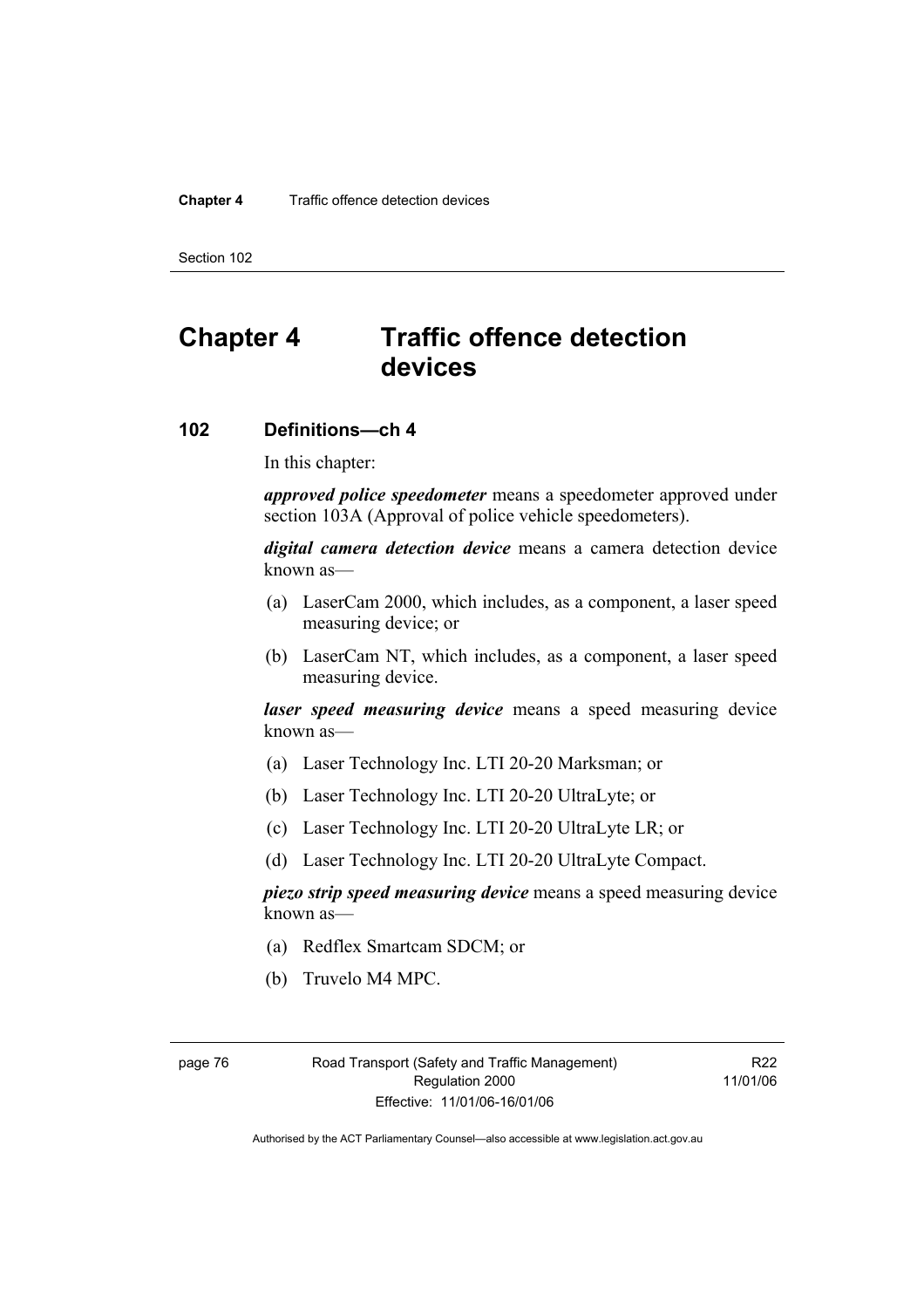*radar speed measuring device* means a speed measuring device known as—

- (a) Applied Concepts Inc. Stalker Dual; or
- (b) Kustom Signals, Inc. Silver Eagle.

*security checksum*, for an electronic file, means the number (whether numerals or numerals and letters) produced by the application of an algorithm to the contents of an electronic file or a copy of the file.

#### *testing authority* means—

- (a) a department of electrical or electronic engineering at a university in Australia; or
- (b) the National Measurement Institute under the *National Measurement Act 1960* (Cwlth); or
- (c) an entity that is accredited by the National Association of Testing Authorities to test laser speed measuring devices; or
- (d) Technical Services, Australian Federal Police, Canberra; or
- (e) for an approved police speedometer—an entity approved in writing by the chief police officer to test approved police speedometers.
- *Note* An entity includes an individual, see the Legislation Act, dict, pt 1, def of *entity*.

*traffic lights camera detection device* means a camera detection device known as—

- (a) Centaur 2000, which includes, as a component, a piezo strip speed measuring device; or
- (b) Redflex SMARTCAMred, which includes, as a component, a piezo strip speed measuring device.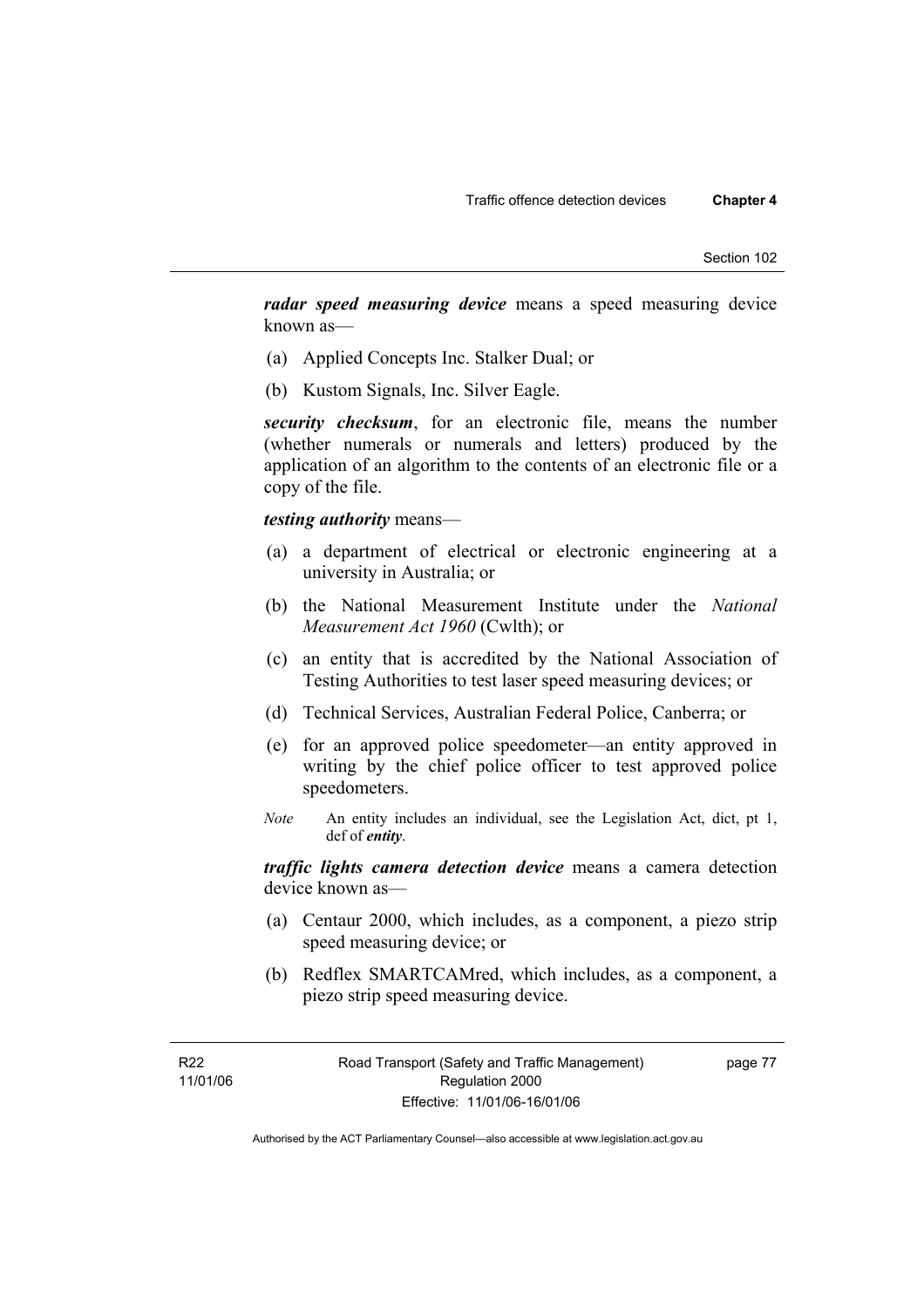#### **Chapter 4** Traffic offence detection devices

Section 103

*WORM disk* means a storage device for electronic data in which the data, once written, cannot be erased or overwritten.

#### **103 Approved traffic offence detection devices**

- (1) For the Act, dictionary, definition of *approved camera detection device*, each digital camera detection device and traffic lights camera detection device is approved.
- (2) For the Act, dictionary, definition of *approved speed measuring device*, each laser speed measuring device, piezo strip speed measuring device, radar speed measuring device and approved police speedometer is approved.

### **103A Approval of police vehicle speedometers**

- (1) For section 102, definition of *approved police speedometer*, the chief police officer may, in writing, approve a kind of speedometer that is fitted to a motor vehicle driven by a police officer for measuring the speed at which vehicles are being driven.
- (2) An approval is a notifiable instrument.

*Note* A notifiable instrument must be notified under the Legislation Act.

### **104 Major testing of laser speed measuring devices**

- (1) The following devices must be tested in accordance with this section at least once every 12 months:
	- (a) a laser speed measuring device;
	- (b) the laser speed measuring device component of a digital camera detection device.
- (2) The test must be carried out—
	- (a) by a person approved under section 106 (Approved people testing and sealing); and

R<sub>22</sub> 11/01/06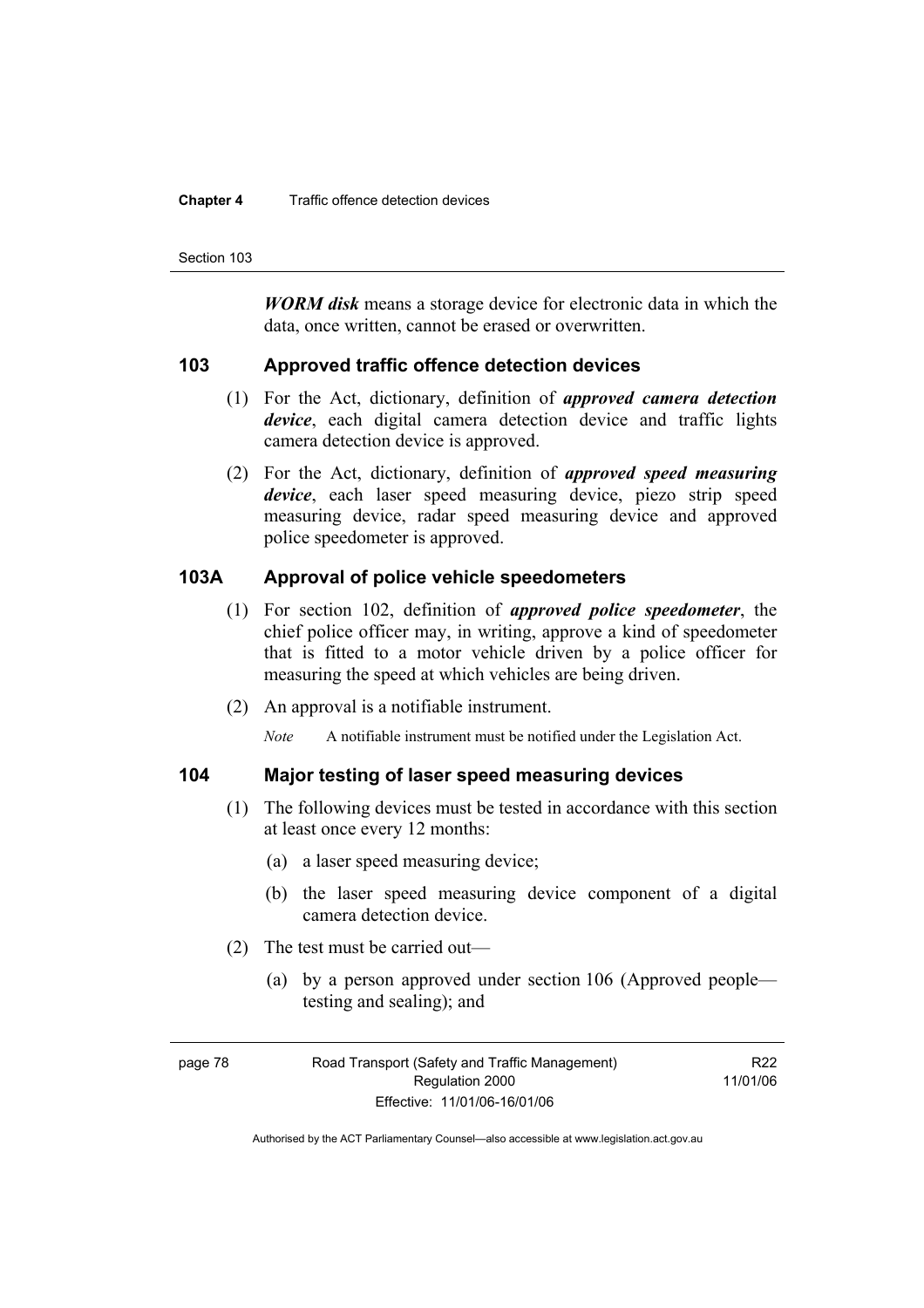- (b) in accordance with Australian Standard AS 4691.1-2, as in force on the commencement of this paragraph.
	- *Note 1* The text of an applied, adopted or incorporated law or instrument, whether applied as in force from time to time or at a particular time, is taken to be a notifiable instrument if the operation of the Legislation Act, s 47 (5) or (6) is not disapplied (see s 47 (7)).
	- *Note 2* A notifiable instrument must be notified under the Legislation Act.
- (3) The Legislation Act, section 47 (5) does not apply in relation to subsection  $(2)$  (b).
- (4) The test must show whether the device—
	- (a) is operating in accordance with the manufacturer's specifications; and
	- (b) is accurate within a tolerance of 2km/h.
- (5) For this section, it is sufficient for the laser speed measuring device component of a digital camera detection device to be tested separately from the other components of the device, and it is not necessary for the other components to be tested.

#### **104A Major testing of other traffic offence detection devices**

- (1) The following devices must be tested in accordance with this section at least once every 12 months:
	- (a) the piezo strip speed measuring device component of a traffic lights camera detection device;
	- (b) a radar speed measuring device;
	- (c) an approved police speedometer.
- (2) The test must be carried out by a person approved under section 106 (Approved people—testing and sealing).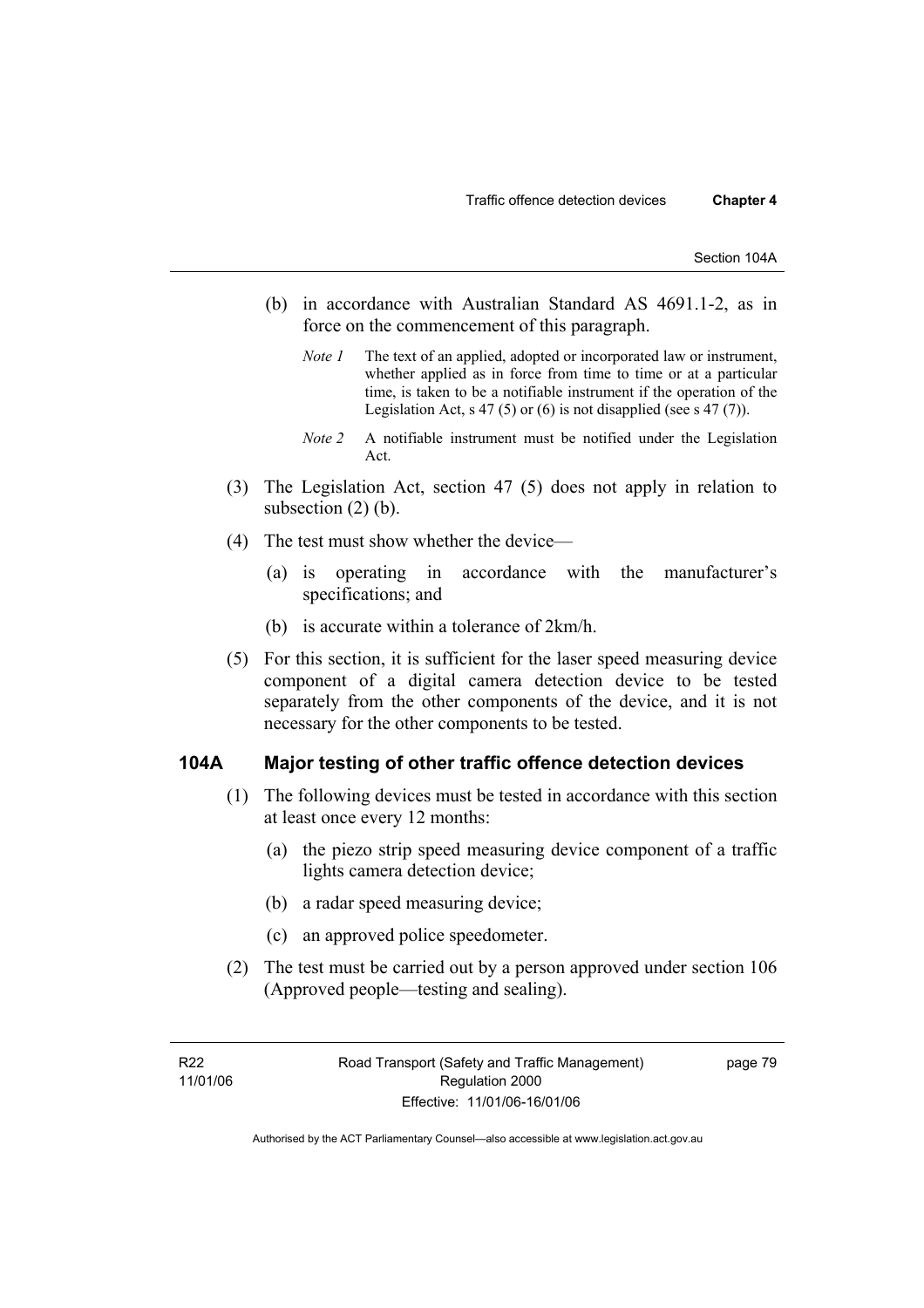#### **Chapter 4** Traffic offence detection devices

#### Section 104B

- (3) The test of the piezo strip speed measuring device component of a traffic lights camera detection device must show whether the device—
	- (a) is operating in accordance with the manufacturer's specifications; and
	- (b) is accurate within a tolerance of 2km/h.
- (4) The test of a radar speed measuring device must show whether the device is operating in accordance with Australian Standard AS 2898.1-2, as in force on the commencement of this subsection.
	- *Note 1* The text of an applied, adopted or incorporated law or instrument, whether applied as in force from time to time or at a particular time, is taken to be a notifiable instrument if the operation of the Legislation Act, s 47 (5) or (6) is not disapplied (see s 47 (7)).
	- *Note 2* A notifiable instrument must be notified under the Legislation Act.
- (5) The Legislation Act, section 47 (5) does not apply in relation to subsection (4).
- (6) The test of an approved police speedometer must show whether the device is accurate within a tolerance of 2%.
- (7) For this section, it is sufficient for the piezo strip speed measuring device component of a traffic lights camera detection device to be tested separately from the other components of the device, and it is not necessary for the other components to be tested.

### **104B Certification and sealing of traffic offence detection devices**

- (1) This section applies if a test of a traffic offence detection device under section 104 or section 104A establishes—
	- (a) a matter mentioned in section 104A (4) or (6) in relation to the device; or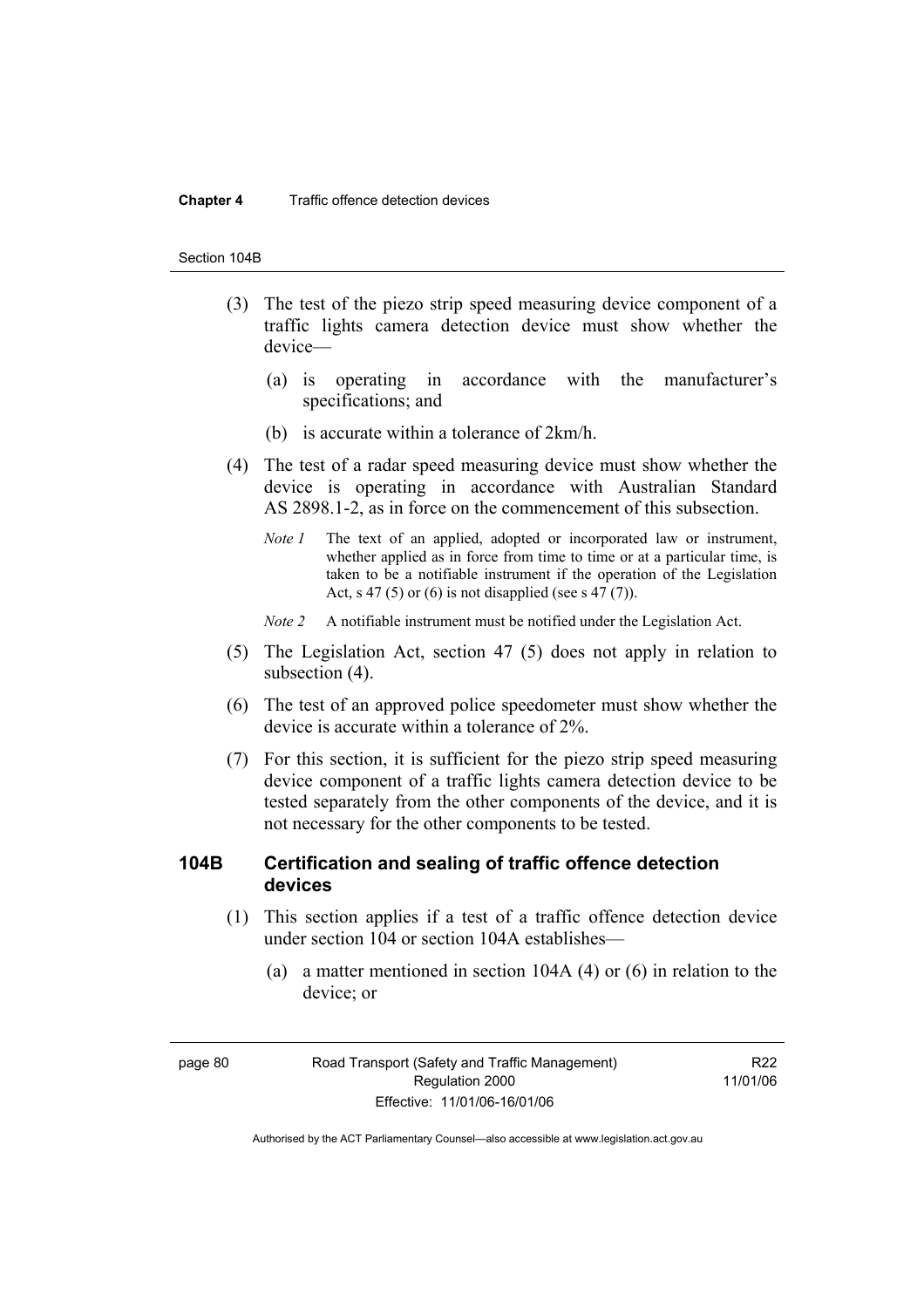- (b) the matters mentioned in section 104 (4) or section 104A (3) in relation to the device.
- (2) The person who carried out the test must—
	- (a) sign a certificate to that effect; and
	- (b) if a seal on the device has been damaged or removed—seal the device.

#### **105 Use of digital camera detection devices**

- (1) A digital camera detection device must be used by an operator by doing the following operations in accordance with the manufacturer's instructions for the device:
	- (a) testing the laser speed measuring component of the device at the beginning of each shift of the operator by carrying out the following checks:
		- (i) an instrument confidence check;
		- (ii) a calibration verification check;
		- (iii) a scope alignment check;
	- (b) activating the device;
	- (c) operating the device;
	- (d) testing the laser speed measuring component of the device at the end of each shift of the operator by carrying out the checks mentioned in paragraph (a).
- (2) However, after the operator of the device has carried out the operations mentioned in subsection (1) (a) and (b), the device may operate unattended.
- (3) To remove any doubt, if the device is used at more than 1 place during a shift of the operator, the operator is not required to carry

page 81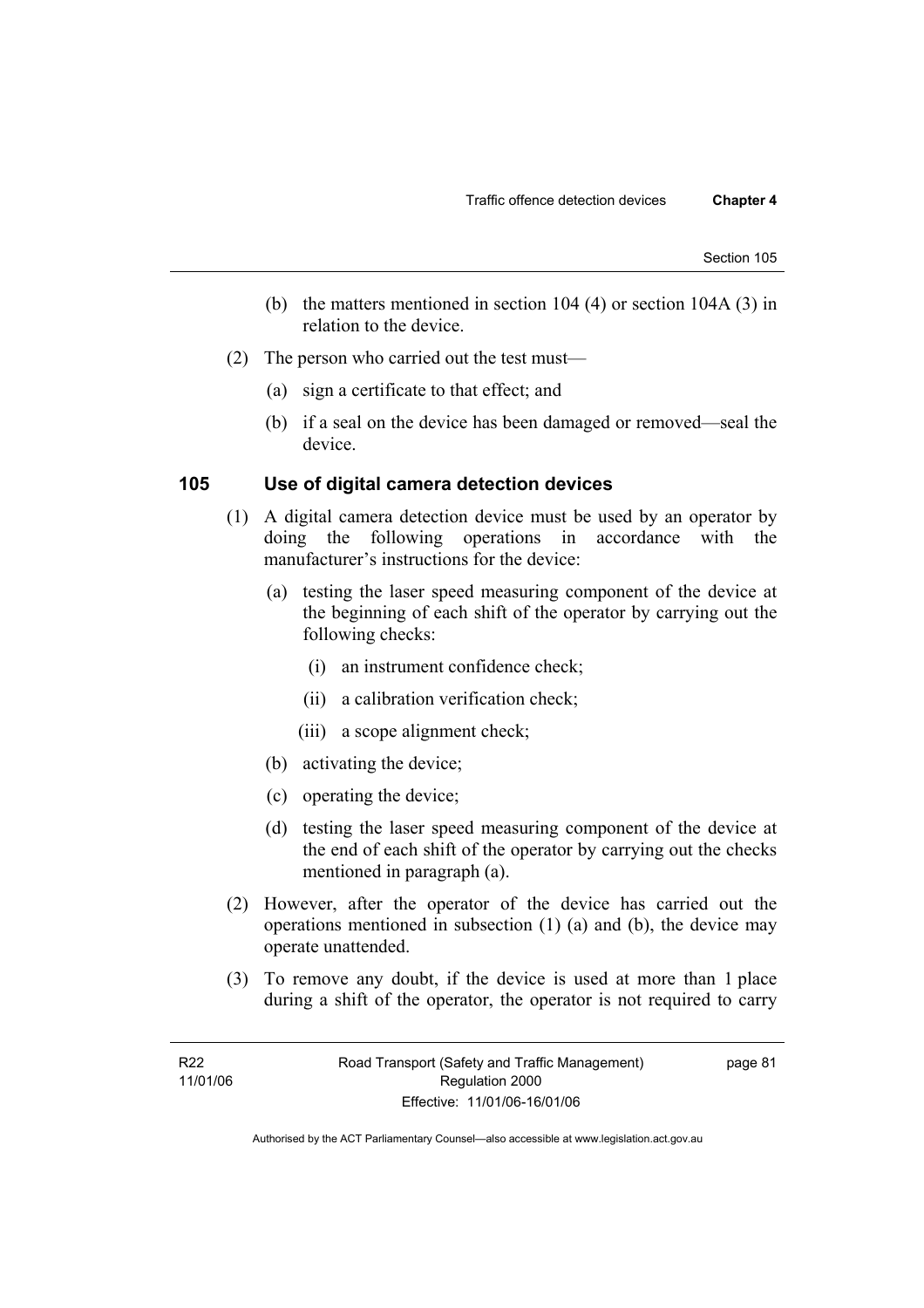#### **Chapter 4** Traffic offence detection devices

#### Section 105A

out the checks mentioned in subsection (1) (a) each time the device is activated at a different place.

- (4) If the device is used by 2 or more operators who are working together during the shift, the tests mentioned in subsection (1) (a) and (d) may be carried out by different operators.
- (5) In this section:

*operator* means a person approved to use a traffic offence detection device under section 107 (Approved people—use).

#### **105A Use of laser speed measuring devices**

- (1) A laser speed measuring device must be used by an operator by doing the following operations in accordance with the manufacturer's instructions for the device:
	- (a) testing the device at the beginning of each shift of the operator by carrying out the following checks:
		- (i) an instrument confidence check;
		- (ii) a calibration verification check;
		- (iii) a scope alignment check;
	- (b) activating the device;
	- (c) operating the device;
	- (d) testing the device at the end of each shift of the operator by carrying out the checks mentioned in paragraph (a).
- (2) To remove any doubt, if the device is used at more than 1 place during a shift of the operator, the operator is not required to carry out the checks mentioned in subsection (1) (a) each time the device is activated at a different place.

R<sub>22</sub> 11/01/06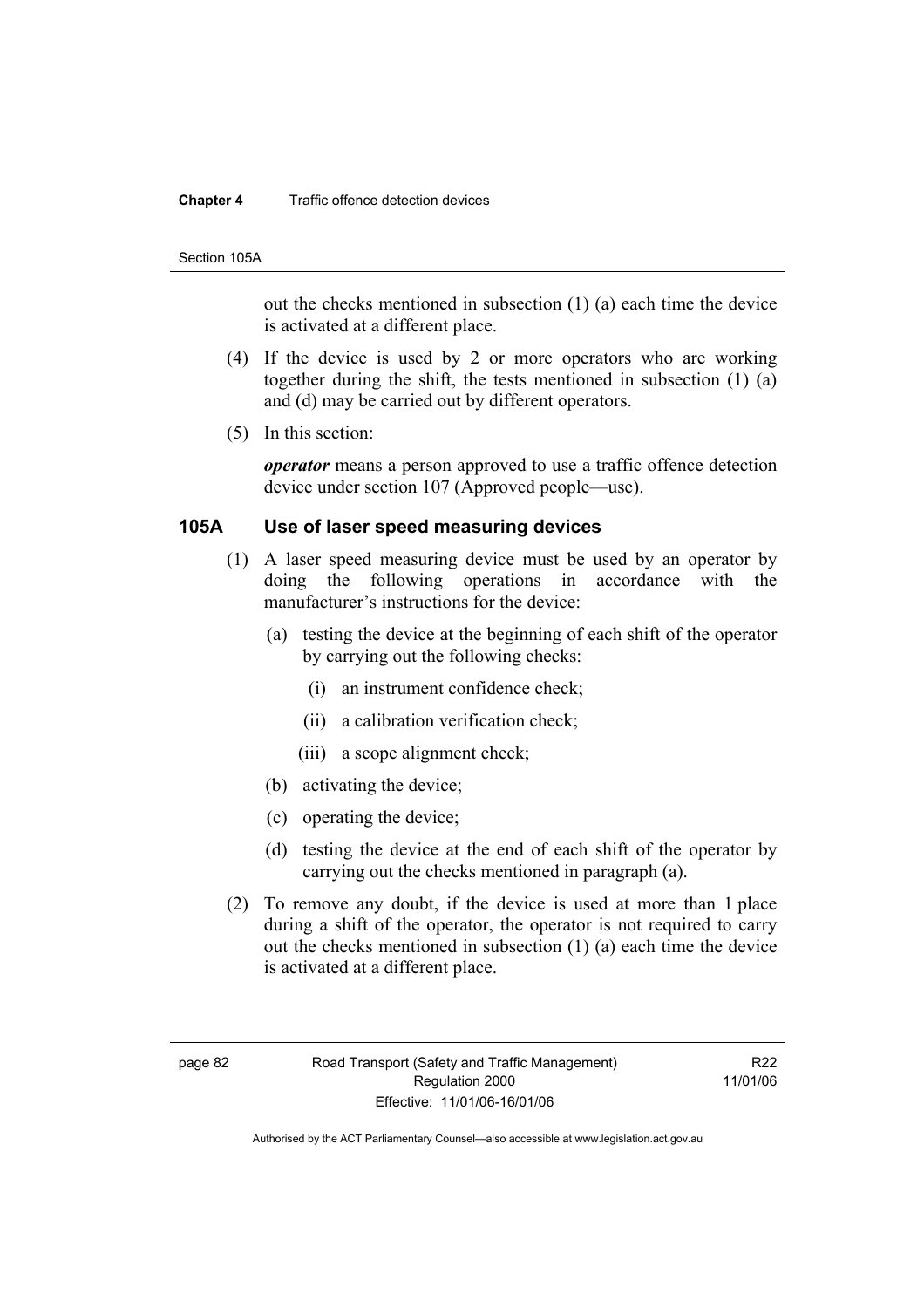- (3) If the device is used by 2 or more operators who are working together during the shift, the tests mentioned in subsection (1) (a) and (d) may be carried out by different operators.
- (4) In this section:

*operator* means a person approved to use a traffic offence detection device under section 107 (Approved people—use).

### **105B Use of radar speed measuring devices**

- (1) A radar speed measuring device must be used by an operator in accordance with the manufacturer's instructions for the device.
- (2) The operator must test the device—
	- (a) at the beginning of each shift of the operator against an approved police speedometer; and
	- (b) at the end of each shift of the operator against the speedometer mentioned in paragraph (a); and
	- (c) if the operator's shift is longer than 9 hours—9 hours after the beginning of the shift against the speedometer mentioned in paragraph (a).
- (3) After each test, the device must be found to be accurate within a tolerance of 2 km/h.
- (4) To remove any doubt, if the device is used at more than 1 place during a shift of the operator, the operator is not required to carry out the checks mentioned in subsection (2) (a) each time the device is activated at a different place.
- (5) If the device is used by 2 or more operators who are working together during the shift, the tests mentioned in subsection (2) may be carried out by different operators.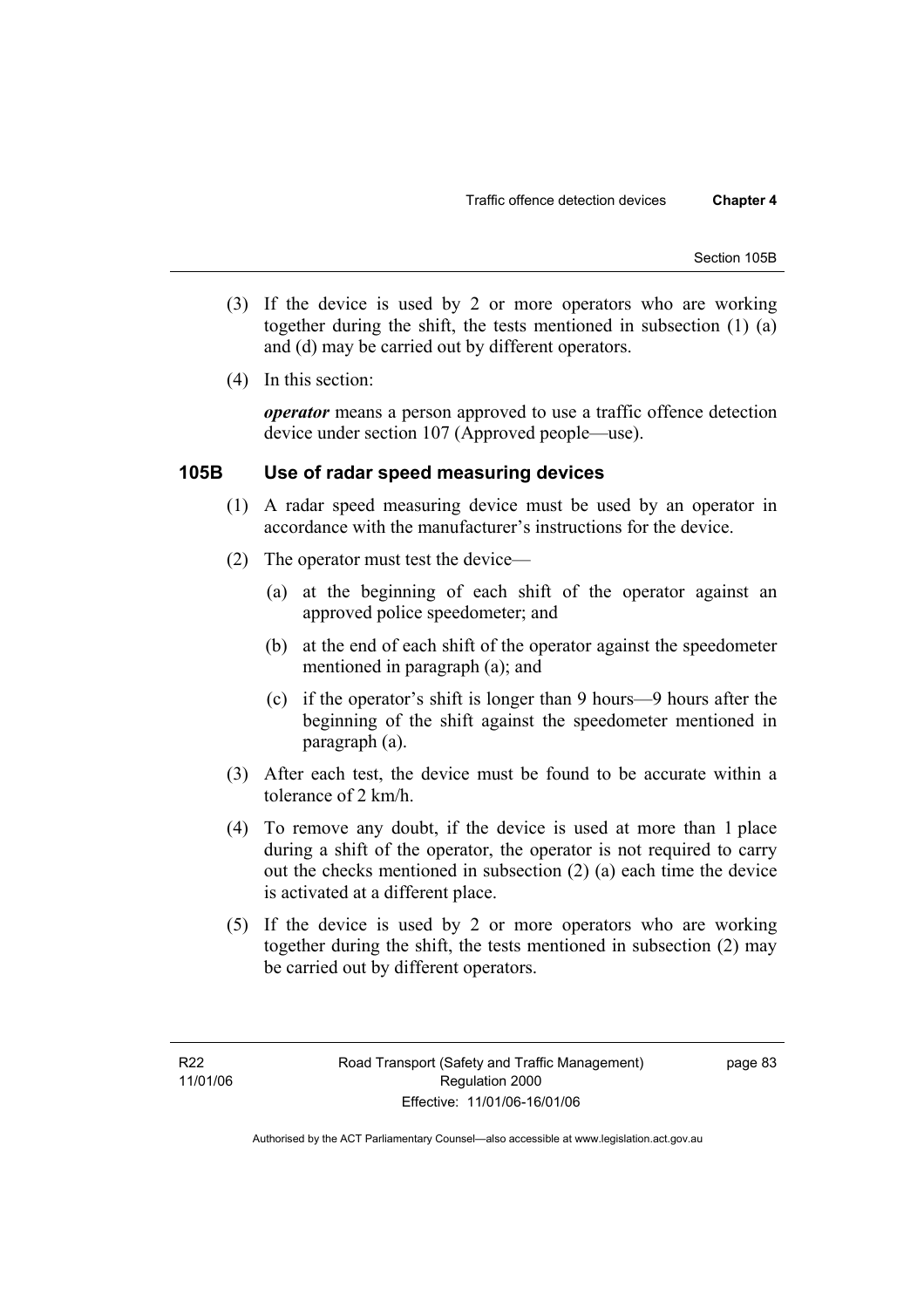Section 106

(6) In this section:

*operator* means a person approved to use a traffic offence detection device under section 107 (Approved people—use).

### **106 Approved people—testing and sealing**

Each person employed by a testing authority to test and seal traffic offence detection devices is approved to test and seal traffic offence detection devices.

### **107 Approved people—use**

- (1) Each police officer is approved to use any traffic offence detection device (other than a traffic lights camera detection device).
- (2) The road transport authority may approve a person who is not a police officer to use digital camera detection devices.
- (3) The road transport authority may only approve a person under subsection (2) if the authority is satisfied that the person has appropriate qualifications to operate, or experience in the operation of, digital camera detection devices.

### **107A Recording of digital camera detection device image files—Act, s 23 (2) (c) (ii)**

An electronic file created by a digital camera detection device must be recorded on a WORM disk attached directly to, or located with, the device.

### **107B Recording of traffic lights camera detection device image files—Act, s 23 (2) (c) (ii)**

 (1) An electronic file created by a traffic lights camera detection device must be recorded on a WORM disk or another storage medium for electronic data (a *recording medium*).

R<sub>22</sub> 11/01/06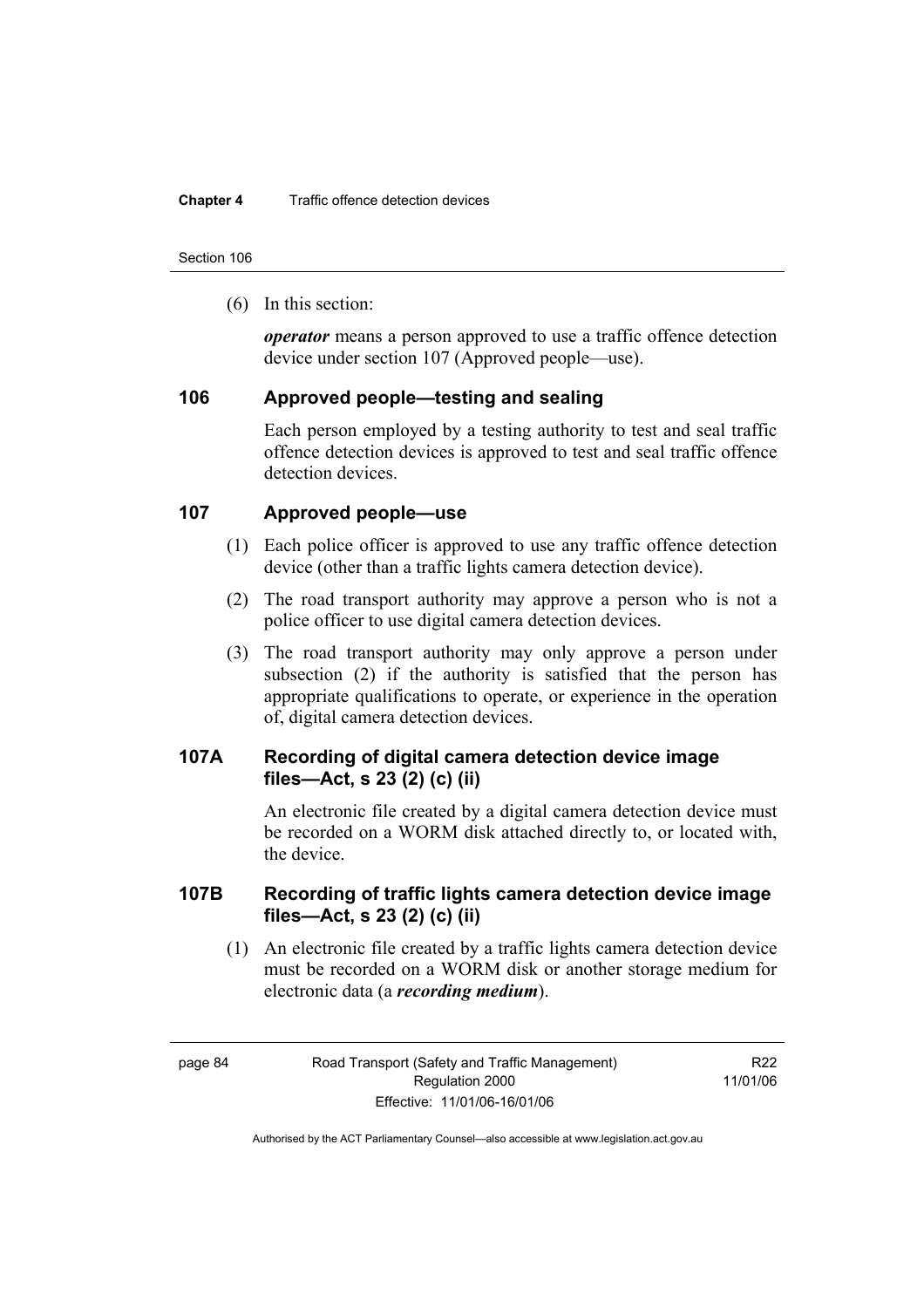- (2) The recording medium for a traffic lights camera detection device may be—
	- (a) attached directly to, or located with, the device; or
	- (b) at a place other than the place where the device is located.

#### **Example for par (b)**

If a motor vehicle goes through a red traffic light and an image of the vehicle is taken by a traffic lights camera detection device, the electronic file created by the device in relation to the offence is sent along a wire or optical fibre to a recording device in a building in another suburb and is stored at that building on a recording medium.

- *Note* An example is part of the regulation, is not exhaustive and may extend, but does not limit, the meaning of the provision in which it appears (see Legislation Act, s 126 and s 132).
- (3) If the recording medium for a traffic lights camera detection device is at a place other than the place where the device is located—
	- (a) the device must produce a security checksum for each electronic file created by the device; and
	- (b) the device must encrypt the security checksum and the file; and
	- (c) the security checksum and the encrypted file must be recorded as soon as practicable on a recording medium.
- (4) However, subsection (3) does not prevent other security measures being taken in relation to a security checksum or an electronic file before it is recorded on the recording medium.

### **107C Verification of traffic lights camera detection device image files—Act, s 23 (2) (c) (iii)**

 (1) This section applies if an electronic file that contains an image of a vehicle taken by a traffic lights camera detection device is recorded on a recording medium that is at a place other than the place where the device is located.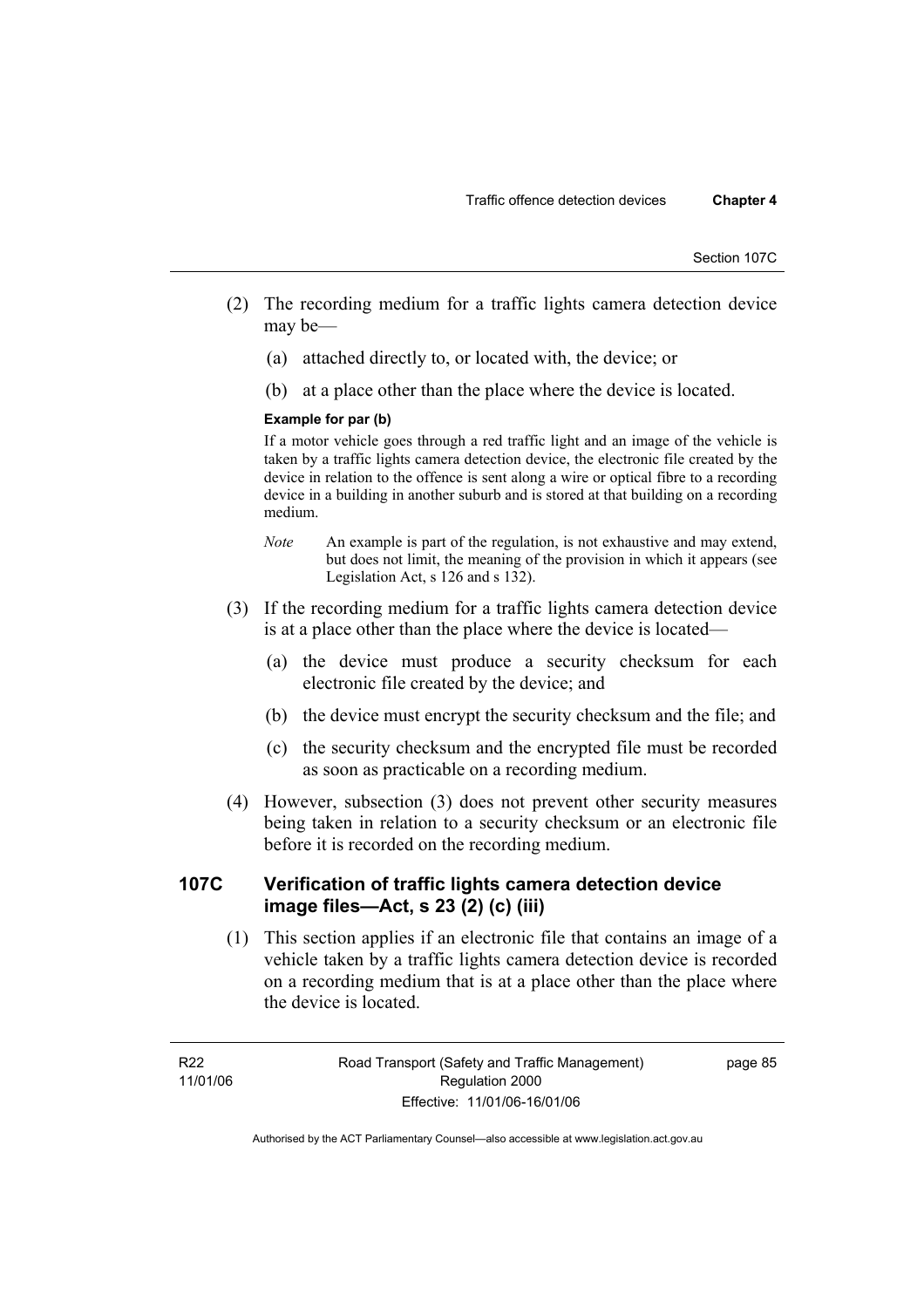#### Section 108

- (2) Before the image of the vehicle is produced from the file, the accuracy of the file must be verified by using a computer to—
	- (a) recalculate the security checksum for the file; and
	- (b) confirm that the security checksum produced by the recalculation is identical to the checksum produced by the device for the file.

#### **108 Meaning of vehicle image codes**

- (1) This section defines the meaning of codes and other information indicated on an image of a vehicle taken by an approved camera detection device.
	- *Note* Information etc that is indicated on an image includes information etc accompanying or reasonably associated with the image (see Act, dict, def of *indicated on*).
- (2) It is not necessary that all the codes and other information mentioned in this section be indicated on an image but if they do appear they have the meaning given in this section.
- (3) The characters (whether numbers, letters or both) in the field immediately after 'Device' is the code for—
	- (a) the laser speed measuring device component of the digital camera detection device that took the image; or
	- (b) the piezo strip speed measuring device component of the traffic lights camera detection device that took the image.

#### **Example**

'Device: 012409' indicates that the code for the laser speed measuring device component of the digital camera detection device, or piezo strip speed measuring device component of the traffic lights camera detection device, that took the image is 012409.

R<sub>22</sub> 11/01/06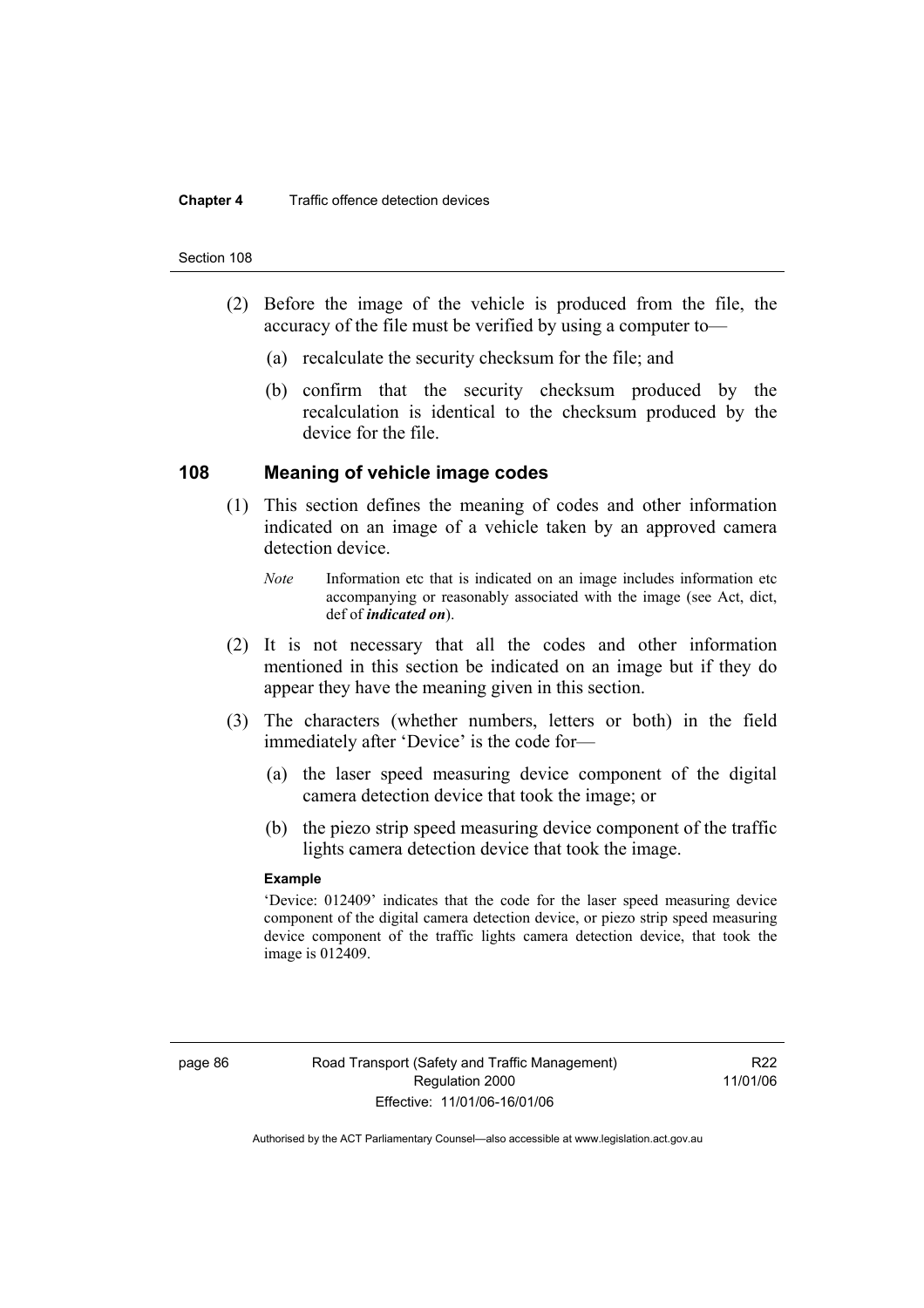(4) The characters (whether numbers, letters or both) in the field immediately after 'Location' or 'Loc' is the code for the place where the image was taken (the *location code*).

#### **Example**

'Location: sls0015' indicates that the code for the place where the image was taken is 0015 (see sch 1, part 1.1, item 15).

(5) A location code has the meaning given by schedule 1.

#### **Example**

The location code '0015' indicates that the image was taken at Kingsford Smith Drive between Kuringa Drive and Spalding Street (see sch 1, part 1.1, item 15).

 (6) For subsection (5) and schedule 1, if a road (however described) mentioned in an item of schedule 1 intersects with another road (however described) more than once, the word '(north)' or '(south)' is included after the name of the road to indicate the intersection relevant to the meaning of the location code.

#### **Example**

The location code '0003' means that the image was taken on Athllon Drive between Beasley Street '(south)' and Sulwood Drive (see sch 1, part 1.1, item 3). As Beasley Street intersects Athllon Drive more than once, the word 'south' indicates that the southern intersection is the relevant intersection.

 (7) The characters in the field immediately after 'Date' is the date when the image was taken, with the first 2 numbers indicating the day of the month, followed by an abbreviation for the month and the year.

#### **Example**

'Date: 15/11/00' indicates that the image was taken on 15 November 2000.

page 87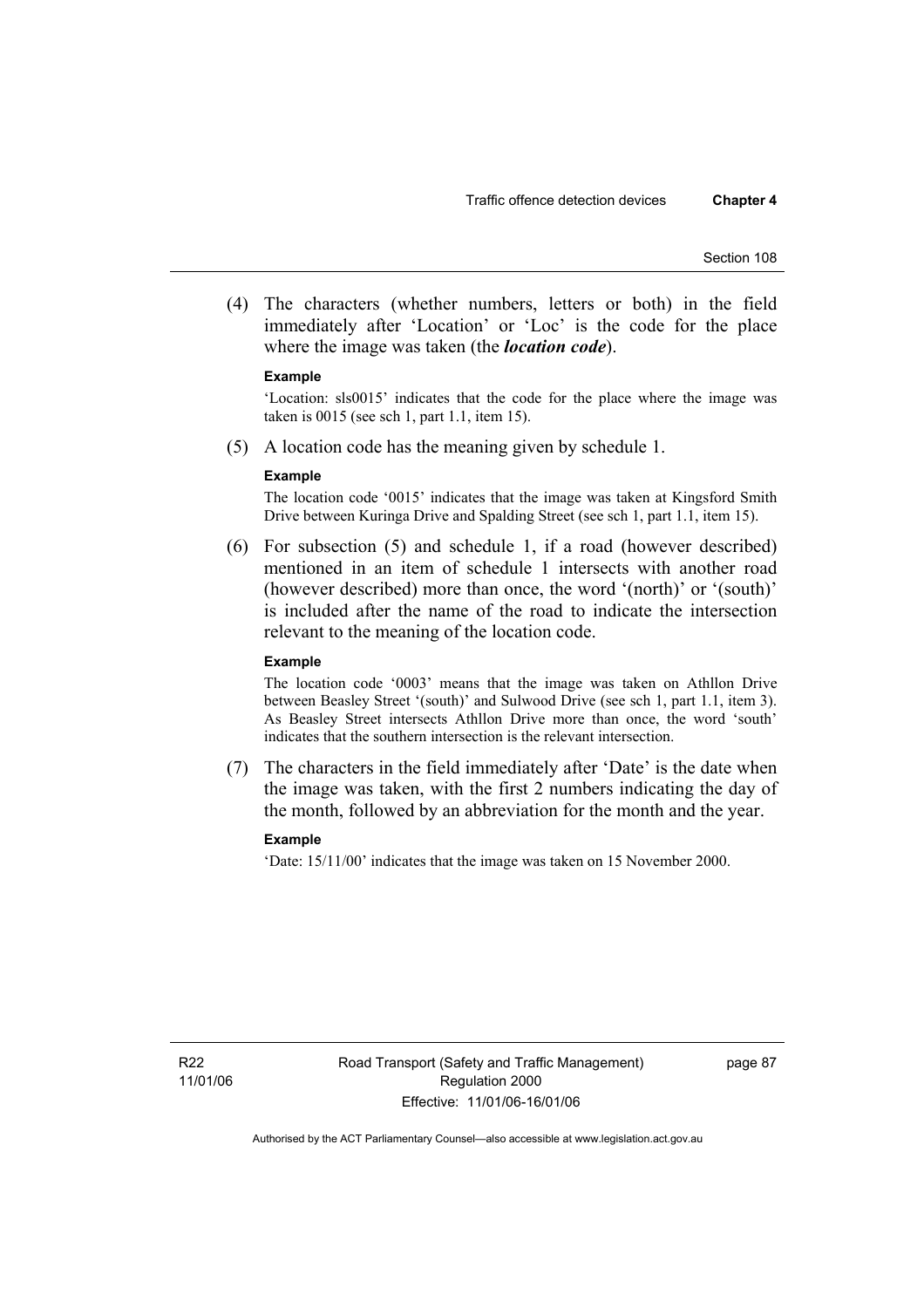#### **Chapter 4** Traffic offence detection devices

#### Section 108

 (8) The numbers in the field immediately after 'Time' is the time when the image was taken, stated in the 24-hour clock system.

#### **Examples**

- 1 'Time: 11.07.00.23' indicates that the image was taken at 0.23 seconds after 11.07 am.
- 2 'Time: 13:53:10:07' indicates that the image was taken at 10.07 seconds after 1.53 pm.
- (9) The letter in the field immediately after 'Direction' or 'Dir' indicates—
	- (a) for an image taken by a digital camera detection device whether the general direction in which the vehicle was travelling was away from or towards the device, with 'A' indicating away from the device and 'T' indicating towards the device; or
	- (b) for an image taken by a traffic lights camera detection device—the general direction in which the vehicle was travelling when the image was taken, with 'N' indicating north, 's' indicating south, 'E' indicating east and 'W' indicating west.

#### **Example for par (a)**

'Direction: A' indicates that when the image was taken the vehicle was generally travelling away from the digital camera detection device that took the image.

#### **Example for par (b)**

'Direction: N' indicates that when the image was taken the vehicle was travelling in the general direction of north.

- (10) The characters in the field immediately after 'Lane' is the code for the lane in which the vehicle was travelling when the image was taken, with the following codes having the stated meaning:
	- 'L1' means the lane next to the centre of the road
	- 'L2' means the lane immediately to the left of L1

page 88 Road Transport (Safety and Traffic Management) Regulation 2000 Effective: 11/01/06-16/01/06

R<sub>22</sub> 11/01/06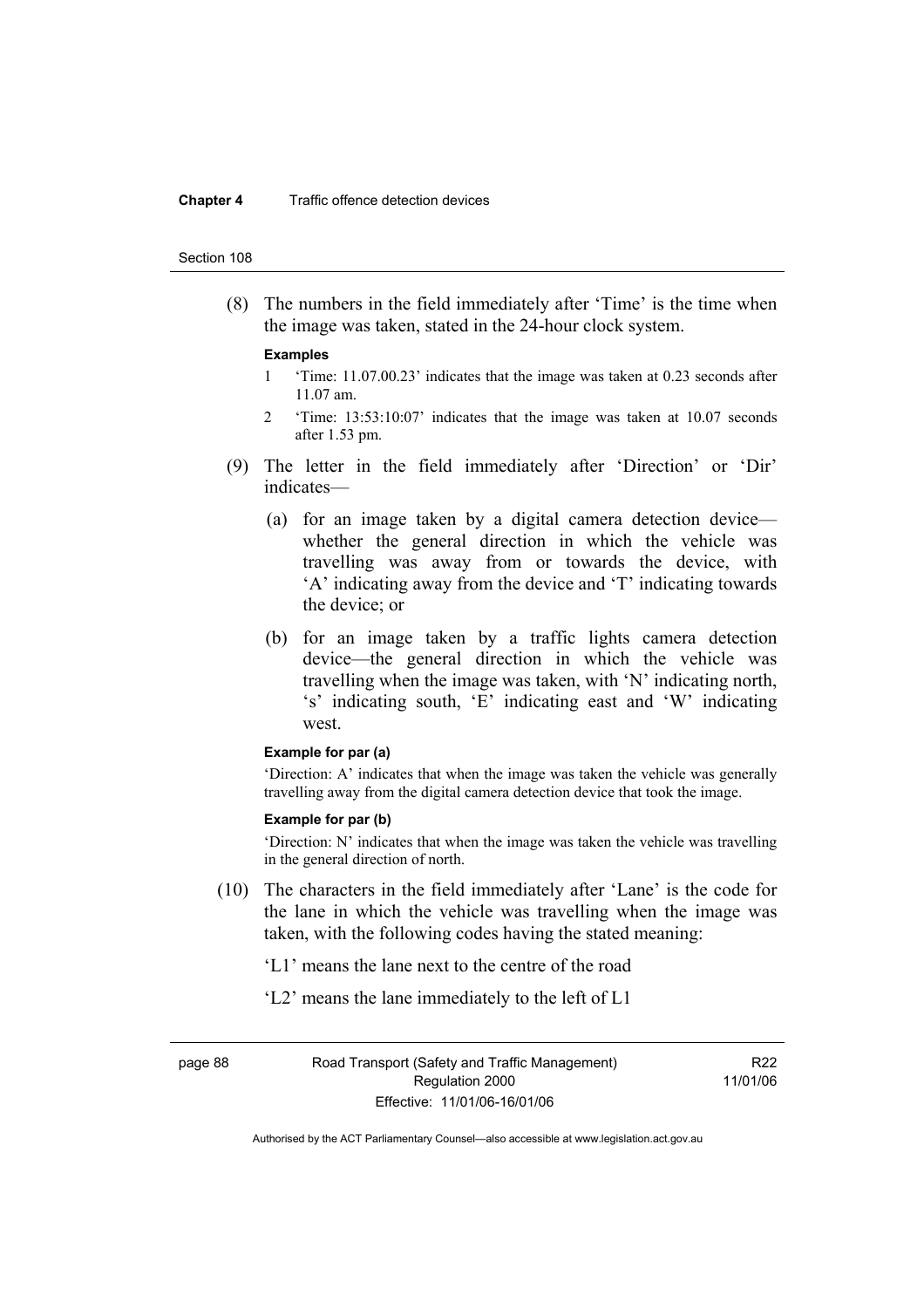Section 108

'L3' means the lane immediately to the left of L2

'L4' means the lane immediately to the left of L3.

#### **Example**

'Lane: L1' indicates that the vehicle was travelling in the lane next to the centre of the road when the image was taken.

 (11) The number in the field immediately after 'Red time' is the time in seconds and part seconds (stated as a fraction) that a red traffic light or red traffic arrow facing the driver of the vehicle had been showing before the driver entered the intersection concerned.

#### **Example**

'Red time: 1.50' indicates that the red traffic light or red traffic arrow facing the driver of the vehicle had been showing for 1.5 seconds before the driver entered the intersection concerned.

 (12) The number in the field immediately after 'Speed li' is the speed limit applying to the driver of the vehicle for the length of road where the driver was driving when the image was taken.

#### **Example**

'Speed li: 60' indicates that the speed limit applying to the driver of the vehicle for the length of road where the driver was driving when the image was taken is 60 km/h.

 (13) The number in the field immediately after 'Speed' is the speed in kilometres per hour at which the driver of the vehicle was driving when the image was taken.

#### **Example**

'Speed: 82' indicates that the driver of the vehicle was driving at 82 km/h when the image was taken.

page 89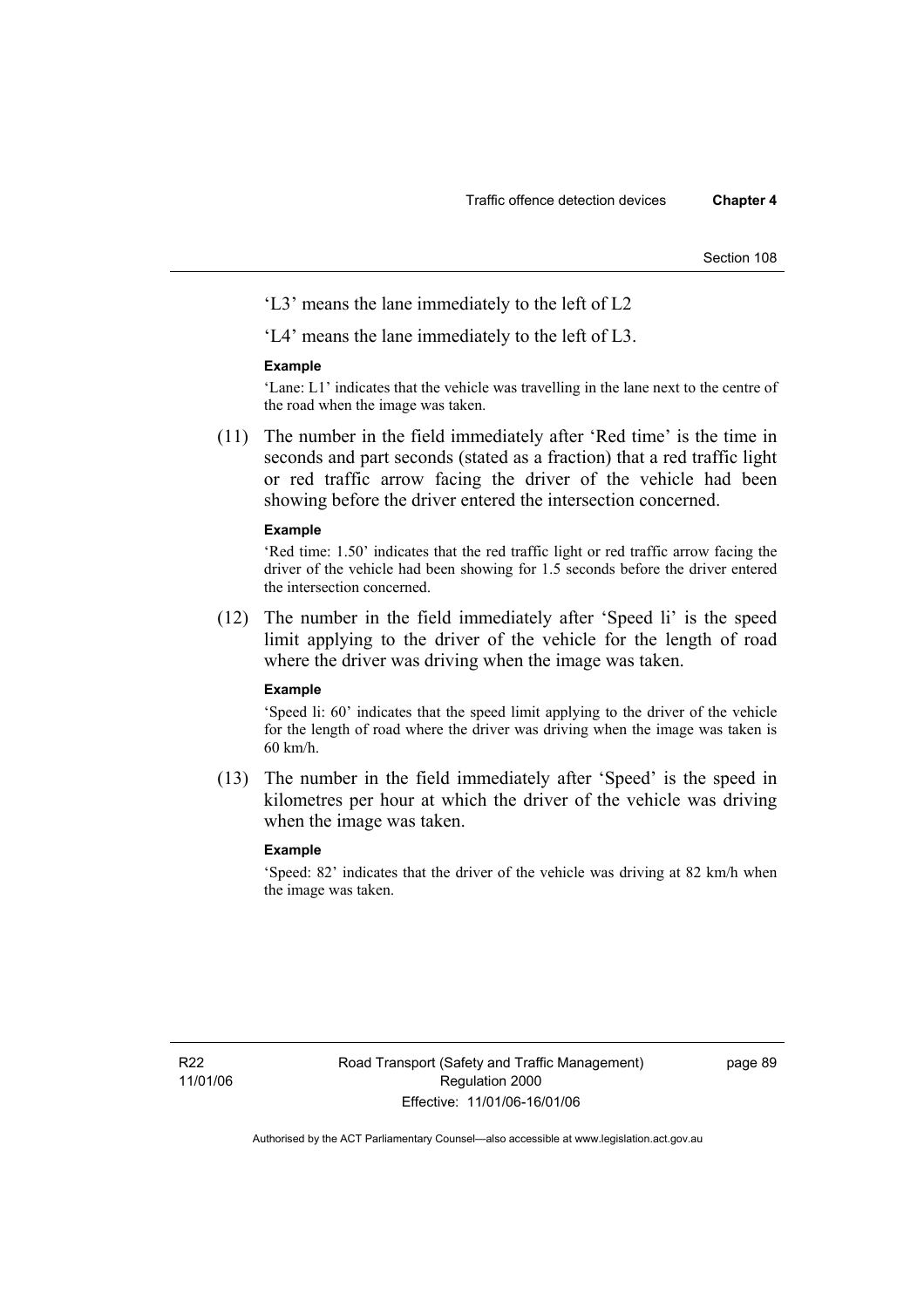#### **Chapter 4** Traffic offence detection devices

#### Section 108

 (14) The characters (whether numbers, letters or both) in the field immediately after 'Operator' is the code for the person responsible for the use of the device when the image was taken.

#### **Example**

'Operator: op002' indicates that the code for the person responsible for the device when the image was taken is operator 002.

 (15) The characters (whether numbers, letters or both) in the field immediately after 'Disk' is the code for the recording medium used to record the image of the vehicle.

#### **Example**

'Disk: WD0022' indicates that the code for the WORM disk used to record the image was WD0022.

*Note* An example is part of the regulation, is not exhaustive and may extend, but does not limit, the meaning of the provision in which it appears (see Legislation Act, s 126 and s 132).

page 90 Road Transport (Safety and Traffic Management) Regulation 2000 Effective: 11/01/06-16/01/06

R22 11/01/06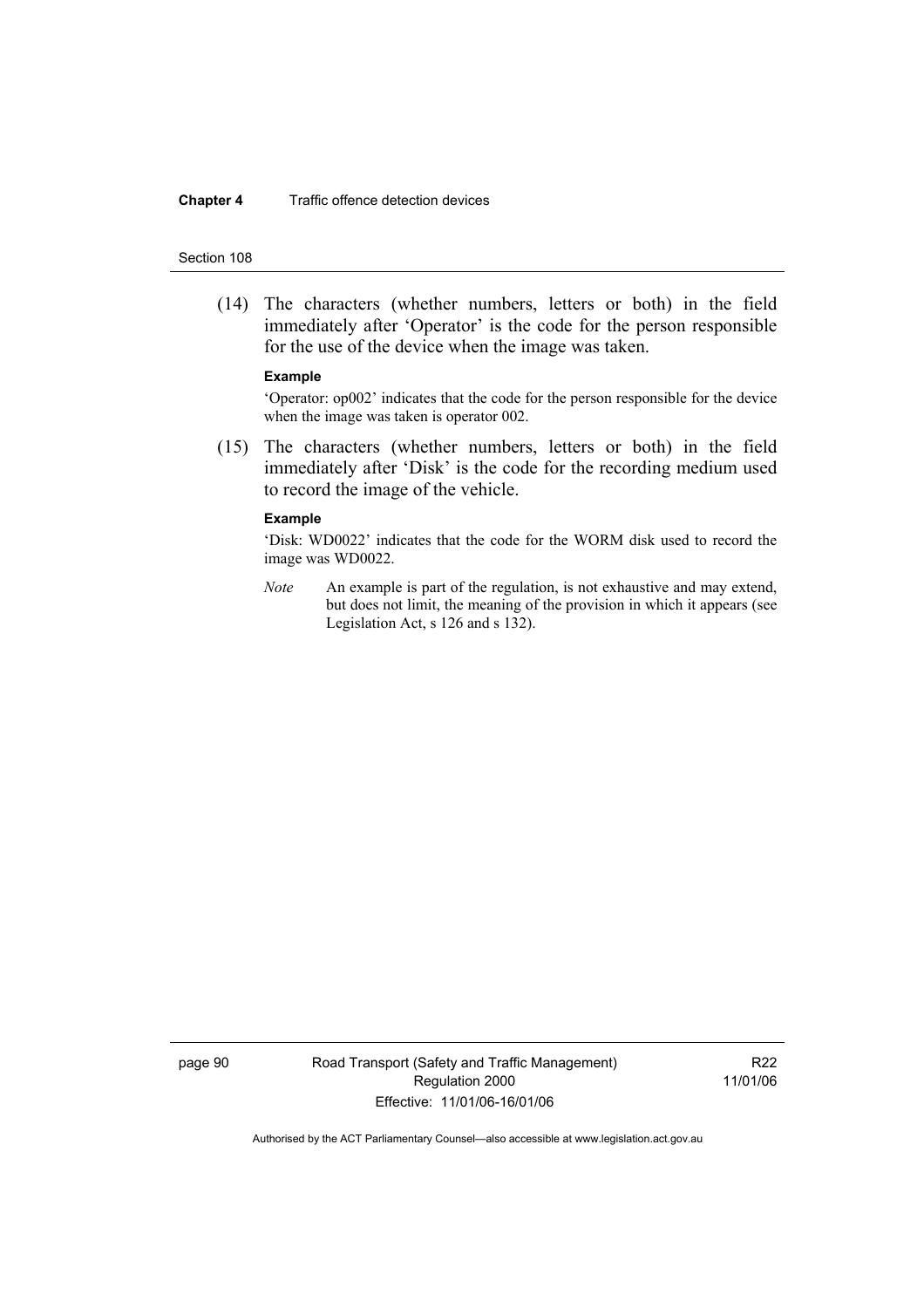# **Chapter 5 Miscellaneous**

### **109 Additional powers of police**

- (1) A police officer may request or signal the driver of a vehicle to stop the vehicle.
- (2) A person must not, without reasonable excuse, fail to comply with a request or signal made or given by a police officer under subsection  $(1)$ .

Maximum penalty: 20 penalty units.

 (3) A police officer may, during a temporary obstruction or danger to traffic or in an emergency, direct the responsible person for or driver of a vehicle parked in any part of a pay parking area to remove the vehicle or, if no-one appears to be in charge of the vehicle, remove the vehicle.

### **110 Prohibition on car minding**

- (1) The chief police officer may, by written notice given to a person, prohibit the person from—
	- (a) parking, minding, caring for, or taking charge of any motor vehicle or trailer (other than a motor vehicle or trailer of which the person is the driver) on a road; or
	- (b) offering his or her services for any such purpose.
- (2) A person who is given a notice under subsection (1) must comply with the notice.

Maximum penalty: 20 penalty units.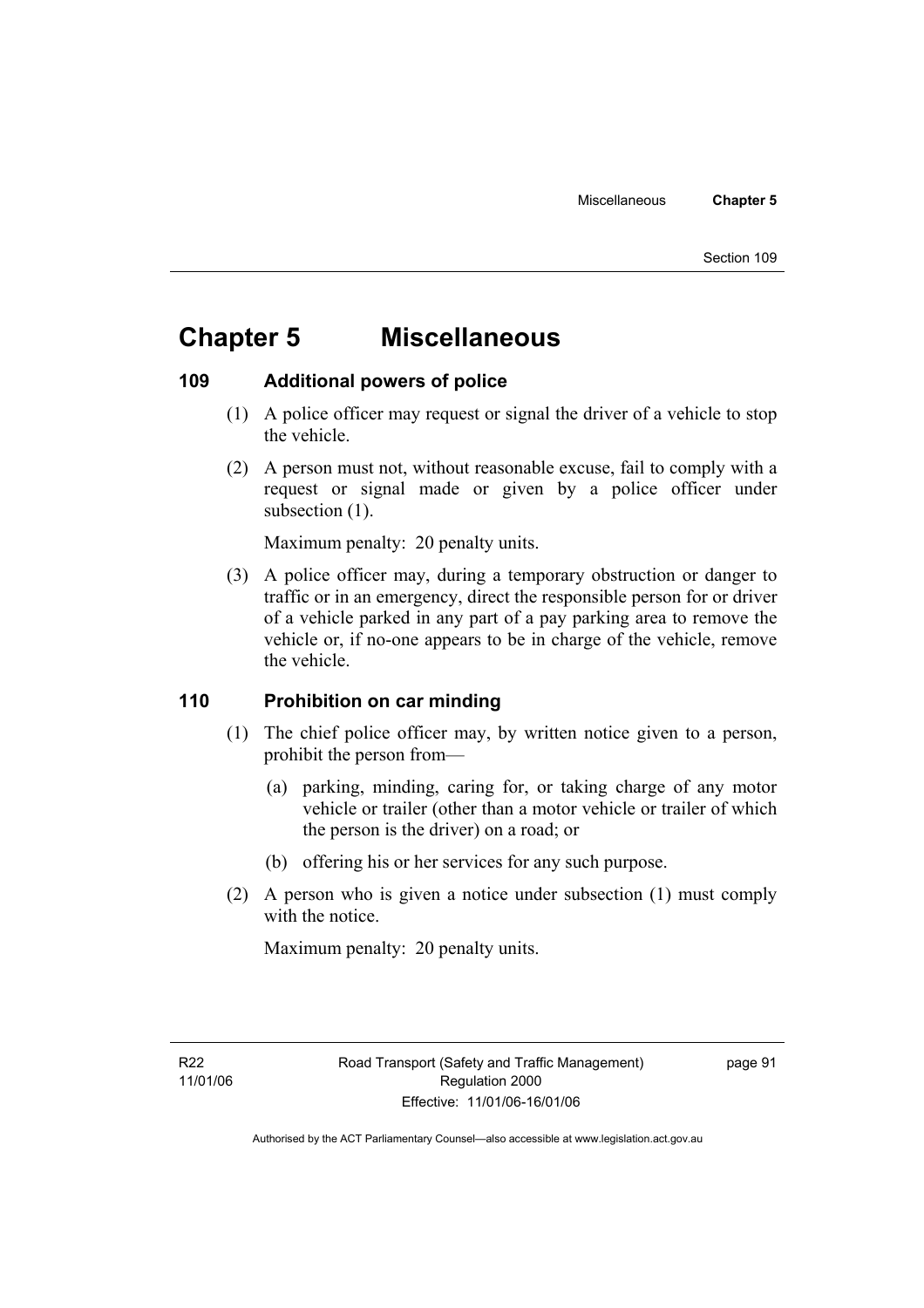#### **Chapter 5** Miscellaneous

#### Section 111

- (3) This section does not authorise the chief police officer to prohibit the proprietor of a parking station or parking area—
	- (a) from parking, minding, caring for, or taking charge of a motor vehicle or trailer in or on the parking station or parking area; or
	- (b) from offering the proprietor's services for that purpose—
		- (i) whether by the display or publication of an advertisement in relation to the parking station or parking area or otherwise; and
		- (ii) whether the services are performed or offered to be performed by the proprietor or by an employee or agent of the proprietor.

### **111 Removal of unattended vehicles—Act, s 32 (1) (c)**

A police officer or authorised person may move an unattended vehicle from a road or road related area to a retention area if the vehicle is in—

- (a) a bus lane; or
- (b) a length of road to which a *clearway sign* applies; or
- (c) a transit lane.

#### **112 Disposal of impounded vehicles—Act, s 10K**

- (1) This section applies to a vehicle impounded under the following provisions of the Act:
	- (a) section 10A (Impounding of vehicles used for menacing driving on court order before conviction etc);
	- (b) section 10B (Impounding or forfeiture of vehicles on conviction etc for certain offences);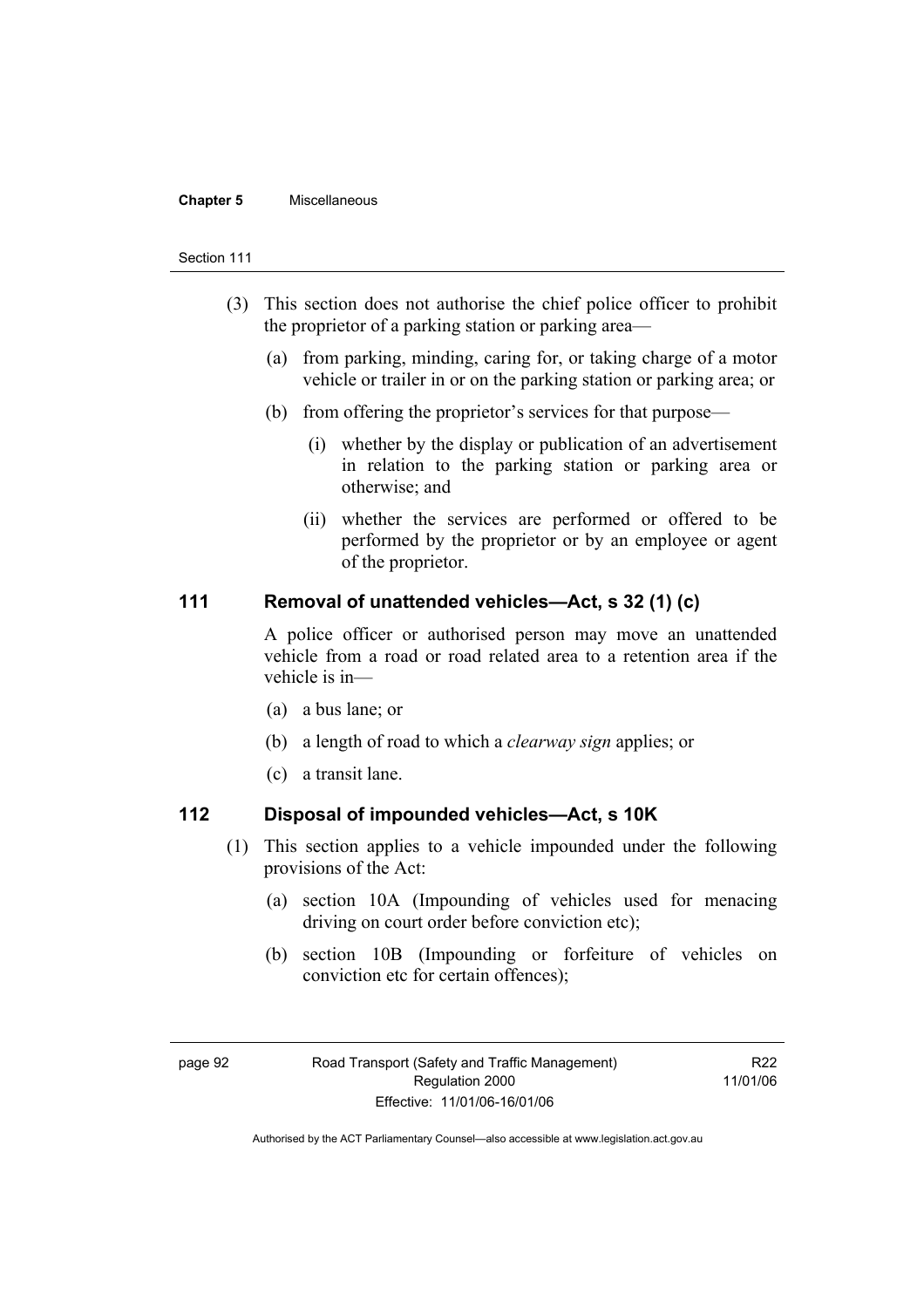- (c) section 10C (Powers of police officers to seize and impound vehicles used in committing certain offences).
- (2) If a person has not applied to the chief police officer for the release of the vehicle at the end of the period of impoundment, the chief police officer must, by notice served on the registered operator of the vehicle and every person who has a registered interest in the vehicle, warn them that the vehicle may be offered for sale if the vehicle is not removed from the place of impoundment within 28 days after the day of service of the notice.
- (3) The vehicle may be offered for sale, by public auction or public tender, if the vehicle is not removed within 28 days after service of the notice or, if more than 1 notice is served under subsection (2), the later of the notices.
- (4) A person may apply to the chief police officer for payment to the person of the balance of the proceeds of sale of a vehicle within 1 year after the vehicle is sold in accordance with subsection (3).
- (5) The balance of the proceeds of sale may be paid to the person if the person satisfies the chief police officer that—
	- (a) the person was lawfully entitled to possession of the vehicle immediately before its sale; and
	- (b) there was a reasonable excuse for the person's failure to obtain release of the vehicle before it was sold.
- (6) In this section:

*balance of the proceeds of sale*, of a vehicle, means the proceeds of the sale of the vehicle less—

- (a) any fee or other amount payable under the *Road Transport (General) Act 1999* for the seizure, impounding and storage of the vehicle; and
- (b) the reasonable costs of or incidental to the sale.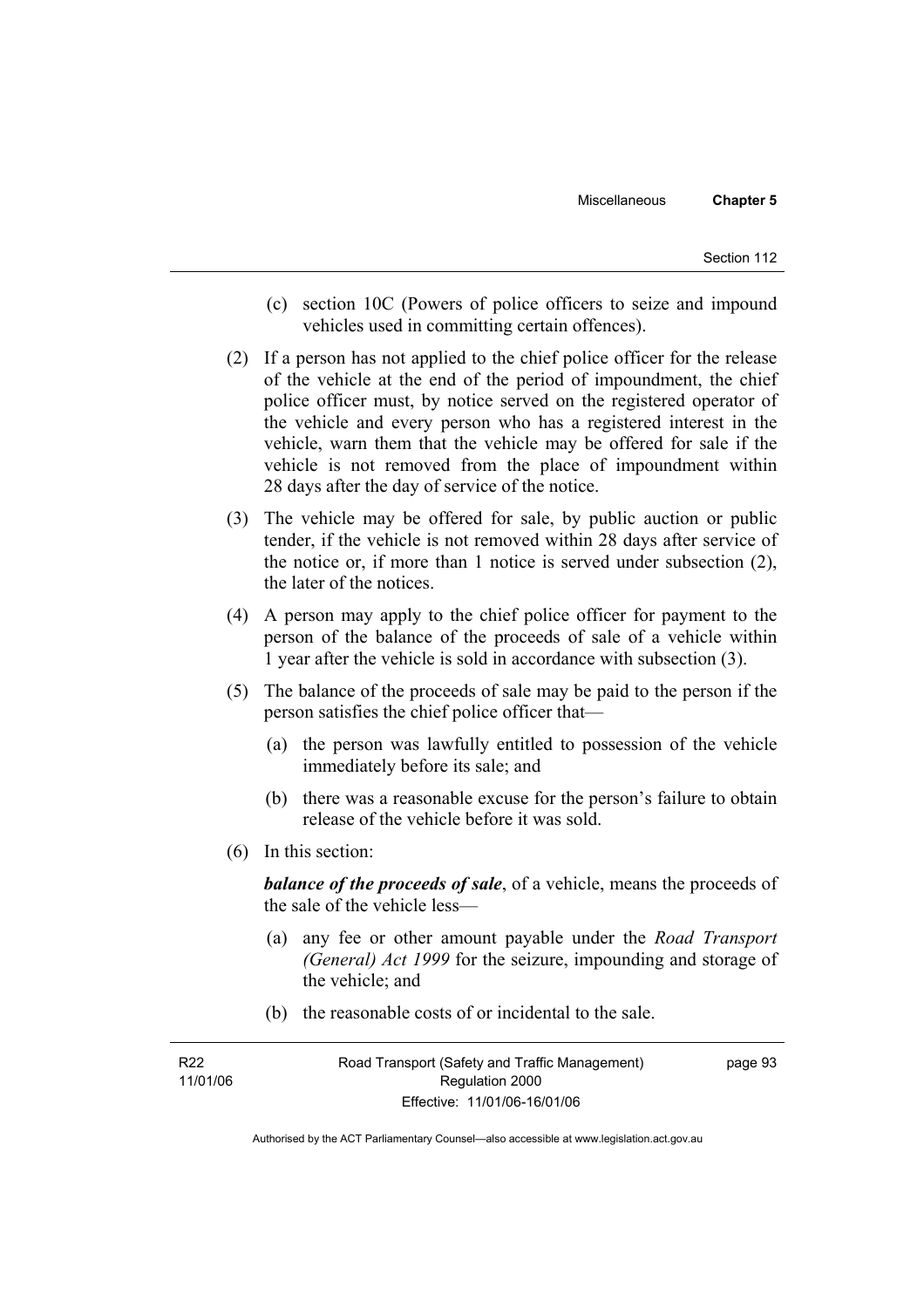#### **Chapter 5** Miscellaneous

Section 112A

### **112A Disposal of forfeited vehicles—Act, s 10K**

A vehicle that has been forfeited to the Territory under the Act, section 10B (Impounding or forfeiture of vehicles on conviction etc for certain offences) may be offered for sale by public auction or public tender.

### **113 Responsible person to inspect driver licence**

 (1) Before permitting someone else to drive a motor vehicle, the responsible person for, or the person in charge of, the vehicle must require the person to produce his or her Australian driver licence or external driver licence and must inspect the licence.

Maximum penalty: 20 penalty units.

 (2) It is a defence to a prosecution of a person for an offence against subsection (1) if the person proves that the person had taken reasonable steps (other than those mentioned in the subsection) to ensure the person permitted to drive the motor vehicle was the holder of a current Australian driver licence or external driver licence.

### **114 Responsible person's consent**

The person in charge of a motor vehicle or trailer on a road must not, without reasonable excuse, permit anyone to use the vehicle without the consent of the responsible person for the vehicle.

Maximum penalty: 20 penalty units.

### **115 Standards for safe carriage of loads—Act, s 14 (2)**

The prescribed standards are the performance standards in the *Load Restraint Guide—Guidelines and Performance Standards for the Safe Carriage of Loads on Road Vehicles*, 2nd ed (2004) published by the National Transport Commission.

R<sub>22</sub> 11/01/06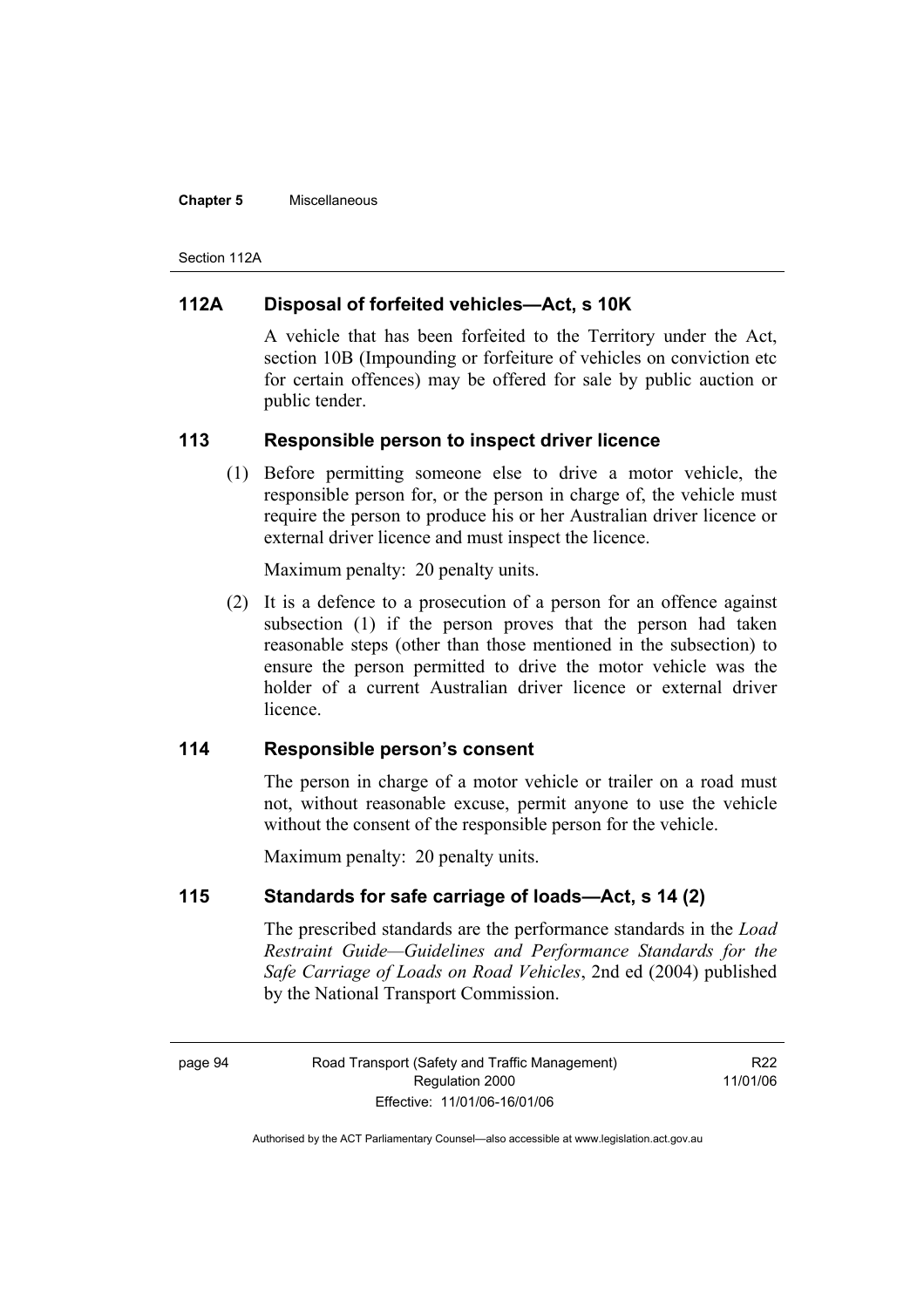# **Schedule 1 Meaning of location codes on images**

(see s 108)

# **Part 1.1 Digital camera detection devices**

**Table 1.1** 

| column 1<br>item            | column <sub>2</sub><br><b>location</b><br>code | column 3<br>place where image was taken                                       |
|-----------------------------|------------------------------------------------|-------------------------------------------------------------------------------|
| $\mathbf{1}$                | 0001                                           | Adelaide Avenue between Hopetoun Circuit and Kent Street                      |
| 2                           | 0002                                           | <b>Antill Street</b>                                                          |
| 3                           | 0003                                           | Athllon Drive between Beasley Street (south) and Sulwood<br>Drive             |
| 4                           | 0004                                           | Belconnen Way between Barry Drive and Coulter Drive                           |
| 5                           | 0005                                           | Bowen Drive between Brisbane Avenue and Kings Avenue                          |
| 6                           | 0006                                           | Coppins Crossing Road between Uriarra Road and William<br><b>Hovell Drive</b> |
| 7                           | 0007                                           | Drakeford Drive between Sulwood Drive and Athllon Drive                       |
| 8                           | 0008                                           | Erindale Drive between Sulwood Drive and Sternberg Crescent                   |
| 9                           | 0009                                           | Florey Drive between Southern Cross Drive and Ginninderra<br>Drive            |
| 10                          | 0010                                           | Ginninderra Drive between Tillyard Drive and Kingsford Smith<br>Drive         |
| 11                          | 0011                                           | Ginninderra Drive between Ellenborough Street and Tucker<br><b>Street</b>     |
| 12                          | 0012                                           | Gungahlin Drive between Wells Station Drive and Gundaroo<br>Drive             |
| 13                          | 0013                                           | Hindmarsh Drive between Dalrymple Street and Jerrabomberra<br>Avenue          |
| R <sub>22</sub><br>11/01/06 |                                                | Road Transport (Safety and Traffic Management)<br>page 95<br>Regulation 2000  |

Effective: 11/01/06-16/01/06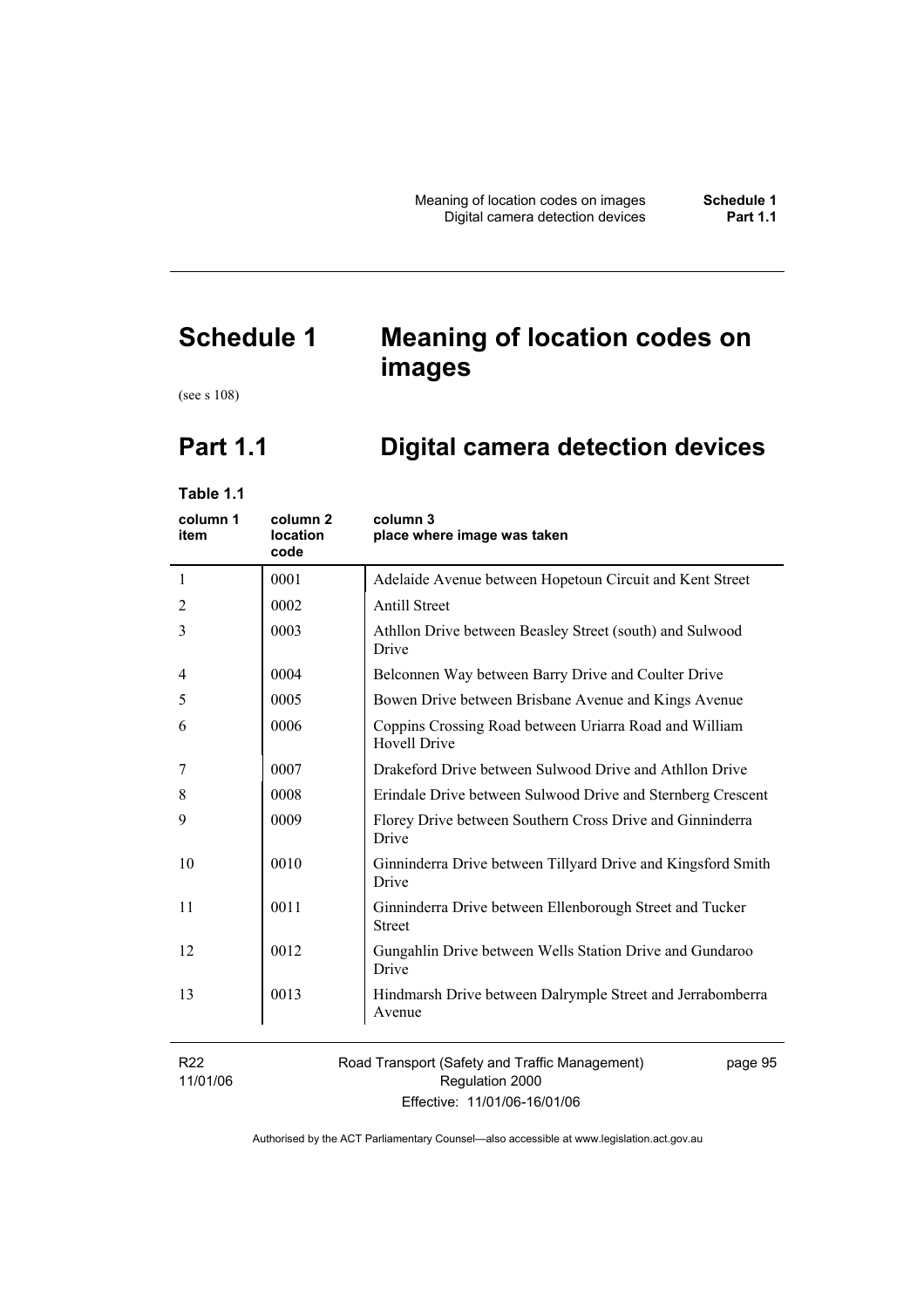| Schedule 1      | Meaning of location codes on images |
|-----------------|-------------------------------------|
| <b>Part 1.1</b> | Digital camera detection devices    |

| column 1<br>item | column <sub>2</sub><br><b>location</b><br>code | column 3<br>place where image was taken                                    |
|------------------|------------------------------------------------|----------------------------------------------------------------------------|
| 14               | 0014                                           | Hindmarsh Drive between Athllon Drive and Melrose Drive                    |
| 15               | 0015                                           | Kingsford Smith Drive between Kuringa Drive and Spalding<br><b>Street</b>  |
| 16               | 0016                                           | Lady Denman Drive between Cotter Road and Barrenjoey Drive                 |
| 17               | 0017                                           | Long Gully Road                                                            |
| 18               | 0018                                           | Melrose Drive between Athllon Drive and Hindmarsh Drive                    |
| 19               | 0019                                           | Monaro Highway between Canberra Avenue and Hindmarsh<br>Drive              |
| 20               | 0020                                           | Monaro Highway between Hindmarsh Drive and Isabella Drive                  |
| 21               | 0021                                           | Mugga Lane between Narrabundah Lane and Long Gully Road                    |
| 22               | 0022                                           | Northbourne Avenue between Macarthur Avenue and Antill<br><b>Street</b>    |
| 23               | 0023                                           | Parkes Way between Clunies Ross Street and Glenloch<br>Interchange         |
| 24               | 0024                                           | Tuggeranong Parkway between Lakeside Interchange and<br><b>Cotter Road</b> |
| 25               | 0025                                           | Tuggeranong Parkway between Hindmarsh Drive and Cotter<br>Road             |
| 26               | 0026                                           | Tuggeranong Parkway between Hindmarsh Drive and Sulwood<br>Drive           |
| 27               | 0027                                           | Yamba Drive between Mawson Drive and Beasley Street                        |
| 28               | 0028                                           | Pocket Avenue                                                              |
| 29               | 0029                                           | Owen Dixon Drive (excluding residential service road of same<br>name)      |
| 30               | 0030                                           | <b>Taverner Street</b>                                                     |
| 31               | 0031                                           | Springvale Drive                                                           |
| 32               | 0032                                           | Kerrigan Street                                                            |
| 33               | 0033                                           | Gladstone Street, Hall                                                     |

page 96 Road Transport (Safety and Traffic Management) Regulation 2000 Effective: 11/01/06-16/01/06

R22 11/01/06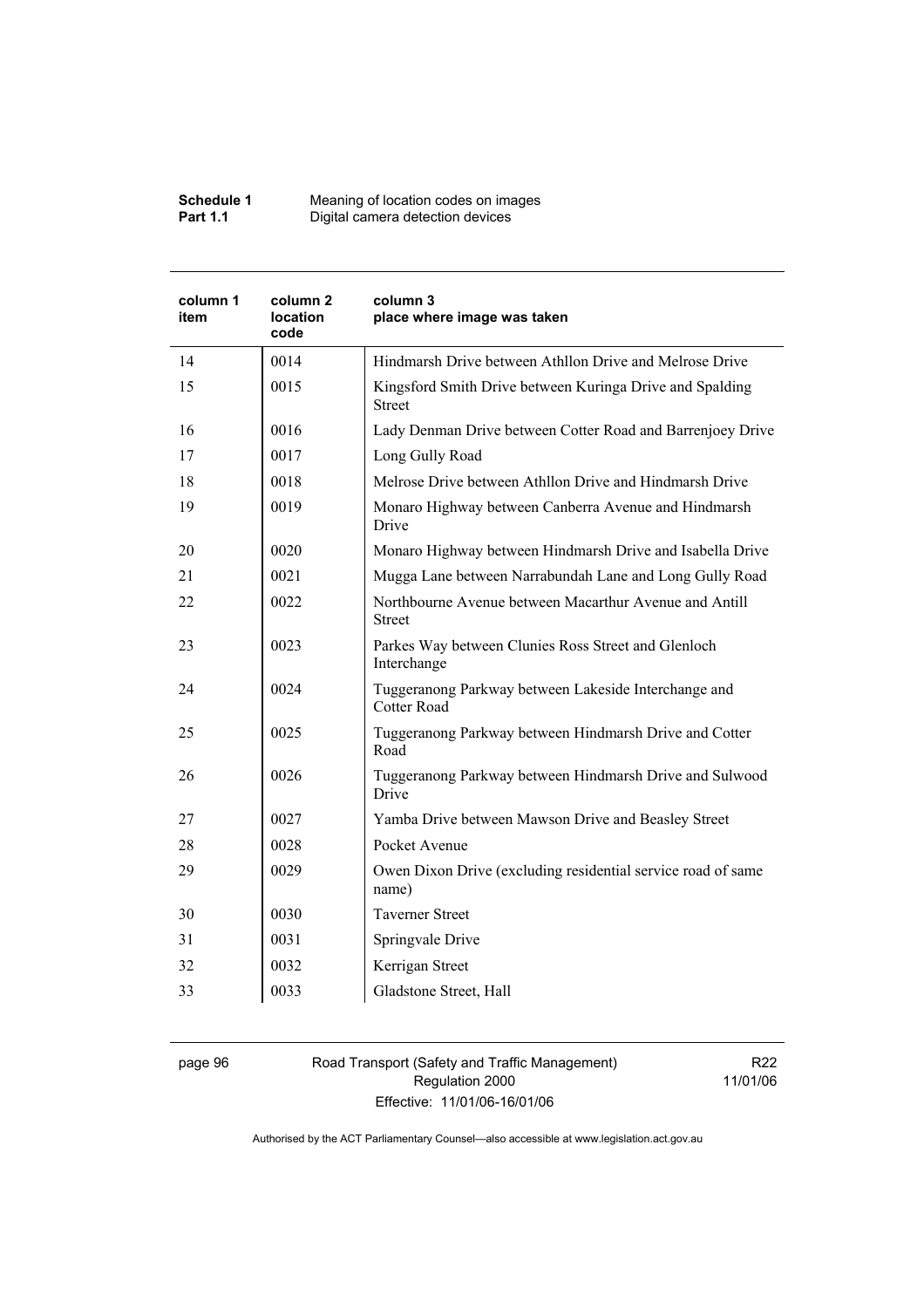#### Meaning of location codes on images **Schedule 1**  Digital camera detection devices **Part 1.1**

| column 1<br>item | column <sub>2</sub><br>location<br>code | column 3<br>place where image was taken                             |
|------------------|-----------------------------------------|---------------------------------------------------------------------|
| 34               | 0034                                    | Heysen Street                                                       |
| 35               | 0035                                    | Mugga Way                                                           |
| 36               | 0036                                    | <b>Badimara Street</b>                                              |
| 37               | 0037                                    | Namatjira Drive                                                     |
| 38               | 0038                                    | Empire Circuit between Grey Street and Canberra Avenue              |
| 39               | 0039                                    | Longmore Crescent                                                   |
| 40               | 0040                                    | Maribyrnong Avenue                                                  |
| 41               | 0041                                    | Learmonth Drive                                                     |
| 42               | 0042                                    | <b>Petterd Street</b>                                               |
| 43               | 0043                                    | <b>Williamson Street</b>                                            |
| 44               | 0044                                    | <b>Tillyard Drive</b>                                               |
| 45               | 0045                                    | Dryandra Street between Fairfax Street and Archibald Street         |
| 46               | 0046                                    | Newman Morris Circuit                                               |
| 47               | 0047                                    | Chuculba Crescent                                                   |
| 48               | 0048                                    | Livingston Avenue                                                   |
| 49               | 0049                                    | Clive Steele Avenue                                                 |
| 50               | 0050                                    | Darwinia Terrace                                                    |
| 51               | 0051                                    | La Perouse Street                                                   |
| 52               | 0052                                    | <b>Novar Street</b>                                                 |
| 53               | 0053                                    | Goyder Street between Dalrymple Street and Jerrabomberra<br>Avenue  |
| 54               | 0054                                    | Launceston Street between Hindmarsh Drive and Melrose Drive         |
| 55               | 0055                                    | Athllon Drive between Hindmarsh Drive and Beasley Street<br>(south) |
| 56               | 0056                                    | Athllon Drive between Sulwood Drive and Anketell Street<br>(north)  |

R22 11/01/06 Road Transport (Safety and Traffic Management) Regulation 2000 Effective: 11/01/06-16/01/06

page 97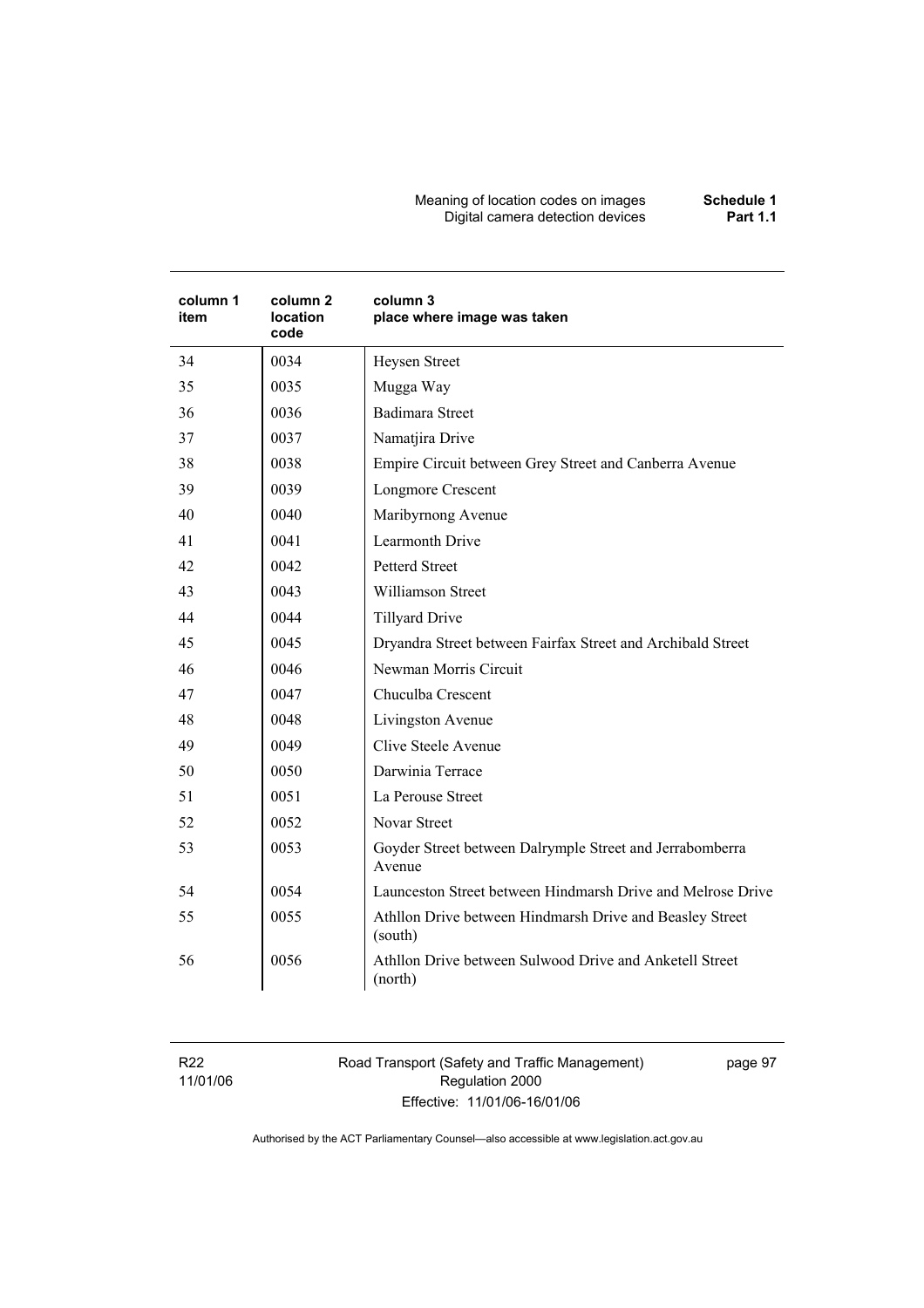| Schedule 1      | Meaning of location codes on images |
|-----------------|-------------------------------------|
| <b>Part 1.1</b> | Digital camera detection devices    |

| column 1<br>item | column <sub>2</sub><br>location<br>code | column 3<br>place where image was taken                              |
|------------------|-----------------------------------------|----------------------------------------------------------------------|
| 57               | 0057                                    | Northbourne Avenue between Barry Drive and Macarthur<br>Avenue       |
| 58               | 0058                                    | Northbourne Avenue between Antill Street and Barton Highway          |
| 59               | 0059                                    | Belconnen Way between Coulter Drive and Kingsford Smith<br>Drive     |
| 60               | 0060                                    | Phillip Avenue between Majura Avenue and Federal Highway             |
| 61               | 0061                                    | Barton Highway between Federal Highway and Kuringa Drive             |
| 62               | 0062                                    | Drakeford Drive between Athllon Drive and Isabella Drive             |
| 63               | 0063                                    | Hindmarsh Drive between Athllon Drive and Dalrymple Street           |
| 64               | 0064                                    | Hindmarsh Drive between Jerrabomberra Avenue and Canberra<br>Avenue  |
| 65               | 0065                                    | <b>Barry Drive</b>                                                   |
| 66               | 0066                                    | Ginninderra Drive between Tucker Street and Kingsford Smith<br>Drive |
| 67               | 0067                                    | Ginninderra Drive between Tillyard Drive and Florey Drive            |
| 68               | 0068                                    | Erindale Drive between Long Gully Road and Sulwood Drive             |
| 69               | 0069                                    | Erindale Drive between Soward Way and Judkins Street                 |
| 70               | 0070                                    | Kuringa Drive between Owen Dixon Drive and Barton Highway            |
| 71               | 0071                                    | Launceston Street between Bowes Street and Furzer Street             |
| 72               | 0072                                    | Monaro Highway between Johnson Drive and Isabella Drive              |
| 73               | 0073                                    | Mugga Lane between Hindmarsh Drive and Narrabundah Lane              |
| 74               | 0074                                    | Mugga Lane between Long Gully Road and Monaro Highway                |
| 75               | 0075                                    | Parkes Way between Clunies Ross Street and Edinburgh<br>Avenue       |
| 76               | 0076                                    | Yamba Drive between Kitchener Street and Bateson Road                |
| 77               | 0077                                    | Yarra Glen between Carruthers Street and Adelaide Avenue             |

page 98 Road Transport (Safety and Traffic Management) Regulation 2000 Effective: 11/01/06-16/01/06

R22 11/01/06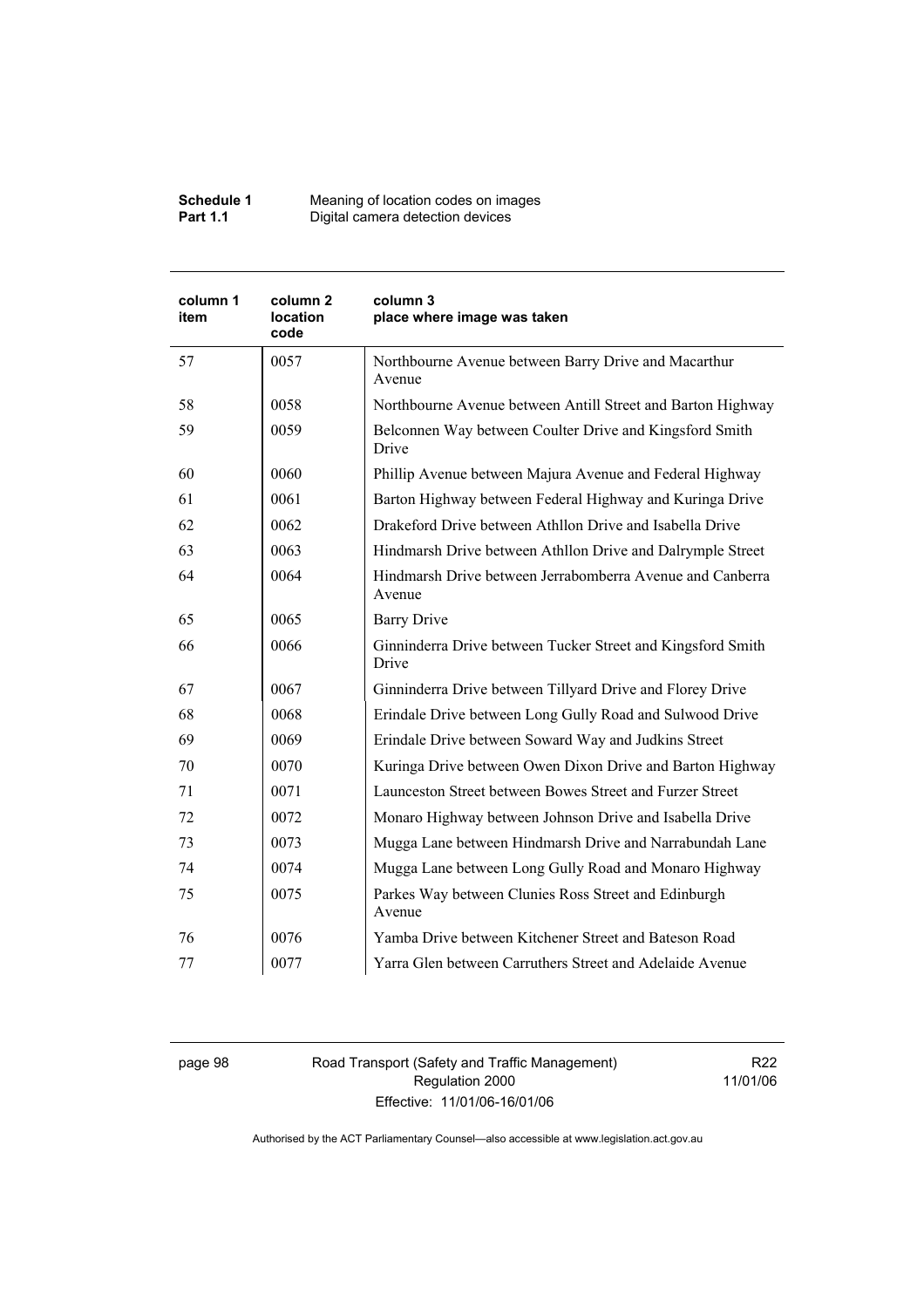# **Part 1.2 Traffic lights camera detection**

**devices** 

| column 1<br>column 2<br>column 3<br>location<br>place where image was taken<br>item<br>code<br>1001<br>Northbourne Avenue/London Circuit<br>1<br>1002<br>Northbourne Avenue/Barry Drive/Cooyong Street<br>2<br>1003<br>Coulter Drive/Southern Cross Drive/Luxton Street<br>3<br>1004<br>Drakeford Drive/Boddington Crescent/Marconi Crescent<br>4<br>1005<br>Benjamin Way/Chan Street/Cameron Avenue<br>5<br>1006<br>Northbourne Avenue/Antill Street/Mouat Street<br>6<br>1007<br>Ginninderra Drive/Aikman Drive<br>7<br>1008 |  |
|--------------------------------------------------------------------------------------------------------------------------------------------------------------------------------------------------------------------------------------------------------------------------------------------------------------------------------------------------------------------------------------------------------------------------------------------------------------------------------------------------------------------------------|--|
|                                                                                                                                                                                                                                                                                                                                                                                                                                                                                                                                |  |
|                                                                                                                                                                                                                                                                                                                                                                                                                                                                                                                                |  |
|                                                                                                                                                                                                                                                                                                                                                                                                                                                                                                                                |  |
|                                                                                                                                                                                                                                                                                                                                                                                                                                                                                                                                |  |
|                                                                                                                                                                                                                                                                                                                                                                                                                                                                                                                                |  |
|                                                                                                                                                                                                                                                                                                                                                                                                                                                                                                                                |  |
|                                                                                                                                                                                                                                                                                                                                                                                                                                                                                                                                |  |
|                                                                                                                                                                                                                                                                                                                                                                                                                                                                                                                                |  |
| 8<br>Hindmarsh Drive/Tuggeranong Parkway                                                                                                                                                                                                                                                                                                                                                                                                                                                                                       |  |
| 1009<br>Kingsford Smith Drive/Southern Cross Drive<br>9                                                                                                                                                                                                                                                                                                                                                                                                                                                                        |  |
| 1010<br>10<br>Belconnen Way/Bindubi Street/Eastern Valley Way                                                                                                                                                                                                                                                                                                                                                                                                                                                                  |  |
| Ginninderra Drive/Coulter Drive<br>11<br>1011                                                                                                                                                                                                                                                                                                                                                                                                                                                                                  |  |
| 1012<br>12<br>Ginninderra Drive/Baldwin Drive/Haydon Drive                                                                                                                                                                                                                                                                                                                                                                                                                                                                     |  |
| 1013<br>Macarthur Avenue/David Street/Wattle Street<br>13                                                                                                                                                                                                                                                                                                                                                                                                                                                                      |  |
| 1014<br>14<br>Benjamin Way/College Street                                                                                                                                                                                                                                                                                                                                                                                                                                                                                      |  |
| 15<br>1015<br>Barry Drive/North Road/McCaughey Street                                                                                                                                                                                                                                                                                                                                                                                                                                                                          |  |
| 1016<br>Ginninderra Drive/Copland Drive/John Cleland Crescent<br>16                                                                                                                                                                                                                                                                                                                                                                                                                                                            |  |
| Hindmarsh Drive/Ainsworth Street<br>17<br>1017                                                                                                                                                                                                                                                                                                                                                                                                                                                                                 |  |
| 18<br>1018<br>Monaro Highway/Newcastle Street/Dairy Road                                                                                                                                                                                                                                                                                                                                                                                                                                                                       |  |
| 19<br>1019<br>Belconnen Way/Caswell Drive                                                                                                                                                                                                                                                                                                                                                                                                                                                                                      |  |
| 1020<br>Barry Drive/Marcus Clarke Street<br>20                                                                                                                                                                                                                                                                                                                                                                                                                                                                                 |  |
| 1021<br>21<br>Hindmarsh Drive/Yamba Drive                                                                                                                                                                                                                                                                                                                                                                                                                                                                                      |  |

R22 11/01/06 Road Transport (Safety and Traffic Management) Regulation 2000 Effective: 11/01/06-16/01/06

page 99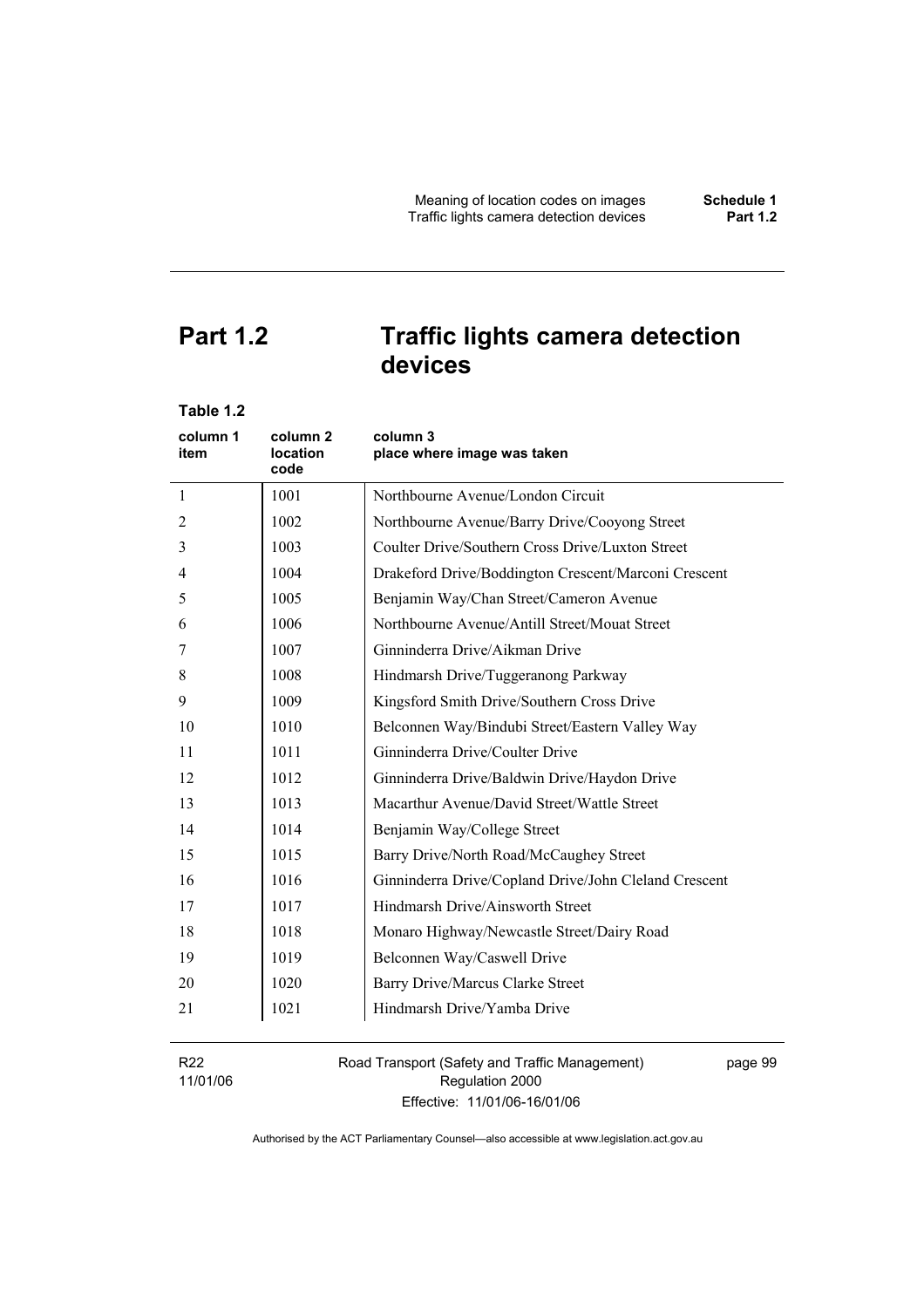## **Dictionary**

(see s 3)

*Note 1* The Legislation Act contains definitions and other provisions relevant to this regulation.

*Note 2* For example, the Legislation Act, dict, pt 1, defines the following terms:

- ambulance service
	- chief police officer
- contravene
- exercise
- fire brigade
- rural fire service
- SES
- the Territory.
- *Note 3* Terms used in this regulation have the same meaning that they have in the *Road Transport (Safety and Traffic Management) Act 1999* (see Legislation Act, s 148.) For example, the following terms are defined in the *Road Transport (Safety and Traffic Management) Act 1999*, dict:
	- indicated on
	- registered interest
	- road related area
	- speed measuring device.

*approved child restraint* means a child restraint approved by the road transport authority under section 66 (1) (b).

*approved police speedometer*, for chapter 4 (Traffic offence detection devices)—see section 102.

*area*—see the Australian Road Rules, dictionary.

*area of operations*, for a parking authority, means the area of operations declared for the parking authority under section 75A.

*ARR* means Australian Road Rules.

page 100 Road Transport (Safety and Traffic Management) Regulation 2000 Effective: 11/01/06-16/01/06

R22 11/01/06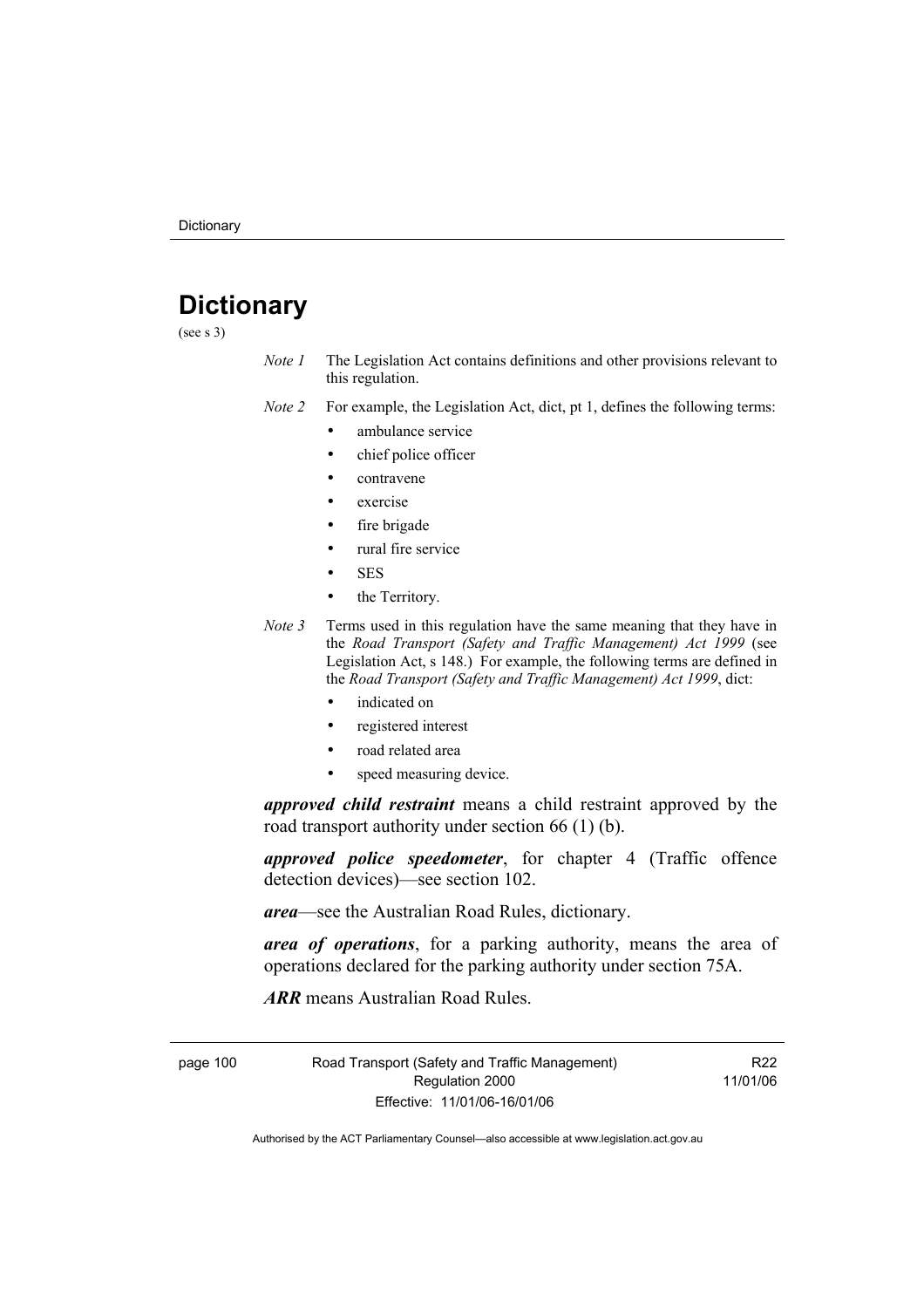*articulated vehicle* means a motor vehicle with—

- (a) 2 rigid sections, each of which has wheels; and
- (b) the rear section pivoted on, and part of the rear section (other than a pole, drawbar or similar device, or an accessory of the motor vehicle) superimposed on, the front section.

*Australian driver licence*—see the *Road Transport (Driver Licensing) Act 1999*, dictionary.

*Australian Road Rules*—see section 5.

*axle group*—see the *Road Transport (Vehicle Registration) Regulation 2000*, dictionary.

*B-double*—see the *Road Transport (Vehicle Registration) Regulation 2000*, dictionary.

*bicycle*—see the Australian Road Rules, dictionary.

**built-up area**, in relation to a length of road—see the Australian Road Rules, dictionary.

*bus*—see the Australian Road Rules, dictionary.

*bus lane*—see the Australian Road Rules, rule 154.

*camera detection device*—see the Act, section 23 (1) (Use of camera detection devices).

*centre of the road*—see the Australian Road Rules, dictionary.

*clearway sign*—see the Australian Road Rules, schedule 2, rule 314, rule 315 and rule 316.

*code of practice*, for division 3.1.3 (Heavy vehicle parking)—see section 82.

*combination*—see the *Road Transport (Vehicle Registration) Regulation 2000*, dictionary.

R22 11/01/06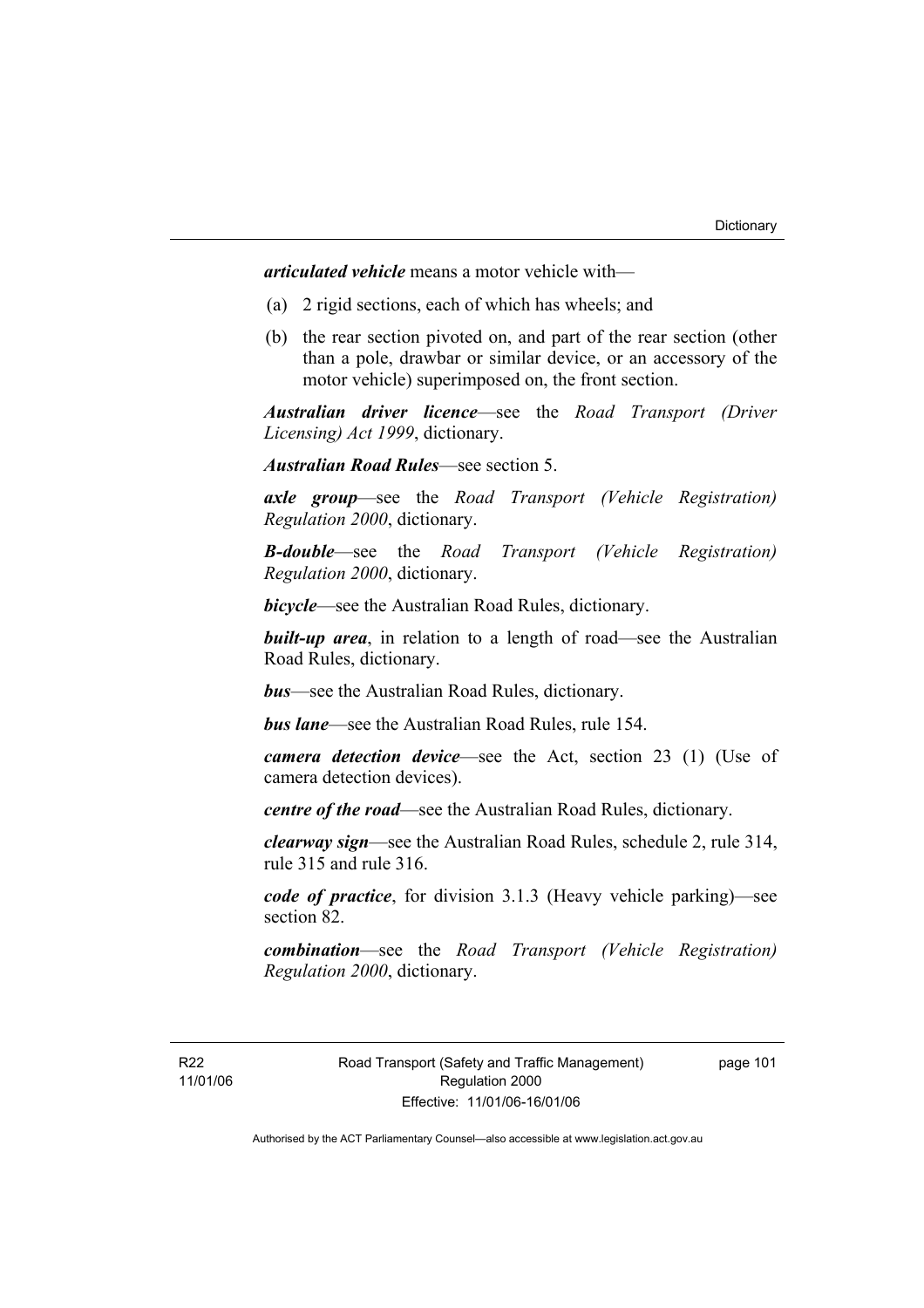*controlled parking hours*, in relation to a pay parking space, means the periods (as indicated by information on or with traffic signs applying to the space) when a vehicle may not be parked in the space unless the relevant parking fee has been paid.

*converter dolly*—see the *Road Transport (Vehicle Registration) Regulation 2000*, dictionary.

*crash*—see the Australian Road Rules, dictionary.

*digital camera detection device*, for chapter 4 (Traffic offence detection devices)—see section 102.

*dog trailer*—see the *Road Transport (Vehicle Registration) Regulation 2000*, dictionary.

*do not overtake turning vehicle sign*—see the Australian Road Rules, schedule 4, rule 319 and rule 320.

*drawbar*—see the *Road Transport (Vehicle Registration) Regulation 2000*, dictionary.

*driver's vehicle*, for a driver*—*see the Australian Road Rules, dictionary.

*emergency stopping lane*—see the Australian Road Rules, rule 95.

*emergency vehicle* means any vehicle driven by a person who is—

- (a) an emergency worker; and
- (b) driving the vehicle in the course of his or her duties as an emergency worker.

*emergency worker*—see section 33 (1).

*exemption*, for division 3.1.3 (Heavy vehicle parking)—see section 82.

*existing operator's certificate*, for division 3.1.3 (Heavy vehicle parking)—see section 82.

R<sub>22</sub> 11/01/06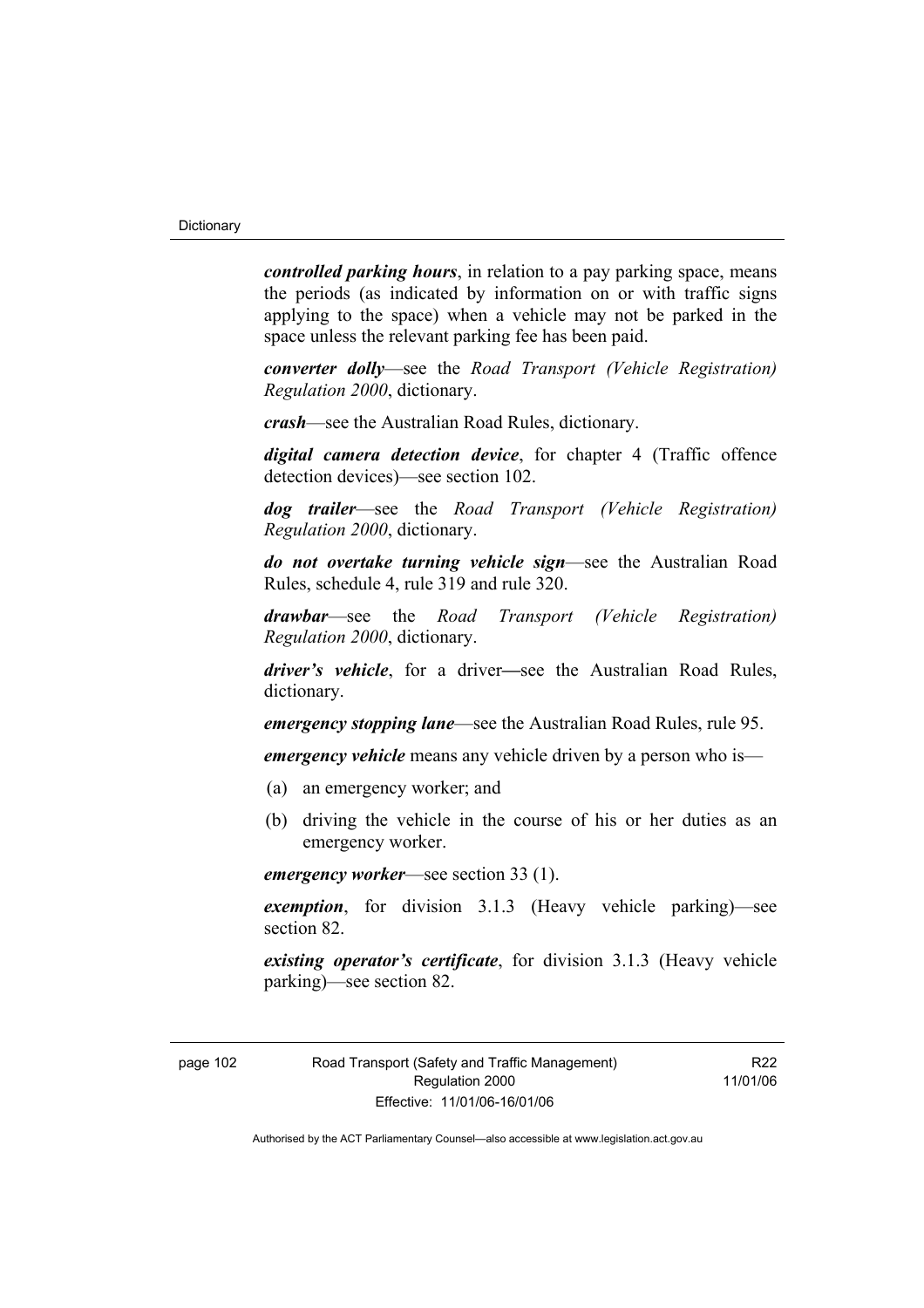*external driver licence*—see the *Road Transport (Driver Licensing) Act 1999*, dictionary.

*footpath*—see the Australian Road Rules, dictionary.

*give way*—see the Australian Road Rules, dictionary.

*GVM*—see the *Road Transport (Vehicle Registration) Act 1999*, dictionary.

*heavy vehicle*, for division 3.1.3 (Heavy vehicle parking)—see section 82.

*hire car*—see the *Road Transport (Public Passenger Services) Act 2001*, section 67.

*implement*—see the *Road Transport (Vehicle Registration) Regulation 2000*, dictionary.

*land adjoining residential land*, for division 3.1.3 (Heavy vehicle parking)—see section 82.

*laser speed measuring device*, for chapter 4 (Traffic offence detection devices)—see section 102.

*length*, of road—see the Australian Road Rules, dictionary.

*lift and tow trailer* means a trailer consisting of an axle group and a drawbar designed to support 1 axle group of a vehicle under tow.

*loading zone*—see the Australian Road Rules, rule 179.

*marked foot crossing*—see the Australian Road Rules, dictionary.

*metered parking area* means a length of road or area that is set aside as a metered parking area in accordance with section 73.

*metered parking scheme* means a metered parking scheme under division 3.1.1

*metered parking sign* means a *permissive parking sign* with the word 'meter' on or with the sign.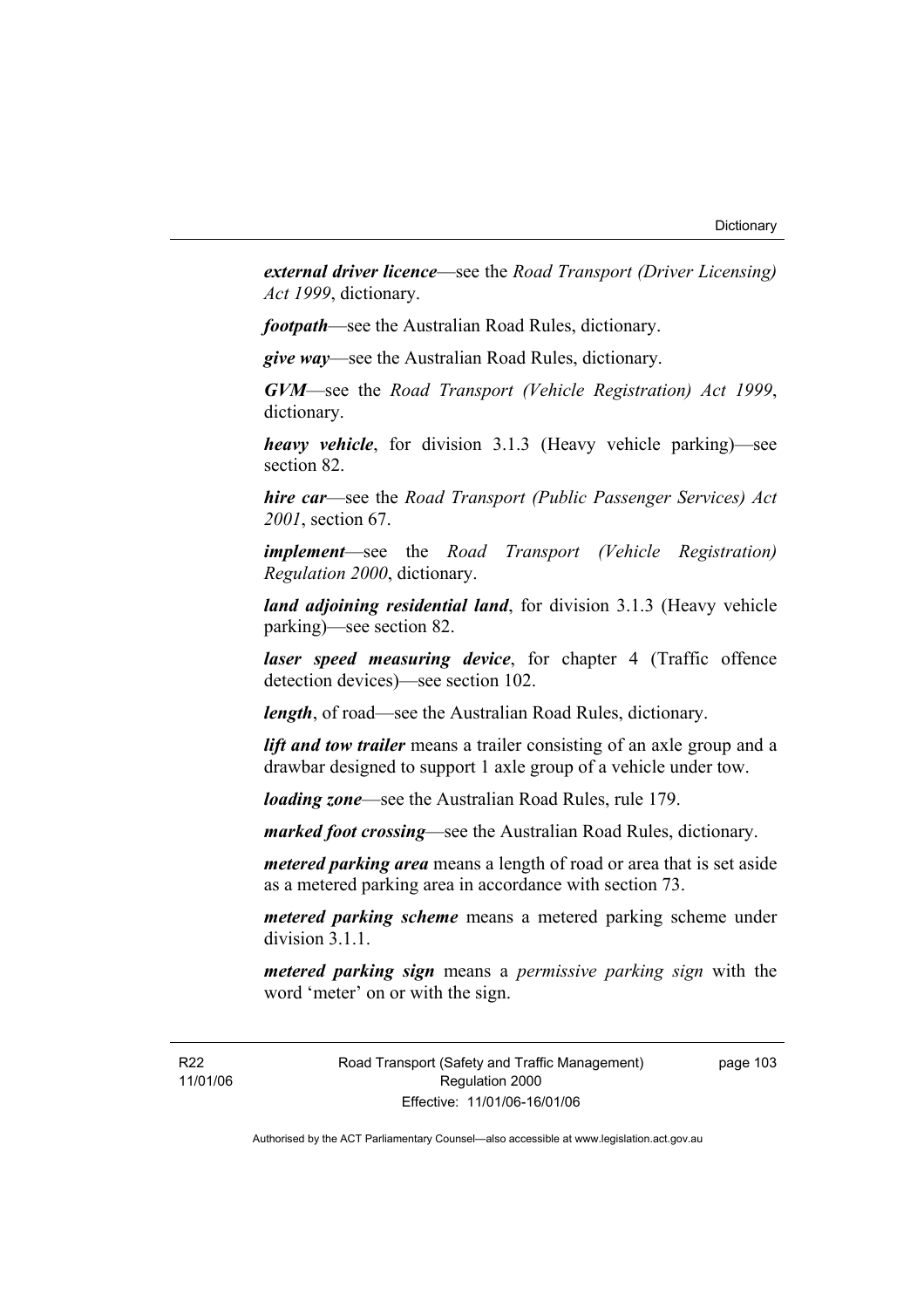*metered parking space* means an area that is a metered parking space mentioned in section 75.

*mobility parking scheme authority* means an authority issued under section 101.

*motorbike*—see the Australian Road Rules, dictionary, definition of *motor bike*.

*motor vehicle*—see the Act, dictionary.

*Note Motor vehicle* is defined in identical terms in the Australian Road Rules, dict.

*multi-space parking meter* means a parking meter that applies to 2 or more metered parking spaces.

*nature strip*—see the Australian Road Rules, dictionary.

*night*—see the Australian Road Rules, dictionary.

*no parking sign*—see the Australian Road Rules, schedule 2, schedule 3, rule 314, rule 315 and rule 316.

*no trucks sign*—see the Australian Road Rules, schedule 2, rule 314, rule 315 and rule 316.

*oncoming vehicle*, for a driver—see the Australian Road Rules, dictionary.

*park*—see section 3B.

*parking authority* means a person declared to be a parking authority under section 75A.

*parking authority guidelines*—see section 75B (1).

*parking bay*—see the Australian Road Rules, dictionary.

*parking control sign*—see the Australian Road Rules, dictionary.

*parking meter* means a device designed to indicate, or capable of indicating, whether the relevant parking fee for the parking of a

page 104 Road Transport (Safety and Traffic Management) Regulation 2000 Effective: 11/01/06-16/01/06

R<sub>22</sub> 11/01/06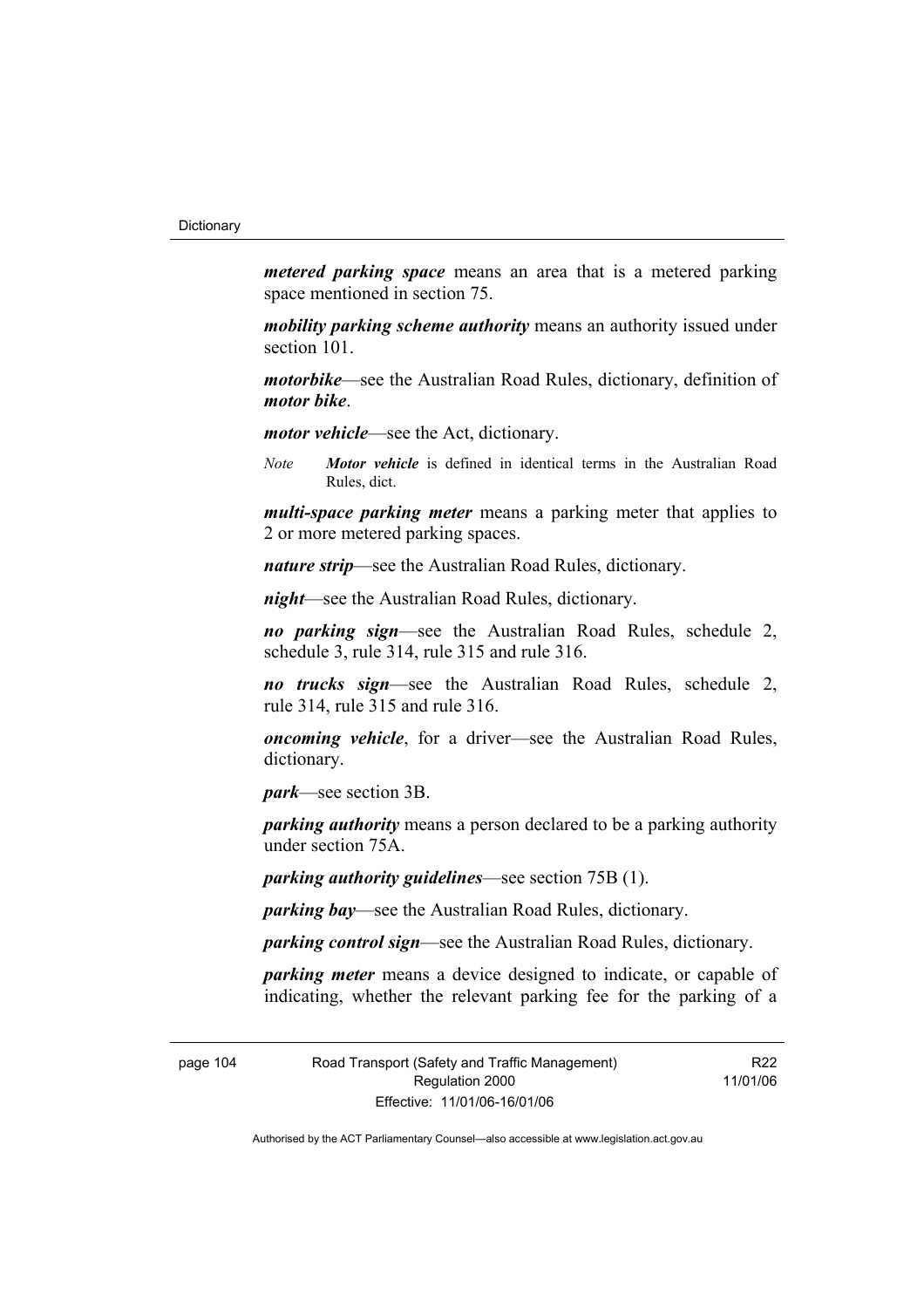vehicle in a metered parking space has been paid, and includes the stand on which the device is erected.

*parking meter hood* means a hood or other cover designed to be fitted to a parking meter and to cover the part of the meter that would normally display a sign with the word 'expired' when the meter is not in operation.

*parking permit* means a parking permit issued under section 100.

*parking ticket* means a ticket issued by the road transport authority or a parking authority (by means of a parking ticket machine) for display in or on a vehicle as evidence of the prepayment of a parking fee.

*parking ticket machine* means a device designed to issue parking tickets, and includes the stand on which the device is erected.

*pay parking area* means a metered parking area or ticket parking area.

*pay parking device* means a parking meter or parking ticket machine.

*pay parking scheme* means a metered parking scheme or ticket parking scheme.

*pay parking sign* means a metered parking sign or ticket parking sign.

*pay parking space* means a metered parking space or ticket parking space.

*pedestrian*—see the Australian Road Rules, rule 18.

*permissive parking sign*—see the Australian Road Rules, schedule 2, schedule 3, rule 314, rule 315 and rule 316.

*person with a disability* means a person—

R<sub>22</sub> 11/01/06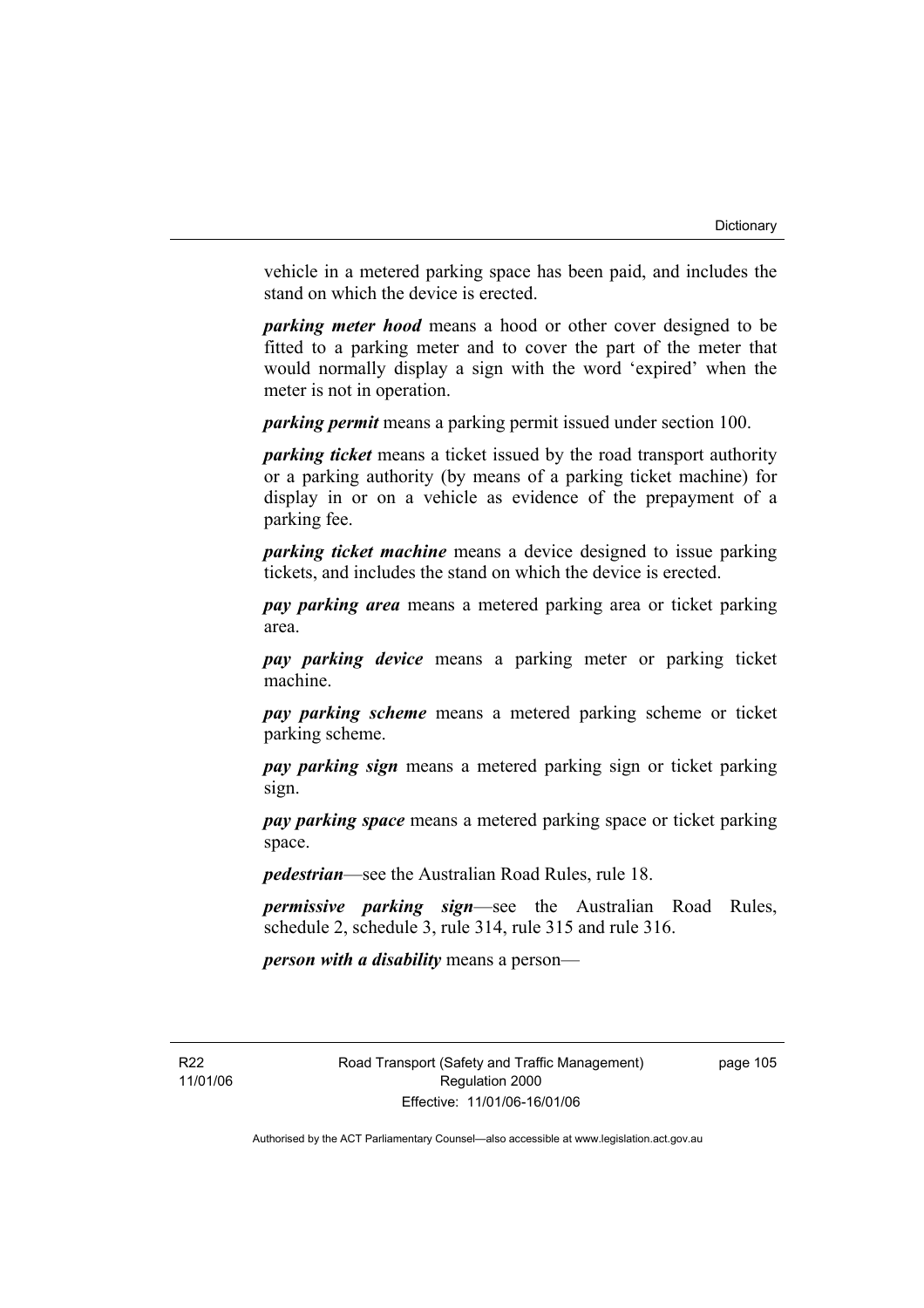- (a) who cannot walk because of permanent or temporary loss of the use of 1 or both legs or another permanent medical or physical condition; or
- (b) whose physical condition is detrimentally affected by walking 100m; or
- (c) who needs to use a walking frame, crutches, callipers, a scooter, a wheelchair or a similar mobility aid.

*piezo strip speed measuring device*, for chapter 4 (Traffic offence detection devices)—see section 102.

*police vehicle* means any vehicle driven by a person who is—

- (a) a police officer; and
- (b) driving the vehicle in the course of his or her duties as a police officer.

*postal vehicle*—see the Australian Road Rules, dictionary.

*prime mover*—see the *Road Transport (Vehicle Registration) Regulation 2000*, dictionary.

*public bus*—see the *Road Transport (Public Passenger Services) Act 2001*, dictionary.

*radar speed measuring device*, for chapter 4 (Traffic offence detection devices)—see section 102.

*recording medium*, for chapter 4 (Traffic offence detection devices)—see section 107B (1).

*red traffic arrow*—see the Australian Road Rules, dictionary.

*red traffic light*—see the Australian Road Rules, dictionary.

*registered operator*—see the *Road Transport (Vehicle Registration) Act 1999*, dictionary.

*relevant parking fee*, for parking a vehicle in a pay parking space, means the fee for parking the vehicle in the space, for the day and

R<sub>22</sub>

page 106 Road Transport (Safety and Traffic Management) Regulation 2000 Effective: 11/01/06-16/01/06 11/01/06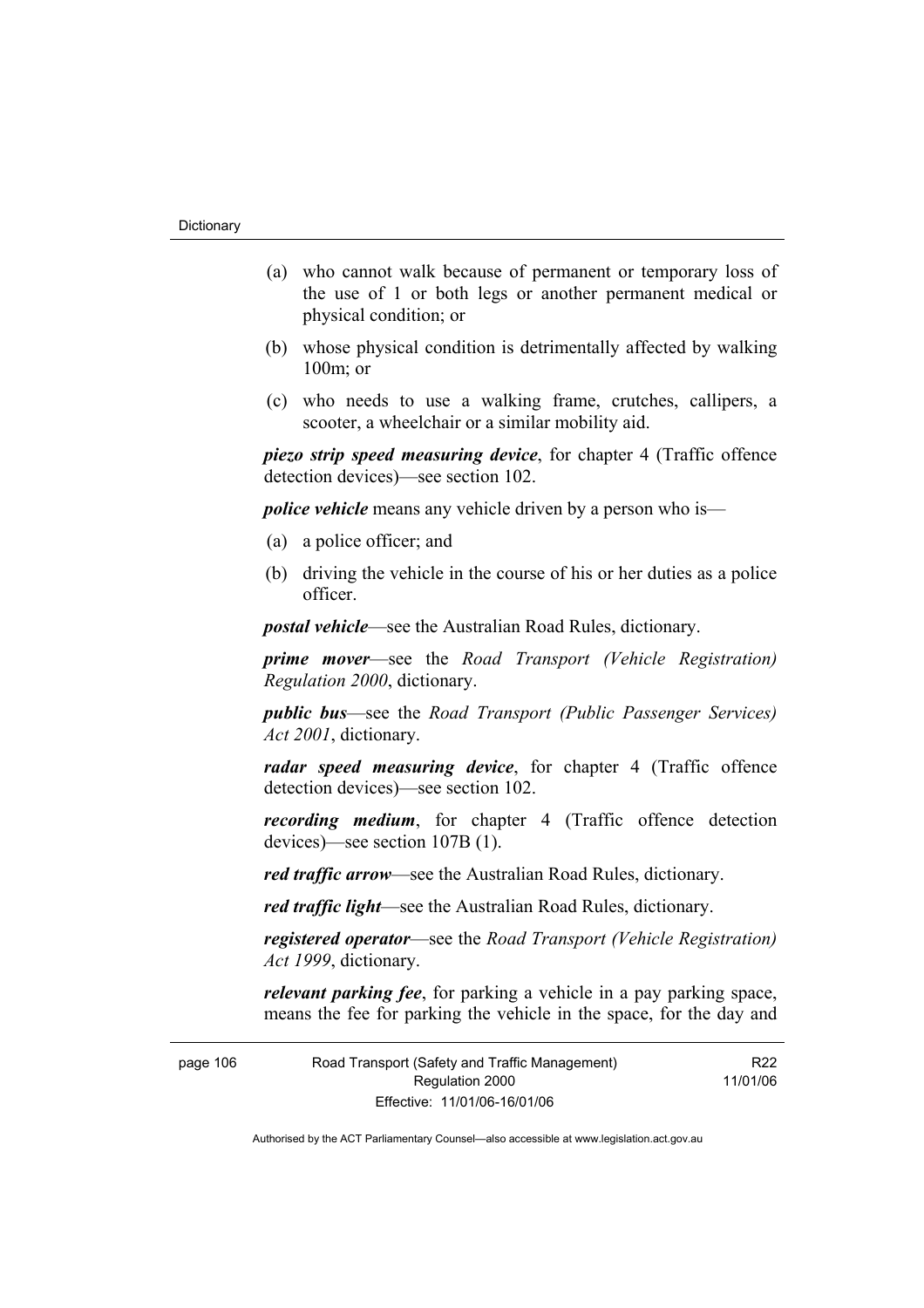time when the vehicle is parked in the space, as indicated on or with the parking meter or parking ticket machine applying to the space.

*residential land*, for division 3.1.3 (Heavy vehicle parking)—see section 82.

*ride*—see the Australian Road Rules, dictionary.

*rider*—see the Australian Road Rules, rule 17.

*road*—see section 3A.

*road marking*—see the Australian Road Rules, dictionary.

*road train*—see the *Road Transport (Vehicle Registration) Regulation 2000*, dictionary.

*road user*—see the Australian Road Rules, rule 14.

*security checksum*, for chapter 4 (Traffic offence detection devices)—see section 102.

*semitrailer*—see the *Road Transport (Vehicle Registration) Regulation 2000*, dictionary.

*stock truck*, for division 3.1.3 (Heavy vehicle parking)—see section 82.

*stop*—see section 3B.

*taxi*—see the *Road Transport (Public Passenger Services) Act 2001*, section 45.

*testing authority*, for chapter 4 (Traffic offence detection devices) see section 102.

## *ticket parking area*—

 (a) means a length of road or area that is set aside as a ticket parking area under section 76 (2) (a) or section 76A (2) (a); but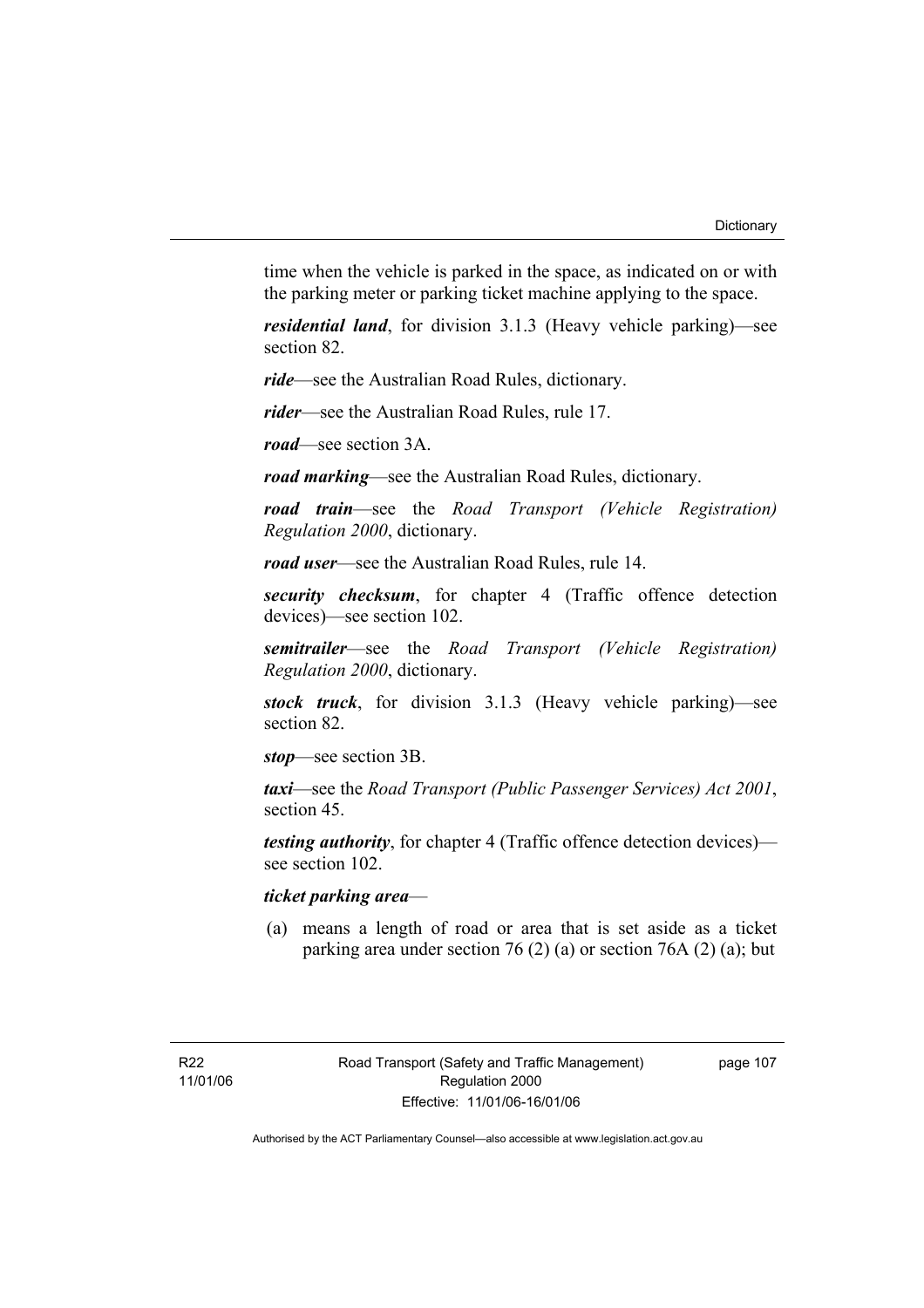(b) does not include a length of road or area that, under section 77 (2), is not taken to be included in the length of road or area set aside.

*ticket parking scheme* means a ticket parking scheme under division 3.1.2.

*ticket parking sign* means a *permissive parking sign* with the word 'ticket' on or with the sign.

*ticket parking space* means a ticket parking space under section 78.

*tow truck*—see the *Road Transport (Vehicle Registration) Regulation 2000*, dictionary.

*towing attachment* means a device fitted to a vehicle to which the drawbar of a trailer may be attached.

*tractor*—see the *Road Transport (Vehicle Registration) Regulation 2000*, dictionary.

*traffic control device*—see the Australian Road Rules, dictionary.

*traffic lights camera detection device*, for chapter 4 (Traffic offence detection devices)—see section 102.

*traffic-related item*—see the Australian Road Rules, dictionary.

*traffic sign*—see the Australian Road Rules, dictionary.

*traffic signals*—see the Australian Road Rules, dictionary.

*trailer*—see the Act, dict.

*Note Trailer* is defined in identical terms in the Australian Road Rules, dict.

*transit lane*—see the Australian Road Rules, rule 156.

*truck lane*—see the Australian Road Rules, rule 157.

*use* a vehicle includes drive, park or stop the vehicle.

*vehicle*—see the Australian Road Rules, rule 15.

page 108 Road Transport (Safety and Traffic Management) Regulation 2000 Effective: 11/01/06-16/01/06

R<sub>22</sub> 11/01/06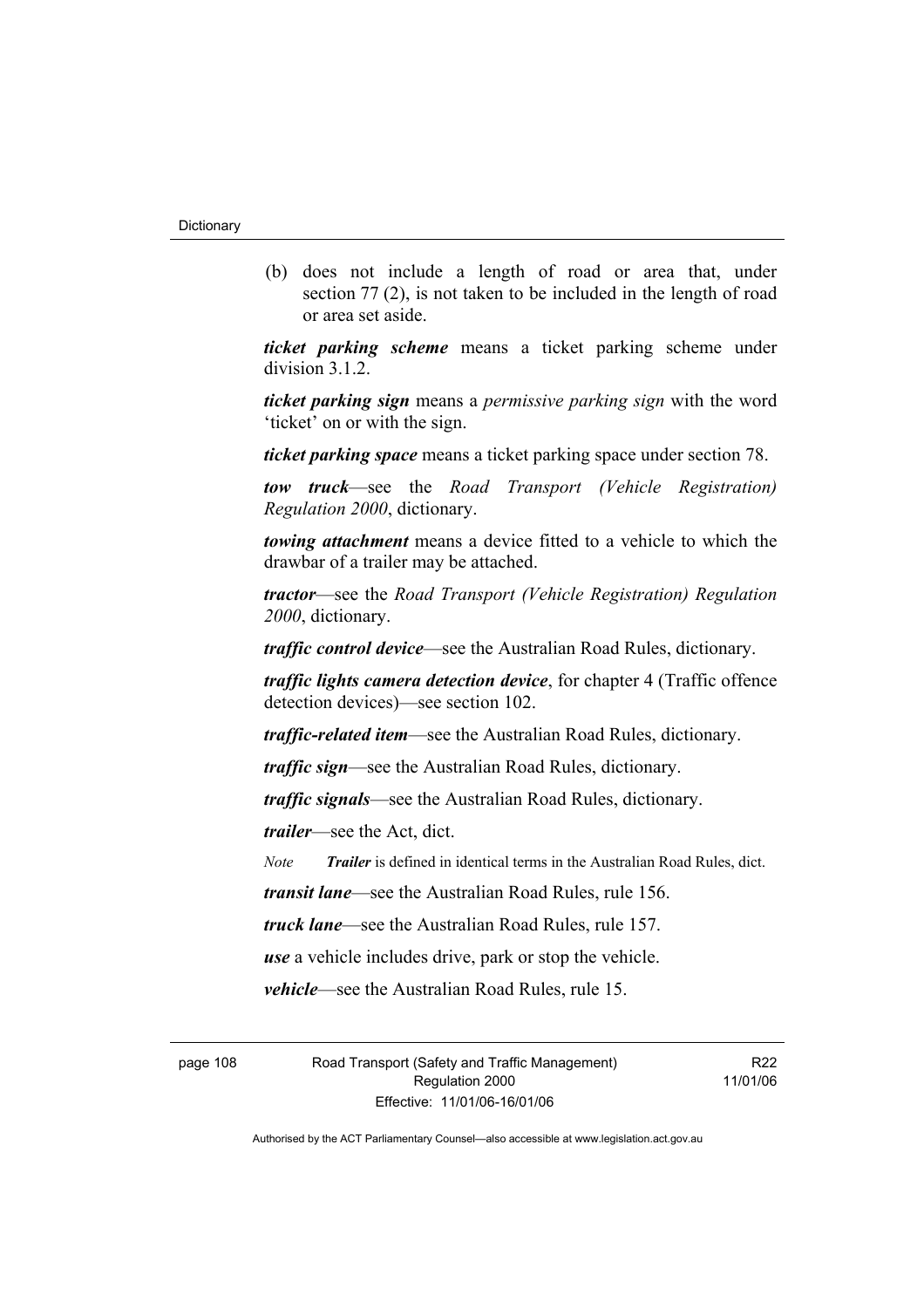*wheeled recreational device*—see the Australian Road Rules, dictionary.

*wheeled toy*—see the Australian Road Rules, dictionary.

*with*, for information about the application of a traffic control device—see the Australian Road Rules, dictionary.

*WORM disk*, for chapter 4 (Traffic offence detection devices)—see section 102.

Road Transport (Safety and Traffic Management) Regulation 2000 Effective: 11/01/06-16/01/06

page 109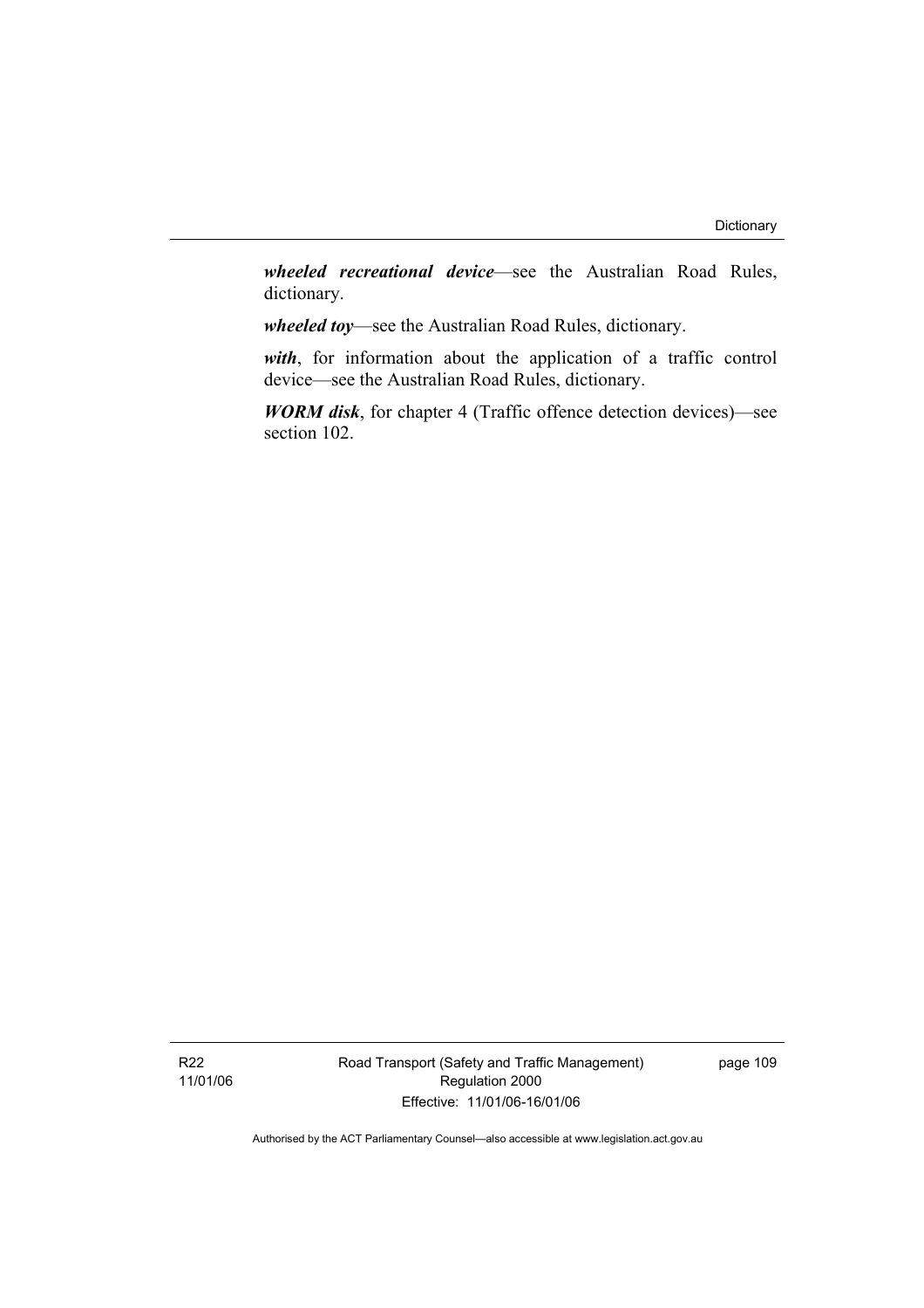1 About the endnotes

## **Endnotes**

## **1 About the endnotes**

Amending and modifying laws are annotated in the legislation history and the amendment history. Current modifications are not included in the republished law but are set out in the endnotes.

Not all editorial amendments made under the *Legislation Act 2001*, part 11.3 are annotated in the amendment history. Full details of any amendments can be obtained from the Parliamentary Counsel's Office.

Uncommenced amending laws and expiries are listed in the legislation history and the amendment history. These details are underlined. Uncommenced provisions and amendments are not included in the republished law but are set out in the last endnote.

If all the provisions of the law have been renumbered, a table of renumbered provisions gives details of previous and current numbering.

The endnotes also include a table of earlier republications.

| $am = amended$                             | $ord = ordinance$                         |
|--------------------------------------------|-------------------------------------------|
| $amdt = amendment$                         | $orig = original$                         |
| $ch = chapter$                             | par = paragraph/subparagraph              |
| $def = definition$                         | $pres = present$                          |
| $dict = dictionary$                        | $prev = previous$                         |
| disallowed = disallowed by the Legislative | $(\text{prev}) = \text{previously}$       |
| Assembly                                   | $pt = part$                               |
| $div = division$                           | $r = rule/subrule$                        |
| $exp = expires/expired$                    | renum = renumbered                        |
| $Gaz = gazette$                            | $reloc = relocated$                       |
| $hdg = heading$                            | $R[X]$ = Republication No                 |
| $IA = Interpretation Act 1967$             | $RI =$ reissue                            |
| ins = inserted/added                       | s = section/subsection                    |
| $LA =$ Legislation Act 2001                | $sch = schedule$                          |
| $LR =$ legislation register                | $sdiv = subdivision$                      |
| LRA = Legislation (Republication) Act 1996 | $sub =$ substituted                       |
| $mod = modified/modification$              | SL = Subordinate Law                      |
| $o = order$                                | underlining = whole or part not commenced |
| om = omitted/repealed                      | or to be expired                          |
|                                            |                                           |

## **2 Abbreviation key**

page 110 Road Transport (Safety and Traffic Management) Regulation 2000 Effective: 11/01/06-16/01/06

R22 11/01/06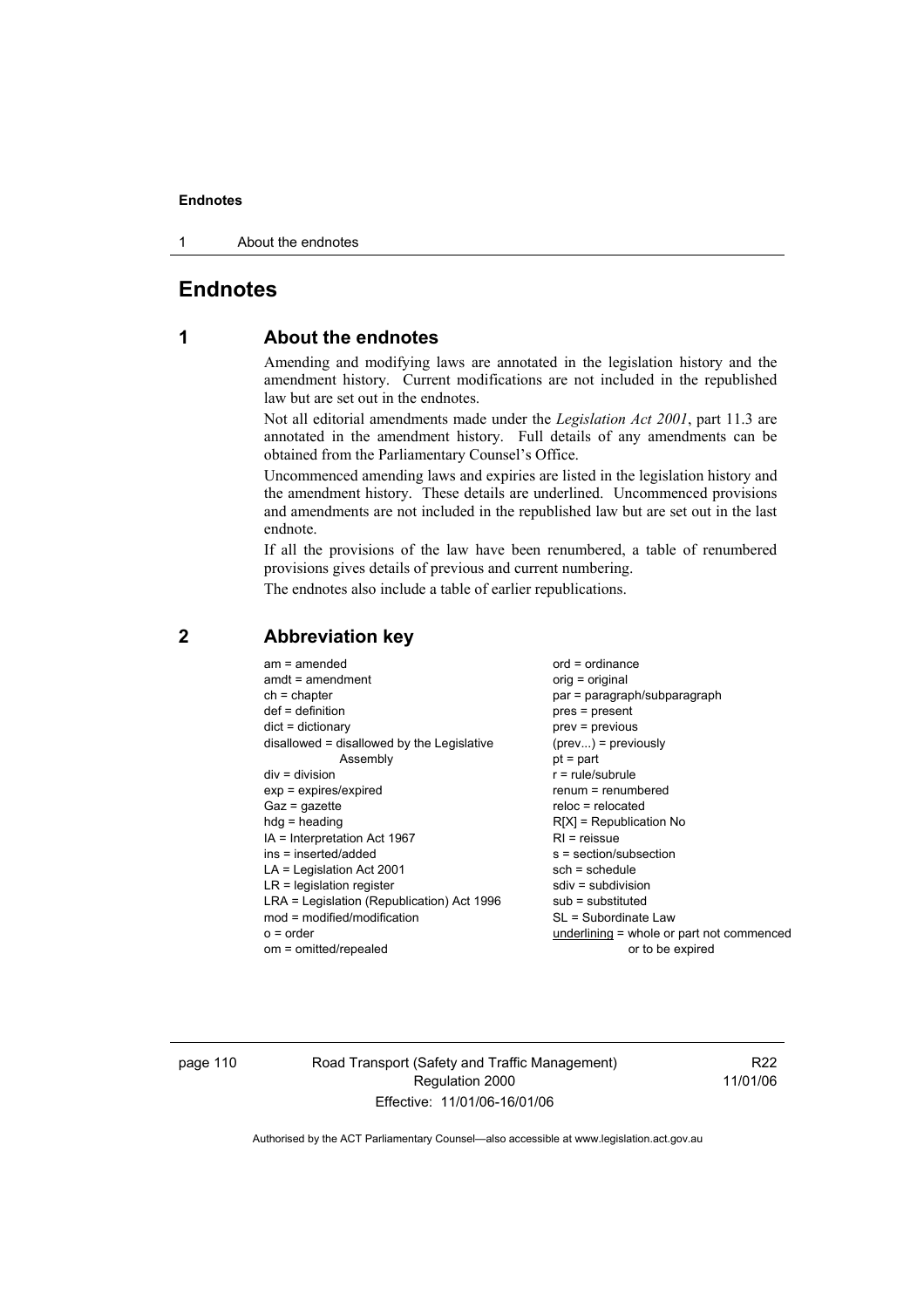## **3 Legislation history**

This regulation was originally the *Road Transport (Safety and Traffic Management) Regulations 2000*. It was renamed under the *Legislation Act 2001*.

## **Road Transport (Safety and Traffic Management) Regulation 2000 SL 2000 No 10**

- notified 29 February 2000 (Gaz 2000 No S6)
- s 1, s 2 commenced 29 February 2000 (IA 10B)
- remainder commenced 1 March 2000 (s 2 and Gaz 2000 No S5)

#### as amended by

#### **Legislative Assembly**

notified 18 May 2000 (Gaz 2000 No 20 p 505) commenced 18 May 2000 (SLA s 6 (13))

#### **Road Transport (Safety and Traffic Management) Regulations Amendment SL 2000 No 21 pt 2**

notified 18 May 2000 (Gaz 2000 No 20) commenced 18 May 2000 (s 1)

### **Road Transport Legislation Regulations Amendment SL 2000 No 33 pt 2**

notified 2 August 2000 (Gaz 2000 No S41) commenced 2 August 2000 (s 1)

#### **Road Transport Legislation Regulations Amendment SL 2000 No 52 pt 2**

notified 14 December 2000 (Gaz 2000 No 50) commenced 14 December 2000 (s 1)

## **Road Transport Legislation Amendment Act 2001 No 27 sch 4**

notified 24 May 2001 (Gaz 2001 No 21) s 1, s 2 commenced 24 May 2001 (IA s 10B) sch 4 commenced 24 May 2001 (s 2)

## **Road Transport (Safety and Traffic Management) Amendment Act 2001 No 29 pt 3**

notified 24 May 2001 (Gaz 2001 No 21) commenced 24 May 2001 (s 2)

R22 11/01/06 Road Transport (Safety and Traffic Management) Regulation 2000 Effective: 11/01/06-16/01/06

page 111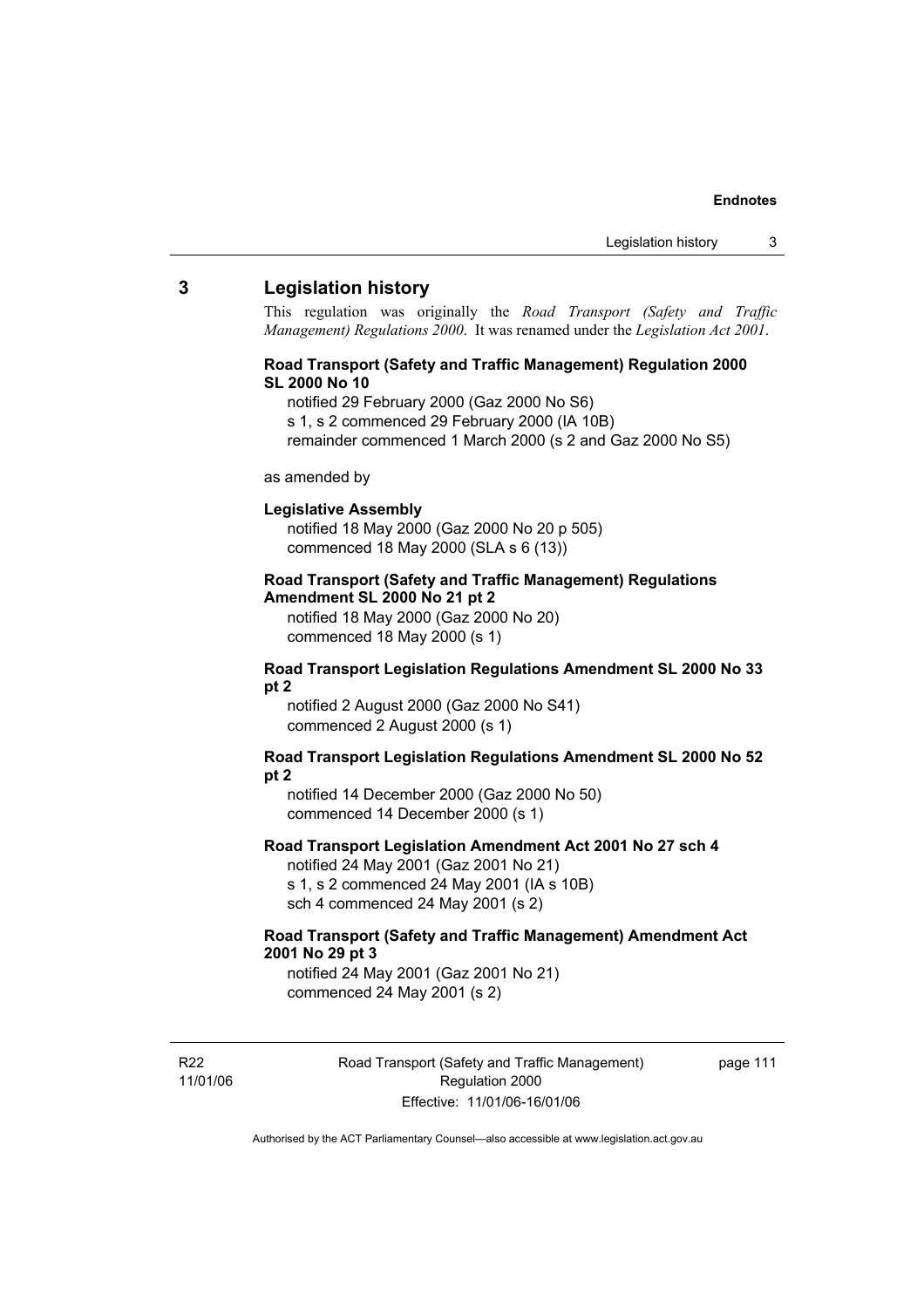| -3 | Legislation history |  |
|----|---------------------|--|
|----|---------------------|--|

## **Legislation (Consequential Amendments) Act 2001 No 44 pt 348**

notified 26 July 2001 (Gaz 2001 No 30) s 1, s 2 commenced 26 July 2001 (IA s 10B) pt 348 commenced 12 September 2001 (s 2 and see Gaz 2001 No S65)

## **Statute Law Amendment Act 2001 No 56 pt 3.46**

notified 5 September 2001 (Gaz 2001 No S 65) s 1, s 2 commenced 5 September 2001 (IA s 10B) pt 3.46 commenced 12 September 2001 (amdt 3.475)

## **Road Transport (Safety and Traffic Management) Regulations Amendment 2001 SL 2001 No 32**

notified 11 September 2001 (Gaz 2001 No S69) commenced 11 September 2001 (s 1)

## **Road Transport (Public Passenger Services) Act 2001 No 62 pt 1.12**

notified 10 September 2001 (Gaz 2001 No S66) s 1, s 2 commenced 10 September 2001 (IA s 10B)

pt 1.12 commenced 1 December 2001 (s 2 and CN 2001 No 2)

## **Road Transport Legislation Amendment Regulations 2002 SL No 2 pt 5**

notified LR 27 February 2002 s 1, s 2 commenced 27 February 2002 (LA s 75) pt 5 commenced 1 March 2002 (s 2 and see CN 2002 No 2)

## **Road Transport (Safety and Traffic Management) Amendment Regulations 2002 SL No 7**

notified LR 15 April 2002 commenced 16 April 2002 (s 2)

## **Statute Law Amendment Act 2002 No 30 pt 3.73**

notified LR 16 September 2002

s 1, s 2 taken to have commenced 19 May 1997 (LA s 75 (2)) pt 3.73 commenced 17 September 2002 (s 2 (1))

page 112 Road Transport (Safety and Traffic Management) Regulation 2000 Effective: 11/01/06-16/01/06

R<sub>22</sub> 11/01/06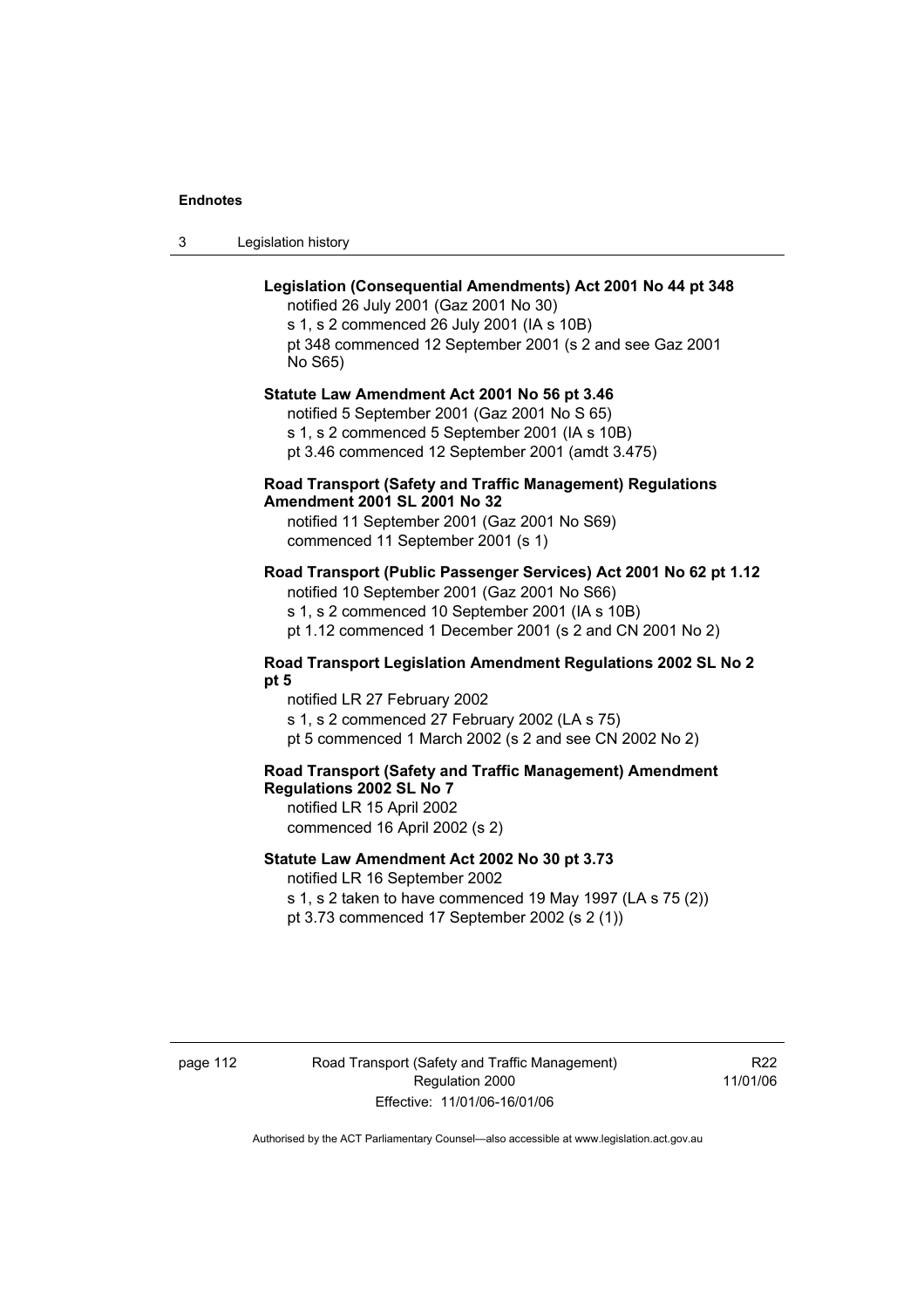## **Road Transport Legislation Amendment Regulations 2002 (No 2) SL2002-31 pt 5**

notified LR 31 October 2002 s 1, s 2 commenced 31 October 2002 (LA s 75 (1)) pt 5 commenced 1 November 2002 (s 2 (1))

#### **Criminal Code 2002 No 51 pt 1.20**

notified LR 20 December 2002

s 1, s 2 commenced 20 December 2002 (LA s 75) pt 1.20 commenced 1 January 2003 (s 2 (1))

#### **Urban Services (Application of Criminal Code) Amendment Regulations 2002 SL2003-1 pt 4**

notified LR 9 January 2003

s 1, s 2 commenced 9 January 2003 (LA s 75 (1)) pt 4 commenced 10 January 2003 (s 2 (3) and see LA s 73 (3) (b))

## **Road Transport (Safety and Traffic Management) Amendment Regulations 2003 (No 1) SL2003-12**

notified LR 22 May 2003 s 1, s 2 commenced 22 May 2003 (LA s 75 (1)) remainder commenced 1 June 2003 (s 2 and CN2003-3)

## **Road Transport (Safety and Traffic Management) Amendment Regulations 2003 (No 2) SL2003-14**

notified LR 10 June 2003 s 1, s 2 commenced 10 June 2003 (LA s 75 (1)) remainder commenced 11 June 2003 (s 2)

## **Dangerous Substances Act 2004 A2004-7 sch 1 pt 1.8**

notified LR 19 March 2004 s 1, s 2 commenced 19 March 2004 (LA s 75 (1)) sch 1 pt 1.8 commenced 5 April 2004 (s 2 and CN2004-6)

## **Road Transport Legislation (Australian Road Rules) Amendment Regulations 2004 (No 1) SL2004-16 pt 3**

notified LR 24 May 2004 s 1, s 2 commenced 24 May 2004 (LA s 75 (1)) pt 3 commenced 19 July 2004 (s 2 and CN2004-10)

R22 11/01/06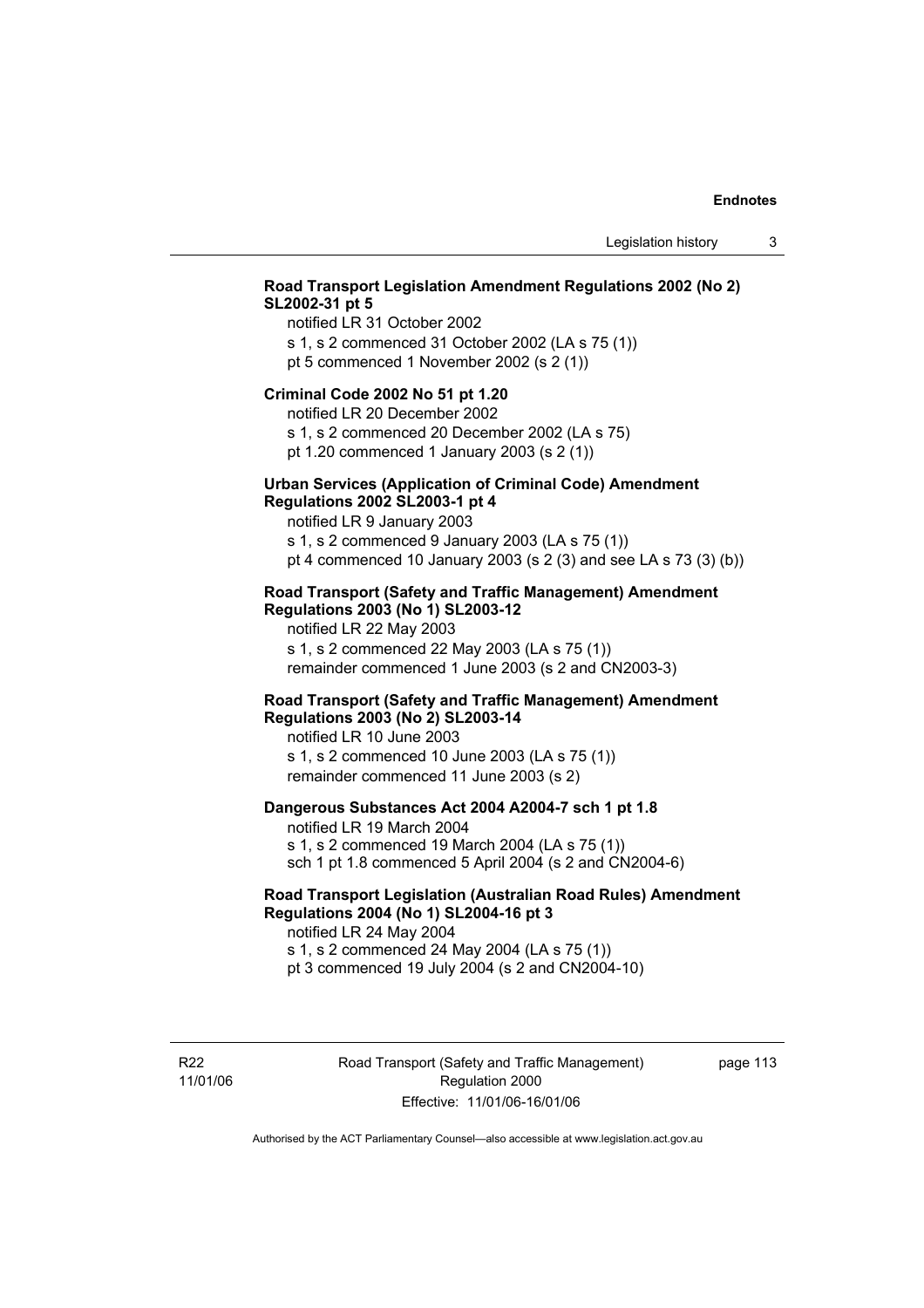4 Amendment history

## **Emergencies Act 2004 A2004-28 sch 3 pt 3.20**

notified LR 29 June 2004 s 1, s 2 commenced 29 June 2004 (LA s 75 (1)) sch 3 pt 3.20 commenced 1 July 2004 (s 2 (1) and CN2004-11)

#### **Road Transport Legislation Amendment Regulations 2004 (No 1) SL2004-47 pt 5**

notified LR 9 September 2004 s 1, s 2 commenced 9 September 2004 (LA s 75 (1))

pt 5 commenced 10 September 2004 (s 2)

## **Road Transport Legislation (Hire Cars) Amendment Regulation 2005 (No 1) SL2005-4 sch 2 pt 2.4**

notified LR 7 March 2005

s 1, s 2 commenced 7 March 2005 (LA s 75 (1)) sch 2 pt 2.4 commenced 9 March 2005 (s 2 and see Road Transport (Public Passenger Services) (Hire Cars) Amendment Act 2004 A2004-69, s 2 and LA s 79)

#### **Road Transport (Safety and Traffic Management) Amendment Regulation 2005 (No 1) SL2005-7**

notified LR 8 April 2005 s 1, s 2 commenced 8 April 2005 (LA s 75 (1)) remainder commenced 9 April 2005 (s 2)

## **Road Transport (Safety and Traffic Management) Amendment Regulation 2005 (No 2) SL2005-22**

notified LR 15 September 2005 s 1, s 2 commenced 15 September 2005 (LA s 75 (1)) remainder commenced 16 September 2005 (s 2)

## **Statute Law Amendment Act 2005 (No 2) A2005-62 sch 1 pt 1.4**  notified LR 21 December 2005

s 1, s 2 commenced 21 December 2005 (LA s 75 (1))

sch 1 pt 1.4 commenced 11 January 2006 (s 2 (1))

## **4 Amendment history**

#### **Name of regulation**

s 1 am R18 LA

page 114 Road Transport (Safety and Traffic Management) Regulation 2000 Effective: 11/01/06-16/01/06

R<sub>22</sub> 11/01/06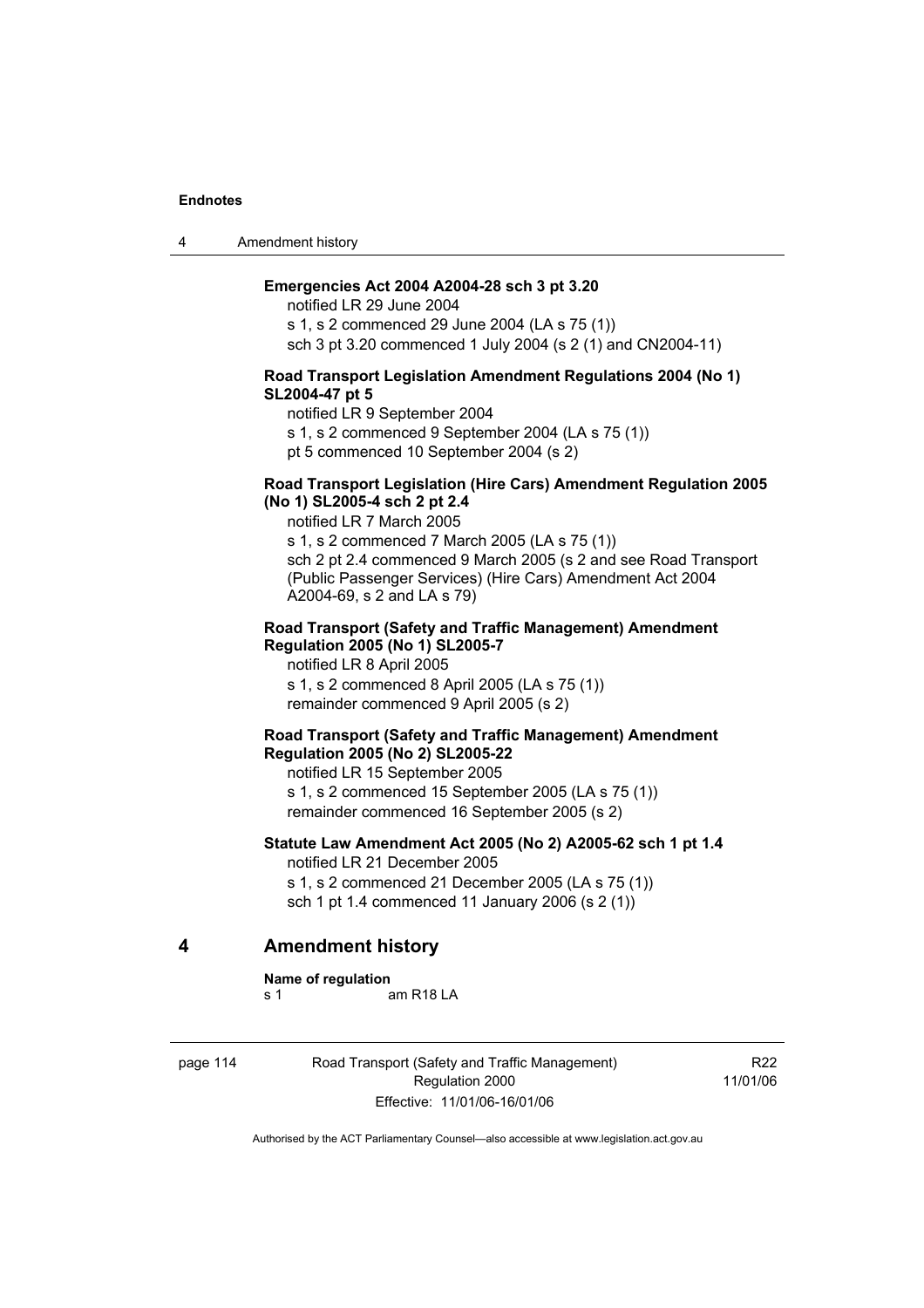Amendment history 4 **Dictionary**  s 2 om Act 2001 No 27 amdt 4.24 ins SL2005-22 amdt 1.1 **Dictionary—application to Australian Road Rules**  s 3 hdg bracketed note exp 17 September 2002 (s 4 (3)) s 3 am Act 2001 No 44 amdt 1.3793 sub SL2005-22 amdt 1.1 *Road* **includes road related area**  s 3A ins SL2005-22 amdt 1.1 **Meaning of** *park* **and** *stop* s 3B ins SL2005-22 amdt 1.1 **Notes**  s 4 hdg bracketed note exp 17 September 2002 (s 4 (3)) s 4 am Act 2001 No 44 amdt 1.3794; Act 2002 No 30 amdt 3.769 (2), (3) exp 17 September 2002 (s (4 (3)) **Offences against regulation—application of Criminal Code etc**  s 4A ins SL2003-1 s 16 **Offences against regulation are strict liability offences**  s 4B ins SL2003-1 s 16 **General defence of accident or reasonable effort**  ins SL2003-1 s 16 **What are the** *Australian Road Rules* s 5 hdg bracketed note exp 17 September 2002 (s 4 (3)) s 5 sub SL2004-16 s 25 am SL2005-22 amdt 1.2 **Incorporation of Australian Road Rules into ACT law**  s 6 hdg bracketed note exp 17 September 2002 (s 4 (3)) **General**  div 2.2.1 note 2 am 2000 No 52 s 3; 2001 No 32 s 3; 2002 No 31 s 22; SL2003-12 s 4; SL2004-16 regs 26-30 sub SL2005-22 s 4<br>div 2.2.1 note 3 sub SL2005-22 s 4 sub SL2005-22 s 4 **References to another law of this jurisdiction etc**  s 7 hdg bracketed note exp 17 September 2002 (s 4 (3)) s 7 am Act 2001 No 44 amdt 1.3795, amdt 1.3796 **ARR r 10 (2)—penalties for offences**  s 8 hdg bracketed note exp 17 September 2002 (s 4 (3))

R22 11/01/06 Road Transport (Safety and Traffic Management) Regulation 2000 Effective: 11/01/06-16/01/06

page 115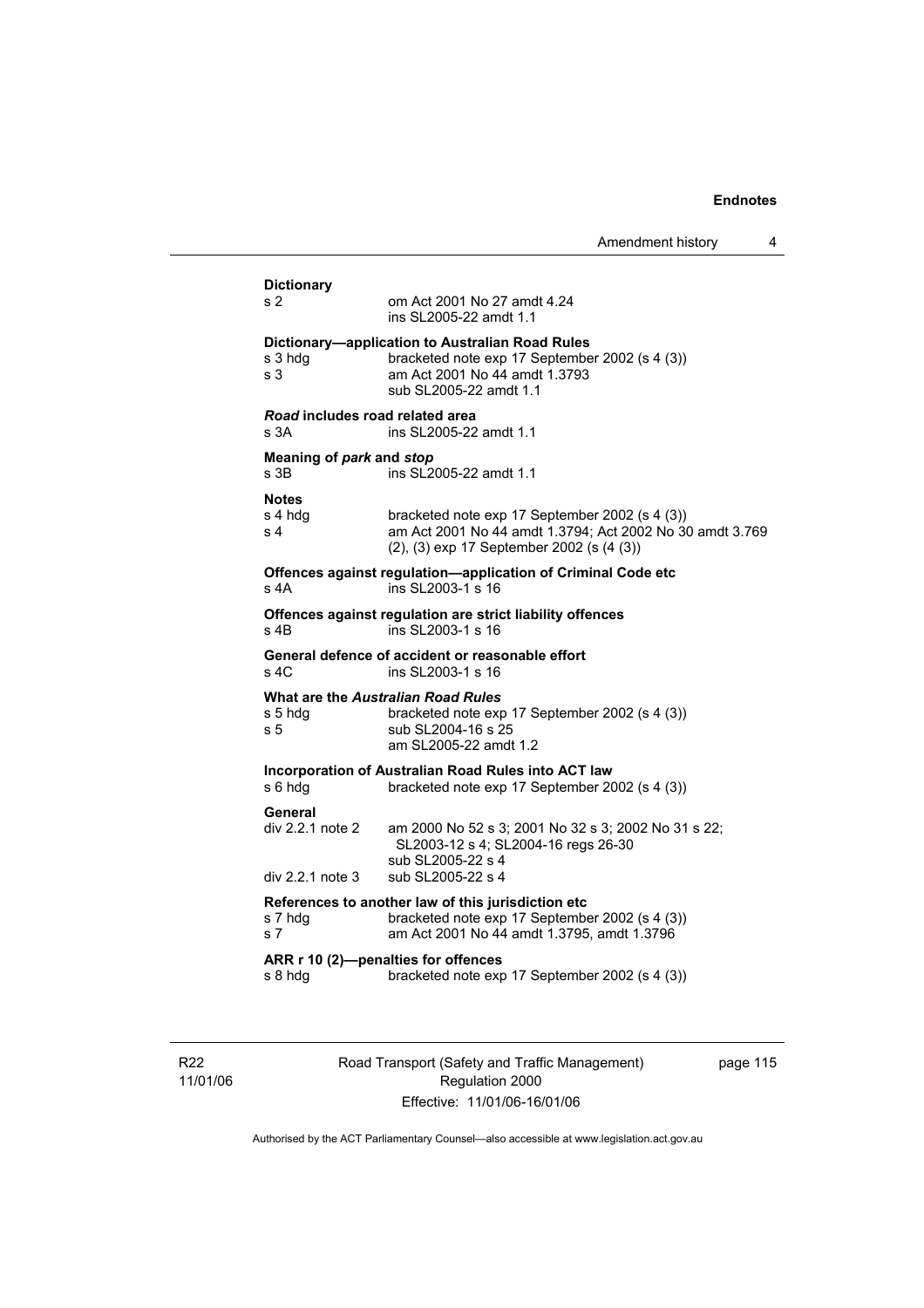4 Amendment history

**ARR r 25 (2)—default speed-limit in built-up area**  s 8A **ins SL2003-12 s 5**  om SL2004-16 s 31 **ARR r 95—emergency stopping lane only signs**  s 9 hdg bracketed note exp 17 September 2002 (s 4 (3)) s 9 am SL2005-22 amdt 1.3 **ARR r 104—no truck signs**  s 10 hdg bracketed note exp 17 September 2002 (s 4 (3))<br>s 10 am SL2005-22 amdt 1.4 am SL2005-22 amdt 1.4 **ARR r 158 (2) (c)—other vehicles permitted to travel in bus lanes**  s 12 hdg bracketed note exp 17 September 2002 (s 4 (3)) s 12 sub 2002 No 31 s 23; SL2005-4 amdt 2.38 **ARR r 170 (1)—driver not to stop in intersection unless permitted**  s 12A ins SL2004-16 s 32 **ARR r 179 (1) (c)—stopping in a loading zone—goods and permit vehicles** s 13 hda bracketed note exp 17 September 2002 (s 4 (3)) bracketed note exp 17 September 2002 (s 4 (3)) s 13 sub SL2005-22 s 5 **ARR r 179 (1) (c) and (2) (c)—stopping in loading zone—taxis**  s 13A ins SL2005-22 s 5 **ARR r 199 (2)—stopping near postbox**  s 14 hdg bracketed note exp 17 September 2002 (s 4 (3)) **ARR r 206 (2) (b), (c)—time extension for people with disabilities permit**  s 15 hdg bracketed note exp 17 September 2002 (s 4 (3)) sub SL2005-22 amdt 1.5 **ARR r 207 (2) (a)—fees for parking in pay parking spaces**  s 16 hdg bracketed note exp 17 September 2002 (s 4 (3)) **ARR r 213 (5)—making a motor vehicle secure—exception**  s 16A ins Legislative Assembly (see Gaz 2000 No 20) am SL2004-16 s 33 sub SL2005-22 amdt 1.6 **ARR r 216 (3)—towing a vehicle at night or in hazardous weather conditions**  s 18 hdg bracketed note exp 17 September 2002 (s 4 (3)) **ARR r 225—use of radar detectors**  s 22 hdg bracketed note exp 17 September 2002 (s 4 (3)) **ARR r 236 (6)—hitchhiking, roadside commerce etc permitted**  s 22A ins SL2004-16 s 34

| page 116 |  |  |  |
|----------|--|--|--|
|----------|--|--|--|

116 Road Transport (Safety and Traffic Management) Regulation 2000 Effective: 11/01/06-16/01/06

R22 11/01/06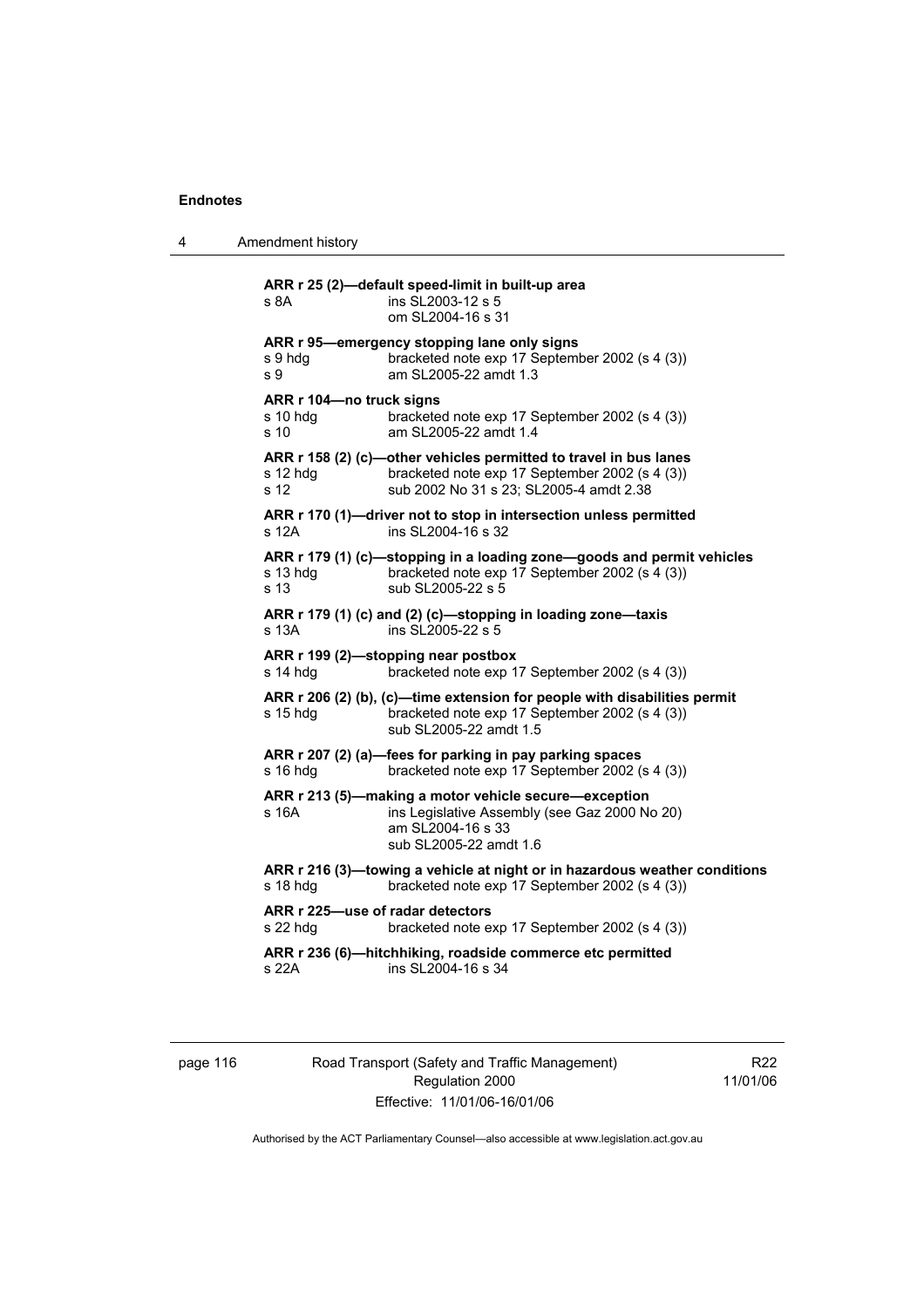| certain roads                                           | ARR r 240 (2)-wheeled recreational devices and toys not to be used on                                                                                                                                                                                                                                                       |
|---------------------------------------------------------|-----------------------------------------------------------------------------------------------------------------------------------------------------------------------------------------------------------------------------------------------------------------------------------------------------------------------------|
| s 23 hdg                                                | bracketed note exp 17 September 2002 (s 4 (3))                                                                                                                                                                                                                                                                              |
| s 23A                                                   | ARR r 248-bicycle rider may ride across marked foot crossing if authorised<br>ins 2000 No 21 s 3<br>om SL2004-16 s 35                                                                                                                                                                                                       |
| s 23B                                                   | ARR r 266 (3) (b)-wearing of seatbelts by passengers under 16 years old<br>ins 2001 No 32 s 4<br>am 2002 No 2 s 28; Act 2002 No 51 amdt 1.38; SL2005-4<br>amdt 2.39, amdt 2.40                                                                                                                                              |
| s 24 hdg                                                | ARR r 266 (7)-wearing of seatbelts by passengers under 16 years old<br>bracketed note exp 17 September 2002 (s 4 (3))                                                                                                                                                                                                       |
| s 25 hdg                                                | ARR r 267 (3)-certificates of exemption from wearing seatbelts<br>bracketed note exp 17 September 2002 (s 4 (3))                                                                                                                                                                                                            |
| s 26 hdg                                                | ARR r 270 (3)-wearing motorbike helmets<br>bracketed note exp 17 September 2002 (s 4 (3))                                                                                                                                                                                                                                   |
| s 27 hdg                                                | ARR r 271 (6)-riding on motorbikes<br>bracketed note exp 17 September 2002 (s 4 (3))                                                                                                                                                                                                                                        |
| s 27A                                                   | ARR r 280 (2) (a)-other vehicles to which B light rules apply<br>ins 2002 No 31 s 24<br>sub SL2005-4 amdt 2.41                                                                                                                                                                                                              |
| s 28 hdg                                                | ARR r 287 (3) (e), (4)-duties of participants in crashes<br>bracketed note exp 17 September 2002 (s 4 (3))                                                                                                                                                                                                                  |
| s 29 hdg<br>s 29                                        | ARR r 289 (1) (g)-driving on nature strip<br>bracketed note exp 17 September 2002 (s 4 (3))<br>am SL2004-16 s 36; pars renum R16 LA (see<br>SL2004-16 s 37); SL2005-22 amdt 1.7                                                                                                                                             |
| s 30                                                    | ARR r 298-driving with a person in or on trailer<br>am SL2005-22 amdt 1.8                                                                                                                                                                                                                                                   |
| ARR r 313-postal workers<br>s 32 hdg                    | bracketed note exp 17 September 2002 (s 4 (3))                                                                                                                                                                                                                                                                              |
| ARR dict-definitions for dictionary<br>s 33 hdg<br>s 33 | bracketed note exp 17 September 2002 (s 4 (3))<br>am SL2005-22 amdt 1.9<br>def emergency worker am A2004-28 amdt 3.61<br>def hire car ins SL2005-4 amdt 2.43<br>def <i>police officer</i> sub Act 2001 No 56 amdt 3.475<br>def private hire car om SL2005-4 amdt 2.44<br>def <i>public bus</i> sub Act 2001 No 62 amdt 1.38 |

R22 11/01/06 Road Transport (Safety and Traffic Management) Regulation 2000 Effective: 11/01/06-16/01/06

page 117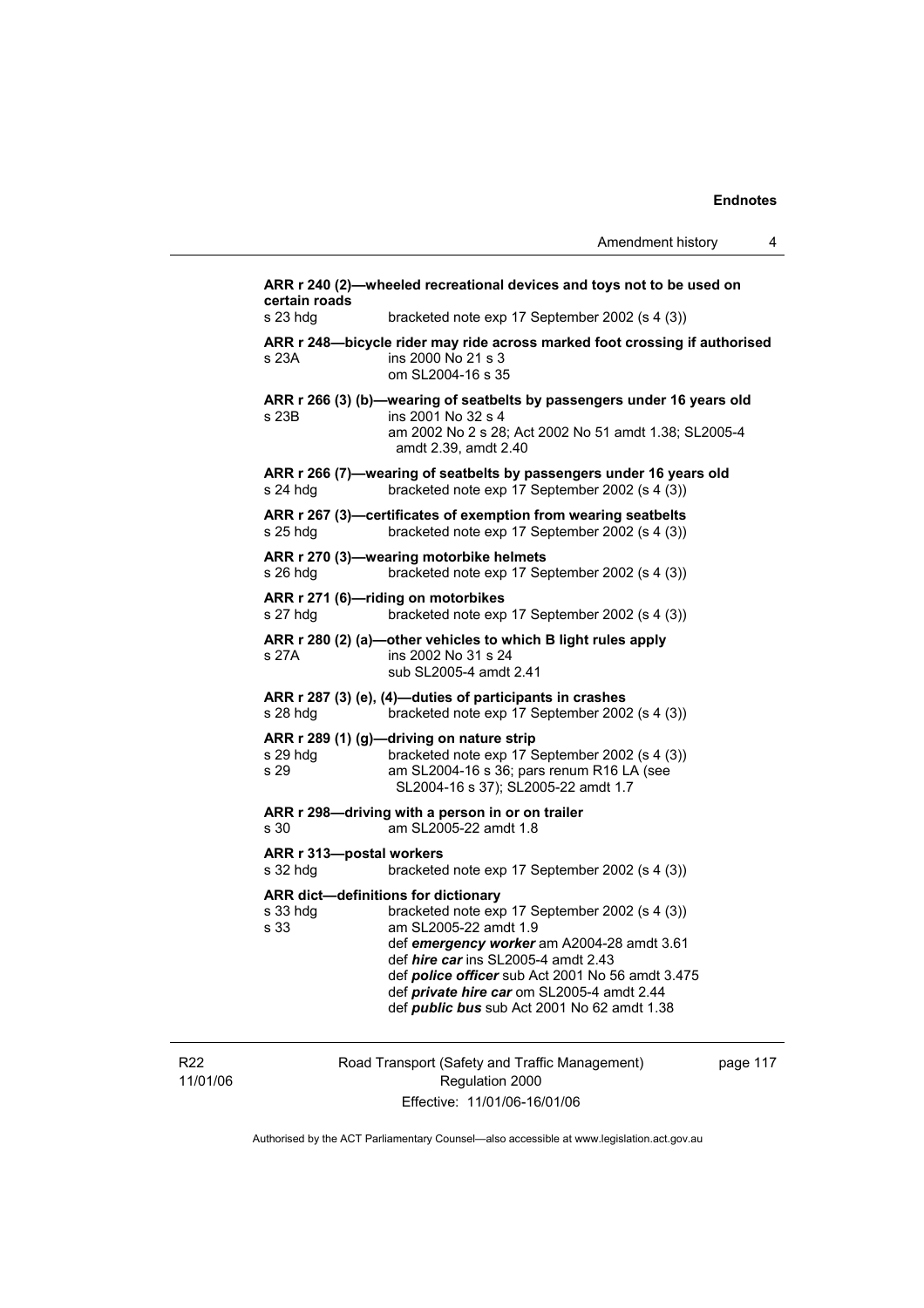4 Amendment history

 def *restricted hire vehicle* om SL2005-4 amdt 2.44 def *taxi* sub 2002 No 2 s 29 am SL2005-4 amdt 2.42 **Offences against the Australian Road Rules**  div 2.2.3 hdg om SL2003-1 s 17 **Application of Criminal Code**  s 34 hdg bracketed note exp 17 September 2002 (s 4 (3))<br>s 34 sub Act 2002 No 51 amdt 1.39 sub Act 2002 No 51 amdt 1.39 om SL2003-1 s 17 **Offences are strict liability offences**  s 35 hdg bracketed note exp 17 September 2002 (s 4 (3))<br>s 35 am Act 2002 No 51 amdt 1.40 am Act 2002 No 51 amdt 1.40 om SL2003-1 s 17 **General defence of accident or reasonable effort**  bracketed note exp 17 September 2002 (s 4 (3)) s 36 am Act 2002 No 51 amdt 1.41 om SL2003-1 s 17 **Making unnecessary engine noise**  bracketed note exp 17 September 2002 (s 4 (3)) **Emission of waste oil or grease**  s 38 hdg bracketed note exp 17 September 2002 (s 4 (3)) **Safety of persons on trailers**<br>s 39 hdg bracketed bracketed note exp 17 September 2002 (s 4 (3)) s 39 am SL2005-22 amdt 1.10, amdt 1.11 **Passengers in sidecars to be seated**  s 40 hdg bracketed note exp 17 September 2002 (s 4 (3)) **Number of vehicles that may be drawn**  s 41 hdg bracketed note exp 17 September 2002 (s 4 (3)) **Towing by vehicles under 4.5t**  s 42 hdg bracketed note exp 17 September 2002 (s 4 (3)) **Lights on motor vehicles generally**  s 43 hdg bracketed note exp 17 September 2002 (s 4 (3)) **Metered parking**  div 2.3.5 hdg sub SL2005-22 s 6 **Metered parking—parking in spaces**  s 44 hdg bracketed note exp 17 September 2002 (s 4 (3)) s 44 sub SL2005-22 s 7

page 118 Road Transport (Safety and Traffic Management) Regulation 2000 Effective: 11/01/06-16/01/06

R22 11/01/06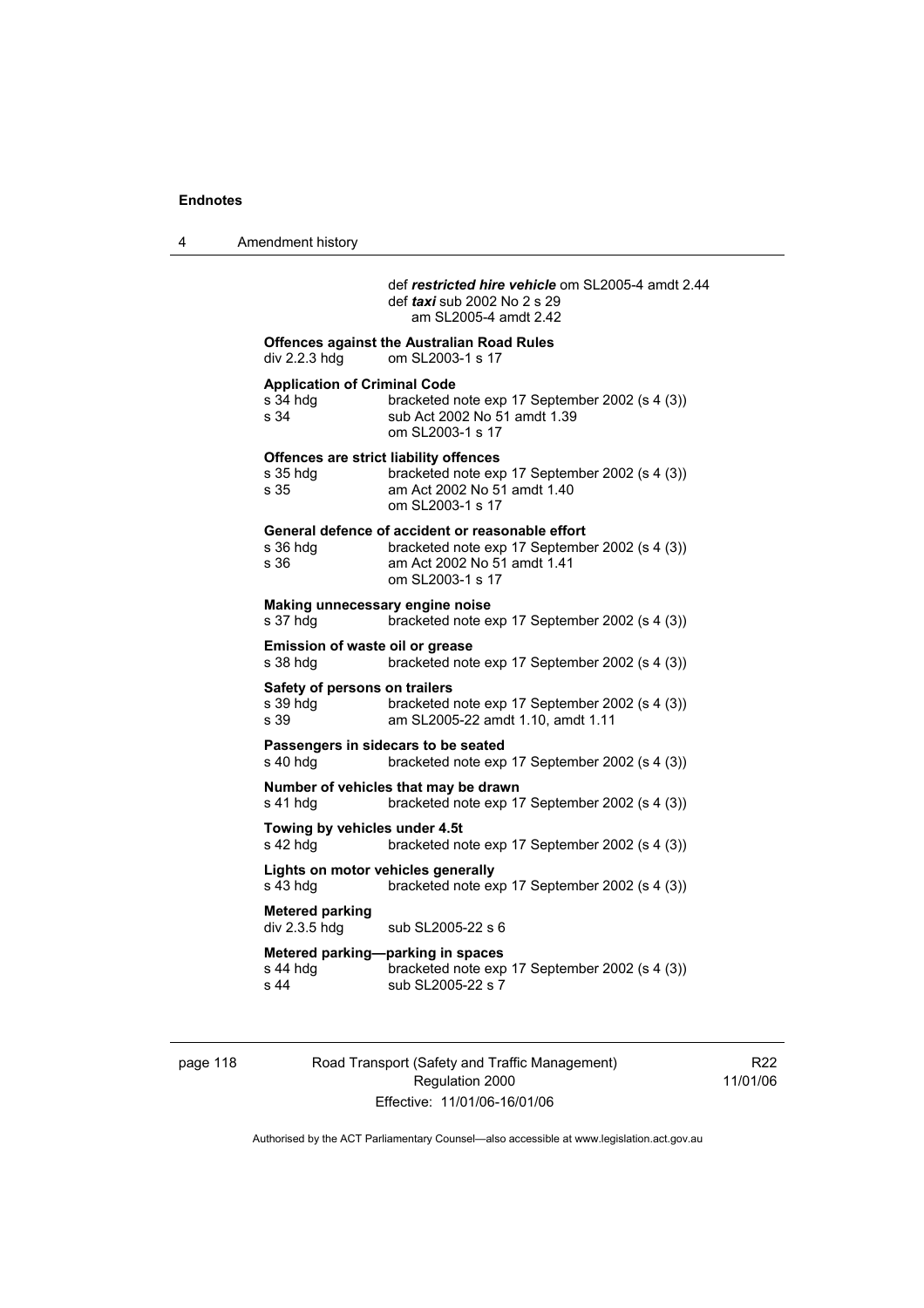```
Road Transport (Safety and Traffic Management) 
                          Regulation 2000 
Metered parking—parking fees 
s 44A ins SL2005-22 s 7
Metered parking—maximum length of stay 
s 44B ins SL2005-22 s 7
Metered parking—exceptions to s 44A and s 44B<br>s 45 hdg bracketed note exp 17 Septembe
                  bracketed note exp 17 September 2002 (s 4 (3))
s 45 sub SL2005-22 s 7 
Temporary closure of metered parking spaces 
s 46 hdg bracketed note exp 17 September 2002 (s 4 (3))
Misuse of parking meters 
s 47 hdg bracketed note exp 17 September 2002 (s 4 (3))
Interfering with parking meters etc 
s 48 hdg bracketed note exp 17 September 2002 (s 4 (3)) 
Ticket parking 
div 2.3.\overline{6} hdg orig div 2.3.\overline{6} hdg renum as div 2.3.\overline{8} hdg
                   ins by SL2005-22 s 8 
Ticket parking—parking in spaces<br>s 49 hdg bracketed note ex-
s 49 hdg bracketed note exp 17 September 2002 (s 4 (3))<br>s 49 sub SL2005-22 s 8
                  sub SL2005-22 s 8
Ticket parking—display of tickets 
s 49A ins SL2005-22 s 8 
Ticket parking—maximum length of stay 
s 49B ins SL2005-22 s 8 
Ticket parking—exceptions to s 49A and s 49B 
s 50 hdg bracketed note exp 17 September 2002 (s 4 (3)) 
s 50 sub SL2005-22 s 8 
Temporary closure of ticket parking spaces and areas 
s 51 hdg bracketed note exp 17 September 2002 (s 4 (3)) 
                   sub SL2005-22 amdt 1.12 
s 51 am 2002 No 7 s 4, s 5; regs renum R6 LA (see 2002 No 7 s 6) 
Use of false or damaged parking tickets etc 
s 52 hdg bracketed note exp 17 September 2002 (s 4 (3))<br>s 52 sub SL2005-22 s 9
                  sub SL2005-22 s 9
Misuse of parking ticket machines 
s 53 hdg bracketed note exp 17 September 2002 (s 4 (3)) 
s 53 sub SL2005-22 s 9
Interfering with parking ticket machines etc 
s 54 hdg bracketed note exp 17 September 2002 (s 4 (3))
```
Effective: 11/01/06-16/01/06

page 119

Authorised by the ACT Parliamentary Counsel—also accessible at www.legislation.act.gov.au

R22 11/01/06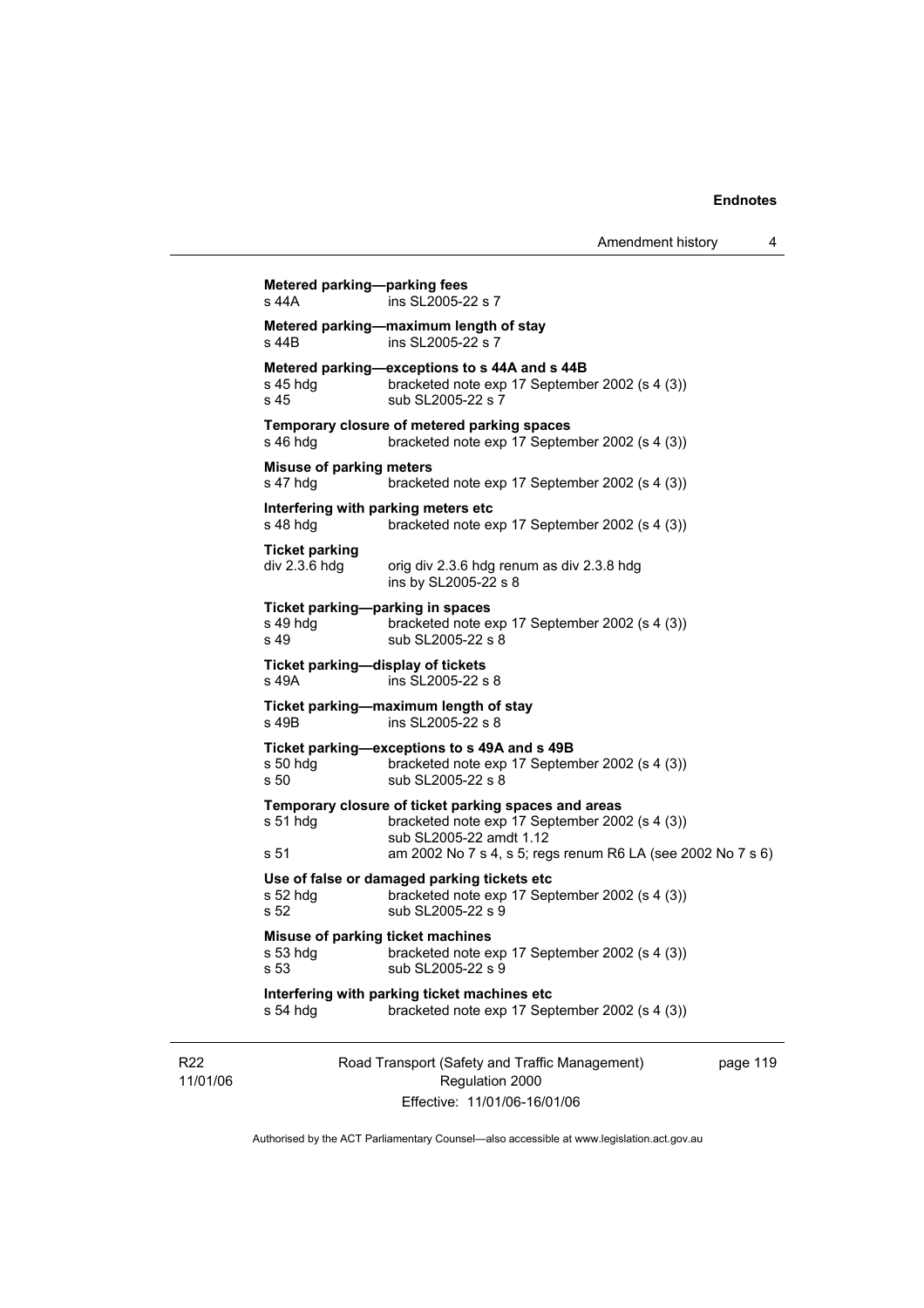| 4 | Amendment history                                                                                                                                                                                          |  |  |
|---|------------------------------------------------------------------------------------------------------------------------------------------------------------------------------------------------------------|--|--|
|   | Interfering with parking tickets<br>s 55 hdg<br>bracketed note exp 17 September 2002 (s 4 (3))<br>s 55<br>sub SL2005-22 s 10                                                                               |  |  |
|   | Other ACT road rules about stopping and parking<br>ins SL2005-22 s 10<br>div 2.3.7 hdg                                                                                                                     |  |  |
|   | Unauthorised use of parking permits and mobility parking scheme<br>authorities<br>s 56 hda<br>bracketed note exp 17 September 2002 (s 4 (3))<br>s 56<br>am Act 2002 No 30 amdt 3.770<br>sub SL2005-22 s 10 |  |  |
|   | Interfering with parking permits and mobility parking scheme authorities<br>ins SL2005-22 s 10<br>s 56A                                                                                                    |  |  |
|   | No stopping on a road with a red kerb<br>s 57<br>am 2001 No 32 s 5<br>exp 1 December 2002 (s 57 (2))                                                                                                       |  |  |
|   | Stopping public buses in bus zones and at bus stops<br>bracketed note exp 17 September 2002 (s 4 (3))<br>s 57A hdq<br>ins 2000 No 33 s 3<br>s 57A<br>am 2001 Act No 62 amdts 1.39-1.41                     |  |  |
|   | Stopping in an emergency etc or to comply with another law<br>s 58 hdg<br>bracketed note exp 17 September 2002 (s 4 (3))<br>s 58<br>am SL2005-22 s 11, s 12                                                |  |  |
|   | <b>Other ACT road rules</b><br>div 2.3.8 hdg<br>(prev div 2.3.6 hdg) ins SL2005-22 s 13                                                                                                                    |  |  |
|   | <b>Carrying dangerous substances</b><br>s 59 hdg<br>bracketed note exp 17 September 2002 (s 4 (3))<br>sub A2004-7 amdt 1.14<br>am A2004-7 amdt 1.15, amdt 1.16<br>s 59                                     |  |  |
|   | Interrupting funeral processions etc.<br>$s60h$ dg<br>bracketed note exp 17 September 2002 (s 4 (3))                                                                                                       |  |  |
|   | Driving on roads closed to traffic<br>s 61 hdg<br>bracketed note exp 17 September 2002 (s 4 (3))                                                                                                           |  |  |
|   | Use of wheeled recreational devices and wheeled toys on roads<br>s 62 hdg<br>bracketed note exp 17 September 2002 (s 4 (3))                                                                                |  |  |
|   | Devices that are prescribed traffic control devices-Act, dict, def prescribed<br>traffic control device<br>s 63 hdg<br>bracketed note exp 17 September 2002 (s 4 (3))<br>sub SL2005-22 s 14<br>s 63        |  |  |
|   |                                                                                                                                                                                                            |  |  |

page 120 Road Transport (Safety and Traffic Management) Regulation 2000 Effective: 11/01/06-16/01/06

R22 11/01/06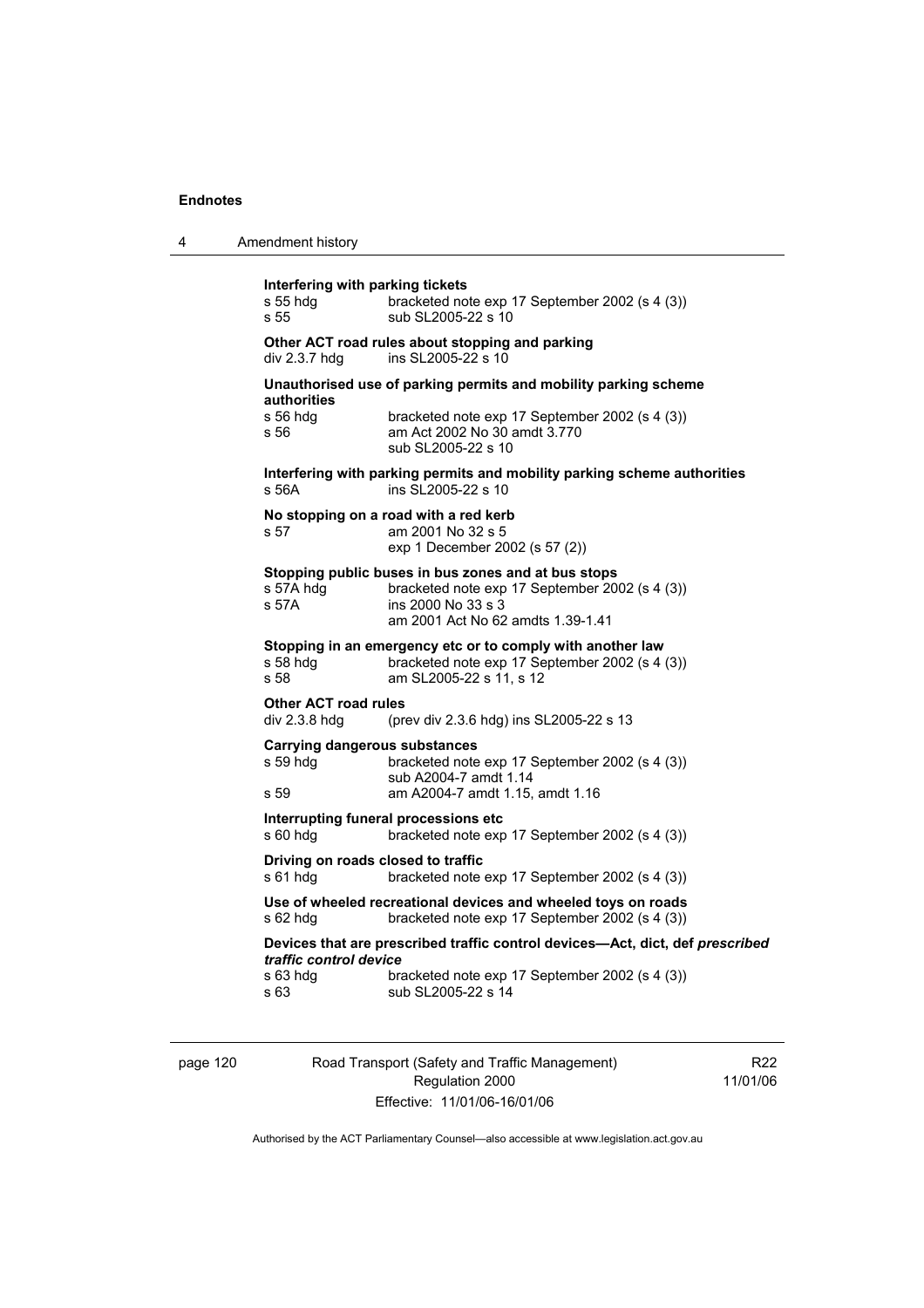|                                                    | Amendment history                                                                                                            | 4 |
|----------------------------------------------------|------------------------------------------------------------------------------------------------------------------------------|---|
| s 64 hdg                                           | Preventing prescribed traffic control devices being clearly visible<br>bracketed note exp 17 September 2002 (s 4 (3))        |   |
| s 65 hdg                                           | Use of do not overtake turning vehicle sign<br>bracketed note exp 17 September 2002 (s 4 (3))                                |   |
| s 66                                               | Approvals etc by road transport authority<br>am Act 2001 No 44 amdt 1.3797, amdt 1.3798                                      |   |
| s 68 hdg                                           | Defence of complying with direction of police officer or authorised person<br>bracketed note exp 17 September 2002 (s 4 (3)) |   |
| s 69 hdq                                           | <b>Exemption for driver of police vehicles</b><br>bracketed note exp 17 September 2002 (s 4 (3))                             |   |
| s 70 hdg                                           | <b>Exemption for driver of emergency vehicles</b><br>bracketed note exp 17 September 2002 (s 4 (3))                          |   |
|                                                    | Stopping and parking exemption for police and emergency vehicles and                                                         |   |
| authorised people<br>s 71 hdg<br>s 71              | bracketed note exp 17 September 2002 (s 4 (3))<br>sub 2002 No 7 s 7; SL2005-22 s 15                                          |   |
| Parking<br>ch 3 hdg                                | ins 2001 No 32 s 6                                                                                                           |   |
| <b>Metered parking schemes</b><br>s 72 hdg         | bracketed note exp 17 September 2002 (s 4 (3))                                                                               |   |
| <b>Metered parking areas</b>                       |                                                                                                                              |   |
| s 73 hdg<br>s 73                                   | bracketed note exp 17 September 2002 (s 4 (3))<br>am SL2005-22 amdt 1.13                                                     |   |
| <b>Parking meters</b><br>s 74 hda                  | bracketed note exp 17 September 2002 (s 4 (3))                                                                               |   |
| <b>Metered parking spaces</b><br>s 75 hdg<br>s 74  | bracketed note exp 17 September 2002 (s 4 (3))<br>am SL2005-22 s 16                                                          |   |
| <b>Parking authorities</b><br>s 75A                | ins 2002 No 7 s 8                                                                                                            |   |
| Parking authority guidelines<br>s 75B hdg<br>s 75B | bracketed note exp 17 September 2002 (s 4 (3))<br>ins 2002 No 7 s 8                                                          |   |
|                                                    | Ticket parking schemes-road transport authority<br>$26 \text{ hda}$ $2002 \text{ Na}$ $7.6 \text{ A}$                        |   |

**Parki**s 75E s 75E **Ticket parking schemes—road transport authority**  s 76 hdg sub 2002 No 7 s 9 bracketed note exp 17 September 2002 (s 4 (3))<br>s 76 am SL2005-22 s 17 am SL2005-22 s 17

R22 11/01/06 Road Transport (Safety and Traffic Management) Regulation 2000 Effective: 11/01/06-16/01/06

page 121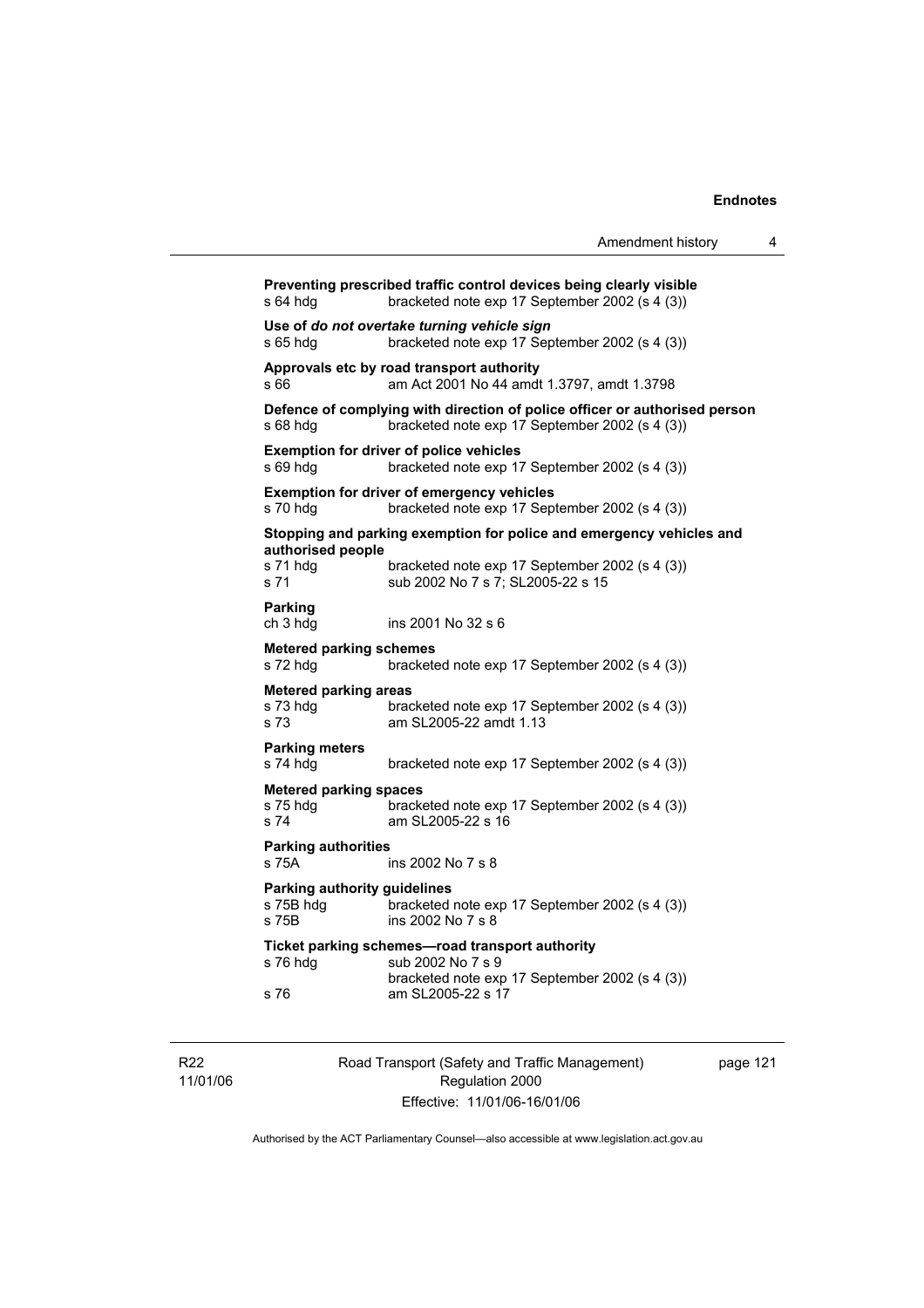| Amendment history |
|-------------------|
|                   |

| s 76A hdg                                      | Ticket parking schemes-parking authorities<br>bracketed note exp 17 September 2002 (s 4 (3))<br>sub SL2005-22 amdt 1.14                                                            |
|------------------------------------------------|------------------------------------------------------------------------------------------------------------------------------------------------------------------------------------|
| s 76A                                          | ins 2002 No 7 s 10                                                                                                                                                                 |
| <b>Ticket parking areas</b>                    |                                                                                                                                                                                    |
| s 77 hdg<br>s 77                               | bracketed note exp 17 September 2002 (s 4 (3))<br>am SL2005-22 amdt 1.15, amdt 1.16<br>$(3)$ , $(4)$ exp 1 December 2006 (s 77 $(4)$ )                                             |
| <b>Ticket parking spaces</b><br>s 78 hdg       | bracketed note exp 17 September 2002 (s 4 (3))                                                                                                                                     |
| <b>Ticket machines</b><br>s 79 hdg             | bracketed note exp 17 September 2002 (s 4 (3))                                                                                                                                     |
| <b>Parking tickets</b><br>s 80 hdg<br>s 80     | bracketed note exp 17 September 2002 (s 4 (3))<br>am 2002 No 7 s 11; SL2005-22 ss 18-20                                                                                            |
| <b>Duration of parking tickets</b><br>s 81 hdg | bracketed note exp 17 September 2002 (s 4 (3))                                                                                                                                     |
| Definitions-div 3.1.3<br>s 82 hdg              | bracketed note exp 17 September 2002 (s 4 (3))                                                                                                                                     |
| s 83 hdg                                       | References in div 3.1.3 to land adjoining residential land<br>bracketed note exp 17 September 2002 (s 4 (3))                                                                       |
| s 84 hdg                                       | Vehicle parked partly on residential land<br>bracketed note exp 17 September 2002 (s 4 (3))                                                                                        |
| s 85 hdg<br>s 85                               | Parking of certain vehicles on residential land prohibited<br>bracketed note exp 17 September 2002 (s 4 (3))<br>am SL2005-22 amdt 1.17                                             |
| s 86 hdg<br>s 86                               | Parking of certain vehicles on land adjoining residential land prohibited<br>bracketed note exp 17 September 2002 (s 4 (3))<br>am SL2005-22 amdt 1.17                              |
| s 87 hdg<br>s 87                               | Parking of certain commercial vehicles on land with multi-unit developments<br>bracketed note exp 17 September 2002 (s 4 (3))<br>am Act 2002 No 30 amdt 3.771; SL2005-22 amdt 1.17 |
| Daily infringement<br>s 88 hdg                 | bracketed note exp 17 September 2002 (s 4 (3))                                                                                                                                     |
| <b>Codes of practice</b><br>s 89 hdg<br>s 89   | bracketed note exp 17 September 2002 (s 4 (3))<br>am Act 2001 No 44 amdt 1.3799, amdt 1.3800                                                                                       |

page 122 Road Transport (Safety and Traffic Management) Regulation 2000 Effective: 11/01/06-16/01/06

R22 11/01/06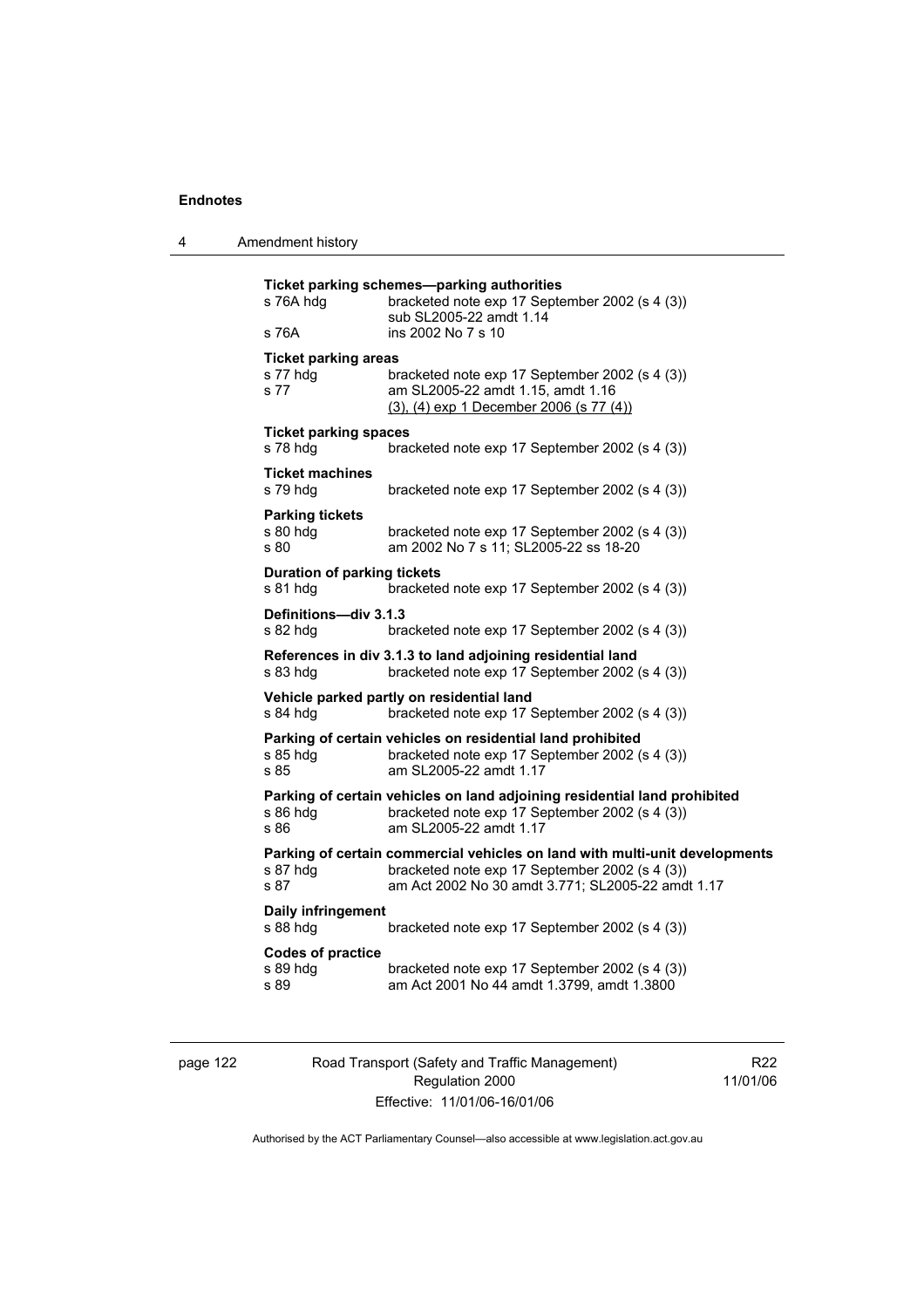| Notice of codes of practice etc<br>s 90 hdg<br>s 90         | bracketed note exp 17 September 2002 (s 4 (3))<br>am Act 2001 No 44 amdts 1.3801-1.3803<br>def the code of practice om Act 2001 No 44 amdt 1.3803 |
|-------------------------------------------------------------|---------------------------------------------------------------------------------------------------------------------------------------------------|
| <b>Application for exemption</b><br>s 91 hdg                | bracketed note exp 17 September 2002 (s 4 (3))                                                                                                    |
| s 92 hdq<br>s 92                                            | Decision on application for exemption<br>bracketed note exp 17 September 2002 (s 4 (3))<br>am SL2005-22 s 21                                      |
| <b>Endorsement of certificates</b><br>s 93 hdg              | bracketed note exp 17 September 2002 (s 4 (3))                                                                                                    |
| s 94 hdg                                                    | Variation of conditions of exemptions<br>bracketed note exp 17 September 2002 (s 4 (3))                                                           |
| s 95 hdg                                                    | Additional information by applicant<br>bracketed note exp 17 September 2002 (s 4 (3))                                                             |
| s 96 hdg                                                    | Loss etc of existing operator's certificate<br>bracketed note exp 17 September 2002 (s 4 (3))                                                     |
| s 97 hdg<br>s 97                                            | Cancellation of existing operator's certificate etc<br>bracketed note exp 17 September 2002 (s 4 (3))<br>am Act 2002 No 30 amdt 3.772             |
| s 97A hdg<br>s 97A                                          | Other powers to provide pay parking<br>bracketed note exp 17 September 2002 (s 4 (3))<br>ins 2002 No 7 s 12                                       |
| <b>Overlapping schemes</b><br>s 98 hdg<br>s 98              | bracketed note exp 17 September 2002 (s 4 (3))<br>am 2002 No 7 s 13                                                                               |
| s 98A hdg<br>s 98A                                          | Income from ticket parking scheme<br>bracketed note exp 17 September 2002 (s 4 (3))<br>ins 2002 No 7 s 14                                         |
| <b>Costs of ticket parking scheme</b><br>s 98B hdg<br>s 98B | bracketed note exp 17 September 2002 (s 4 (3))<br>ins 2002 No 7 s 14                                                                              |
| Trailers not separately chargeable<br>s 99 hdg              | bracketed note exp 17 September 2002 (s 4 (3))                                                                                                    |
| <b>Parking permits</b><br>s 100 hdg<br>s 100                | bracketed note exp 17 September 2002 (s 4 (3))<br>sub SL2005-22 s 22                                                                              |

R22 11/01/06 Road Transport (Safety and Traffic Management) Regulation 2000 Effective: 11/01/06-16/01/06

page 123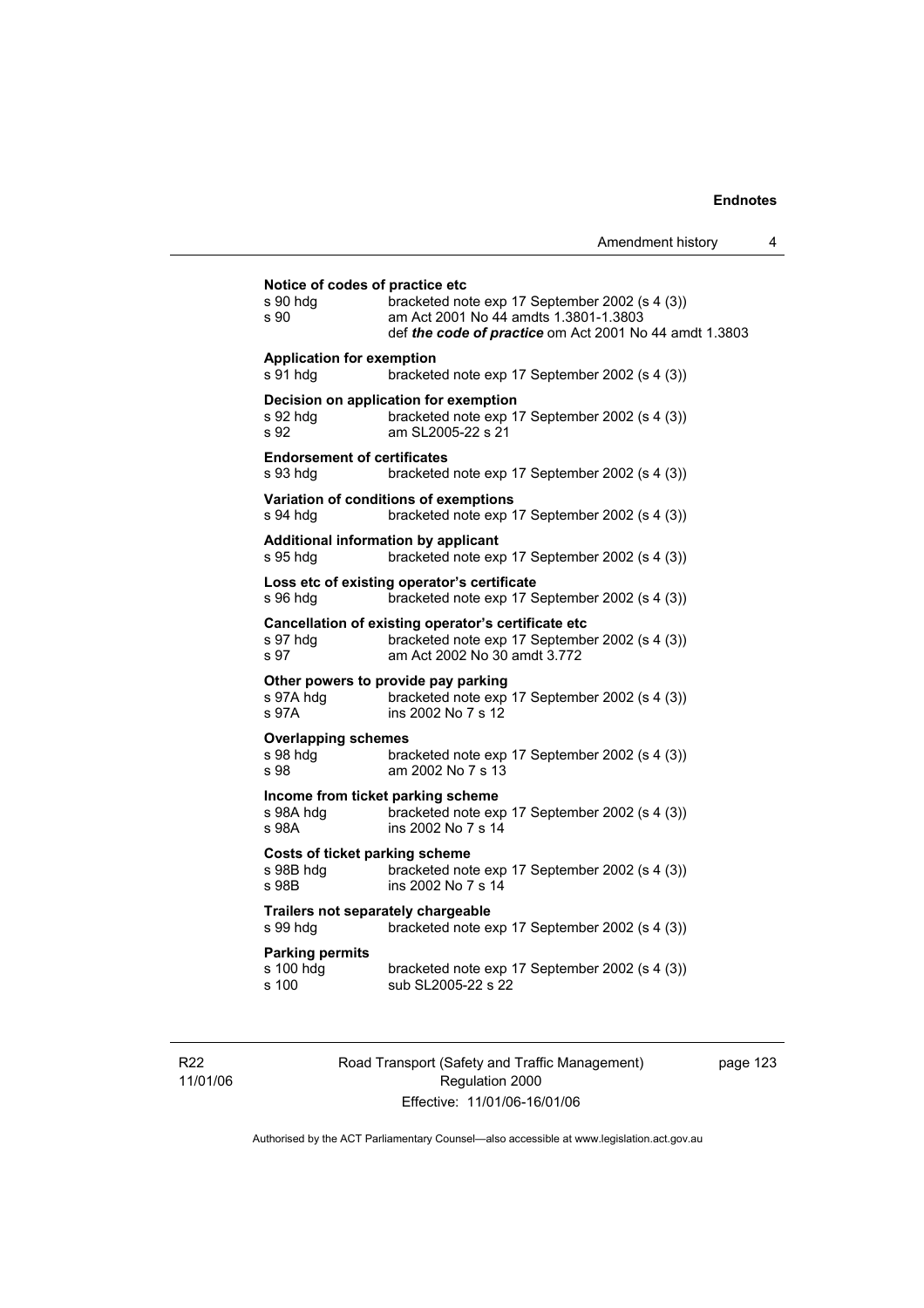| 4 | Amendment history |
|---|-------------------|
|---|-------------------|

| s 101 hdg<br>s 101                     | bracketed note exp 17 September 2002 (s 4 (3))<br>sub SL2005-22 s 22                                                                                                                                                                                                                                                                                                                                                                                                 |
|----------------------------------------|----------------------------------------------------------------------------------------------------------------------------------------------------------------------------------------------------------------------------------------------------------------------------------------------------------------------------------------------------------------------------------------------------------------------------------------------------------------------|
| s 101A                                 | Parking permits and mobility parking scheme authorities-cancellation<br>ins SL2005-22 s 22                                                                                                                                                                                                                                                                                                                                                                           |
| cancelled                              | Parking permits and mobility parking scheme authorities-return when                                                                                                                                                                                                                                                                                                                                                                                                  |
| s 101B                                 | ins SL2005-22 s 22                                                                                                                                                                                                                                                                                                                                                                                                                                                   |
| Definitions-ch 4<br>s 102 hdg<br>s 102 | bracketed note exp 17 September 2002 (s 4 (3))<br>am 2000 No 33 s 4; 2000 No 52 s 4<br>def approved police speedometer ins 2001 No 32 s 7<br>def digital camera detection device sub 2001 No 32 s 8<br>def laser speed measuring device sub SL2004-47 s 40<br>def radar speed measuring device sub SL2004-47 s 41<br>def security checksum ins 2001 No 32 s 9<br>def testing authority am 2001 No 32 s 10; SL2004-47 s 42<br>def <b>WORM disk</b> ins SL2004-47 s 43 |
| s 103 hdq<br>s 103                     | Approved traffic offence detection devices<br>bracketed note exp 17 September 2002 (s 4 (3))<br>sub 2000 No 52 s 5<br>am 2001 No 32 s 11                                                                                                                                                                                                                                                                                                                             |
| s 103A                                 | Approval of police vehicle speedometers<br>ins 2001 No 32 s 12                                                                                                                                                                                                                                                                                                                                                                                                       |
| s 104 hda<br>$s$ 104                   | Major testing of laser speed measuring devices<br>bracketed note exp 17 September 2002 (s 4 (3))<br>am 2000 No 33 s 5<br>sub 2000 No 52 s 5<br>am 2001 No 32 regs 13-17<br>sub SL2004-47 s 44                                                                                                                                                                                                                                                                        |
| $s$ 104 $A$                            | Major testing of other traffic offence detection devices<br>ins SI 2004-47 s 44                                                                                                                                                                                                                                                                                                                                                                                      |
| s 104B                                 | Certification and sealing of traffic offence detection devices<br>ins SI 2004-47 s 44                                                                                                                                                                                                                                                                                                                                                                                |
| s 105 hdg<br>s 105                     | Use of digital camera detection devices<br>bracketed note exp 17 September 2002 (s 4 (3))<br>sub 2001 No 32 s 18                                                                                                                                                                                                                                                                                                                                                     |
| s 105A hdq                             | Use of laser speed measuring devices<br>bracketed note exp 17 September 2002 (s 4 (3))                                                                                                                                                                                                                                                                                                                                                                               |

| page |  | 7Δ<br>-. |
|------|--|----------|
|------|--|----------|

Road Transport (Safety and Traffic Management) Regulation 2000 Effective: 11/01/06-16/01/06

R22 11/01/06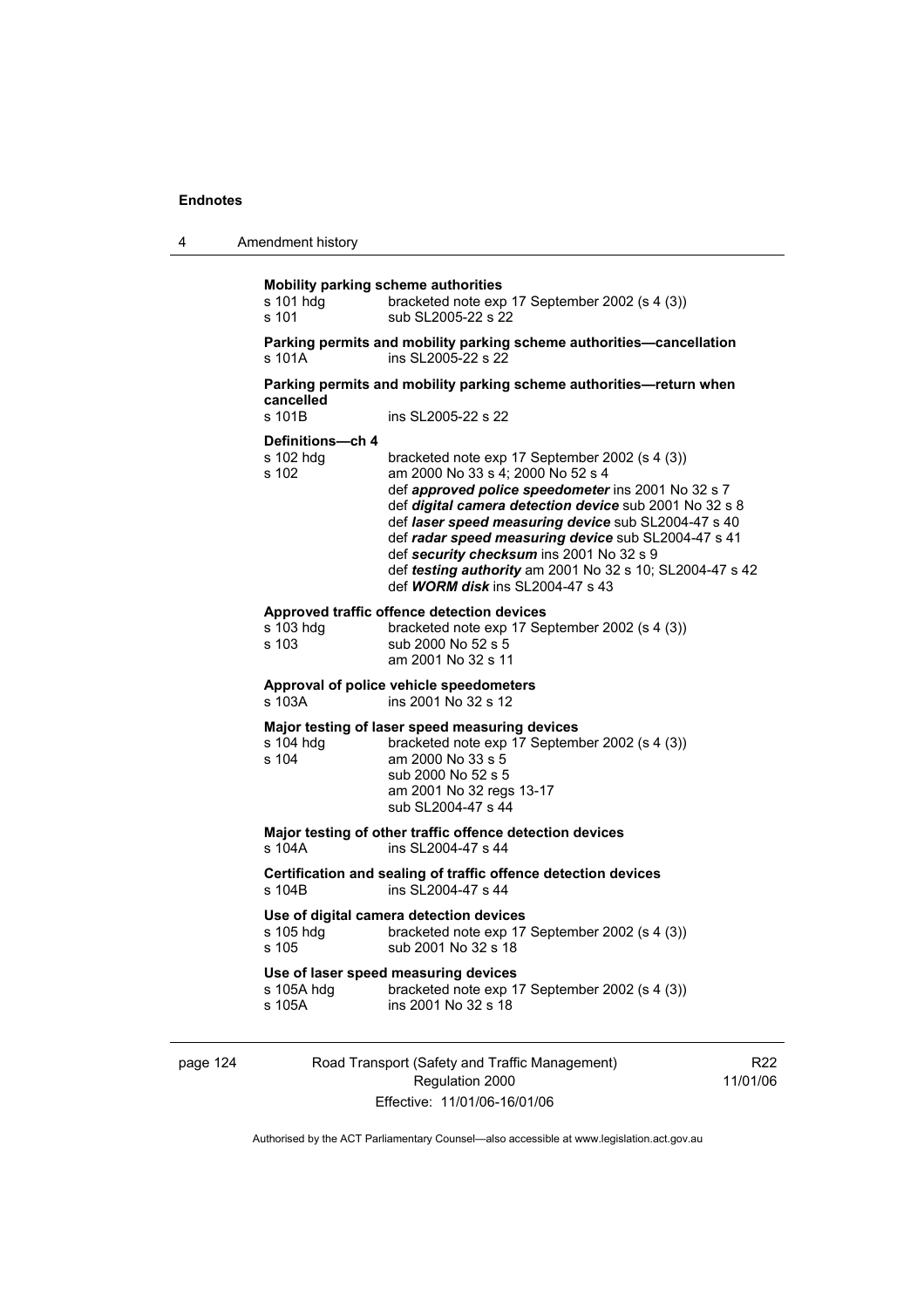|                             | s 105B hdq<br>s 105B                                 | Use of radar speed measuring devices<br>bracketed note exp 17 September 2002 (s 4 (3))<br>ins 2001 No 32 s 18                                  |          |  |  |  |
|-----------------------------|------------------------------------------------------|------------------------------------------------------------------------------------------------------------------------------------------------|----------|--|--|--|
|                             | s 106 hdg                                            | Approved people-testing and sealing<br>bracketed note exp 17 September 2002 (s 4 (3))                                                          |          |  |  |  |
|                             | Approved people-use<br>s 107 hdq<br>s 107            | bracketed note exp 17 September 2002 (s 4 (3))<br>am 2000 No 52 s 6                                                                            |          |  |  |  |
|                             | s 107A ·                                             | Recording of digital camera detection device image files—Act, s 23 (2) (c) (ii)<br>ins 2001 No 32 s 19<br>am SL2004-47 s 45                    |          |  |  |  |
|                             |                                                      | Recording of traffic lights camera detection device image files-Act,                                                                           |          |  |  |  |
|                             | s 23 (2) (c) (ii)<br>s 107B                          | ins 2001 No 32 s 19                                                                                                                            |          |  |  |  |
|                             |                                                      | Verification of traffic lights camera detection device image files—Act,                                                                        |          |  |  |  |
|                             | s 23 (2) (c) (iii)<br>s 107C                         | ins 2001 No 32 s 19                                                                                                                            |          |  |  |  |
|                             | Meaning of vehicle image codes<br>s 108 hdg<br>s 108 | bracketed note exp 17 September 2002 (s 4 (3))<br>sub 2000 No 33 s 6; 2000 No 52 s 7<br>am 2001 No 32 regs 20-22; SL2005-7 ss 4-6              |          |  |  |  |
|                             | <b>Additional powers of police</b><br>s 109 hdg      | bracketed note exp 17 September 2002 (s 4 (3))                                                                                                 |          |  |  |  |
|                             | Prohibition on car minding<br>s 110 hdg              | bracketed note exp 17 September 2002 (s 4 (3))                                                                                                 |          |  |  |  |
|                             | s 111 hdq<br>s 111                                   | Removal of unattended vehicles—Act, s 32 (1) (c)<br>bracketed note exp 17 September 2002 (s 4 (3))<br>sub SL2005-22 amdt 1.18                  |          |  |  |  |
|                             | s 112 hdg<br>s 112                                   | Disposal of impounded or forfeited vehicles<br>bracketed note exp 17 September 2002 (s 4 (3))<br>am Act 2001 No 29 s 14<br>sub 2001 No 32 s 23 |          |  |  |  |
|                             | s 112A hdg<br>s 112A                                 | Disposal of forfeited vehicles-Act, s 10J<br>bracketed note exp 17 September 2002 (s 4 (3))<br>ins 2001 No 32 s 23                             |          |  |  |  |
|                             | s 113 hdg                                            | Responsible person to inspect driver licence<br>bracketed note exp 17 September 2002 (s 4 (3))                                                 |          |  |  |  |
|                             | Responsible person's consent<br>s 114 hdg            | bracketed note exp 17 September 2002 (s 4 (3))                                                                                                 |          |  |  |  |
| R <sub>22</sub><br>11/01/06 |                                                      | Road Transport (Safety and Traffic Management)<br>Regulation 2000<br>Effective: 11/01/06-16/01/06                                              | page 125 |  |  |  |

Authorised by the ACT Parliamentary Counsel—also accessible at www.legislation.act.gov.au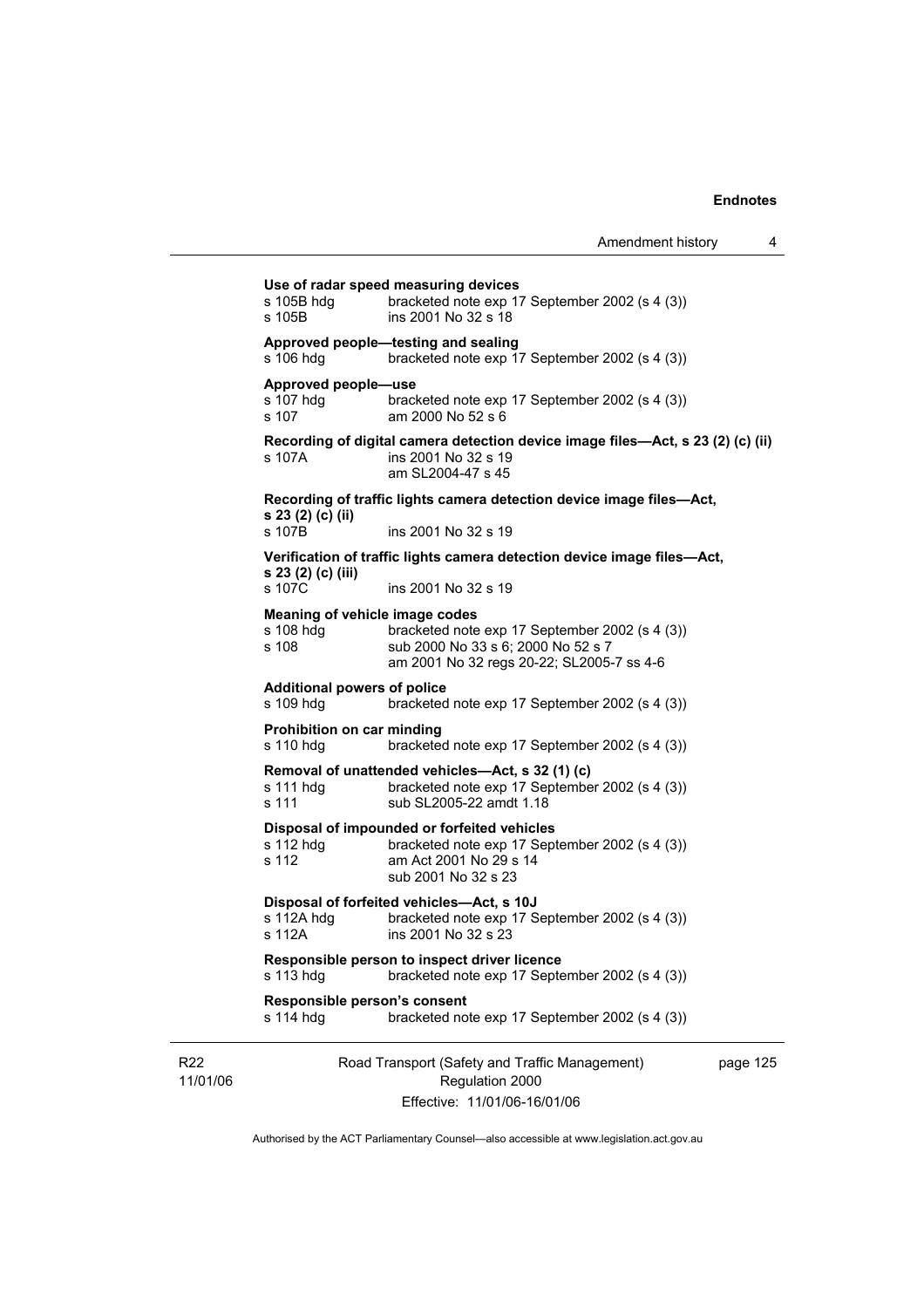4 Amendment history

page 126 Road Transport (Safety and Traffic Management) **Standards for safe carriage of loads—Act, s 14 (2)**  s 115 hdg bracketed note exp 17 September 2002 (s 4 (3)) s 115 sub Act 2002 No 51 amdt 1.42 om SL2003-1 s 18 ins A2005-62 amdt 1.6 **Offences against regulation are strict liability offences**  s 116 hdg bracketed note exp 17 September 2002 (s 4 (3))<br>s 116 am Act 2002 No 51 amdt 1.43 am Act 2002 No 51 amdt 1.43 om SL2003-1 s 18 **General defence of accident or reasonable effort**  s 117 hdg bracketed note exp 17 September 2002 (s 4 (3)) s 117 am Act 2002 No 51 amdt 1.44 om SL2003-1 s 18 **Transitional**  ch 6 hdg exp 1 March 2002 (s 128) **Parking**  pt 6.1 hdg exp 1 March 2002 (s 128) **Existing Class A and Class B parking spaces**  s 118 exp 1 March 2002 (s 128) **Existing parking labels**  s 119 exp 1 March 2002 (s 128) **Existing disability labels**  s 120 exp 1 June 2000 (s 120) **Existing codes of practice**  s 121 exp 1 March 2002 (s 128) **Existing exemptions**  s 122 exp 1 March 2002 (s 128) **Existing applications for exemptions and variation of conditions**  s 123 exp 1 March 2002 (s 128) **Existing notices to show cause**  s 124 exp 1 March 2002 (s 128) **Traffic offence detection devices**  pt 6.2 hdg exp 1 March 2002 (s 128) **Existing tests and certificates**  s 125 am 2001 No 32 s 24 exp 1 March 2002 (s 128) **Existing approved people—use**  s 126 exp 1 March 2002 (s 128)

Regulation 2000 Effective: 11/01/06-16/01/06

R22 11/01/06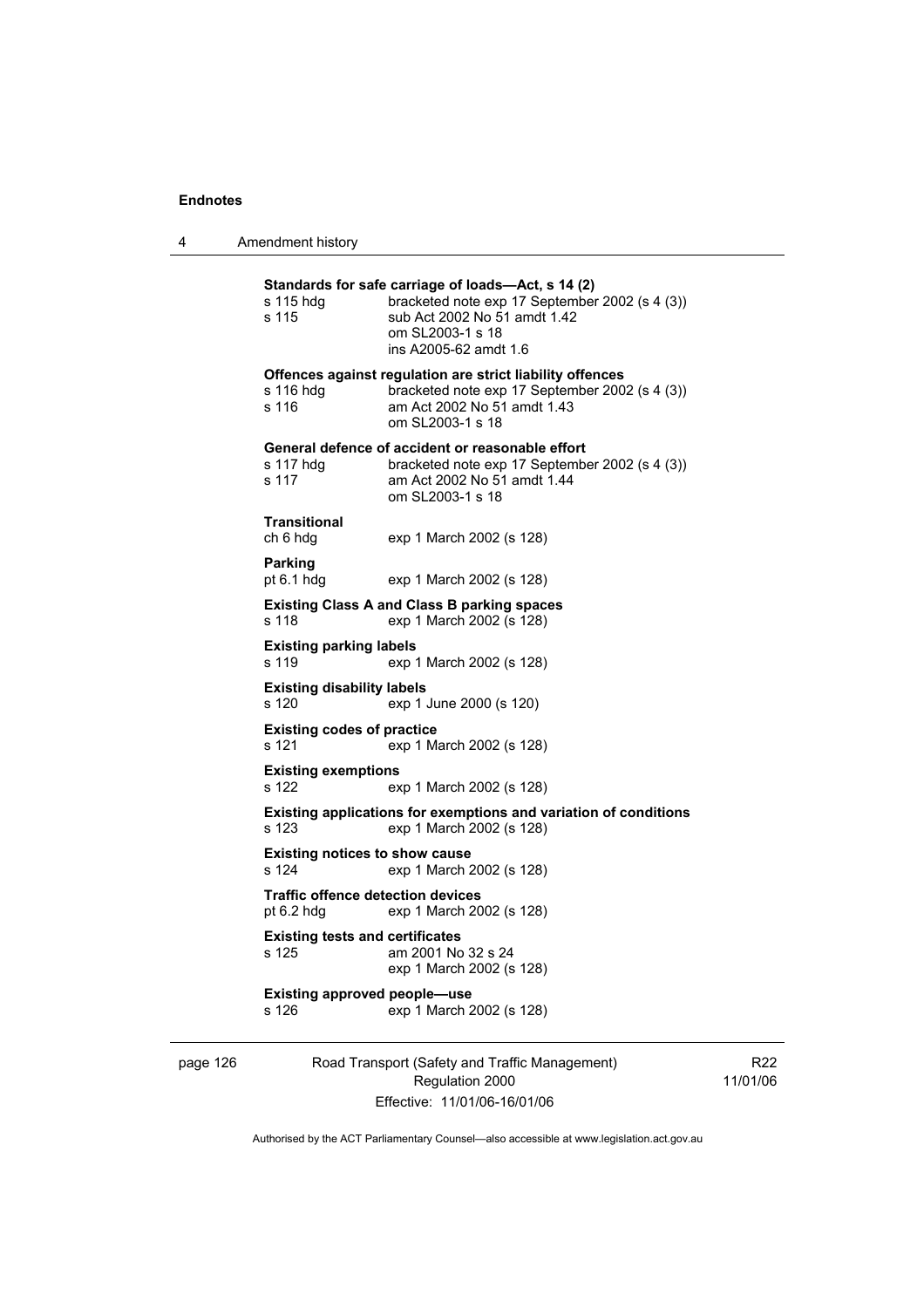## **Other transitional provisions**  pt 6.3 hdg exp 1 March 2002 (s 128) **Existing medical certificate about seatbelts**  s 127 exp 1 March 2002 (s 128) **Expiry of ch 6**  am Act 2001 No 27 amdt 4.25 am Act 2001 No 44 amdt 1.3804 exp 1 March 2002 (s 128) **Meaning of location codes on images**  sch 1 sub 2000 No 33 s 8 am 2000 No 52 s 8; pts renum R4 LA; SL2003-14 s 4; SL2005-7 s 7; items renum SL2005-7 s 8 **Dictionary**  dict am A2004-28 amdt 3.62 def *approved police speedometer* ins 2001 No 32 s 26 def *area of operations* ins 2002 No 7 s 15 def *ARR* ins SL2003-12 s 6 def *camera detection device* ins 2000 No 52 s 9 sub 2001 No 32 s 25 def *centre of the road* ins 2000 No 52 s 9 def *digital camera detection device* ins 2000 No 52 s 9 def *emergency worker* om SL2004-16 s 38 ins SL2005-22 amdt 1.19 def *give way* ins 2000 No 21 s 4 def *hire car* ins SL2005-4 amdt 2.43 def *indicated on* ins 2001 No 32 s 26 om R18 LA def *laser speed measuring device* ins 2000 No 52 s 9 def *length* ins 2000 No 52 s 9 def *length of road* om 2000 No 52 s 9 def *loading zone permit* om SL2005-22 s 23 def *marked foot crossing* ins 2000 No 21 s 4 def *motor vehicle* ins 2000 No 52 s 9 def *park* sub SL2005-22 amdt 1.10 def *parking authority* ins 2002 No 7 s 15 def *parking authority guidelines* ins 2002 No 7 s 15 def *parking meter* am SL2005-22 s 24 def *parking permit* sub SL2005-22 s 25 def *parking ticket* am 2002 No 7 s 16 def *pay parking device* sub SL2005-22 s 25 def *pay parking sign* ins SL2005-22 s 26 def *pedestrian* ins 2000 No 21 s 4 def *piezo strip speed measuring device* ins 2000 No 52 s 9 def *postal vehicle* am SL2004-16 s 39

R22 11/01/06 Road Transport (Safety and Traffic Management) Regulation 2000 Effective: 11/01/06-16/01/06

page 127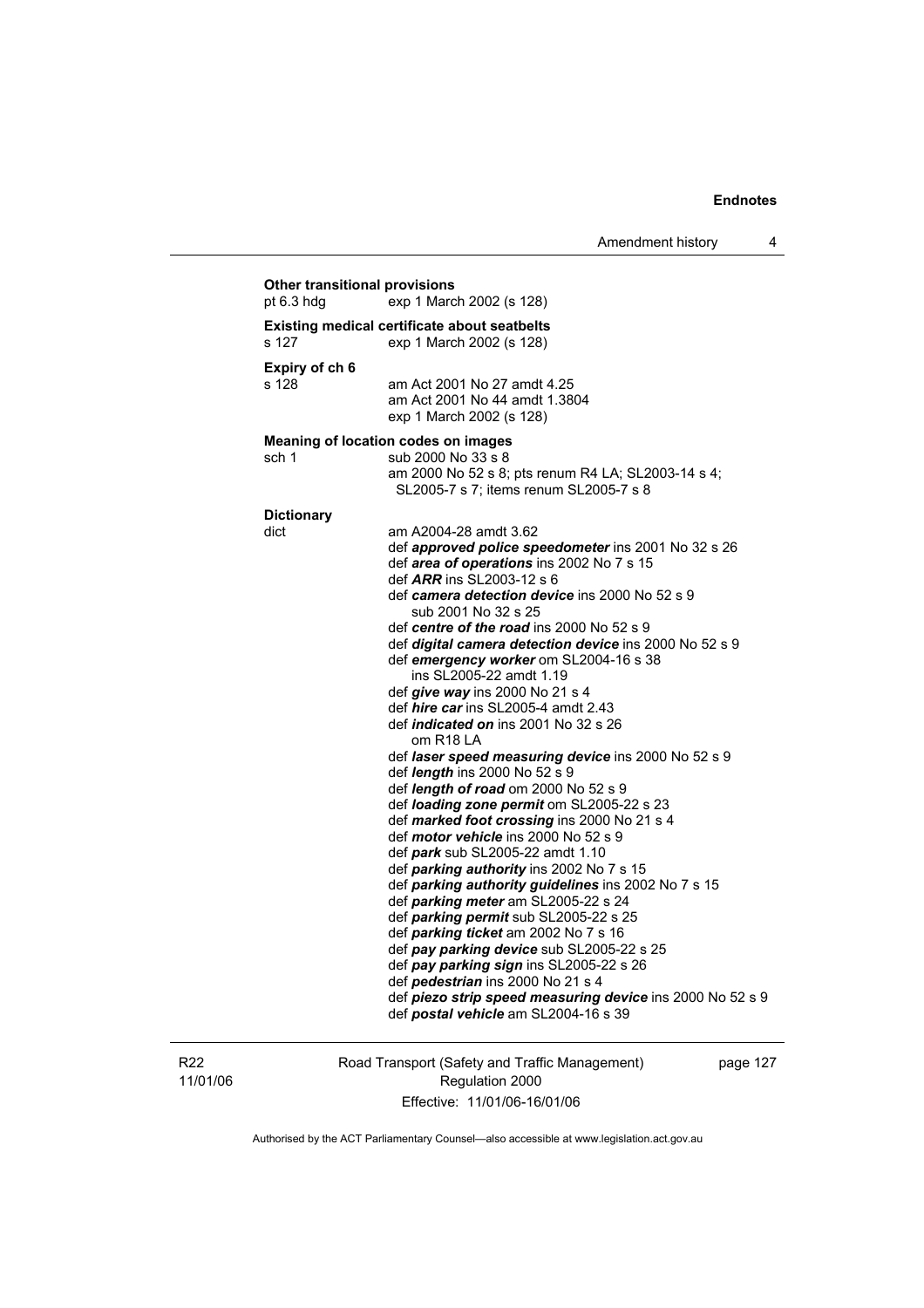4 Amendment history

 def *private hire car* om SL2005-4 amdt 2.44 def *public bus* sub Act 2001 No 62 amdt 1.42 def *radar speed measuring device* ins 2000 No 52 s 9 def *recording medium* ins 2001 No 32 s 26 def *red traffic arrow* ins 2000 No 52 s 9 def *red traffic light* ins 2000 No 52 s 9 def *registered interest* om R18 LA def *relevant parking fee* sub SL2005-22 s 27 def *restricted hire vehicle* om SL2005-4 amdt 2.44 def *restricted taxi* om 2002 No 2 s 30 def *ride* ins 2000 No 21 s 4 def *rider* ins 2000 No 21 s 4 def *road* sub Act 2002 No 30 amdt 3.773; SL2005-22 amdt 1.20 def *road related area* ins Act 2002 No 30 amdt 3.774 om R18 LA def *security checksum* ins 2001 No 32 s 26 def *speed measuring device* ins 2000 No 52 s 9 om R18 LA def *stop* sub SL2005-22 amdt 1.20 def *taxi* sub 2002 No 2 s 31 def *testing authority* ins 2000 No 52 s 9 def *the Act* om Act 2001 No 44 amdt 1.3805 def *ticket parking area* sub SL2005-22 s 27 def *ticket parking space* sub SL2005-22 s 27 def *traffic lights camera detection* ins 2000 No 52 s 9 def *trailer* ins 2000 No 52 s 9 def *vehicle* ins 2000 No 52 s 9 def *WORM disk* ins 2001 No 32 s 26 sub SL2004-47 s 46

page 128 Road Transport (Safety and Traffic Management) Regulation 2000 Effective: 11/01/06-16/01/06

R22 11/01/06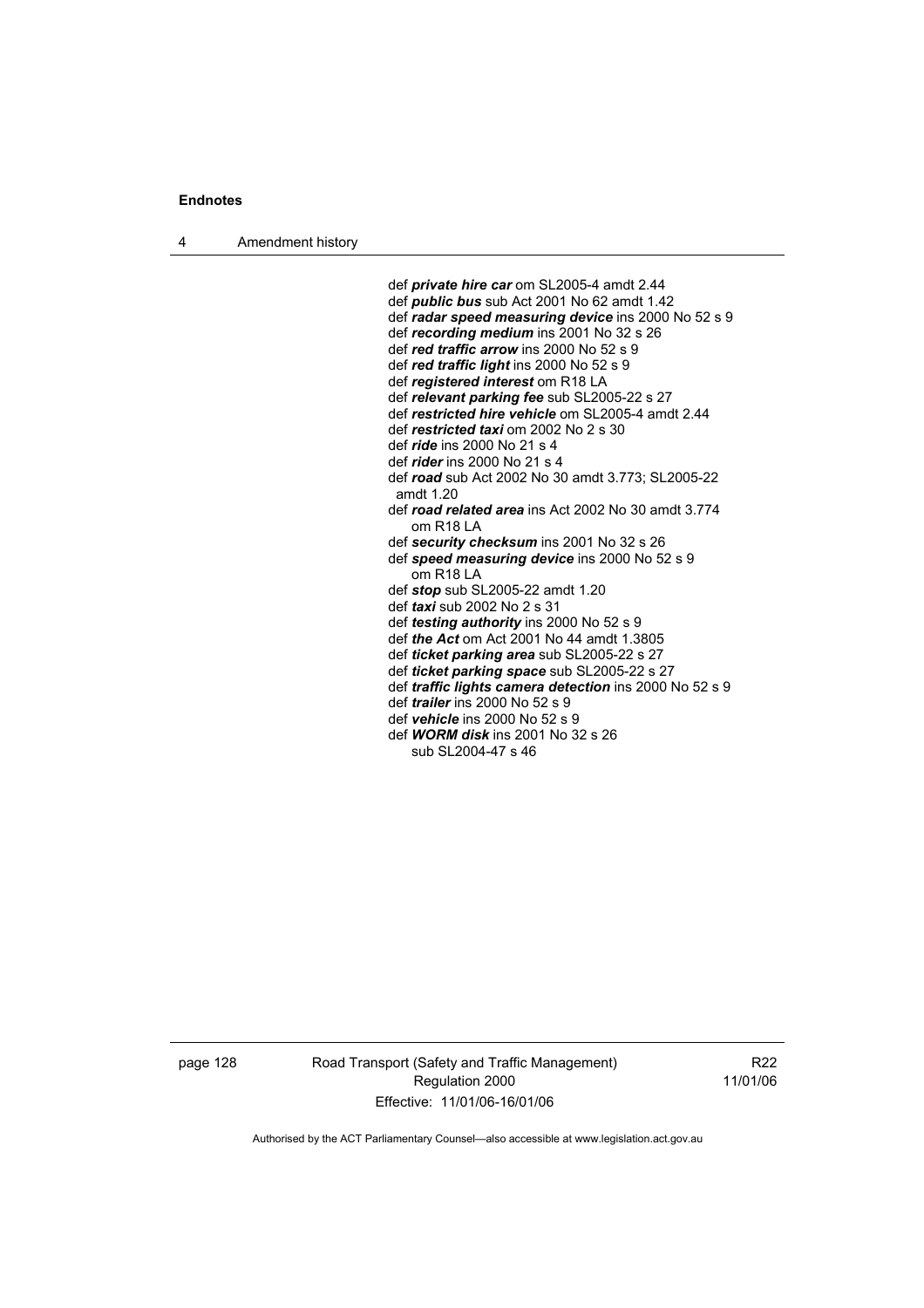## **5 Earlier republications**

Some earlier republications were not numbered. The number in column 1 refers to the publication order.

Since 12 September 2001 every authorised republication has been published in electronic pdf format on the ACT legislation register. A selection of authorised republications have also been published in printed format. These republications are marked with an asterisk (\*) in column 1. Electronic and printed versions of an authorised republication are identical.

| <b>Republication No</b> | <b>Amendments to</b> | <b>Republication date</b> |
|-------------------------|----------------------|---------------------------|
| 1                       | not amended          | 1 March 2000              |
| $\overline{2}$          | Act 2001 No 56       | 12 September 2001         |
| 3                       | Act 2001 No 62       | 3 December 2001           |
| 4                       | SL 2002 No 2         | 1 March 2002              |
| $5^*$                   | SL 2002 No 2         | 2 March 2002              |
| 6                       | SL 2002 No 7         | 16 April 2002             |
| 7                       | Act 2002 No 30       | 10 October 2002           |
| 8                       | SL2002-31            | 1 November 2002           |
| 9                       | SL2002-31            | 2 December 2002           |
| 10                      | Act 2002 No 51       | 1 January 2003            |
| 11                      | SL2003-1             | 10 January 2003           |
| $12*$                   | SL2003-12            | 1 June 2003               |
| 13                      | SL2003-14            | 11 June 2003              |
| 14                      | A2004-7              | 5 April 2004              |
| 15                      | A2004-28             | 1 July 2004               |
| 16                      | A2004-28             | 19 July 2004              |

Road Transport (Safety and Traffic Management) Regulation 2000 Effective: 11/01/06-16/01/06

page 129